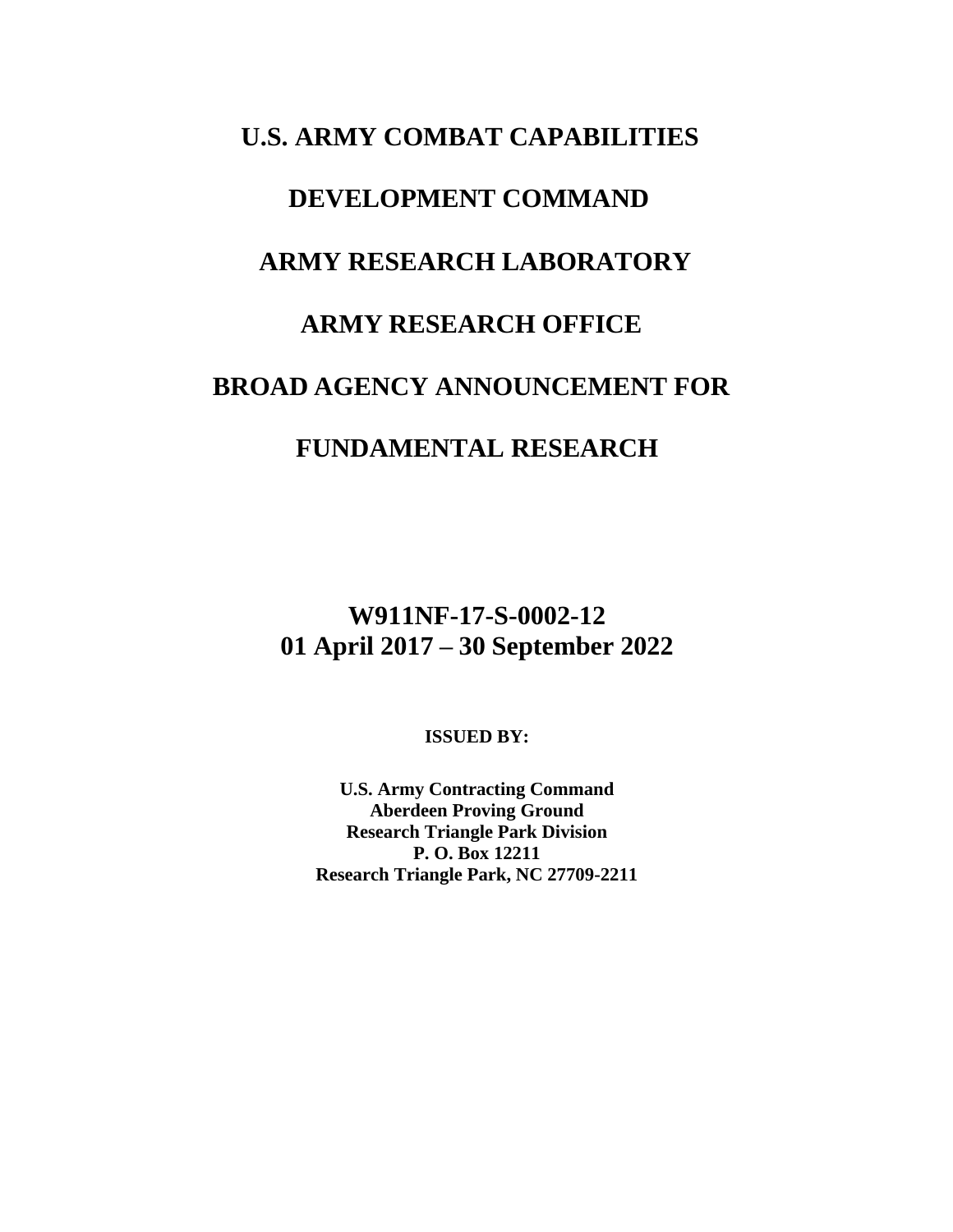# **Special Notes**

# 1. Formatting of the Announcement

The following table provides an overview of the outline structure of this announcement:

| I. |    |            |    |     |     |                |
|----|----|------------|----|-----|-----|----------------|
|    | A. |            |    |     |     |                |
|    |    |            |    |     |     |                |
|    |    | ${\bf a}.$ |    |     |     |                |
|    |    |            | i. |     |     |                |
|    |    |            |    | (1) |     |                |
|    |    |            |    |     | (a) |                |
|    |    |            |    |     |     | $\overline{1}$ |

- 2. See Appendix 1 for a Table of Acronyms used in this announcement.
- 3. See Appendix 2 for a Schedule of Amendments. Applicants are encouraged to frequently check Grants.gov and FBO.gov for updates and amendments to this BAA.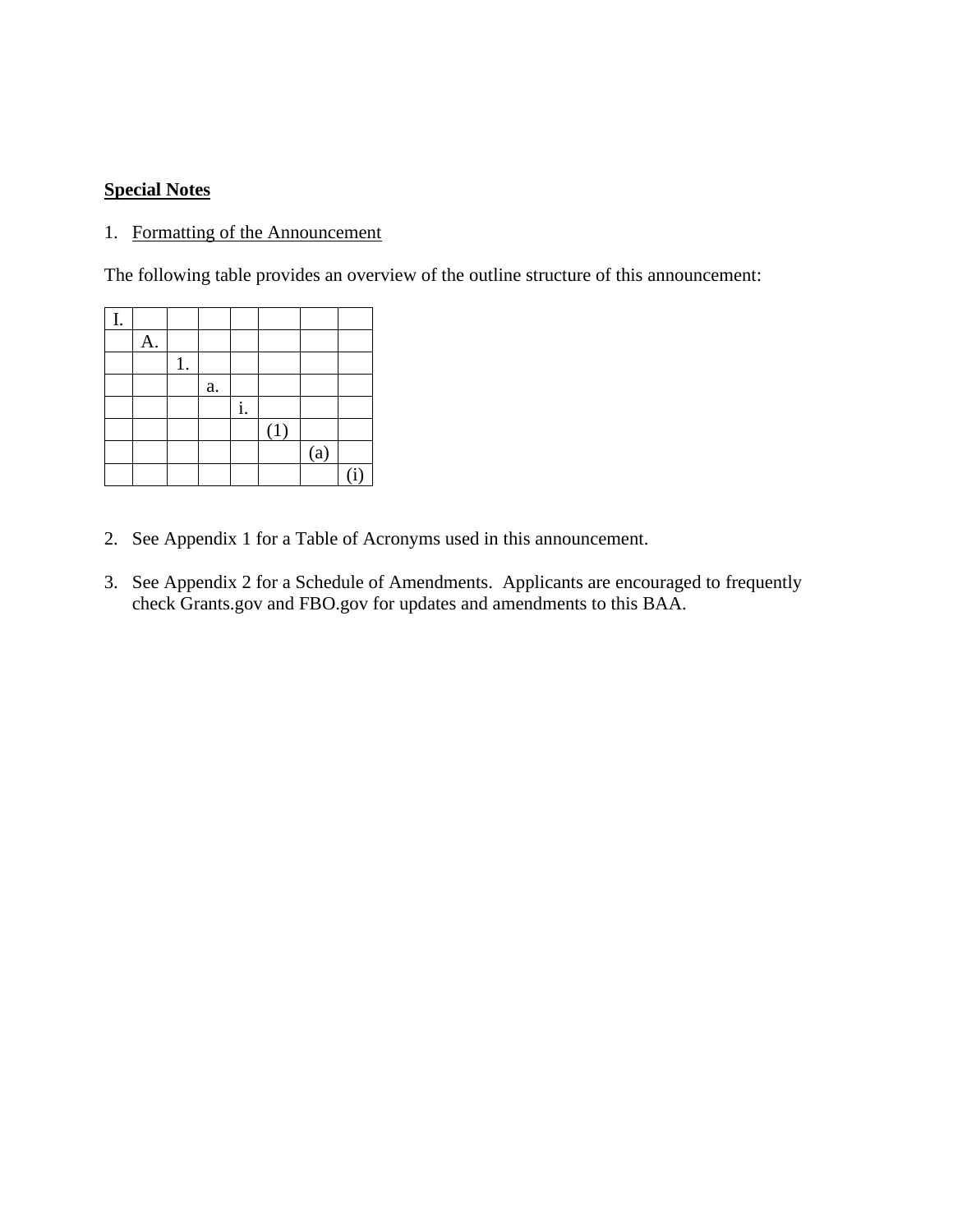# **TABLE OF CONTENTS**

| I. OVERVIEW OF THE FUNDING OPPORTUNITY                            |                                                                          |                     |  |  |  |  |
|-------------------------------------------------------------------|--------------------------------------------------------------------------|---------------------|--|--|--|--|
| A. Required Overview Content                                      |                                                                          |                     |  |  |  |  |
|                                                                   | 1. Agency Name                                                           |                     |  |  |  |  |
|                                                                   | 2. Research Opportunity Title                                            |                     |  |  |  |  |
| 3. Announcement Type                                              |                                                                          |                     |  |  |  |  |
| 4. Research Opportunity Number                                    |                                                                          |                     |  |  |  |  |
| 5. Catalog of Federal Domestic Assistance (CFDA) Number and Title |                                                                          |                     |  |  |  |  |
| 6. Response Dates                                                 |                                                                          |                     |  |  |  |  |
| <b>B.</b> Additional Overview Information                         |                                                                          |                     |  |  |  |  |
|                                                                   |                                                                          |                     |  |  |  |  |
| II. DETAILED INFORMATION ABOUT THE FUNDING OPPORTUNITY            |                                                                          |                     |  |  |  |  |
|                                                                   | A. Program Description                                                   | $\overline{5}$<br>5 |  |  |  |  |
|                                                                   | 1. RESEARCH INTERESTS FOR U.S. INSTITUTIONS                              |                     |  |  |  |  |
|                                                                   | a. Physical Sciences                                                     | $\frac{5}{5}$       |  |  |  |  |
|                                                                   | i. Chemical Sciences                                                     |                     |  |  |  |  |
|                                                                   | ii. Physics                                                              | 9                   |  |  |  |  |
|                                                                   | iii. Life Sciences                                                       | 14                  |  |  |  |  |
|                                                                   | b. Engineering Sciences                                                  | 19                  |  |  |  |  |
|                                                                   | i. Mechanical Sciences                                                   | 20                  |  |  |  |  |
|                                                                   | ii. Electronics                                                          | 26                  |  |  |  |  |
|                                                                   | iii. Materials Sciences                                                  | 30                  |  |  |  |  |
|                                                                   | iv. Earth Sciences                                                       | 32                  |  |  |  |  |
|                                                                   | c. Information Sciences                                                  | 33                  |  |  |  |  |
|                                                                   | i. Computing Sciences                                                    | 33                  |  |  |  |  |
|                                                                   | ii. Mathematical Sciences                                                | 39                  |  |  |  |  |
|                                                                   | iii. Network Sciences                                                    | 49<br>55            |  |  |  |  |
| 2. INTERNATIONAL RESEARCH INTERESTS                               |                                                                          |                     |  |  |  |  |
| a. Innovations of Materials                                       |                                                                          |                     |  |  |  |  |
|                                                                   | 3. ARO SPECIAL PROGRAMS                                                  | 57                  |  |  |  |  |
|                                                                   | a. Short-Term Innovative Research (STIR) Program                         | 57                  |  |  |  |  |
|                                                                   | b. Early Career Program (ECP)                                            | 58                  |  |  |  |  |
|                                                                   | c. Presidential Early Career Award for Scientists and Engineers (PECASE) | 59                  |  |  |  |  |
|                                                                   | d. Research Instrumentation (RI) Program                                 | 60                  |  |  |  |  |
|                                                                   | e. Conference and Symposia Grants                                        | 61                  |  |  |  |  |
|                                                                   | f. High School Apprenticeship Program (HSAP)/Undergraduate Research      | 62                  |  |  |  |  |
|                                                                   | Apprenticeship Program (URAP)                                            |                     |  |  |  |  |
|                                                                   | g. Historically Black Colleges and Universities and Minority-Serving     | 64                  |  |  |  |  |
|                                                                   | Institutions (HBCUs/MIs)                                                 |                     |  |  |  |  |
|                                                                   | 4. OTHER NON-ARO PROGRAM-RELATED INFORMATION                             | 65                  |  |  |  |  |
|                                                                   | a. Visiting Scientist Program (VSP)                                      | 65                  |  |  |  |  |
|                                                                   | b. DoD Programs                                                          | 65<br>66            |  |  |  |  |
| B. Federal Award Information                                      |                                                                          |                     |  |  |  |  |
| C. Eligibility Information<br>69                                  |                                                                          |                     |  |  |  |  |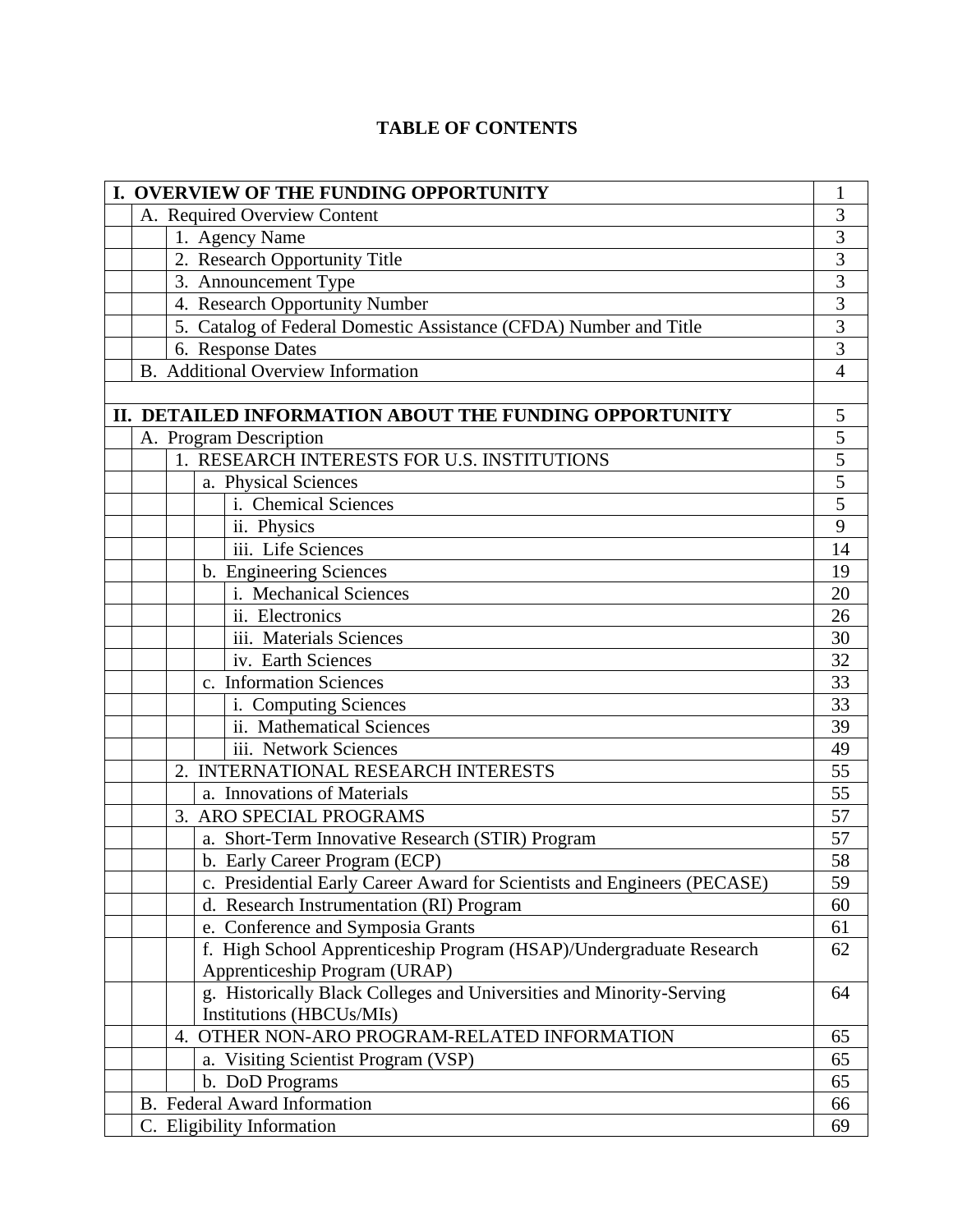|                                           |                                     | 1. Eligible Applicants                                            | 69  |
|-------------------------------------------|-------------------------------------|-------------------------------------------------------------------|-----|
|                                           |                                     | 2. Cost Sharing or Matching                                       | 69  |
|                                           |                                     | 3. Other                                                          | 69  |
|                                           |                                     | D. Application and Submission Information                         | 70  |
|                                           |                                     | 1. Address to View Broad Agency Announcement                      | 70  |
|                                           |                                     | 2. Content and Form of Application Submission                     | 70  |
|                                           |                                     | 3. Unique Entity Identifier and System for Award Management (SAM) | 83  |
|                                           |                                     | 4. Submission Dates and Times                                     | 83  |
|                                           |                                     | 5. Intergovernmental Review                                       | 84  |
|                                           |                                     | 6. Funding Restrictions                                           | 84  |
|                                           |                                     | 7. Other Submission Requirements                                  | 84  |
|                                           |                                     | E. Proposal Review Information                                    | 85  |
|                                           |                                     | 1. Criteria                                                       | 85  |
|                                           |                                     | 2. Review and Selection Process                                   | 86  |
|                                           |                                     | 3. Recipient Qualification                                        | 86  |
|                                           | F. Award Administration Information |                                                                   | 89  |
|                                           |                                     | 1. Award Notices                                                  | 89  |
|                                           |                                     | 2. Administrative and National Policy Requirements                | 89  |
|                                           |                                     | a. Required Representations and Certifications                    | 89  |
|                                           |                                     | b. Policy Requirements                                            | 93  |
|                                           |                                     | 3. Reporting                                                      | 99  |
|                                           | G. Agency Contacts                  |                                                                   | 100 |
|                                           | H. Other Information                |                                                                   | 101 |
|                                           |                                     | 1. Contract Proposals                                             | 101 |
|                                           |                                     | 2. Grant and Cooperative Agreement Proposals                      | 108 |
|                                           |                                     |                                                                   |     |
| APPENDIX 1: TABLE OF ACRONYMS             |                                     |                                                                   | 113 |
| <b>APPENDIX 2: SCHEDULE OF AMENDMENTS</b> |                                     | 116                                                               |     |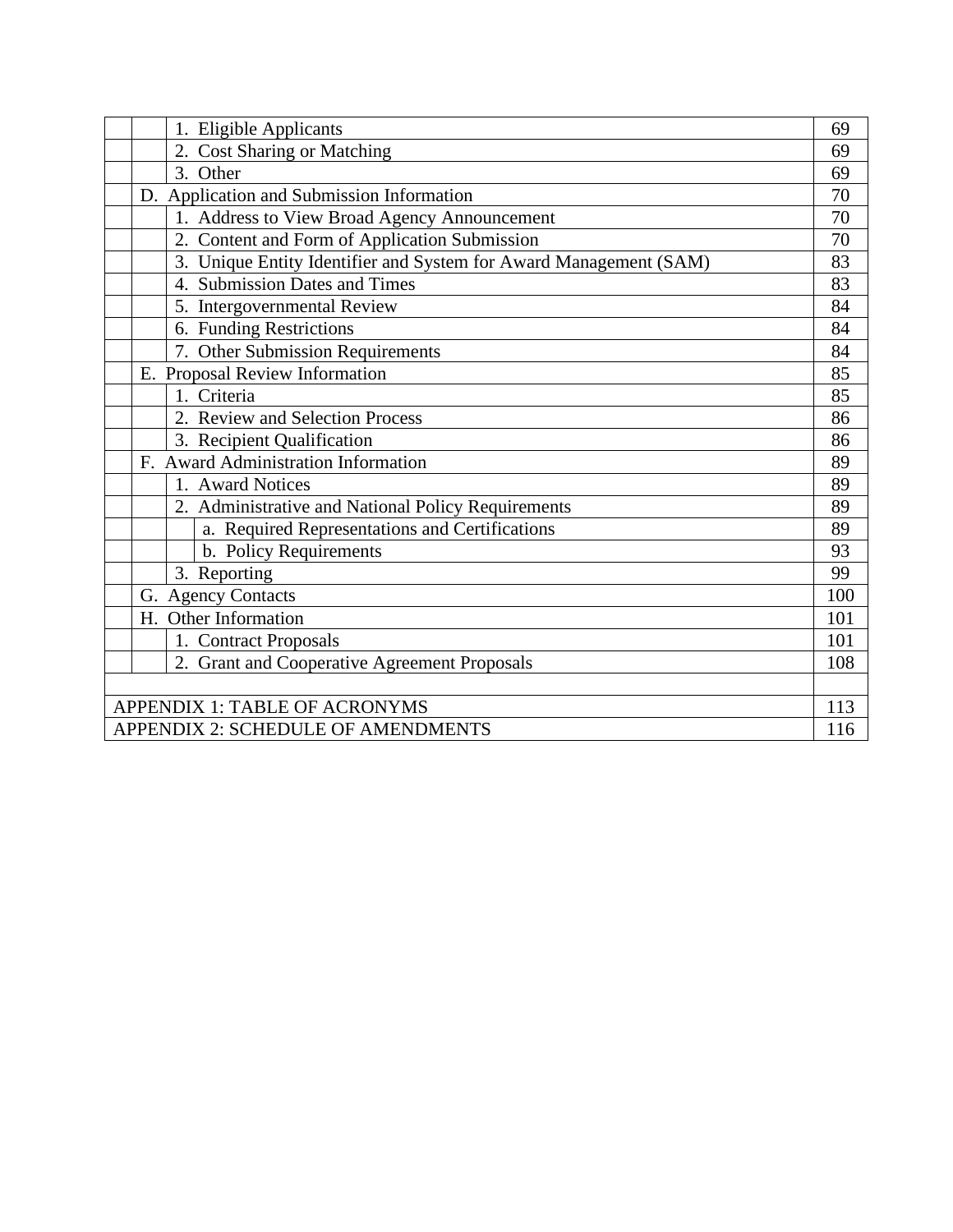# **I. OVERVIEW OF THE FUNDING OPPORTUNITY**

The purpose of this Broad Agency Announcement (BAA) is to solicit research proposals in the engineering, physical, life, and information sciences for submission to the Army Research Office (ARO) for consideration for possible funding.

NOTE: For ease of reference and clarity, the Army Research Laboratory (ARL) has two BAAs. This BAA for ARO, and another one for the ARL Directorates (Computational and Information Sciences Directorate, Human Research and Engineering Directorate, Sensors and Electron Devices Directorate, and Weapons and Materials Research Directorate).

ARO is focused exclusively on extramural basic research, and is responsible for the vast majority of ARL's extramural research programs and funding. The ARL Directorates are focused on executing in-house research programs, with a significant emphasis on collaborative research with other organizations in an Open Campus setting (Open Campus opportunities are described in detail at [https://www.arl.army.mil/opencampus/.](https://www.arl.army.mil/opencampus/) These in-house Directorates do fund a modest amount of extramural research in certain specific areas, and ARL's BAA describes those areas of interest.

ARL's mission is to Operationalize Science for Transformational Overmatch. ARL's strategy is based on eleven Foundational Research Competencies: Biological and Biotechnology Sciences (BBS); Electromagnetic Spectrum Sciences (EMSS); Energy Sciences (ES); Humans in Complex Systems (HCxS); Mechanical Sciences (MS); Military Information Sciences (MIS); Network, Cyber and Computational Sciences (NC&CS); Photonics, Electronics, and Quantum Sciences (PE&QS); Sciences of Extreme Materials (SEM); Terminal Effects (TE); and Weapons Sciences (WS). These competencies are structured to create discovery, innovation, and transition of technologies for Army transformational overmatch. ARO is focused on creating and directing scientific discoveries for revolutionary new Army capabilities that support and inform these Competencies, as referenced in this BAA.

Proposals are sought from institutions of higher education, nonprofit organizations, state and local governments, foreign organizations, foreign public entities, and for-profit organizations (i.e. large and small businesses) for scientific research in mechanical sciences, mathematical sciences, electronics, computing science, physics, chemistry, life sciences, materials science, network science, and environmental sciences. Proposals will be evaluated only for fundamental scientific study and experimentation directed toward advancing the scientific state of the art or increasing basic knowledge and understanding. Proposals focused on specific devices or components are beyond the scope of this BAA.

Proposals are expected to be for cutting-edge innovative research that could produce discoveries that would have a significant impact on enabling new and improved Army operational capabilities and related technologies. The specific research areas and topics of interest described in this document should be viewed as suggestive, rather than limiting. ARO is always interested in considering new innovative research concepts of relevance to the Army.

In order to conserve valuable applicant and Government resources, and to facilitate determining whether a proposed research idea meets the guidelines described herein, prospective applicants contemplating submission of a whitepaper or proposal are strongly encouraged to contact the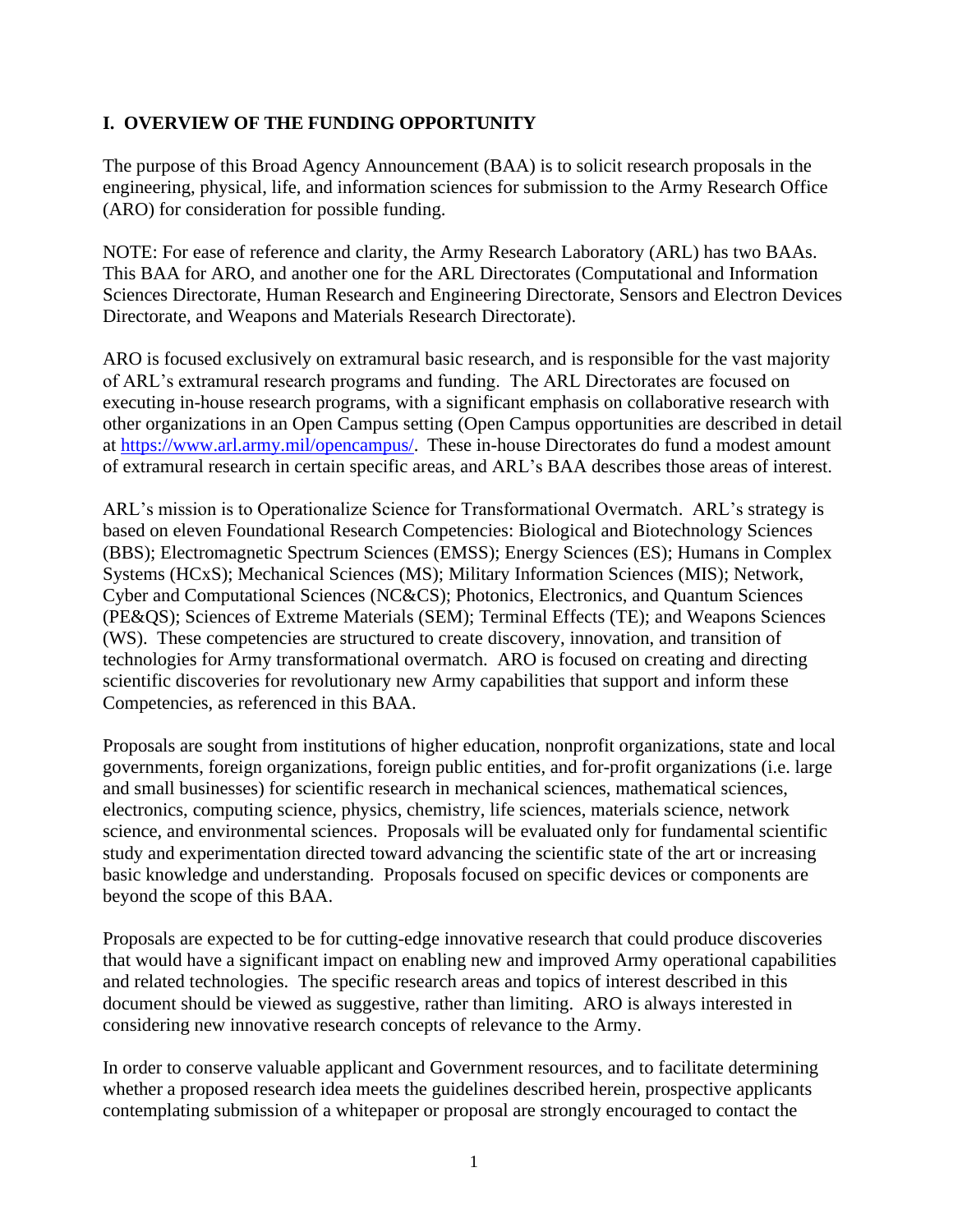appropriate Technical Point of Contact (TPOC). The TPOCs' names, telephone numbers, and email addresses are listed immediately after each research area of interest. If an applicant elects to submit a whitepaper, it should be prepared in accordance with the instructions contained in this BAA. Upon receipt, a whitepaper will be evaluated and the applicant will be advised of the results. Applicants whose whitepapers receive a favorable evaluation may be encouraged to prepare a proposal in accordance with instructions contained in this BAA. The costs of whitepapers and/or proposals in response to this BAA are not considered an allowable direct charge to any award resulting from this BAA or any other award. It may be an allowable expense to the normal bid and proposal indirect costs specified in Federal Acquisition Regulation (FAR) 31.205-18. ARO prefers proposals to cover a 3-year period and include a brief summary of work contemplated for each 12-month period so that awards may be negotiated for an entire 3-year program or for individual 1-year increments of the total program. Proposals may be submitted at any time while this BAA, including any amendments, is valid.

In accordance with federal statutes, regulations, and Department of Defense (DoD) and Army policies, no person on grounds of race, color, age, sex, national origin, or disability shall be excluded from participation in, be denied the benefits of, or be subjected to discrimination under any program or activity receiving financial assistance from the Army.

Applicants submitting proposals are cautioned that only a Contracting or Grants Officer can obligate the Government to any legal instrument involving expenditure of Government funds.

This BAA is also used to solicit research proposals for submission to the U.S. Army Combat Capabilities Development Command (DEVCOM) International Technology Centers.

All administrative inquiries regarding this BAA shall be submitted in email to: [usarmy.rtp.devcom-arl.mbx.baa@army.mil](mailto:usarmy.rtp.devcom-arl.mbx.baa@army.mil) Scientific and technical questions should be referred to the TPOCs shown following each research area of interest. Interested parties are encouraged to periodically check any of the following websites for updates and amendments to this BAA: [www.grants.gov,](http://www.grants.gov/) beta.sam.gov, and the (ARL) website [www.arl.army.mil/.](http://www.arl.army.mil/)

BARTON H. HALPERN **Director** Army Research Office (End of Section)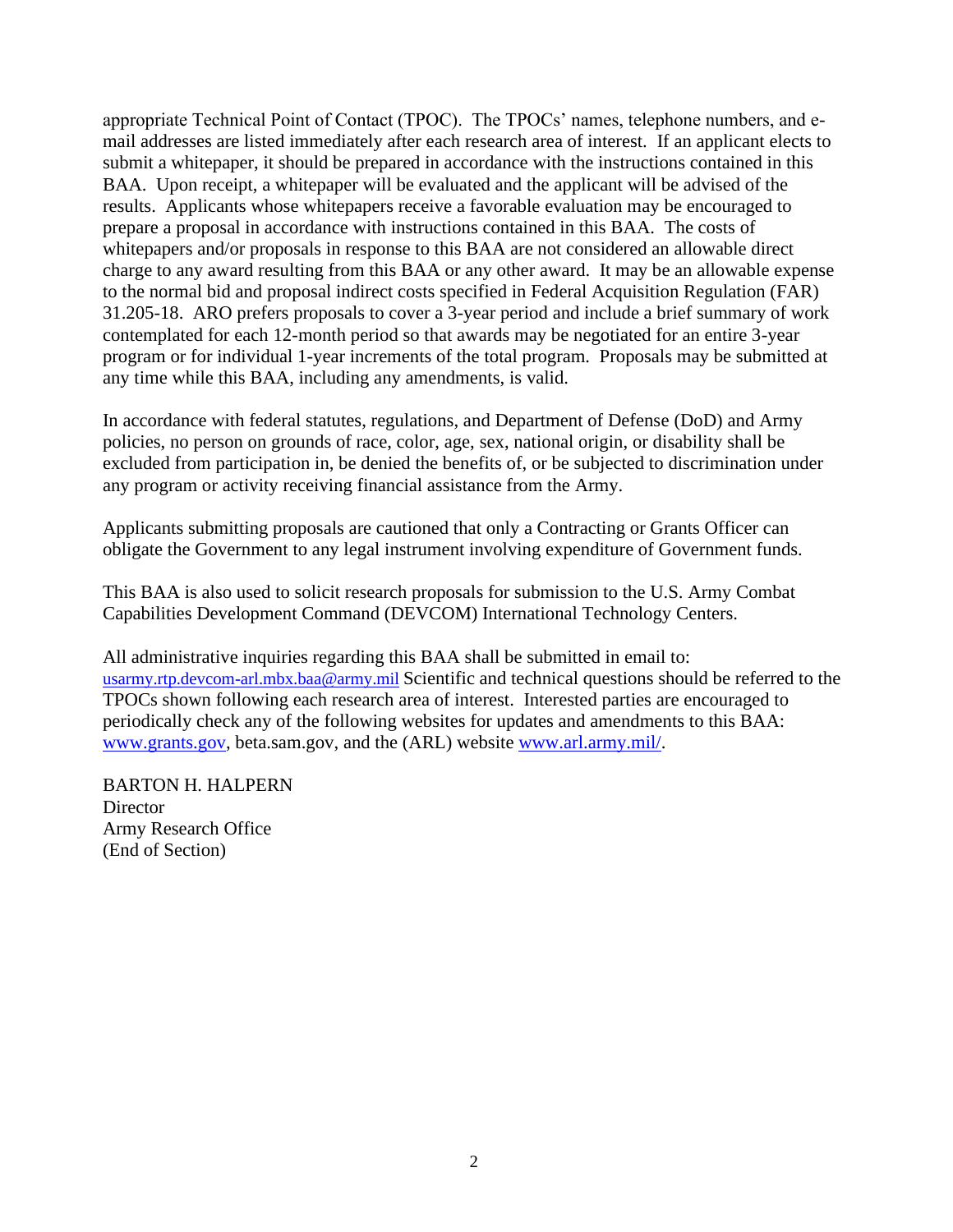# **A. Required Overview Content**

## **1. Agency Name**

U.S. Army Research Office

## **Issuing Acquisition Office**

U.S. Army Contracting Command-Aberdeen Proving Ground, Research Triangle Park (ACC-APG-RTP) Division

## **2. Research Opportunity Title**

ARO Broad Agency Announcement (BAA) for Fundamental Research for 01 April 2017 – 30 September 2022

## **3. Announcement Type**

Amended Announcement

## **4. Research Opportunity Number**

W911NF-17-S-0002-12 (Effective as of 23 June 2022)

## **5. Catalog of Federal Domestic Assistance (CFDA) Number and Title**

12.431 – Basic Scientific Research

## **6. Response Dates**

This BAA is a continuously open announcement valid throughout the period from the date of issuance through 30 September 2022, unless announced otherwise. This announcement succeeds BAA W911NF-12-R-0012 (including all modifications) dated 15 May 2012.

(End of Section)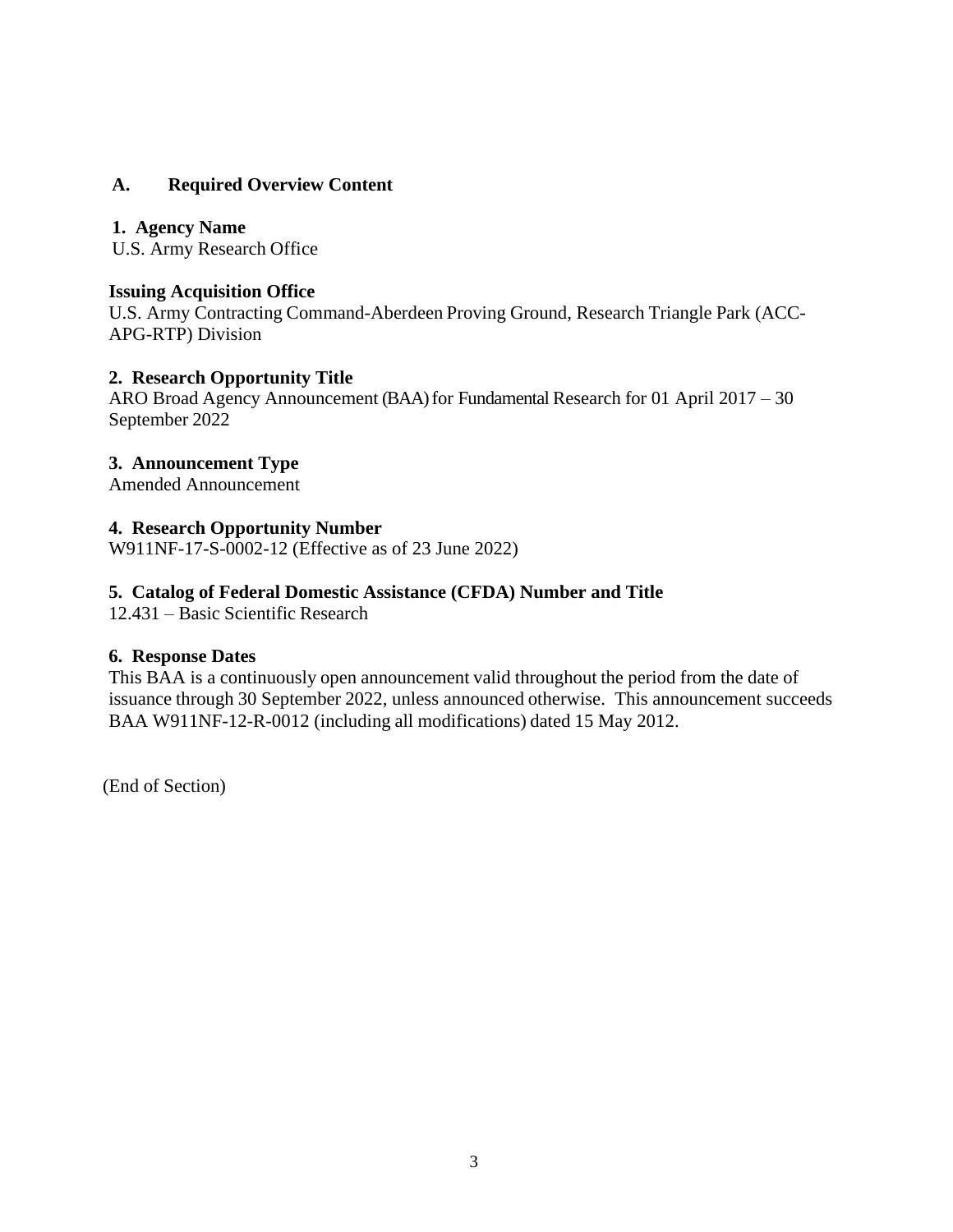## **B. Additional Overview Information**

This BAA sets forth research areas of interest to the ARO. This BAA is issued under FAR  $6.102(d)(2)$ , which provides for the competitive selection of basic research proposals, and 10 U.S.C. 2358, 10 U.S.C. 2371, and 10 U.S.C. 2371b, which provide the authorities for issuing awards under this announcement for basic research. The definition of basic research may be found at 32 CFR 22.105.

Proposals submitted in response to this BAA and selected for award are considered to be the result of full and open competition and in full compliance with the provision of Public Law 98- 369, "The Competition in Contracting Act of 1984" and subsequent amendments.

The DoD agencies involved in this program reserve the right to select for award all, some, or none of the proposals submitted in response to this announcement. Due to Government budget uncertainties, no specific dollars have been reserved for awards under this BAA. The participating DoD agencies will provide no funding for direct reimbursement of whitepaper or proposal development costs.

Whitepapers and technical and cost proposals (or any other material) submitted in response to this BAA will not be returned to the applicant. It is the policy of participating DoD agencies to treat all proposals as sensitive, competitive information and to disclose their contents only for the purposes of evaluation.

An applicant may withdraw a proposal at any time before award by written notice or by email sent to the Government point of contact (POC) identified in Section G of this BAA.

(End of Section)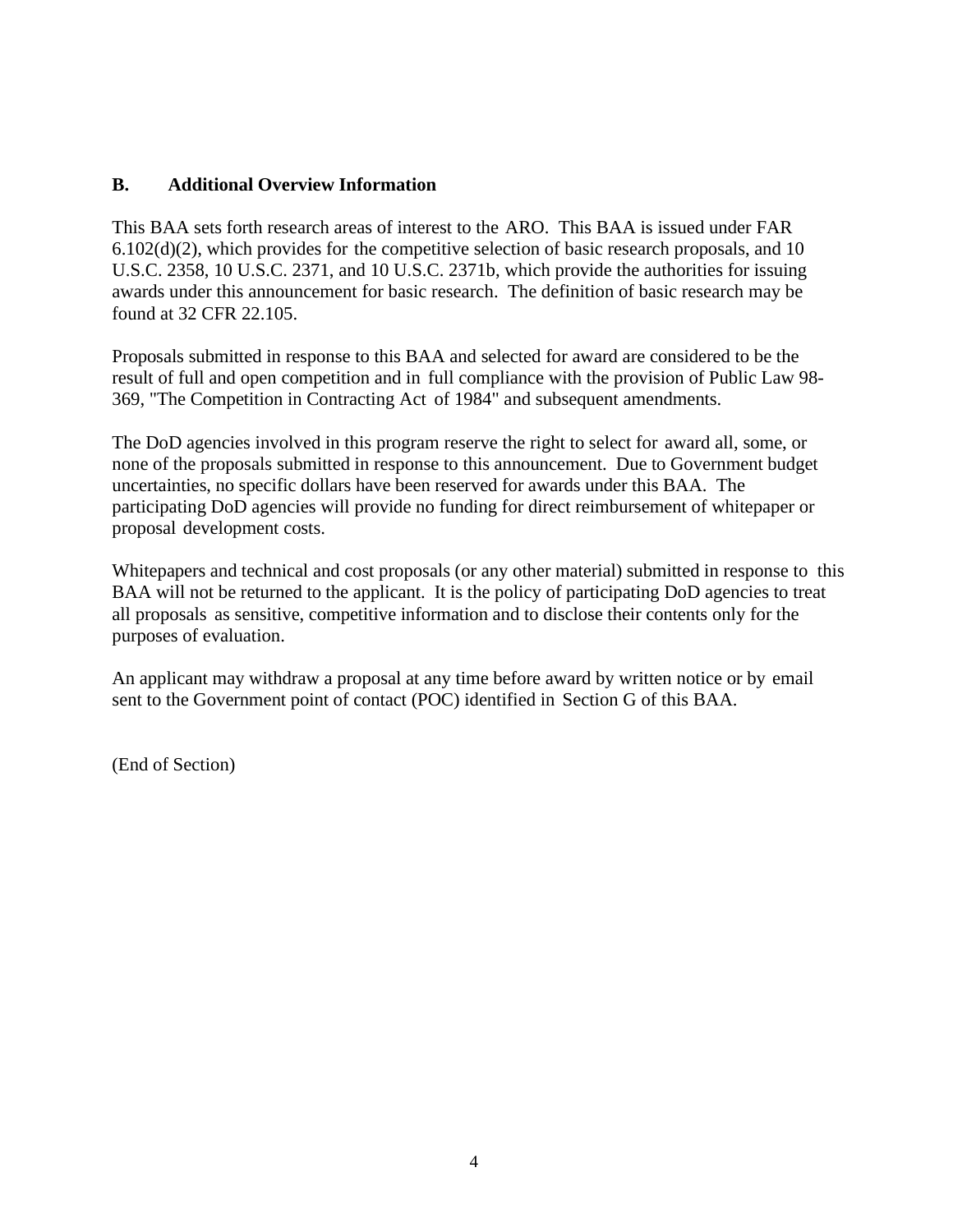## **II. DETAILED INFORMATION ABOUT THE FUNDING OPPORTUNITY**

## **A. Program Description**

## **1. RESEARCH INTERESTS FOR U.S. INSTITUTIONS**

ARL's ARO mission is to serve as the Army's principal extramural basic research agency funding research at universities, companies and not-for- profits in the engineering, physical, and information sciences. ARO's research portfolio is executed through ten scientific branches, with titles reflecting fundamental scientific disciplines familiar to academic institutions. These Branches directly support and inform the ARL Competencies.

## **a. Physical Sciences**

Research in the Physical Sciences is focused on basic research to discover, understand, and exploit physical, chemical, and biological phenomena. This research is of a fundamental nature; however, in the long term, discoveries in this area are expected to lead to revolutionary new capabilities in warfighter performance, intelligence, synthetic biology, sensing, communications, protection, power/energy storage and generation, and materials that extend the performance of Army systems well beyond current limits.

## **i. Chemical Sciences**

The objective of the Chemical Sciences Branch is to uncover and exploit the fundamental properties and processes governing molecules and their interactions in materials and chemical systems. The Branch encourages proposals that promote basic research to develop methods for accurately predicting the pathways, intermediates, and energy transfer of specific reactions, to understand the fundamental processes governing electrochemical reactions and transport of species, and to discover the relationships between macromolecular microstructure, architecture, functionality, and macroscopic properties. In addition, these efforts will likely lead to new methods for synthesizing and analyzing molecules and materials that will open the door to future studies not feasible with current approaches.

The Branch's research programs are currently focused on five research areas. The titles, scopes and points of contact for these programs, each of which address general aspects of basic research in chemical sciences, are listed in the following subsections. Symposia, conferences and workshops are also supported in part or in whole to provide an exchange of ideas in areas of Army interest.

## (1) Polymer Chemistry

The goal of this Program is to understand the molecular-level link between polymer microstructure, architecture, functionality, and the ensuing macroscopic properties. Research in this Program may ultimately enable the design and synthesis of functional polymeric materials that give the Soldier new and improved protective and sensing capabilities as well as capabilities not yet imagined. This Program is divided into two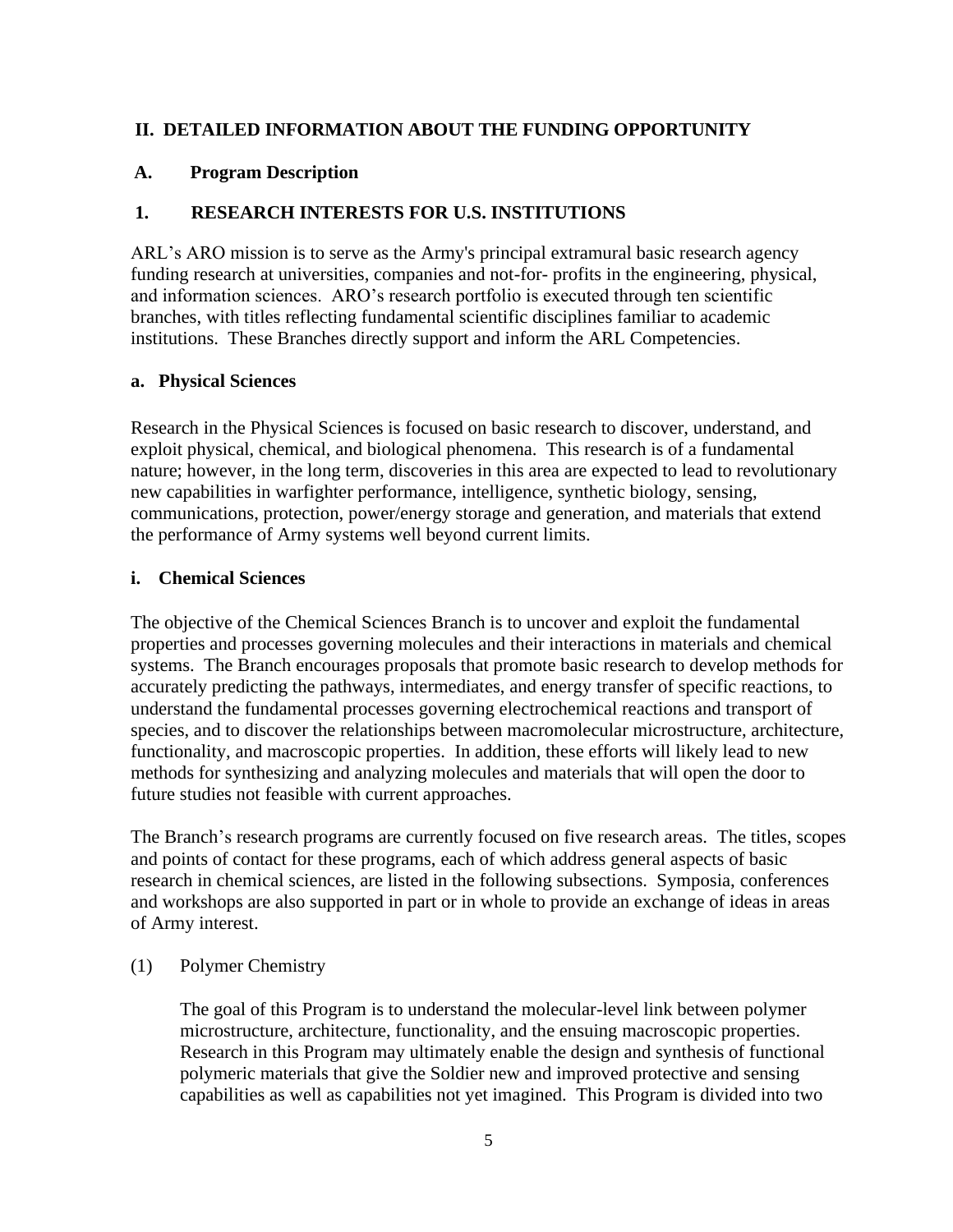research thrusts: (i) *Precision Polymeric Materials* and (ii) *Complex Adaptive Polymeric Systems*. Within these thrusts, high-risk, high-payoff research is identified and supported to pursue the Program's long-term goal.

The *Precision Polymeric Materials* thrust supports research aimed at developing new approaches for synthesizing polymers with precisely-defined molecular weight, microstructure, architecture, and functional group location. Of particular interest are research efforts that focus on novel methods for achieving sequence and tacticity control in synthetic polymers as well as enabling the synthesis of novel 2D organic polymers. Also of interest to this thrust are research efforts that further explore how precise molecular structure influences polymer morphology and bulk macroscopic properties. Bulk properties of enduring interest include mechanical, optical, and transport. An area of particular interest is the rational design of polymers with enhanced *intrinsic* thermal transport properties.

The *Complex Adaptive Polymeric Systems* thrust seeks to understand how to precisely and predictably control polymer assembly and response to achieve polymeric systems with a diversity of functions and behaviors. Of interest to this thrust are research efforts that explore how polymer structure influences interactions with dissimilar materials (e.g., inorganic or biological materials) to render functional hybrid assemblies. Also of interest is the design and synthesis of polymeric materials that exhibit programmed molecular responses to external stimuli. Of interest in this regard are research efforts related to stimuli-responsive self-immolative polymers, polymer mechanochemistry, and stimuli-mediated polymer assembly. Additionally, an emerging area of interest lies in the integration of logic-based responsive behavior, computation, and feedback mechanisms to engender complex responsive behavior.

TPOC: Dr. Dawanne Poree, [dawanne.e.poree.civ@army.mil,](mailto:dawanne.e.poree.civ@mail.mil) (919) 549-4238

(2) Electrochemistry

This Program supports fundamental electrochemical studies to understand and control the physics and chemistry that govern electrochemical redox reactions and transport of species, and how these are coupled with electrode, catalysis, electrolyte, and interface. Research includes ionic conduction in electrolytes, electrocatalysis, interfacial electron transfer, transport through coatings, surface films and polymer electrolytes, activation of carbon-hydrogen and carbon-carbon bonds, and spectroscopic techniques that selectively probe electrode surfaces and electrode-electrolyte interfaces. Novel electrochemical synthesis, investigations into the effect of microenvironment on chemical reactivity, quantitative models of electrochemical systems, and electrochemistry using excited electrons are also of interest.

This Program is divided into two research thrusts, although other areas of electrochemical research may be considered: (i) *Reduction-oxidation (Redox) Chemistry and Electrocatalysis*, and (ii) *Transport of Electroactive Species*.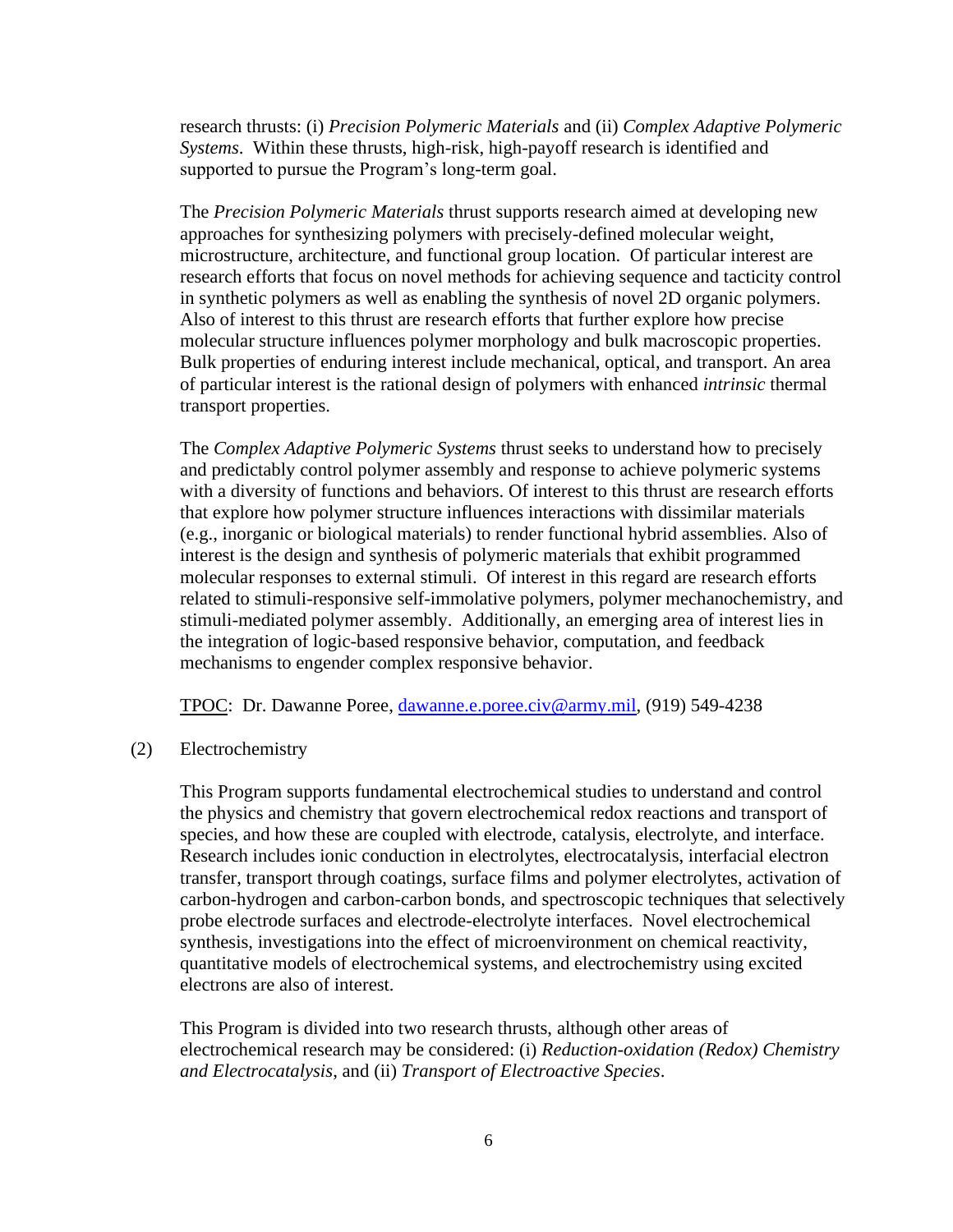The *Redox Chemistry and Electrocatalysis* thrust supports research to understand how material and morphology affect electron transfer and electrocatalysis, to tailor electrodes and electrocatalysts at a molecular level, and to discover new spectroscopic and electrochemical techniques for probing surfaces and selected species on those surfaces.

The *Transport of Electroactive Species* thrust supports research to uncover the mechanisms of transport through heterogeneous, charged environments such as polymers and electrolytes, to design tailorable electrolytes based on new polymers and ionic liquids, and to explore new methodologies and computational approaches to study the selective transport of species in charged environments.

TPOC: Dr. Hugh C. De Long, hugh.c.delong.civ@army.mil , (919) 549- 4271

(3) Molecular Structure and Dynamics

The Molecular Structure and Dynamics program is no longer accepting new white papers or proposals.

TPOC: Dr. James K. Parker, [james.k.parker30.civ@army.mil,](mailto:james.k.parker30.civ@mail.mil) (919) 549-4293

(4) Reactive Chemical Systems

The goal of the Reactive Chemical Systems Program is to achieve a molecular level understanding of interfacial activity and dynamic nanostructured and self-assembled chemical systems to provide unprecedented hazardous materials management capabilities and soldier survivability. This Program supports basic research with Army relevance in surfaces, catalysis, organized assemblies, and stimuli-responsive chemical systems. This program is divided into two thrusts: (i) *Nanostructure Surface Interactions and Reactivity* and (ii) *Synthetic Molecular Systems*.

The *Nanostructure Surface Interactions and Reactivity* thrust supports research on understanding the kinetics and mechanisms of reactions occurring at surfaces and interfaces and the development of new methods to achieve precise control over the structure and function of chemical and biological molecules on surfaces. Specific areas of interest include adsorption, desorption, and the catalytic processes occurring at surfaces and interfaces and the interface between nanostructures and biomolecules to generate advanced materials.

The *Synthetic Molecular Synthesis* thrust supports research that imparts multifunctionality, stimuli-responsive and dynamic behavior to completely synthetic molecular and chemical systems. Research of interest includes design and development of nanostructured scaffolds and sequential catalytic systems. This thrust also supports research aimed at exploring the properties and capabilities of self-assembled and supramolecular structures, including their functionality, and how to control assembly in different environments.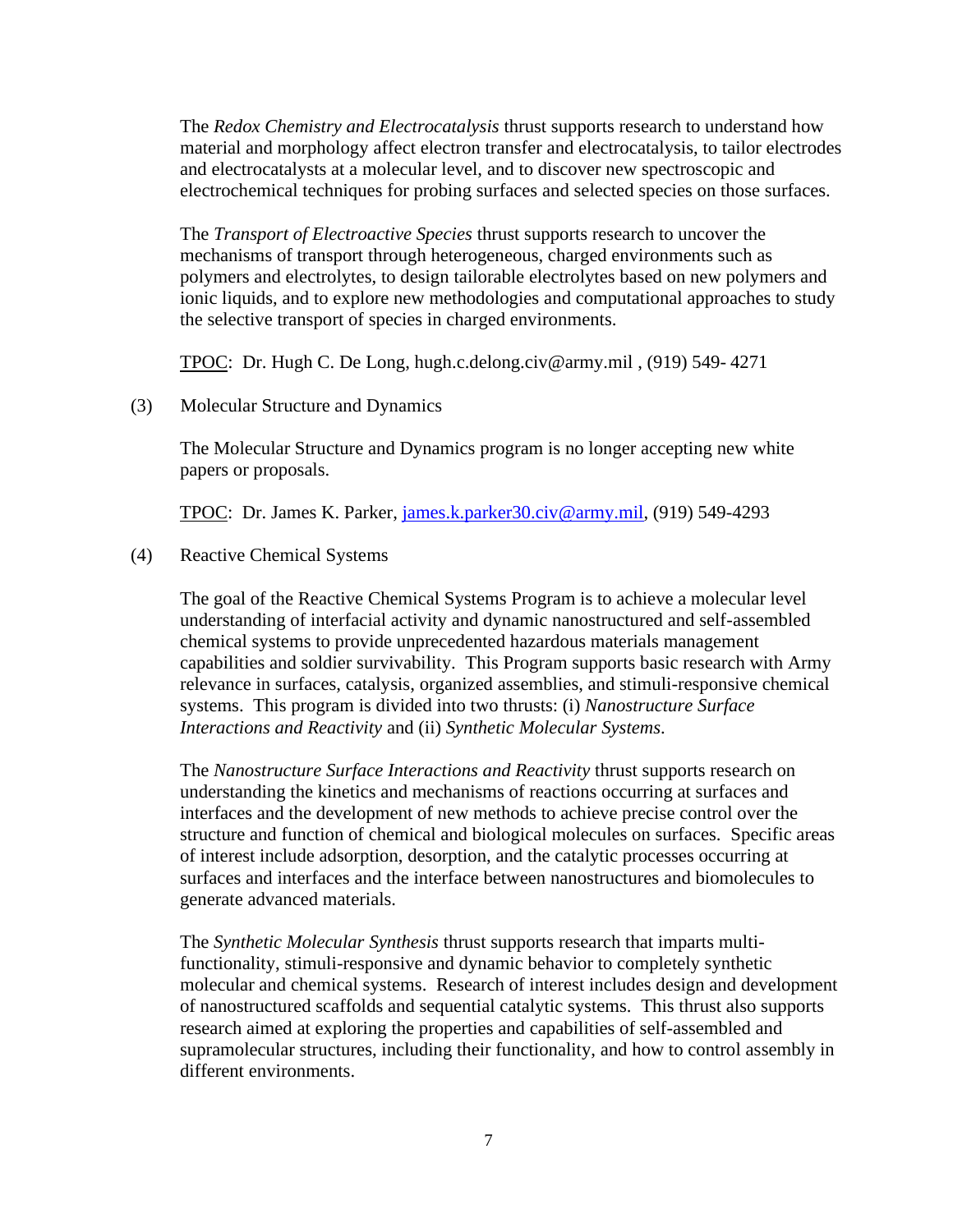In addition, the emerging field of dynamic, responsive, multi-functional materials have great potential to provide revolutionary new capabilities. A specific technical area in this field is "targeting and triggering" in which a specific chemical (or event) is targeted (recognized) and that recognition triggers a response. Particular technical challenges of interest include selective and reversible recognition, amplification, and multi-responsive systems. Alternative approaches to selective, yet reversible, recognition are needed. Amplification includes an understanding of how to amplify the response from a single molecular recognition event to a multi-molecular response with approaches that promote chain reactions, self-amplification or cascade-type reactions within a single system. Multi-responsive systems in which specific stimuli trigger distinct responses are also of interest.

TPOC: Dr. James K. Parker, [james.k.parker30.civ@army.mil,](mailto:james.k.parker30.civ@mail.mil) (919) 549-4293

#### (5) Environmental Chemistry

The Environmental Chemistry program seeks to provide a complete and practical understanding of transport, degradation, and reaction processes for chemicals and compounds of military interest. The goal of the research is to enable unprecedented detection, prediction, manipulation, and mitigation strategies in complex environmental matrices. The program will identify high risk, fundamental research opportunities in two main thrusts: (i) *Transport and transformation in multiphase environments*, (ii) *Novel techniques for detection and prediction*.

*Transport and transformation in multiphase environments* aims to determine the properties and processes that govern the fate of compounds in environments where chemical reactions and transport processes occur between solid, liquid, and/or gaseous matter. The reactions in these environments occur synergistically and dynamically and are a function of the compounds present, their structure and partitioning, and their chemical and physical properties. Therefore, understanding multiphase environments relies on basic research to characterize the structure and physio-chemical evolution of compounds, reactive centers, and products over a wide range of spatial and temporal scales. Multiphase environments include (but are not limited to) natural environments such as soil, subterranean, aqueous, and aerosol environments; built and urban environments; and complex or hazardous waste streams. An emerging area of interest focuses on how dynamic and extreme climate conditions alters the speciation, partitioning, transformation, and recovery of chemical agents and resources of military interest.

*Novel techniques for detection and prediction* aims to develop cutting-edge approaches to enable chemical agent detection and environmental prediction at military-relevant scales. Areas of interest include experimental and analytical techniques to advance environmental forensics, non-targeted detection, and trace detection; and the application of novel computational techniques to enhance modeling capabilities.

TPOC: Dr. Elizabeth King-Doonan, elizabeth.k.king-doonan.civ@army.mil, (919) 549-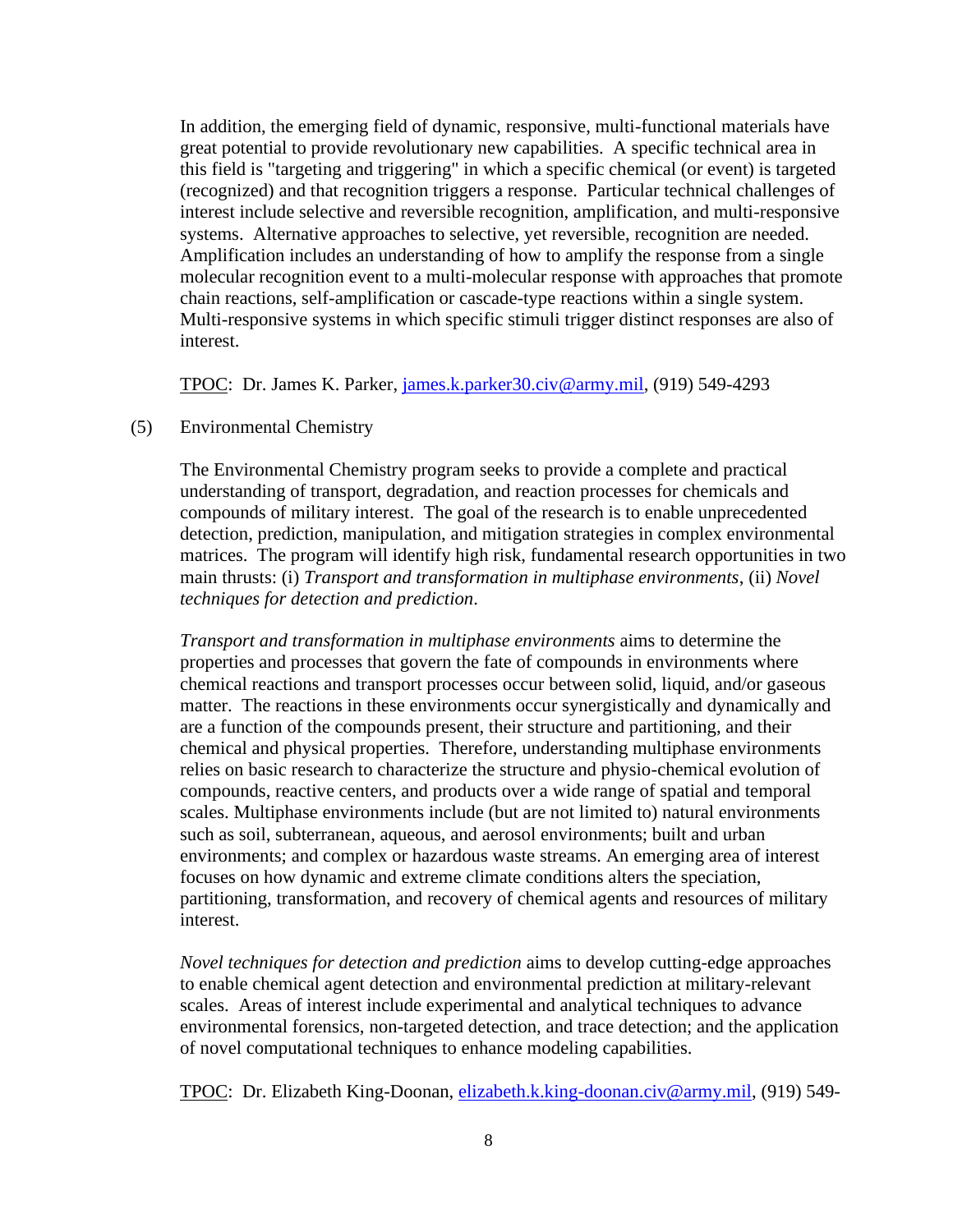4386

## **ii. Physics**

The objective of the Physics Branch is to develop forefront concepts and approaches, particularly exploiting quantum phenomena, that will in the long-term have revolutionary consequences for Army capabilities, while in the nearer-term providing for existing Army needs. In support of this goal, the interests of the Physics Branch are primarily in the areas described in the following subsections.

The Branch's research programs are currently focused on four research areas. The titles, scopes and points of contact for these programs, each of which address general aspects of basic research in physics, are listed in the following subsections. A small number of symposia, conferences and workshops are also supported in part or in whole to provide an exchange of ideas in areas of Army interest.

(1) Solid State Physics

The Solid State Physics program has been moved to the Electronics Branch. Please refer to the section of the BAA.

(2) Quantum Information Science

Quantum mechanics provides the opportunity to perform highly non-classical operations that can result in beyond-classical capabilities in imaging, sensing and precision measurements, exponential speed-ups in computation, or networking. This program seeks to understand, control, and exploit such non-classical phenomena for revolutionary advances beyond those possible with classical systems. An overarching interest is the exploration of small systems involving small numbers of entangled particles. There are three major areas of interest (thrusts) within this program.

*Foundational Quantum Physics (FQP).* Experimental investigations of a fundamental nature of quantum phenomena, potentially useful for quantum information science, are of interest. Examples include coherence properties, decoherence mechanisms, decoherence mitigation, entanglement creation and measurement, nondestructive measurement, complex quantum state manipulation, and quantum feedback. An important objective is to ascertain the limits of our ability to create, control, and utilize quantum information in multiple quantum entities in the presence of noise. Systematic materials focused research which identifies and/or mitigates decoherence mechanisms is also of interest. Models of machine learning that are based on the foundations of quantum physics are of interest. Theoretical analyses of non-classical phenomena may also be of interest if the work is strongly coupled to a specific experimental investigation, such as proof-of-concept demonstrations in atomic, molecular, and optical (AMO) as well as other systems.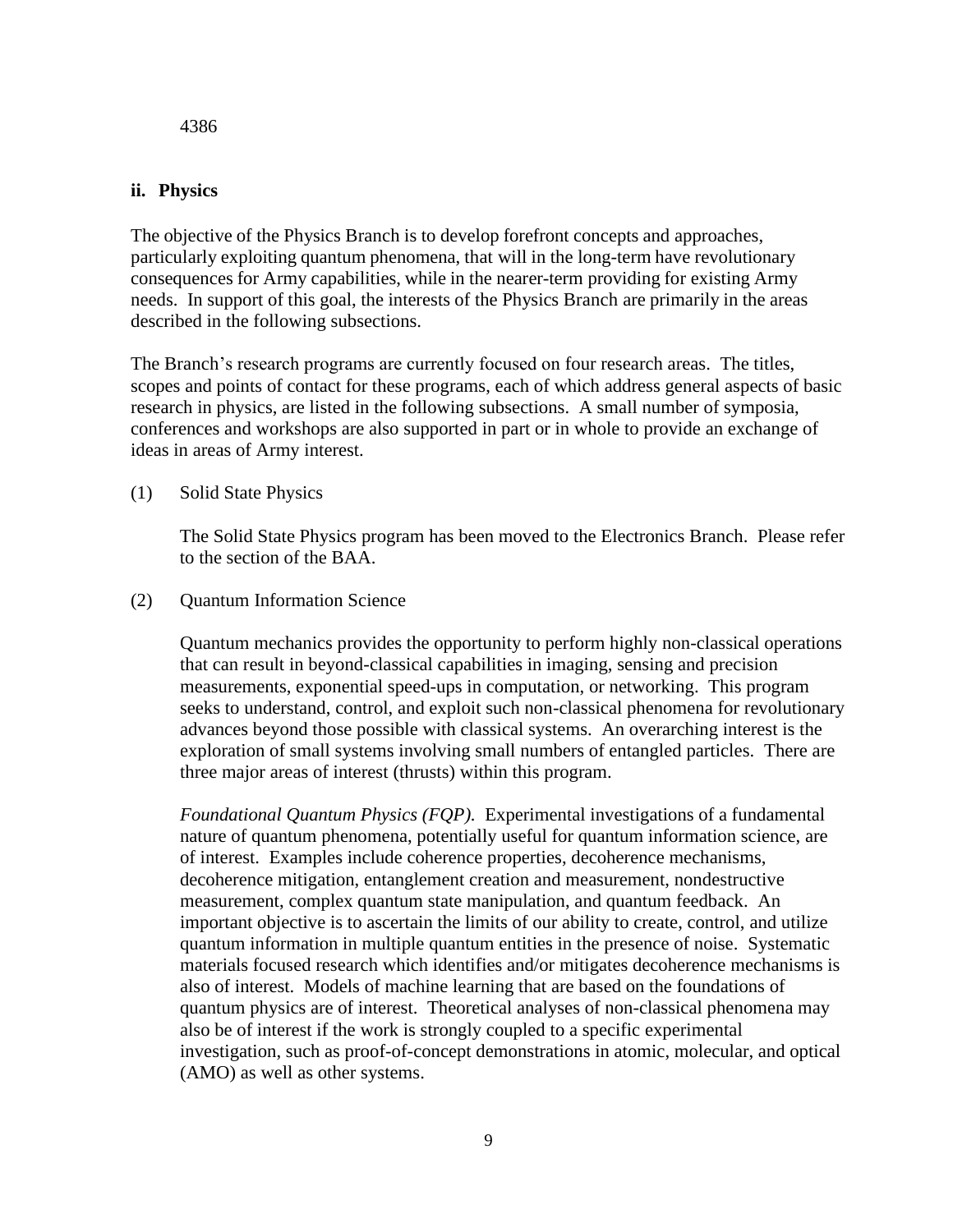#### TPOC: Dr. Sara Gamble, [sara.j.gamble.civ@army.mil,](mailto:sara.j.gamble.civ@mail.mil) (919) 549-4241

*Quantum Sensing, Imaging, and Metrology (QSIM)*. This research area seeks to explore, develop, and demonstrate multi-particle coherent systems to enable beyond classical capabilities in imaging, sensing, and metrology. Central to this research area is the exploration of small systems involving a few entangled particles. Topics of interest in this research area include the discovery and exploration of (a) multi-particle quantum states advantageous for imaging, sensing, and metrology, (b) quantum circuits that operate on multi-particle quantum states to enable beyond-classical capabilities, and (c) methods for the readout of quantum states. Other research topics of interest are: theory to explore multi-particle quantum states useful for beyond classical capabilities, quantitative assessment of capabilities and comparison to classical systems, efficient state preparation, quantum circuits for processing these states as quantum bits, readout techniques, decoherence mitigation and error-correction for improved performance, supporting algorithms as a basis for processing circuits, connections between the solution of hard computational problems and overcoming classical limitations in imaging, sensing, and metrology, entanglement as a resource, and suitable physical systems and key demonstration experiments.

TPOC: Dr. Sara Gamble, [sara.j.gamble.civ@army.mil,](mailto:sara.j.gamble.civ@mail.mil) (919) 549-4241

*Quantum Computation and Quantum Networking (QCON)*. Quantum computing and networking will entail the control and manipulation of quantum bits with high fidelity. The objective is the experimental demonstration of quantum logic performed on several quantum bits operating simultaneously, which would represent a significant advance toward that ultimate goal of beyond classical capabilities in information processing. Demonstrations of quantum feedback and error correction for multiple quantum bit systems are also of interest. There is particular interest in developing quantum computation algorithms that efficiently solve classically hard problems, and are useful for applications involving resource optimization, imaging, and the simulation of complex physical systems. Examples include machine learning, parameter estimation, constrained optimization, and quantum chemistry, among others. The ability to transmit information through quantum entanglement distributed between spatially-separated quantum entities has opened the possibility for new approaches to information processing. Exploration of quantum networking of information and distributed quantum information processing based on entanglement is of interest. These include the exploration of long-range quantum entanglement, entanglement transfer among different quantum systems, and long-term quantum memory.

TPOC: Dr. T.R. Govindan, [t.r.govindan.civ@army.mil,](mailto:t.r.govindan.civ@mail.mil) (919) 549-4236

#### (3) Atomic and Molecular Physics (AMP)

Topics of interest within the AMP Program include (i) quantum degenerate atomic gases, both Bose and Fermi, their excitations and properties, including mixed species, mixed state, and molecular, (ii) quantum enhanced precision metrology, (iii) nonlinear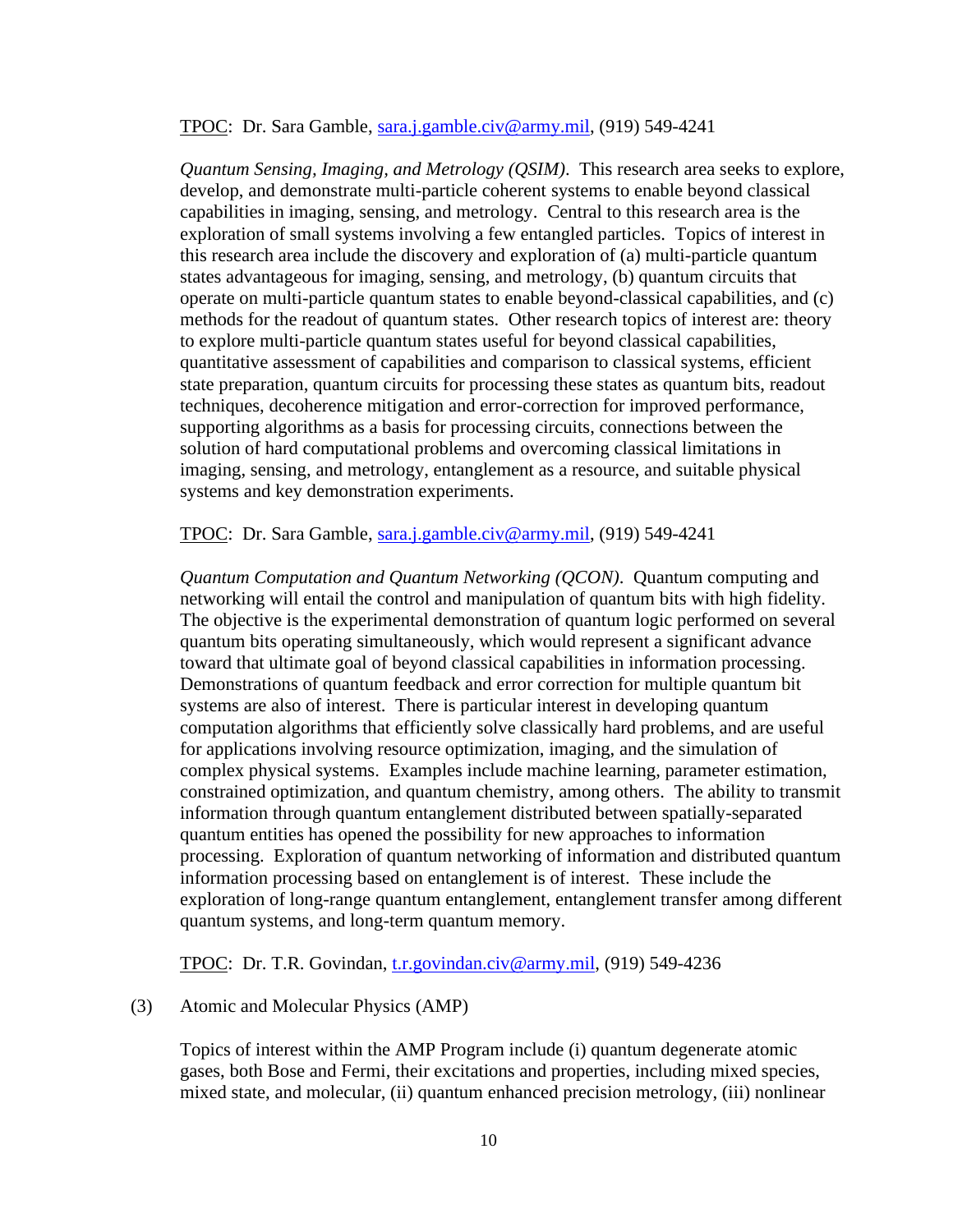atomic and molecular processes, (iv) quantum systems in cavities, (v) collective and many-body states of matter, and (vi) emerging areas. Cooling schemes for molecules are of importance for extending the range of systems that may be exploited. In addition, there is an interest in emerging areas of AMO physics such as collective states of matter, emergent lattices in quantum gases, opto-mechanical interfaces, non-equilibrium many body dynamics, and metrology in non-ideal environments. Research efforts within the AMP Program fall within two thrust areas: *Advanced Quantum Capabilities* and *Novel Quantum Methods*. It is anticipated that research efforts within these areas will lead to applications including novel materials, efficient computational platforms, and exquisite quantum sensors.

*Advanced Quantum Many-body Dynamics*. The focus of this thrust is the development and study of strongly correlated many-body systems. The quantum simulator portion of the thrust seeks research on novel cooling, trapping, and the expansion of atomic and molecular species. The effort seeks the validation of many-body quantum theories through the development of experimental tools including quantum gas microscopes, synthetic gauge fields, mixed species, and novel interactions. Complimenting this effort will be the inclusion of foundational investigations into quantum mechanics, such as entanglement, many-body localization, collective modes, and entropy. To take advantage of the precision inherent in future quantum devices, these systems will need to connect to the classical world in such a manner that allows them to sample the signal of interest while remaining robust to noisy environments. Investigating how to maximize both the quality and quantity of entanglement within these systems will be a priority. General issues of quantum coherence, quantum interference, entanglement growth, entanglement purity, and non-equilibrium phenomena, as well as discovering new scientific opportunities are also of interest.

*Novel Quantum Metrology.* The AMP Program has a general interest in exploring fundamental AMP that may impact future Army capabilities. This thrust is divided into two main areas: precision metrology beyond the standard limit and harnessing collective many-body states to improve quantum sensing. The Novel Quantum Metrology efforts will expand the foundations of quantum measurement into new areas that seek to exploit entanglement, spin-squeezing, harnessing collective-spin states, developing back-action avoidance measurements, and other areas that increase fundamental precision through interactions, including cavities and Rydberg atoms. It is expected that research in this thrust will complement efforts in the *Advanced Quantum Many-body Dynamics* thrust and *vice versa*. For example, collective many body states could be studied in optical lattices or quantum gas microscopes and foundational research of entanglement are anticipated to provide new metrological capabilities in non-ideal environments.

TPOC: Dr. Paul Baker, [paul.m.baker4.civ@army.mil,](mailto:paul.m.baker4.civ@mail.mil) (919) 549-4202

#### (4) Modern Optics

The objective of this program is to promote a deeper understanding of the underlying physics of the physical properties of light and the discovery of new optical effects that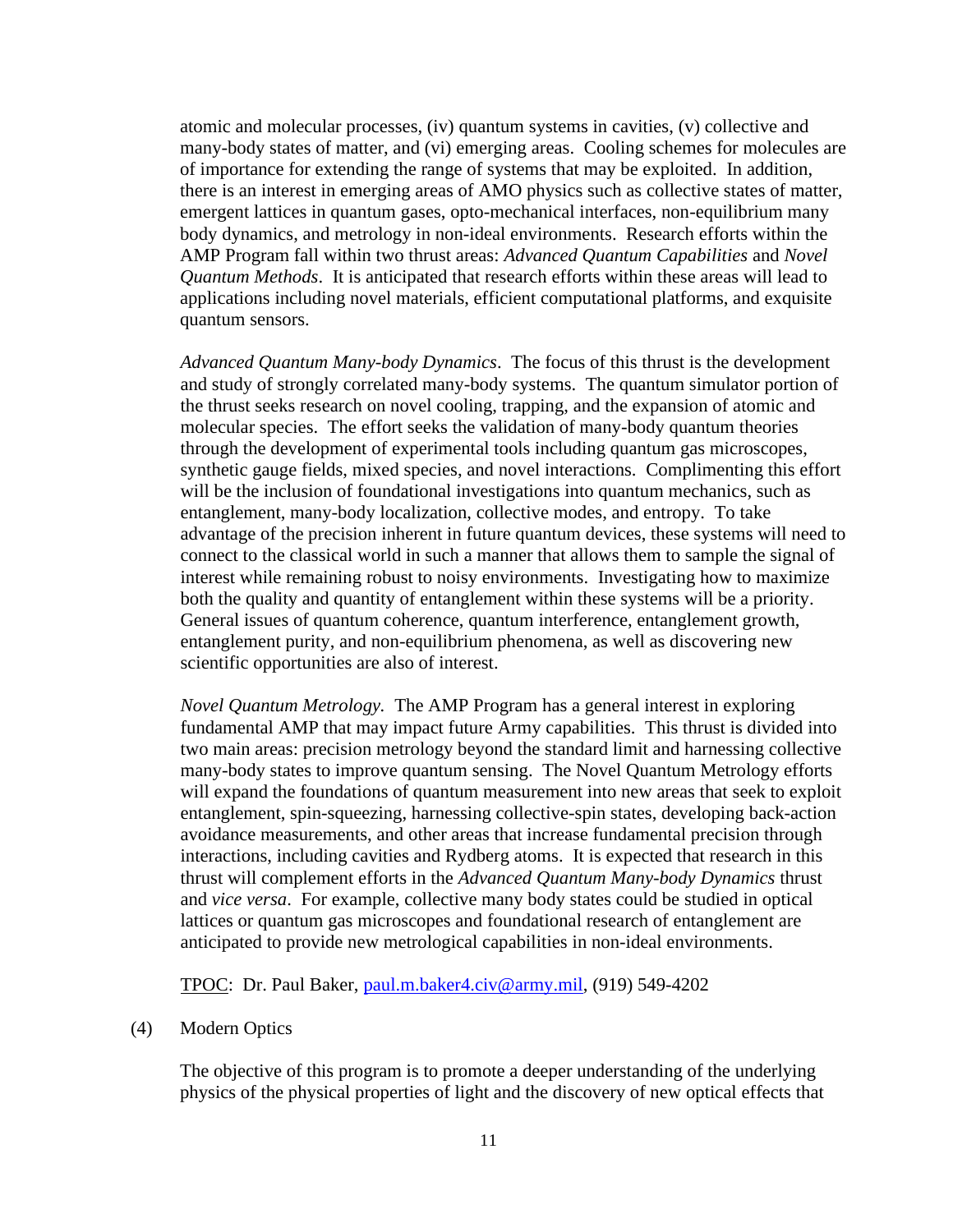can improve Army capabilities. The majority of sensing and communications systems depend on light in some way. In particular, this program seeks transformational basic science discoveries in optical physics that are needed to enable remote sensing, information routing and processing, and energy transmission. In order to accomplish this goal, the Modern Optics Program targets new or emerging phenomena related to quantum optics, light-matter interactions, and ultra-short pulse, high energy lasers.

*Quantum Photonics.* This thrust seeks to push beyond the state of the art in photonics and integrated optical platforms, seeking novel functionality beyond classical limits on sensitivity, accuracy, and stability. What is necessary to advance the field is deeper understanding of bulk and engineered photonic material for their nonlinear optical properties, robust or protected light routing in two and three dimensions, and optical processing at the point of collection. Research efforts may include studies addressing complexity and loss in integrated optical systems, scalable realizations of non-trivial quantum states or quantum light sources, and novel laser platforms to probe or control quantum information in physical qubits. Basic science understanding is needed to push integrated technology into the quantum regime which will be essential for next generation quantum technology.

*Meta-Optics.* This thrust pursues novel functionality allowed by optical metamaterials. In this area, the conventional norms of classical optics can be broken, such as resolution beyond the diffraction limit, super-lensing and related phenomena, as well as subwavelength control of optical fields. It is also timely to look at the quantum optics of such processes as well as Casimir-Polder forces near the surfaces of optical metamaterials. Proposals for new areas involving discrete symmetries, such as paritytime symmetry will be considered. A related area is non-Hermitian optics and supersymmetric optics, where these concepts are utilized to fabricate photonic structures with novel properties and sensors with precision beyond the state of the art. Other descriptions of light that lead to new capabilities are sought. In general, any phenomena arising from optical metamaterials that would benefit the Soldier and improve Army capabilities will be considered.

*Extreme Light.* his thrust focuses on extreme light, meaning the examination of optical fields in the extreme limits, such as the shortest pulses and the highest intensities. General areas of study under this thrust include light filamentation, particle beam acceleration and relativistic physics. In addition, application-based studies of directed energy, THz formation, broadband localized radiation, coherent control of atomic and molecular energy states, plasma effects in materials, and relativistic plasma physics are of interest. Theoretical and experimental research efforts are needed to push beyond the state of the art in ultra-short pulse, high energy laser science and to understand how extreme light propagates and interacts with matter.

TPOC: Dr. James A Joseph, [james.a.joseph30.civ@army.mil,](mailto:james.a.joseph30.civ@mail.mil) (919) 549-4213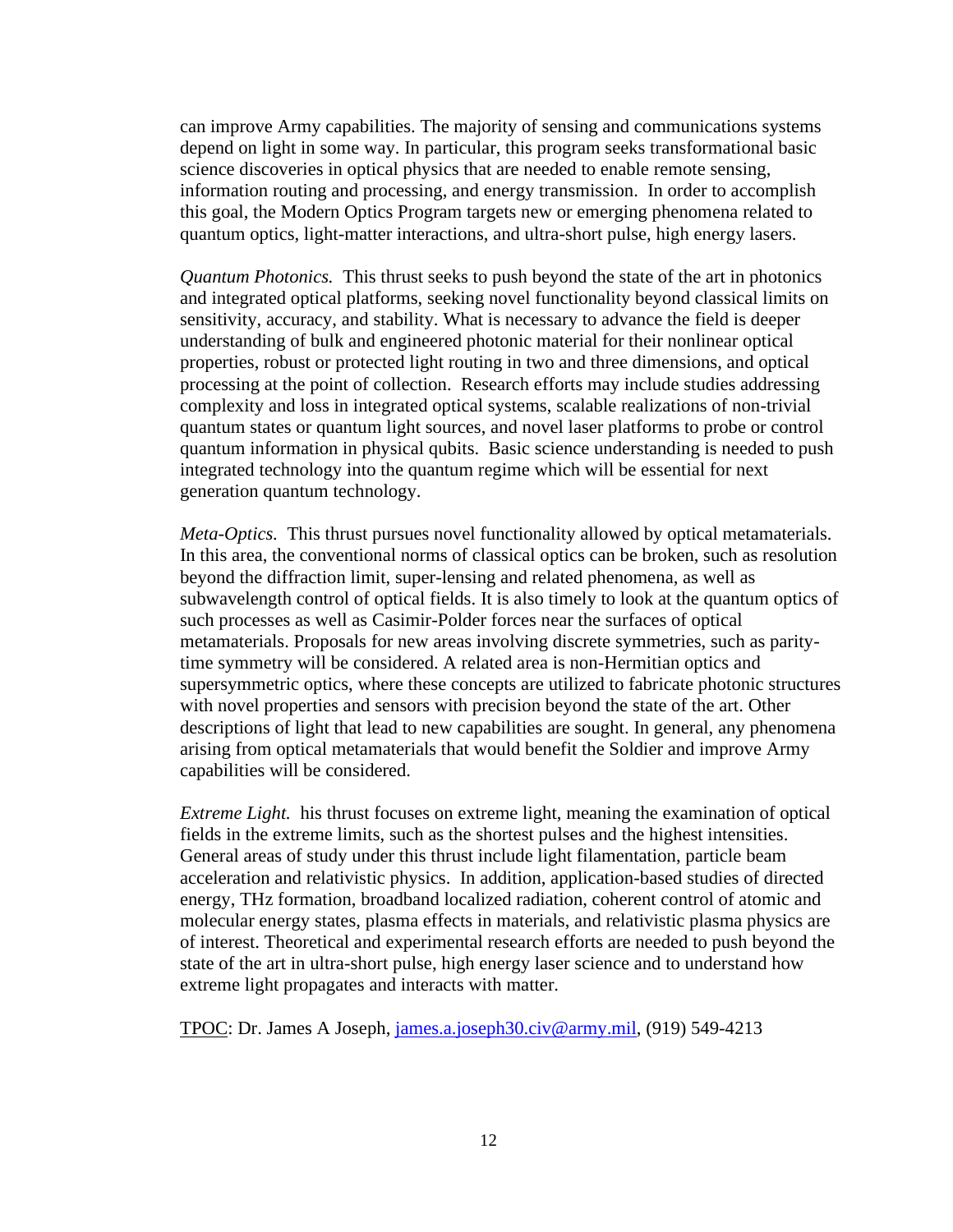#### **iii. Life Sciences**

The Life Sciences Branch supports basic research to advance scientific knowledge and understanding of the fundamental properties, principles, and processes governing DNA, RNA, proteins, organelles, prokaryotes, and eukaryotes, as well as multi-species prokaryotic, eukaryotic, and mixed prokaryotic/eukaryotic communities, individual humans, and groups of humans. Research investments are driven by exploiting new scientific opportunities with anticipated long-term payoffs, including maintaining U.S. technological superiority and developing new Army capabilities.

The interests of the Life Sciences Branch are primarily in the following areas: synthetic biology, biochemistry, neuroscience, microbiology, molecular biology, genetics, genomics, proteomics, epigenetics, systems biology, and behavioral science. The results of fundamental research supported by this Branch are expected to enable the creation of new technologies for improving warfighters' physical and cognitive performance capabilities, for protecting warfighters, to create new human-machine synergistic capabilities for identifying causes of and tipping points for social/political instability, and for creating new Army capabilities in the areas of biomaterials, energy, logistics, forensics and intelligence.

The Branch's research programs are currently focused on five research areas. The titles, scopes, and points of contact for these programs (each of which address general aspects of basic research in life sciences) are listed in the following subsections. A small number of symposia, conferences and workshops are also supported in part or in whole to provide an exchange of ideas in areas of Army interest.

#### (1) Biochemistry

This program emphasizes basic research focused on understanding and controlling the activity and assembly of biomolecules. Scientific advances supported by this program are anticipated to enable the development of novel systems, materials and processes that enhance Soldier protection and performance. Overarching goals of the program are to provide the scientific foundations to expand the chemical diversity accessible by biomolecules and to support biological activity outside of the cellular environment, including integration of biological systems with synthetic systems.

The *Biomolecular Specificity and Regulation* thrust is focused on novel approaches to engineer the specificity and regulation of biomolecules, either via modulation of natural mechanisms or via design of non-natural mechanisms. Approaches to expand the chemical diversity of ligands/substrates that are recognized/accepted by biomolecules and/or the products of biocatalytic reactions beyond elements and chemical bonds common to natural biological systems are of particular interest. This includes both individual enzymatic reactions as well as multi-step biocatalytic pathways. The goal of this thrust is to develop novel engineered approaches to modulate and control biomolecular activity, with emphasis on expanding the chemical diversity accessible by biomolecules and achieving biomolecular control in non-cellular contexts.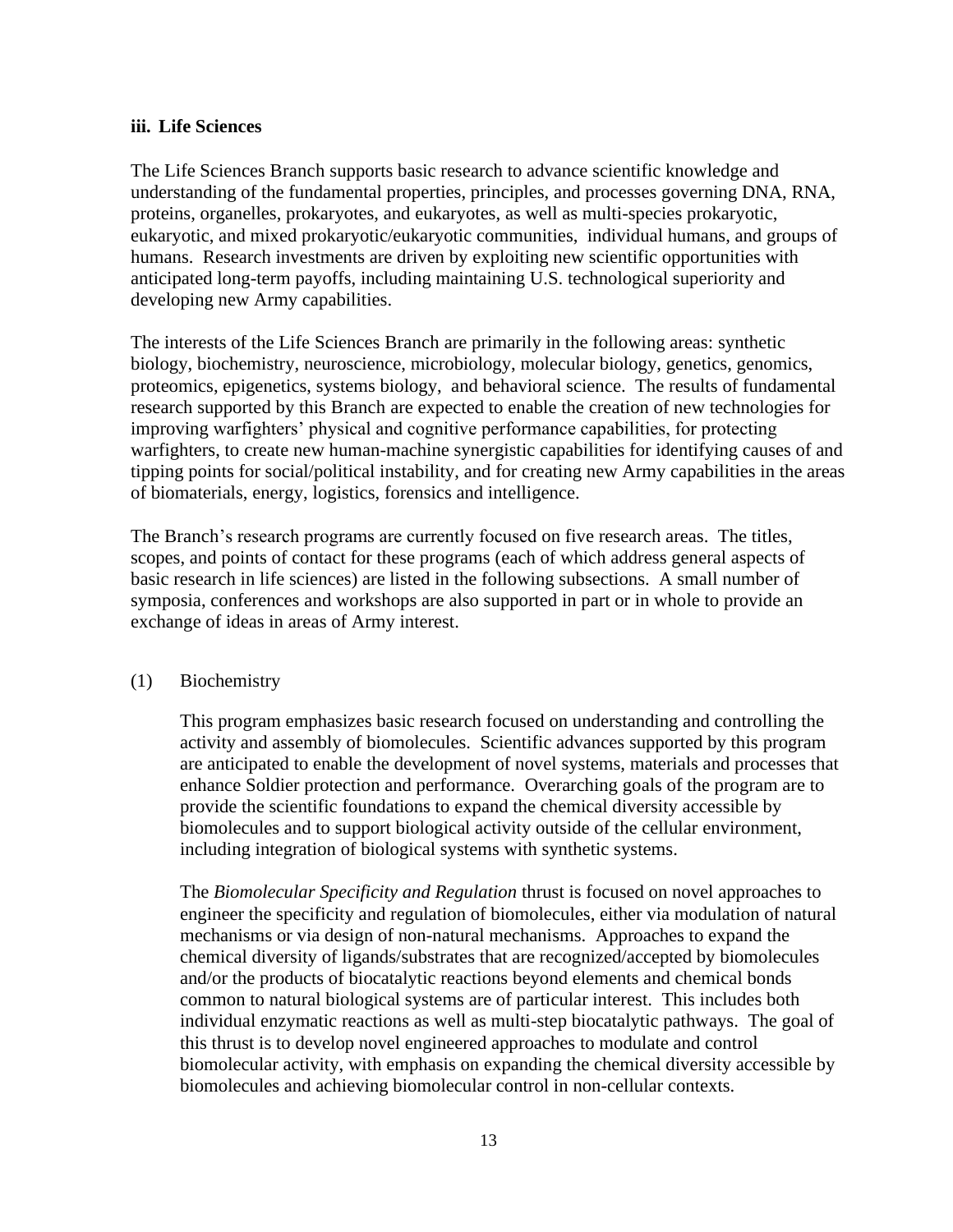The *Biomolecular Assembly and Organization* thrust is focused on understanding the molecular interactions and design rules that govern self-assembly of biomolecules into both naturally occurring biomolecular structures and non-natural human-designed architectures. This thrust aims to elucidate fundamental understanding of sequencestructure-property relationships in natural biomolecular assemblies, biomaterials, and biological composites to enable rational design of biological and hybrid biological/abiological assemblies with tailored properties and functions. Biomolecular assembly across length scales is of interest, including discrete multi-protein complexes or nucleic acid structures, as well as hierarchical protein or nucleic acid assemblies and biological composites. This thrust includes homogeneous assemblies utilizing a single building block, as well as heterogeneous systems in which a mixture of different biomolecules and/or non-biological species (e.g., minerals, synthetic polymers) selfassemble. Of particular interest are approaches to expand the chemical diversity of biomolecular architectures beyond elements and chemical bonds common to natural biological systems. This research thrust also includes the design of self-assembled biomolecular or hybrid biological/abiological architectures that provide control over the chemical environment and spatial organization necessary to support complex biomolecular function in non-cellular contexts, including artificial cells and cell-free systems.

TPOC: Dr. Stephanie McElhinny, [stephanie.a.mcelhinny.civ@army.mil](mailto:stephanie.a.mcelhinny.civ@mail.mil) , (919) 549- 4240

(2) Genetics

This program supports fundamental basic research in genetics, molecular biology, genomics, epigenetics, and systems biology in areas that are anticipated to enable improved cognitive and physical performance capabilities, increased survivability, and enable new Army capabilities in areas such as biomaterials, sensing, energy, and intelligence. This program emphasizes innovative high-risk fundamental research in areas such as identification and characterization of genetic variation, gene function, gene regulation, genetic interactions, gene pathways, gene expression patterns, epigenetics, mitochondrial regulation and biogenesis, and nuclear and mitochondrial DNA stability and instability.

The *Human Genetics, Genomics, Epigenetics and Molecular Biology* thrust is focused on identifying and characterizing nuclear and mitochondrial genes, genetic pathways and genetic regulation in humans, particular in pathways that affect human cognitive and physical performance capabilities as well as resilience to detrimental effects of stress. This program also supports research investigating mitochondrial integrity and degradation, mitochondrial regulation, and the effects of endosymbiotic bacteria, fungi and protozoans on healthy humans. This program also supports research to characterize and understand the effects of human genetic variation.

The *Biology of Non-Human Eukaryotes* thrust is focused on understanding and characterizing genetic pathways in non-human organisms, including fungi, insects,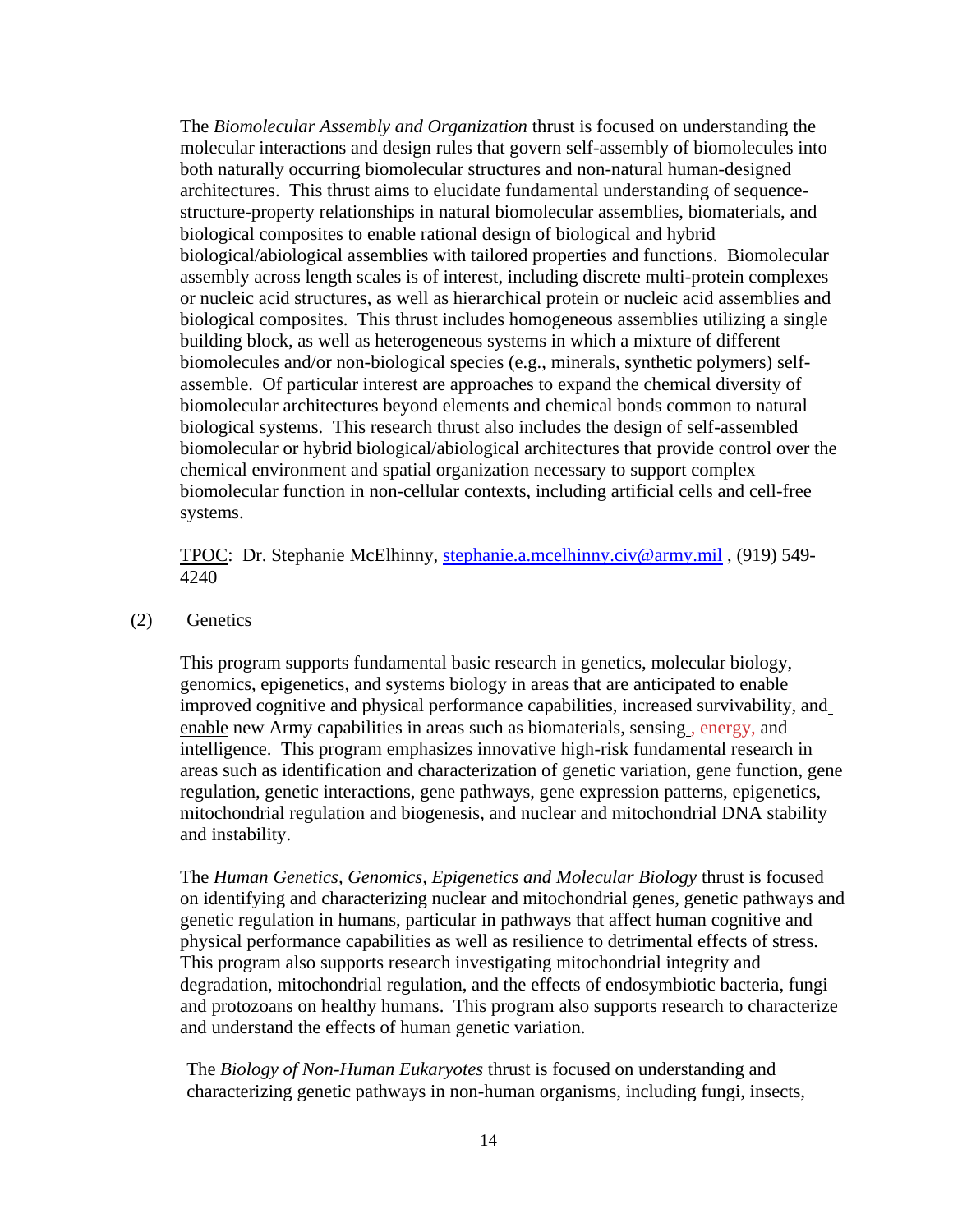rodents, and plants, as well as other eukaryotes. This program is particularly interested in nuclear and mitochondrial DNA stability and instability, DNA metabarcoding, species distribution models, alternative organisms for sensing and detection as well as endosymbionts. This program is also interested in stress, resilience, adaptation, pollen, social insects, and identifying biological components of social instability.

TPOC: Dr. Micheline Strand, [micheline.k.strand.civ@army.mil,](mailto:micheline.k.strand.civ@mail.mil) (919) 549-4343

#### (3) Microbiology

This program supports basic research in fundamental microbiology that can help advance needs in Soldier protection and performance. There are two primary research thrusts within this program: (i) *Prokaryotic Survival Mechanisms in Challenging and Extreme Environments* and (ii) *Analysis and Engineering of Microbial Communities*.

The *Prokaryotic Survival Mechanisms in Challenging and Extreme Environments* thrust focuses on the study of the cellular and genetic mechanisms and responses that underlie not just microbial survival in the face of environmental stress, but also the ability of specific microbes to thrive under those conditions. These stressors include extremes in temperature, pH, or salinity; the presence of toxins including metals and toxic organic molecules; oxidative stress; and cellular starvation and the depletion of specific nutrients. Included here is the study of microbial metabolism under conditions of slow growth and the transitions into and out of slow growth phases. Research approaches can include fundamental studies of microbial physiology and metabolism, cell biology, and molecular genetics that examine key cellular networks linked to survival and environmental adaptation, microbial cell membrane structure and the dissection of relevant critical signal transduction pathways and other sense-and-respond mechanisms.

The *Analysis and Engineering of Microbial Communities* thrust supports basic research that addresses the fundamental principles that drive the formation, proliferation, sustenance and robustness of microbial communities through reductionist, systems-level, ecological and evolutionary approaches. Bottom-up analysis of nutrient consumption, information exchange, signaling interactions, spatial/temporal effects structure-function relationships and biosynthetic output for single and multi-species communities within the context of planktonic and both native and engineered biofilm architectures is considered. The use of these approaches for the analysis of model microbial systems that address the biology of the mammalian microbiome are welcome. Of joint interest with the ARO Biomathematics Program, research efforts that advance the ability to work with complex biological data sets to increase understanding of microbiological systems marked by ever-increasing complexity are encouraged.

TPOC: Dr. Robert Kokoska, [robert.j.kokoska2.civ@army.mil,](mailto:robert.j.kokoska2.civ@mail.mil) (919) 549-4342

(4) Neurophysiology of Cognition

The Neurophysiology of Cognition program supports non-medically oriented basic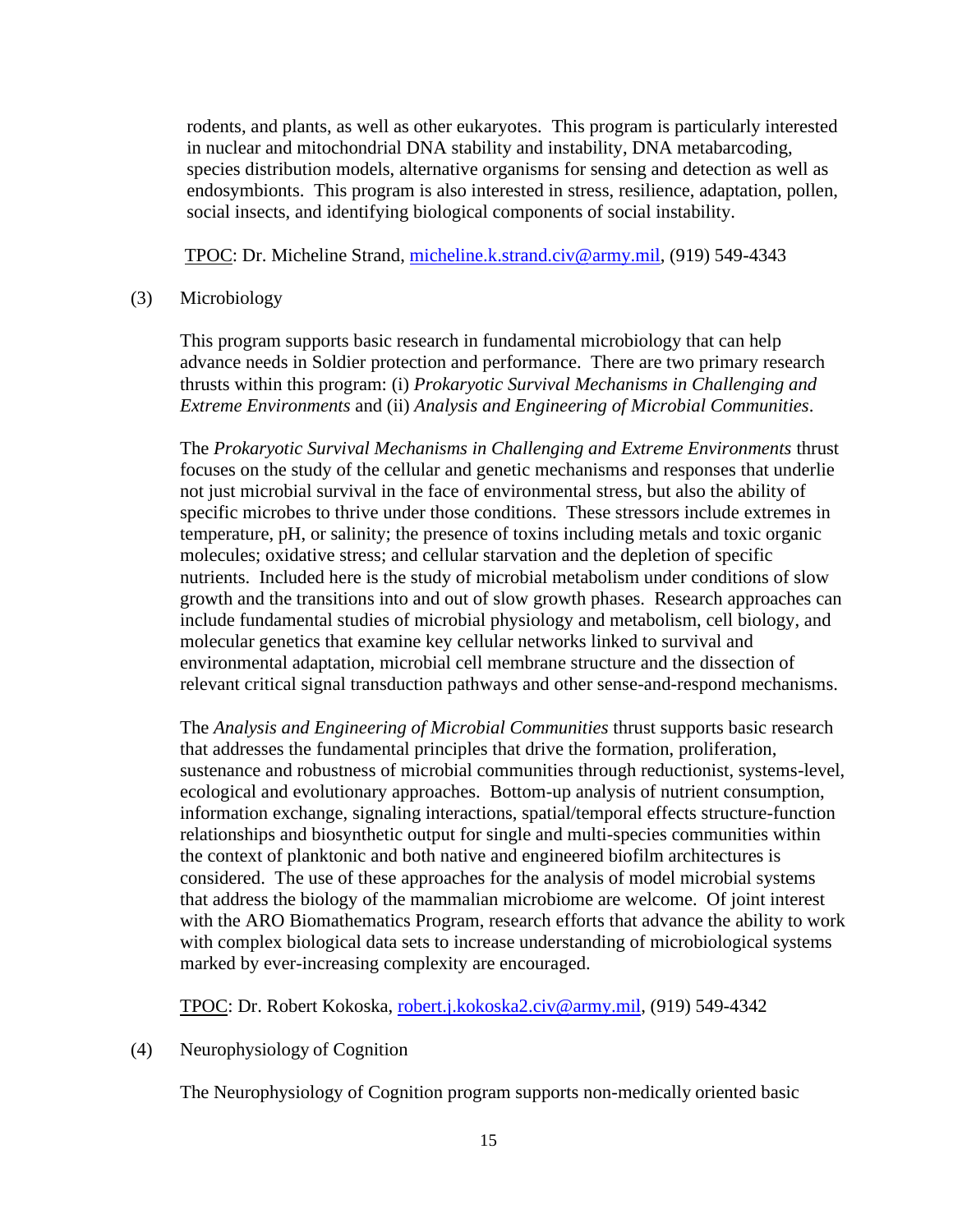research in neuroscience, the behavioral sciences, physiology and neuroengineering that might enable the optimization of Soldier's cognitive and physical performance capabilities. An overarching goal of the program is to provide foundational knowledge of molecular, cellular and systems-level neural codes underlying cognition and performance across multiple length and time scales. Research in this program can include a broad range of methodological and theoretical approaches applied to animal and human experimental systems including electrophysiology, neuroimaging and computational neurobiology. This includes the study of the psycho-physiological implications of brain-machine interfaces, the measurement and modeling of individual cognitive dynamics and decision making during real-world activity, and identifying how neuronal circuits generate desirable computations. In the long term, research in this area may enable the development of interfaces enabling humans to more efficiently control machines, new training methods and devices to predict and optimize individual performance, and the potential restoration from injury at the neural level. Basic research opportunities are sought in two primary research thrusts within this program: (i) *Multisensory Synthesis* and (ii) *Neuronal Computation*.

*Multisensory Synthesis*. The Multisensory Synthesis thrust aims to understand how the human brain functions in relation to the interaction of sensory, cognitive and motor processes during its performance of real-world tasks. Research focuses on mapping, quantifying and modeling distributed neural processes, physiological processes and mindbody interfaces that mediate these features to ultimately develop better understanding of cognition for eventual application to Soldier performance.

*Neuronal Computation*. The Neuronal Computation thrust is focused on understanding how living neuronal circuits generate desirable computations, affect how information is represented, show robustness to damage, incorporate learning and facilitate evolutionary change. Research focuses on determining how brains structure, process and refine inputs into efficient decisions and behaviors, and how these multiscale features are altered under stresses. Cell culture, brain slice and *in vivo* models are used to develop better understanding of small and large-scale living neural networks for eventual application in Army systems.

TPOC: Dr. Frederick Gregory, [frederick.d.gregory5.civ@army.mil,](mailto:frederick.d.gregory5.civ@mail.mil) +44 (0)1895- 626517

#### (5) Behavioral Science

The goal of this program is to promote basic research on social behavior to discover the theoretical foundations of social behavior at all levels, from single agents to collectives and global societies, with an emphasis on the perspective that humans are a part of complex systems, including other humans, natural environments, and physical environments (including human-built infrastructures and technologies).). The thrusts of this program are (1) discovering new signals of social dynamics and models that represent those dynamics; (2) modeling social structural vulnerabilities to non-kinetic threats; and (3) generating new cross-cultural models of the impact of social institutions on the scientific enterprise.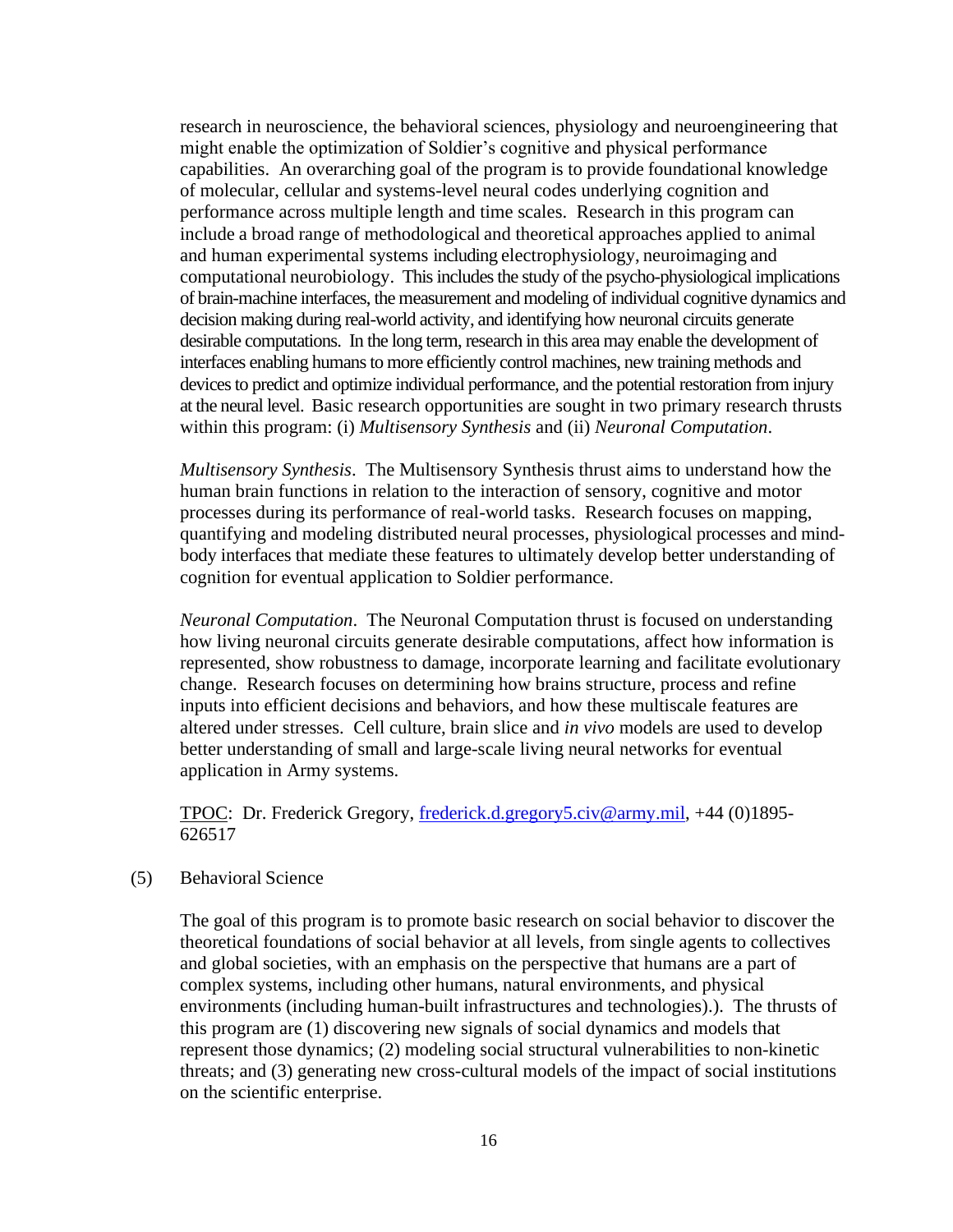*Signals of Social Dynamics.* While social systems are comprised of individual agents, individual behaviors, dispositions, perceptions, and states cannot be summed to accurately depict or predict collective states and dynamics. Collective processes (e.g., polarization, evaluation apprehension, risky-shift, information transfer biases, inter- and intra-group dominance, and social risk) lead to system-wide adjustments and outcomes, such as shifts from peaceful protest to violence, emergence of influential factions in a society, and fragmentation of regimes. Methods to detect these processes, however, are often fraught with bias, relying on subjective self-reports, reliance on instruments that are not cross-culturally consistent, observer/experimenter bias, demand effects in experiments, and non-representative sampling frames. Also, traditional methods of modeling social dynamics are often deficient -- using statistical techniques that rely on assumptions that are not borne out in the social phenomena being studied (e.g., assumptions of linear relationships, continuous change, non-independence of observations, normally distributed data). The aim of this thrust is to inform and advance social science theories by developing and validating signals of social dynamics to objectively capture collective processes at group-to-population levels. It also seeks new methods that capture how signals from different sources at different levels of granularity can be integrated to model social dynamics within and among collectives. The thrust looks favorably on the use of emerging technologies in biophysiological and geophysical signaling. It also encourages non-traditional modeling strategies that overcome deficiencies of using continuous linear models and normal distributions when social phenomena are not continuous, linear, or normally distributed. This thrust will enable new capabilities for the Army to more accurately predict risks posed by social groups at different scales, as well as provide a foundation for understanding the basis for improving performance in and outcomes of collectives and populations.

*Social Structural Vulnerabilities.* Security threats arise not only from electromagnetic and kinetic spheres of operations; increasingly they arise from non-kinetic attacks, including malevolent mis-/dis-information campaigns, intellectual property theft, manipulation of financial markets, and infiltration of governance processes at both domestic and global levels. Preventing these non-kinetic risks is increasingly important to Army overmatch in multi-domain operations. Non-kinetic attacks pose the risk of rapidly de-stabilizing groups and entire societies for extended time periods, if not permanently. Understanding the interdependencies among humans and complex systems requires investigating their role and impact on them in several types of systems. Characteristics of social systems (e.g., governance, economic, educational systems), interdependence among systems, and robustness of systems may offer advantages over adversaries, but also pose risks. Also, the susceptibility of these social systems to naturally occurring disruptions (e.g., floods, droughts) can create far-reaching instabilities. Furthermore, human social systems are increasingly integrated with complex physical systems (i.e., human-built systems like dense urban environments, cyber systems, utility and transportation infrastructures, and emerging artificial intelligence-based technologies), and while this interdependency may afford technological advantages, it may also exacerbate or mitigate such risks. To date, there are currently no social science theories or models that capture the interactions of these factors and systems and risks to social stability. Research is needed to develop models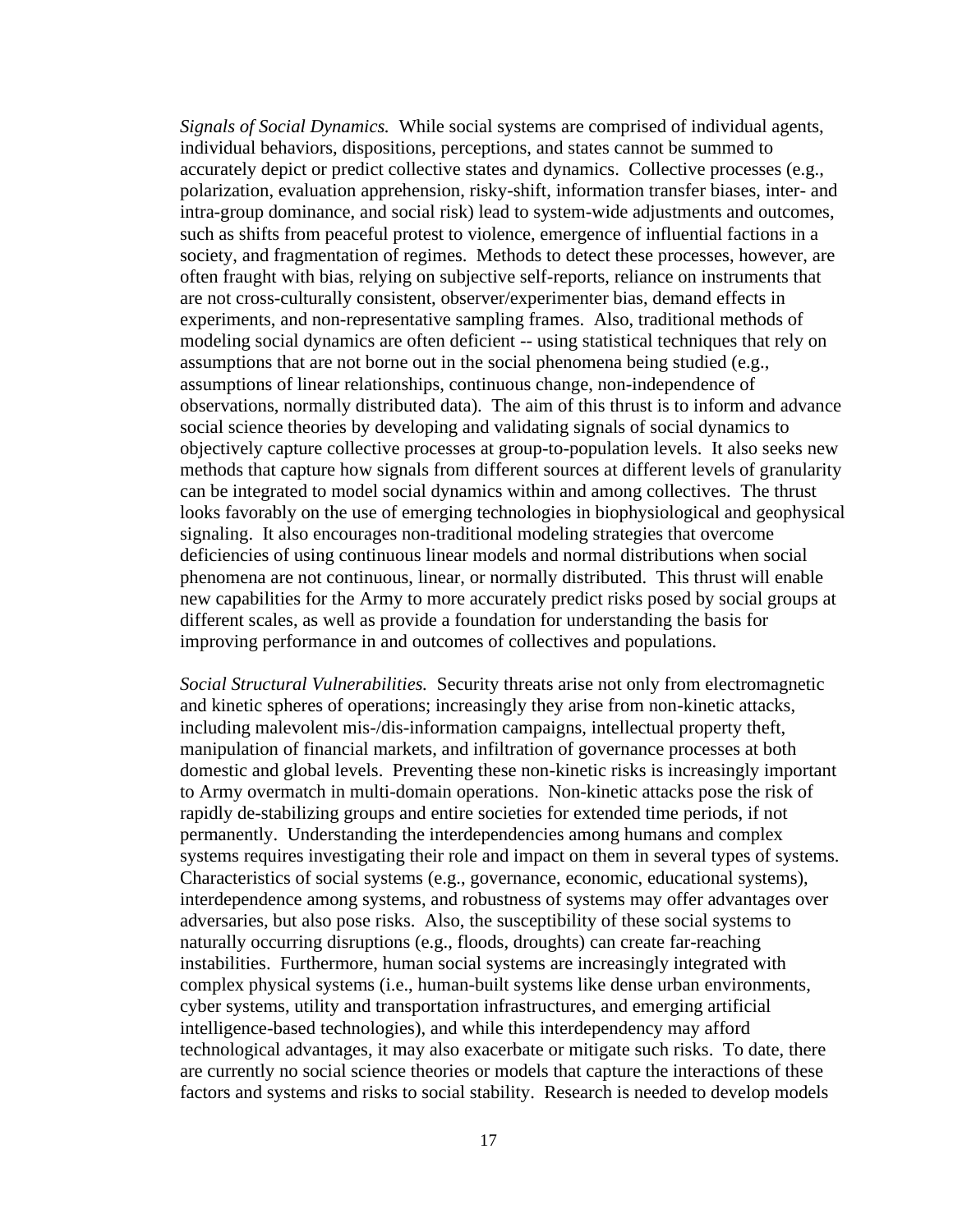that capture these risks and identify vulnerabilities in complex interdependent systems that can undermine both domestic and global stability, as well as factors that may contribute to more secure systems.

*Modeling the Scientific Enterprise*. Science is an inherently social activity and while recent research has explored the social networks of science (e.g., who publishes with whom, who mentors whom) and the demographics of actors in those networks, there is very little rigorous research on the overall enterprise of science and the impact of social institutions, like economic, political, educational, and religious systems on the trajectory of science: what leads to a discovery; how do discoveries transition to application; why do some discoveries lie dormant for decades before an application is realized, while others are almost immediately translated to application. Taxonomies related to science have been developed for example to describe (a) categories of science (e.g., Pasteur's Quadrant), (b) relations between funding and scientific activities in the research and development pathway (e.g.,  $6.1 - 6.7$ ), (c) pathways from basic science to obsolescence (e.g., "cradle-to-grave"), (d) types of research strategies (e.g., "exploration vs. exploitation"),and (e) changing states of discoveries (e.g., "Sleeping Beauty Effect"). But these are merely systems of categorization and fail to capture the dynamic and socially embedded nature of science that leads to scientific discovery and leads scientific discovery to transition from one state to another. There is a long history in the philosophy of science that does recognize the social dynamics of science, but has yet to be operationalized. Organizational science has developed case studies of organizations that rapidly generate discoveries and transition them to swiftly seize market dominance. While rich in description, case studies fall short of a generalizable theory of the scientific enterprise. The aim of this thrust is to pursue new models that capture the socially embedded dynamic nature of science by focusing on science not as only a local teamdriven or organizationally specific phenomena, but also investigate science as a macro institutionally motivated enterprise. A macro perspective on science will provide new insights on factors that enable both discovery and inventions that improve lives and capabilities. This thrust encourages formal modeling strategies using cross-cultural data to depict the impact of culturally unique configurations of social processes and institutions that affect science, discovery, and transitions. Success in this thrust will result in new insights on how social institutions catalyze and impede science.

TPOC: Dr. Lisa Troyer, [lisa.l.troyer.civ@army.mil,](mailto:lisa.l.troyer.civ@mail.mil) (919) 549-4230

#### **b. Engineering Sciences**

Research in the Engineering Sciences is focused on basic research to discover, understand, and exploit new material systems, mechanical systems, electronics, and earth sciences that are expected to create revolutionary capabilities for the Army. Discoveries in this area are expected to lead to capabilities in materials, the sciences for propulsion, the information domain, the ballistics sciences, the protection sciences, and human sciences augmentation, well beyond the limits facing today's Army.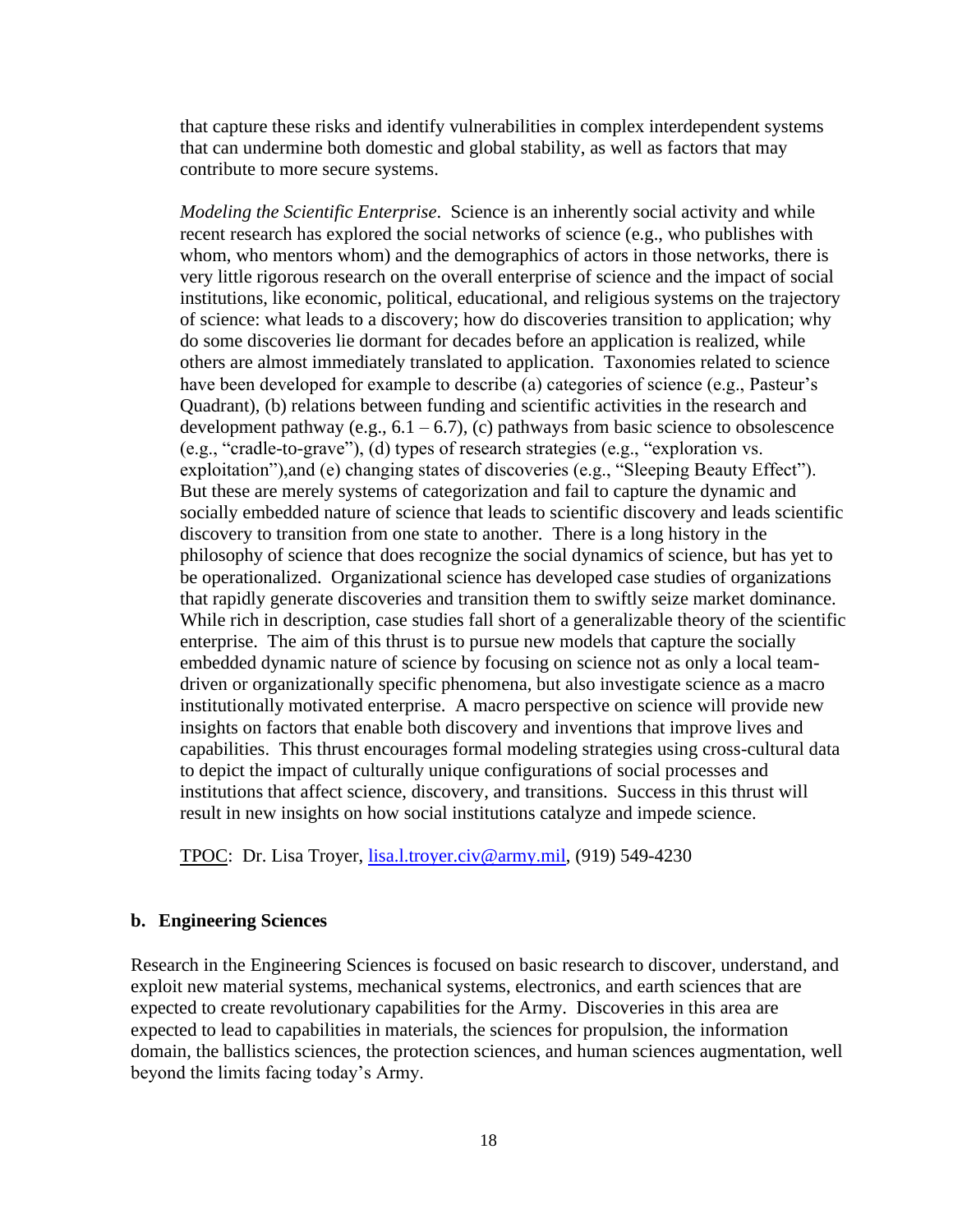### **i. Mechanical Sciences**

The Mechanical Sciences Branch supports research in a broad spectrum of fundamental investigations in the disciplines of fluid dynamics, solid mechanics, complex dynamics and systems, and earth materials and processes. Though many creative and imaginative studies concentrate on a particular sub-discipline, increasingly, new contributions arise from interdisciplinary approaches such as the coupling between aerodynamics and structures, complex dynamics and systems, fluid dynamics and terrestrial processes, or solid mechanics and structures as in the structural reliability areas. Additionally, several common themes run through much of these four sub-disciplines, for example, active controls and computational mechanics. Research in such areas is addressed within the context of the application rather than as a separate subject of study. Fluid dynamics research is primarily concerned with investigations in the areas of rotorcraft wakes, unsteady aerodynamics of dynamic stall and unsteady separation, and fundamental studies of micro adaptive flow control. Solid mechanics include a wide array of research areas such as high strain rate phenomena, penetration mechanics, heterogeneous material behavior, and reliability of structures. The complex dynamics and systems area is focused on investigations in vehicle structural dynamics, and simulation and air vehicle dynamics including rotor aeromechanics. The earth materials and processes program seeks to enable maneuver, communication and situational awareness in all terrain through understanding and prediction of the physical and mechanical properties and behaviors of rocks, soil, and man-made earth surfaces and their interactions with their surrounding environment. The following narratives describe the details of the scope and emphasis in each of these sub disciplinary areas.

The Branch's research programs are currently focused on four research areas. The titles, scopes and points of contact for these programs, each of which address general aspects of basic research in mechanical sciences, are listed in the following subsections. Symposia, conferences and workshops are also supported in part or in whole to provide an exchange of ideas in areas of Army interest.

#### (1) Fluid Dynamics

Fluid dynamics plays a critical role in many Army operational capabilities. Accurate and efficient prediction of the flow physics required for the design of future advanced capabilities and improvements to the performance of existing systems is challenged by the nonlinear and high-dimensional character of the governing equations. In addition, Army relevant platforms are often dominated by flows with high degrees of unsteadiness, turbulence, multiple and widely separated spatio-temporal scales, and geometrical complexity of solid or flexible boundaries.

In light of these difficulties, the Fluid Dynamics program seeks to support basic research investigations of fundamental and novel flow physics to gain the necessary physical insights underpinning future concepts and capabilities spanning Army vehicles, munitions, manufacturing, and logistics.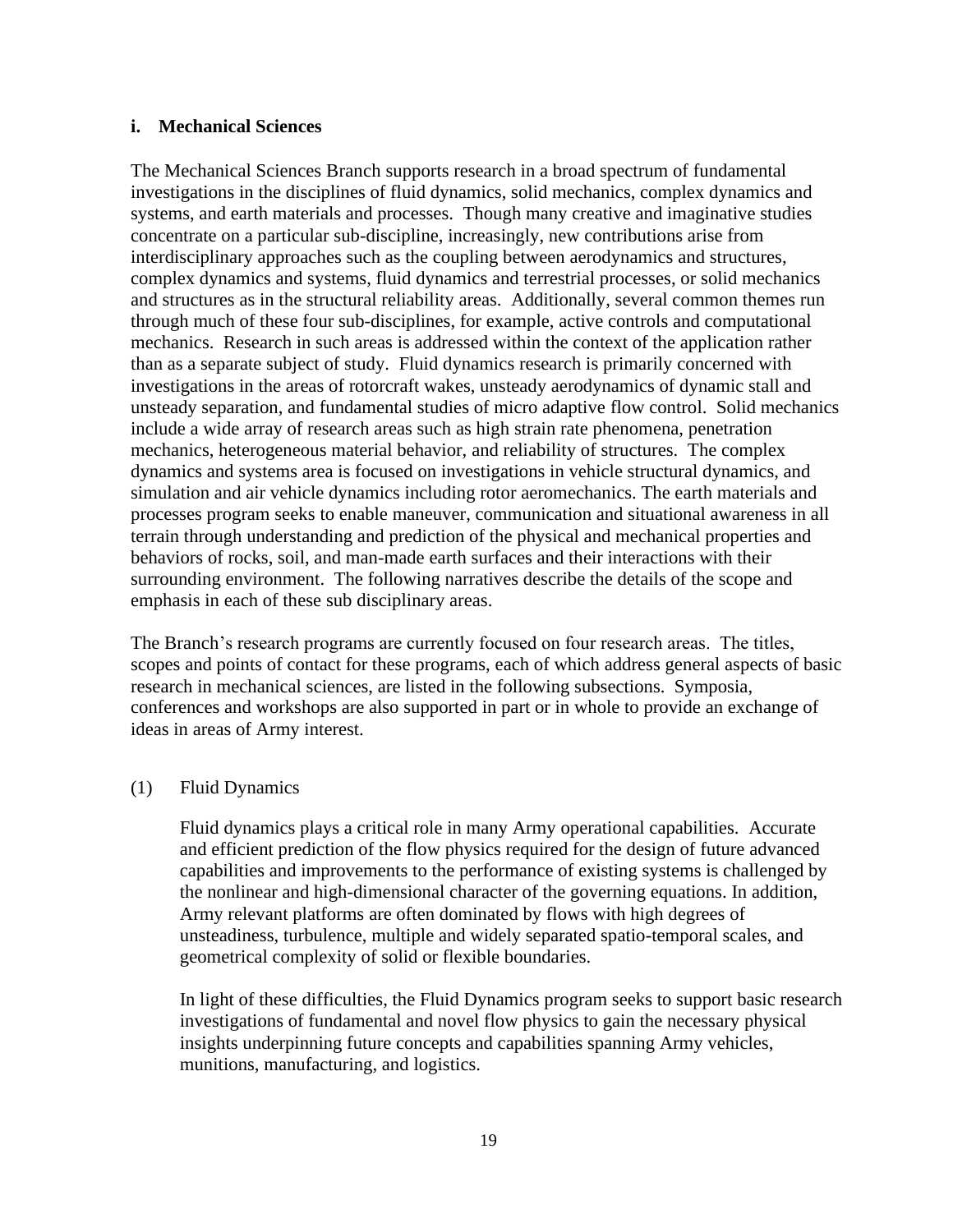The program is divided roughly into three areas of interest.

#### *Dynamics of Unsteady and Separated Flows.*

Efforts in this research area require novel and aggressive strategies for examination of the interplay between disparate spatio-temporal scales, the inclusion of physically significant sources of three dimensionality, and the characterization of the role of flow instabilities and nonlinear interactions across a range of Mach and Reynolds numbers appropriate to Army aerial vehicle and weapons systems. In all cases, the flow is characterized by a high degree of unsteadiness. Criteria for identifying the signature of unsteady separation and/or incipient separation are of particular interest. Historical management of complexity has often resulted in scientific approaches that lead to the elimination of potentially critical flow physics. Research efforts capable of gaining deep understanding of highly complicated flows are likely to allow these critical physics to be exploited. As an example, shortcomings in understanding the details of unsteady flow separation, reverse flow phenomena, and dynamic stall continue to limit the capabilities of Army rotorcraft vehicle platforms. While much progress has been made towards unraveling these details, it is apparent that revolutionary advances are impossible if physical complexity is oversimplified.

#### *Nonlinear Flow Interactions and Turbulence*

As mentioned above, many Army relevant flows are governed by strong nonlinearities and turbulent behaviors. Historically, many analysis tools developed for linear dynamics have been applied to gain understanding of flow behaviors. The practical usefulness of such techniques has saturated; the ability to gain global understanding of the evolution of flows requires the development and use of approaches that are capable of dealing directly with inherent nonlinearities. Operator theoretic methods are making great strides in tackling the perennial difficulties associated with the Navier-Stokes equations. Turbulent dynamics are also benefitting from new approaches based in dynamical systems theory to build frameworks beyond the notions based on Reynolds averaging and stochastic dynamics. By leveraging the existence of underlying deterministic structures, significant advances in the ability to design systems capable of not just dealing with turbulence but exploiting its dynamics. Modeling flows near walls is a continuing challenge to accurate numerical prediction of complex physics that may benefit from novel non-intrusive diagnostics to inform creative numerical and theoretical constructs capable of efficiently producing a high degree of fidelity near physical boundaries.

#### *Dynamics of Particle-Laden Flows.*

Understanding the dynamics and control of particle-laden flows has the potential to permit flow-assisted assembly of heterogeneous materials and address the role of dust, sand, and other particulates in degraded performance of Army systems. Accurate prediction and description of the interactional physics of particle-fluid, particle-particle, and particle-boundary interactions represents an exciting opportunity to contribute to the creation of next-generation materials and capabilities. Use of a variety of mechanisms, including (but not limited to) electro-kinetics, diffuseophoretics, or selective permeability, should allow the identification of fundamental mechanisms related to the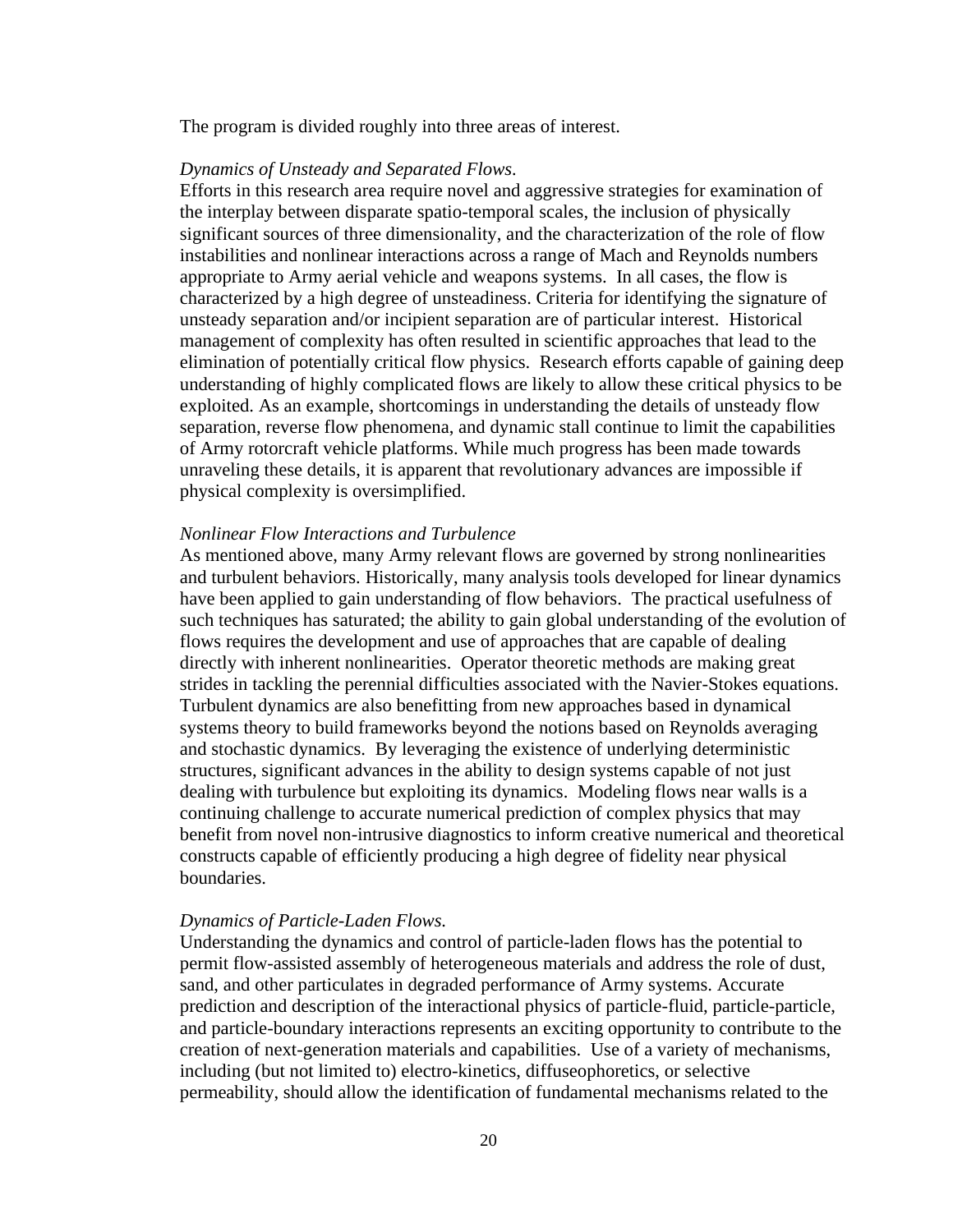dynamics and control of such multi-phase flows. Research focused on atmospheric particle-laden flows are of lesser interest, but may be related to the Earth Materials and Processes program and could be eligible for cross-discipline support.

In addition to the above areas, revolutionary advances in fluid dynamics research tools are also of great interest; advanced experimental methods, sophisticated computational techniques, and breakthrough theoretical advances will be critical for gaining the required fundamental understanding in all of the above areas.

TPOC (Interim): Dr. Ralph A. Anthenien Jr., ralph.a.anthenien2.civ@army.mil, (919) 549-4317

(2) Solid Mechanics

The Solid Mechanics Program supports investigations of the behavior of material systems under extreme high loading and loading rate events, such as impact and blast, repetitive loading, and temperature and pressure extremes. Development of new computational techniques and enhanced understanding of the physical processes taking place during deformation, damage initiation, and failure are sought.

Advances in computational techniques should aim to connect phenomena occurring at different spatial and/or temporal scales, substantially improve efficiency and/or accuracy of predictions, integrate new physical relationships, apply a novel approach to studying a physical process, or expand the range of conditions at which processes can be studied.

Maximizing strength and damage tolerance while minimizing weight and cost are key considerations for the development of new material systems; therefore, studies of all material types will be considered. Novel composites, geometries, and nature-inspired structures are particularly encouraged. The effects of structure, geometry, composition, defects, and bonding across interfaces on the damage propagation across a material system are of interest.

TPOC: Dr. Denise C. Ford, [denise.c.ford2.civ@army.mil,](file:///C:/Users/brian.ashford/AppData/Local/Microsoft/Windows/INetCache/Content.Outlook/ITJA12AF/denise.c.ford2.civ@mail.mil) (919) 549-4244

## (3) Complex Dynamics and Systems

The Complex Dynamics and Systems program emphasizes fundamental understanding of the dynamics, both physical and information theoretic, of nonlinear and nonconservative systems as well as innovative scientific approaches for engineering and exploiting nonlinear and nonequilibrium physical and information theoretic dynamics for a broad range of future capabilities (e.g. novel energetic and entropic transduction, agile motion, and force generation). The program seeks to understand how information, momentum, energy, and entropy flows and transforms in nonlinear systems due to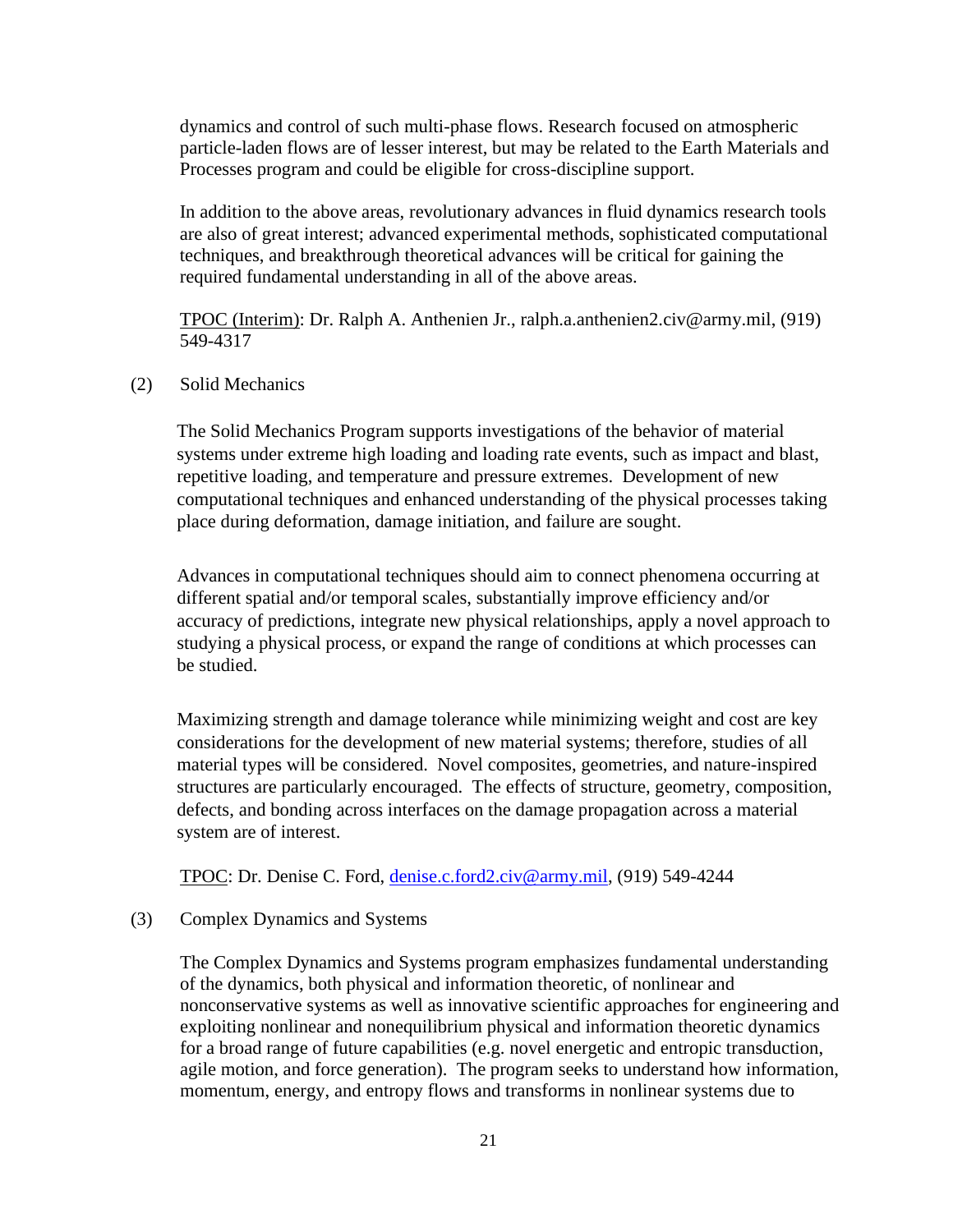interactions with the system's surroundings or within the system itself. Research efforts are not solely limited to descriptive understanding, however. Central to the mission of the program is the additional emphasis on pushing beyond descriptive understanding toward engineering and exploiting time-varying interactions, fluctuations, inertial dynamics, phase space structures, modal interplay, practical control opportunities, and other consequences of nonlinearity in novel ways to enable the generation of useful work, agile motion, and engineered energetic and entropic transformations. Further information on the current scientific thrust areas are detailed in the paragraphs that follow.

*High-Dimensional Nonlinear Dynamics.* Classical dynamics has produced limited fundamental insight and theoretical methods concerning strongly nonlinear, highdimensional, dissipative, and time-varying systems. For over a century, qualitative geometric approaches in low-dimensions have dominated research in dynamics. These approaches of reduced-order-modeling of high-dimensional dynamics are often premised on empirical and statistical model fitting and are incapable of capturing the effects of slowly growing instabilities and memory. The program seeks to develop novel theoretical and experimental methods for understanding the physical and information dynamics of driven dissipative continuous systems. It also seeks novel reduced-order-modeling methodologies capable of retaining time-dependent and global nonlinearities. Novel research pertaining to the analysis and fundamental physics of time-varying nonlinear systems and transient dynamics is a high-priority.

*Embodied and Distributed Control, Sensing, and Actuation.* This thrust develops deeper understanding, through supporting theory and experiment, of the role of embodiment and dynamics on a physical system's capability to process information and transform energy. Proposals emphasizing the mechanics and control of soft, continuous bodies are encouraged along with novel experimental paradigms leveraging programmable printed matter. Generally, this thrust strongly leverages advances in, and approaches from, sensory biomechanics, neuromechanics, underactuated systems theory, and mechanical locomotion dynamics to understand the motion of both articulated and continuum dynamical systems operating in highly-dynamic environments. The scientific principles sought, however, are not limited to biological movement and manipulation. Proposals are strongly encouraged that view morphology in an abstract sense. For example, understanding morphology as a system's symmetry, its confinement (e.g. chemical reactions), or its coupling topology.

*Statistical Physics of Control and Learning.* The program seeks to lay the foundations for an algorithmic theory of control and learning that goes significantly beyond the stateof-the-art in model predictive control and integrates novel learning methodologies that are not mere variations of artificial neural networks and deep learning. Additional goals of this program is to develop an experimentally tested theoretical framework for controlling and creating new types of critical dynamics, phase transitions, and universality classes by bringing together theory and physical principles in statistical dynamics with control and dynamical systems theory (controlling statistical dynamics). Topics of interest relating to this include: nonlinear control of distributions with non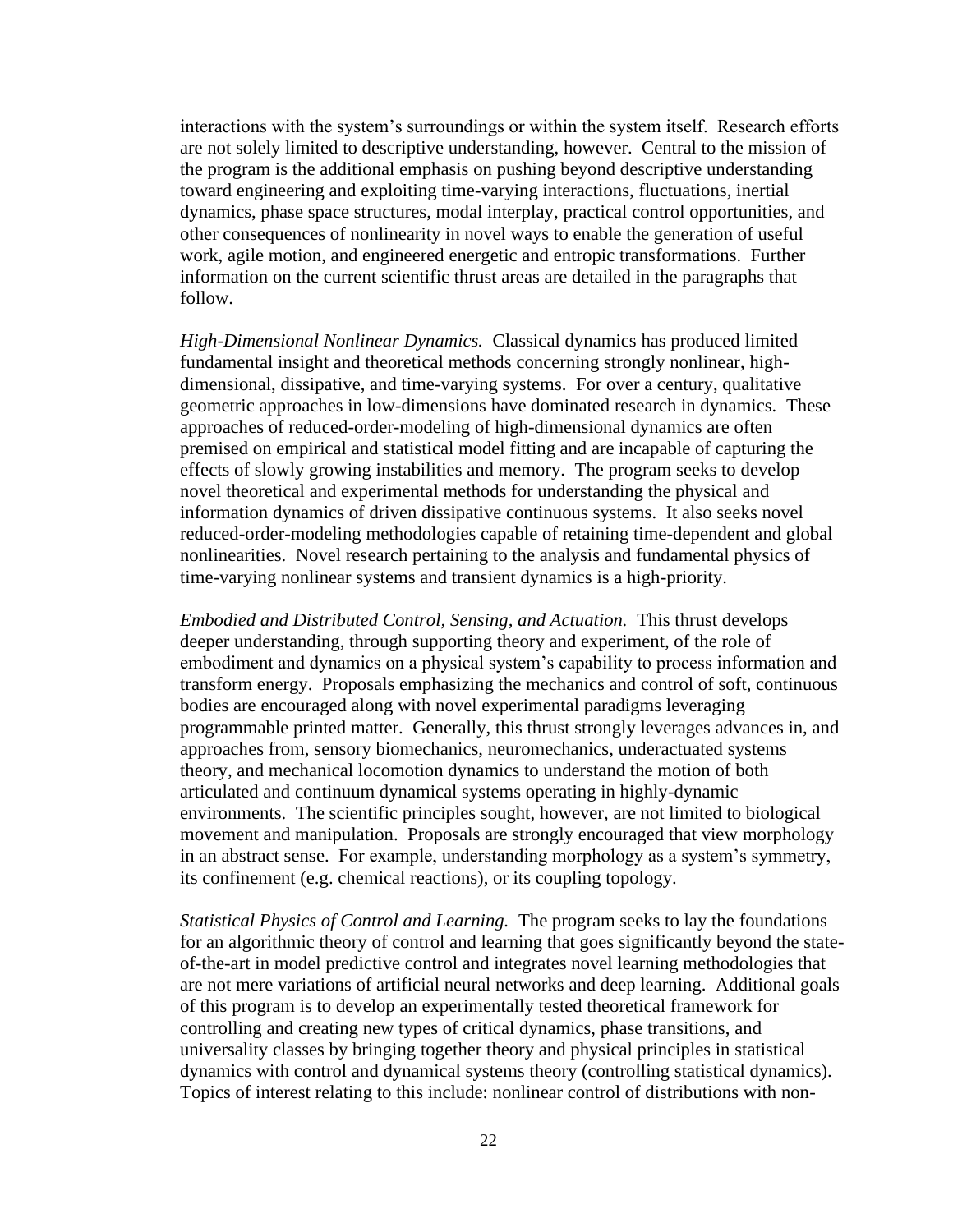Gaussian uncertainty; non-Gaussian uncertainty representations; understanding relationships between work absorption and dynamics in the presence of fluctuations leading to emergent prediction and emergent centralization; steering multi-critical interacting dynamical systems toward desired universal scaling behaviors; externally controlling the strength of stochastic fluctuations and intrinsic noise in systems that are driven far from thermal equilibrium and display generic scale invariance; and selectively targeting and stabilizing specific self-generated spatio-temporal patterns in strongly fluctuating reaction-diffusion systems. Stochastic control at the microscale to enable novel manipulation of the dynamics of synthetic and natural biomolecular machines is also of interest.

*Mechanics of Hierarchical and Heterogeneous Systems*. Recent experimental, theoretical, and computational advancements have made it possible to challenge macroscopic, continuum representations of inherently hierarchical systems like never before – acknowledging that desirable macroscopic characteristics arise as a function of architecture and interaction between scales cascading all the way down to the nanoscopic environments within. This thrust in part seeks to develop reduced order and component-level models of nano-scale mechanisms in order to identify principles of physical interaction in these intricate (and in most cases only stochastically or empirically understood) systems. In addition to understanding the capabilities of component and mechanism design at the nano-scale, the program encourages the characterization of energy and information passing from one "scale" to the next, as well as sensing and control strategies that tap into hierarchical and complex systems at different scales and locations.

Topics of interest include, but are certainly not limited to: magnetohydrodynamics; the control of plasmas; frontiers of dynamical systems theory exploring turbulence; modeling biochemical mechanisms in order to identify design principles that exceed their capabilities; locomotion at micro- and sub-micro-scales. The program highly encourages studies that approach these problems from the perspective of hierarchical structures as assemblies of known base units rather than continua whose emergent properties can be modeled by approximating the complexity of the structure within.

TPOC: Dean R. Culver, [dean.r.culver.civ@army.mil,](mailto:dean.r.culver.civ@army.mil) (919) 549-4225

#### (4) Earth Materials and Processes

The Earth Materials and Processes program seeks to enable maneuver, communication and situational awareness in all terrain through understanding and prediction of the physical and mechanical properties and behaviors of rocks, soil, and man-made earth surfaces and their interactions with their surrounding environment. The Program is especially interested in interdisciplinary efforts that could be eligible for cross-discipline support. Topics for consideration include but are not limited to the following:

Investigations on the transmission of information (e.g., seismic, acoustic, or radio frequency) in challenging environments: Of special interest are urban, high-latitude,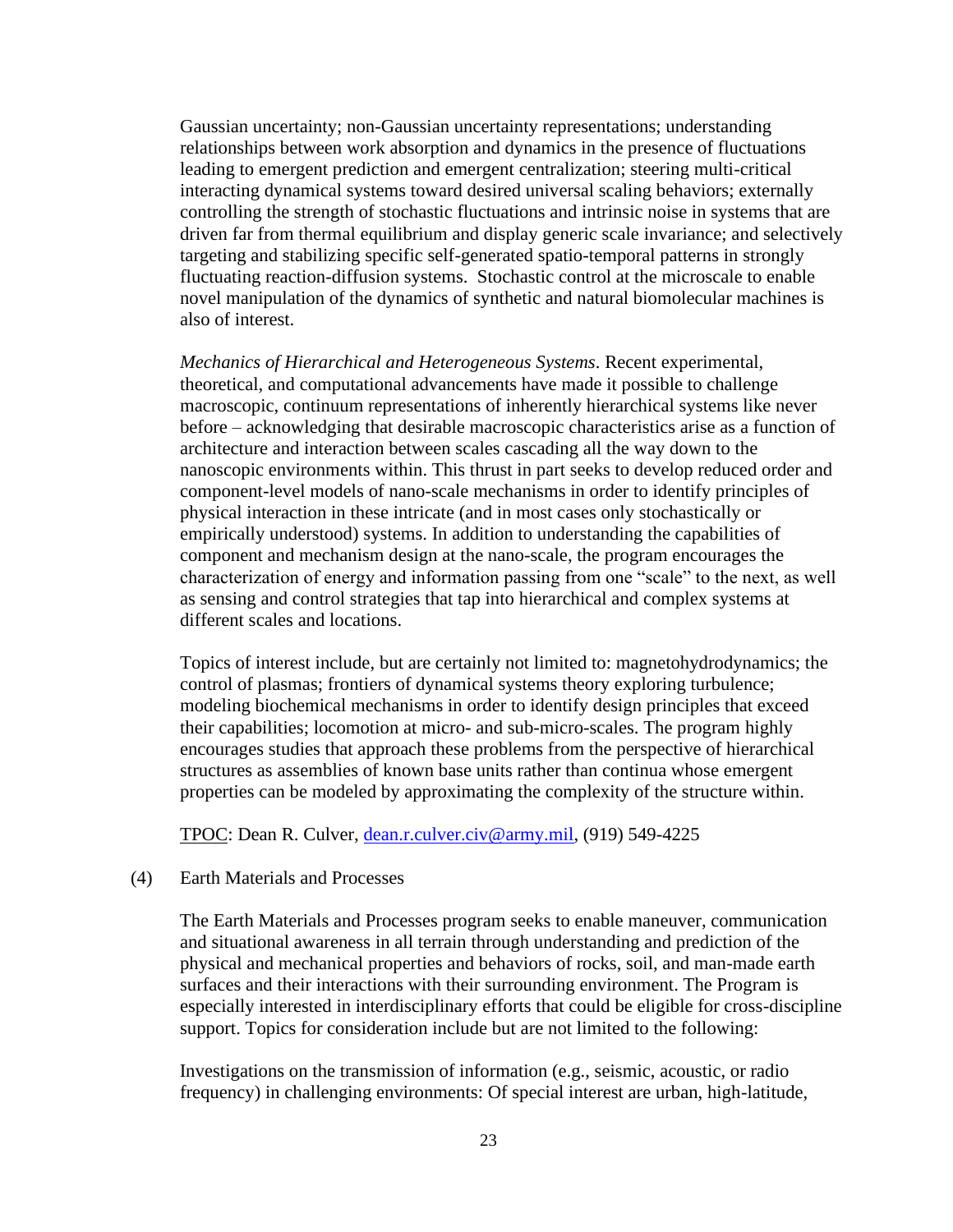high-altitude, and forested environments. Access to new field areas and high-resolution data collection and modeling provide opportunities to differentiate sources and characterize terrain.

Research on fundamental processes within the built environment: How natural and artificial surfaces (e.g., soil, sand, or concrete) store and conduct energy depending on their spatial relationships, inherent material properties, and imparted features such as moisture storage and evapotranspiration. Detailed characterization of these environments will enable prediction of geophysical and environmental processes in diverse urban settings.

Science to advance environmental security: These efforts must focus on the fundamental knowledge that will inform new approaches and tools to predict and mitigate risks posed by changing environments and extreme weather events and to ensure access to natural resources, including strategic minerals. Note that (1) the Program focus is on the science required to enable development of tools and products, not the development of the tools and products themselves, and (2) proposals must target specific Army-relevant challenges rather than general topics (e.g., extreme weather, climate change, natural hazards, as broadly defined). A discussion with the program manager is encouraged to determine if a topic sufficiently addresses an Army challenge.

TPOC: Dr. Julia Barzyk, [julia.g.barzyk.civ@army.mil,](mailto:julia.g.barzyk.civ@mail.mil) (919) 549-4379

#### **ii. Electronics**

The Electronics Branch seeks to support scientific and engineering endeavors in research areas that possess the potential to define new electronic capabilities or to enhance future electronic performance. The Branch is concerned with generating basic knowledge about processes, mechanisms and device-level phenomena. The Electronic research sub-areas are (1) Biotronics, (2) Optoelectronics, (3) Electronic Sensing, (4) Solid State Electronics and Electromagnetics, and (5) Solid State Physics. The titles, scopes and points of contact for these programs, each of which address general aspects of basic research in electronics, are listed in the following subsections. Proposals are sought that advance fundamental understanding of electronic and photonic processes leading to new or improved devices with a strong prospect for exploitation in future Army technology. Symposia, conferences and workshops are also supported in part or in whole to provide an exchange of ideas in areas of Army interest.

(1) Biotronics

This research area focuses on the discovery and manipulation of phenomena and the creation of new processes where electronics and biology overlap at the cellular / subcellular level. This length scale is where the amplitudes of many types of energies (e.g., electrostatic, mechanical, and chemical terms) converge, and correspondingly, where electronics can have fundamental biological impacts and where leveraging electronics capabilities at the nanoscale can yield unique new understanding of the cellular and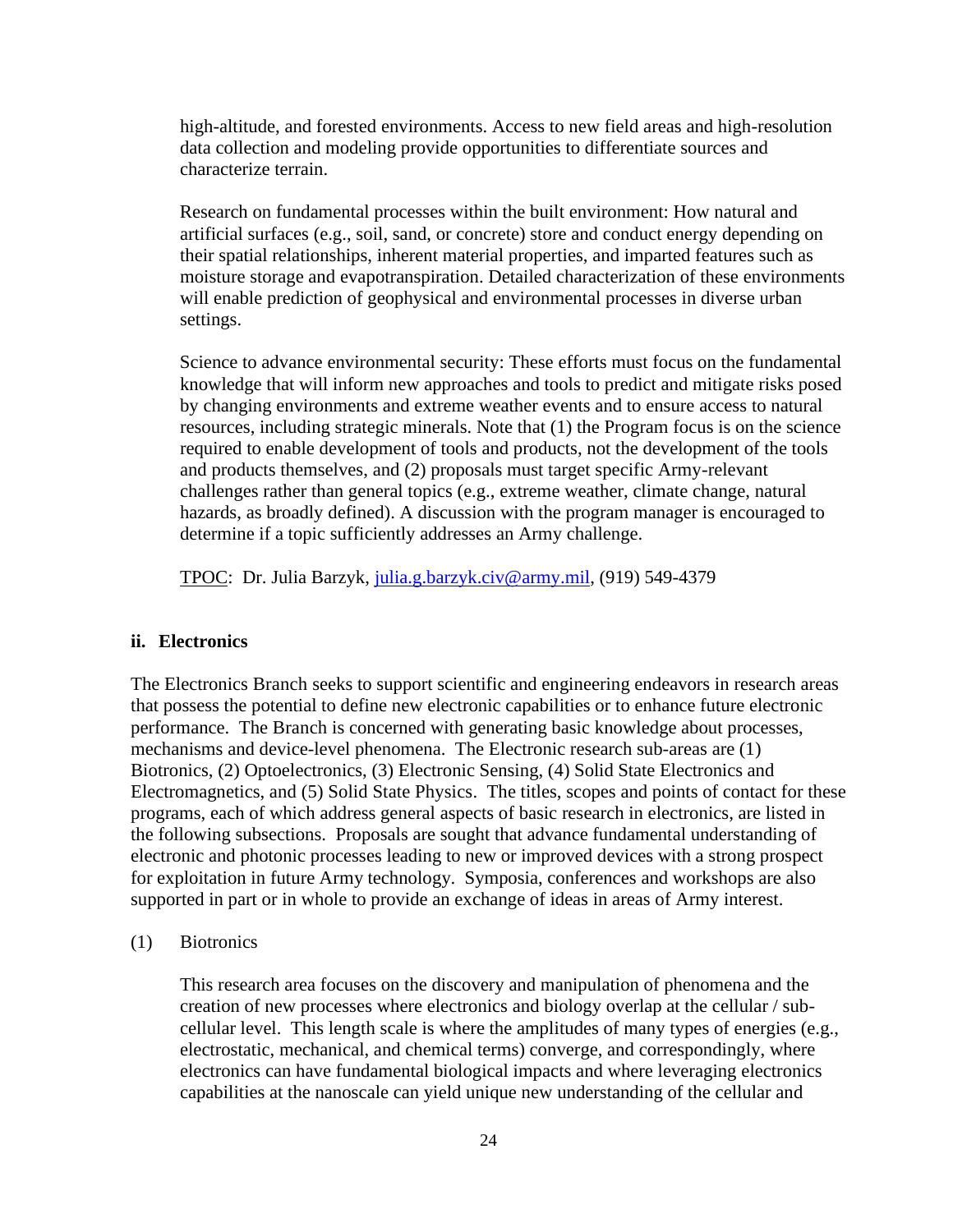intracellular processes. New electronic structures and materials are now able to focus localized static electric and magnetic fields and electromagnetic fields at the nanoscale, which presents the opportunity to selectively address and manipulate the organelles and membranes making up the structure of the cell. Moreover, cell constituents can have a frequency dependent response to mechanical and electromagnetic excitation, resulting in unique electronically enabled and controlled biological experiments. Molecular and subcellular events at the biological interfaces or surfaces are key to downstream biological dynamics. The stimulation or manipulation of these events by electronic means provides the opportunity for unique control and experimentation that are orthogonal to existing biochemical or genetic approaches. Ion flow, which is fundamental to inter- and intra-cellular signaling and process control, is susceptible to electromagnetic influence and produces electromagnetic signatures of cellular processes. The dynamics of charged and polarized cellular components also produces minute displacement currents, and can produce very large field distributions in a confined nanoscale space (e.g., within a protein scaffold or across a lipid bilayer); both of which are subject to electromagnetic probing and analysis. The different geometries of organelles within a cell result in different electromagnetic signatures and sensitivities which can be leveraged for selective control of cellular processes. Proteins play a role in almost every cellular process. As extremely large and complex molecules, they should have electromagnetic and mechanical responses that can be exploited for control. The skeletal protein assemblies of the cell, in particular, may offer a highway for the introduction of electrical currents or mechanical vibrations. Bio-chemical or genetic alteration of the interface of the cell and its components can introduce new electromagnetic properties, for example a new capability for photosynthesis in bacteria or new electromagnetic responses. Cellular engineering of membranes, cellular organelles, and proteins by the introduction of nano-particles and bio-molecules can introduce new sensitivities and new functionality. Opto-genetics is a well-established procedure for interrogating cells. Early attempts at "magneto-genetics" have been controversial, however "electro- or RF-genetics" may offer new opportunities. There may also be inherently non-trivial quantum mechanical mechanisms linked to biological behaviors, such as navigation. Inherently quantum phenomena such as the tunneling of electrons and protons play a critical role in many intracellular processes and can be modulated or manipulated with nanoscale electric fields. This research area seeks understanding and control of inter- and intra-cellular phenomena at the micro- and nanoscale.

TPOC: Dr. Albena Ivanisevic, [albena.ivanisevic.civ@army.mil,](mailto:albena.ivanisevic.civ@mail.mil) (919) 549-4314

#### (2) Optoelectronics

Research in this subarea includes novel semiconductor structures, processing techniques, and integrated optical components. The generation, guidance and control of UV through infrared signals in semiconductor, dielectric, and metallic materials are of interest. The Army has semiconductor laser research opportunities based on low dimensional semiconductor structures (quantum dots, wells, wires, etc.) operating in the eye-safe (>1.55), 3-5, 8-12, and 18-24 microns regions for various applications, such as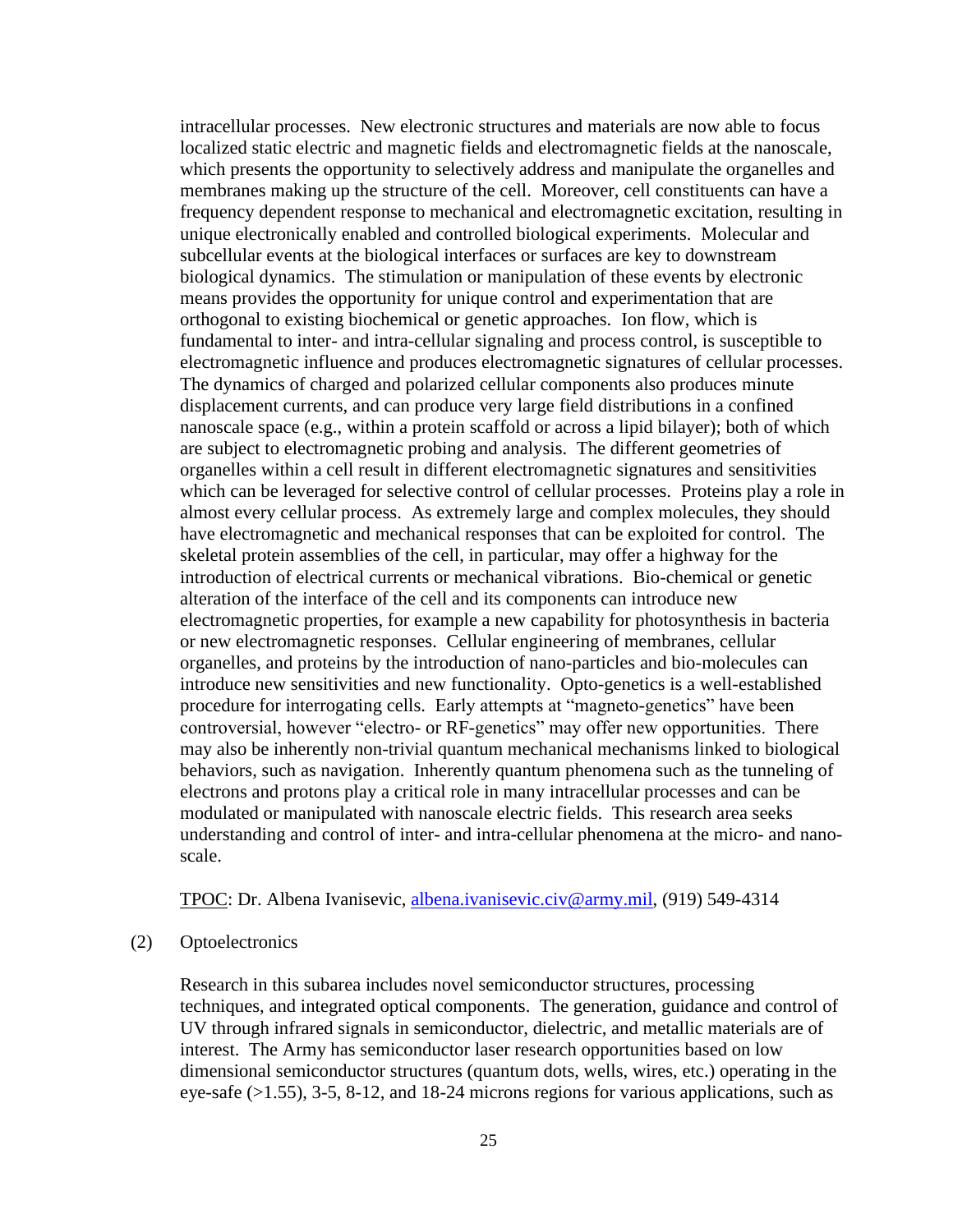LADAR, infrared countermeasures, and free space/integrated data links. Components and sources in the UV/visible spectral ranges (particularly  $<$  300 nm) may be of interest as well. Research is necessary in semiconductor materials growth and device processing to improve the efficiency and reliability of the output of devices at these wavelengths.

Research that leads to an increase in the data rate of optoelectronic structures is sought. Interfacing of optoelectronic devices with electronic processors will be investigated for full utilization of available bandwidth. Electro-optic components will be studied for use in guided wave data links for interconnections and optoelectronic integration, all requirements for high speed full situational awareness. Optical interconnect components are needed in guided-wave data links for computer interconnection and in free-space links for optical switching and processing. For high-speed optical signal processing as well as potential for power scaling, research on individual and 1 or 2-D arrays of surface or edge-emitting lasers is necessary. Research addressing efficient, novel optical components for high speed switching based on plasmonics, quantum dots, metamaterials or other regimes may be of interest. Emitters and architectures for novel display and processing of battlefield imagery are important.

Recent advances in neuromorphic photonic information processing (neurophotonics for short) and computation are highlighted a thrust of interest. Neurophotonic processing within a photonic IC (PIC) requires smaller and more energy efficient modulator devices on the order of 5 microns or less and 1 femtojoule/bit. Speeds of modulation should be several Gb/s or higher, and the insertion loss should be  $< 0.1$  dB to achieve cascaded modulators of  $\langle 1 \text{ dB/cm}$ . Modulation at 16 bit or higher resolution will be required for neurophotonic processor implementations. Other advances leading to enhanced neurophotonic regimes including energy efficient and high-speed photodetectors and light sources (most likely coherent) are sought. Exploration of ideas leading to enhanced performance in both 2D and 3D architectures that take advantage of bosonic properties of light (over the limited fermionic charge) will be considered. While single photon, quantum communications and quantum integrated photonics are not focused upon here, low photon (<100) count signals can be considered. Such research could impact single photon regime work with overlap due to similar quantum optics considerations.

TPOC: Dr. Michael Gerhold, [michael.d.gerhold.civ@army.mil,](mailto:michael.d.gerhold.civ@mail.mil) (919) 549-4357

(3) Electronic Sensing

This program focuses on basic research investigations leading to new electronic sensing science that enable 100% situational awareness to include day/night, all weather, non-line-of-sight and through natural and man-made obstructions for sensing of personnel, weapons, chemical and biological threats, projectiles, explosives, landmines, improvised explosive devices and motion. The Electronic Sensing (ES) program is currently emphasizing research focused on materials development, including experimental, theoretical and computational studies that design, create, and understand novel materials functionalities and device operation principles as well as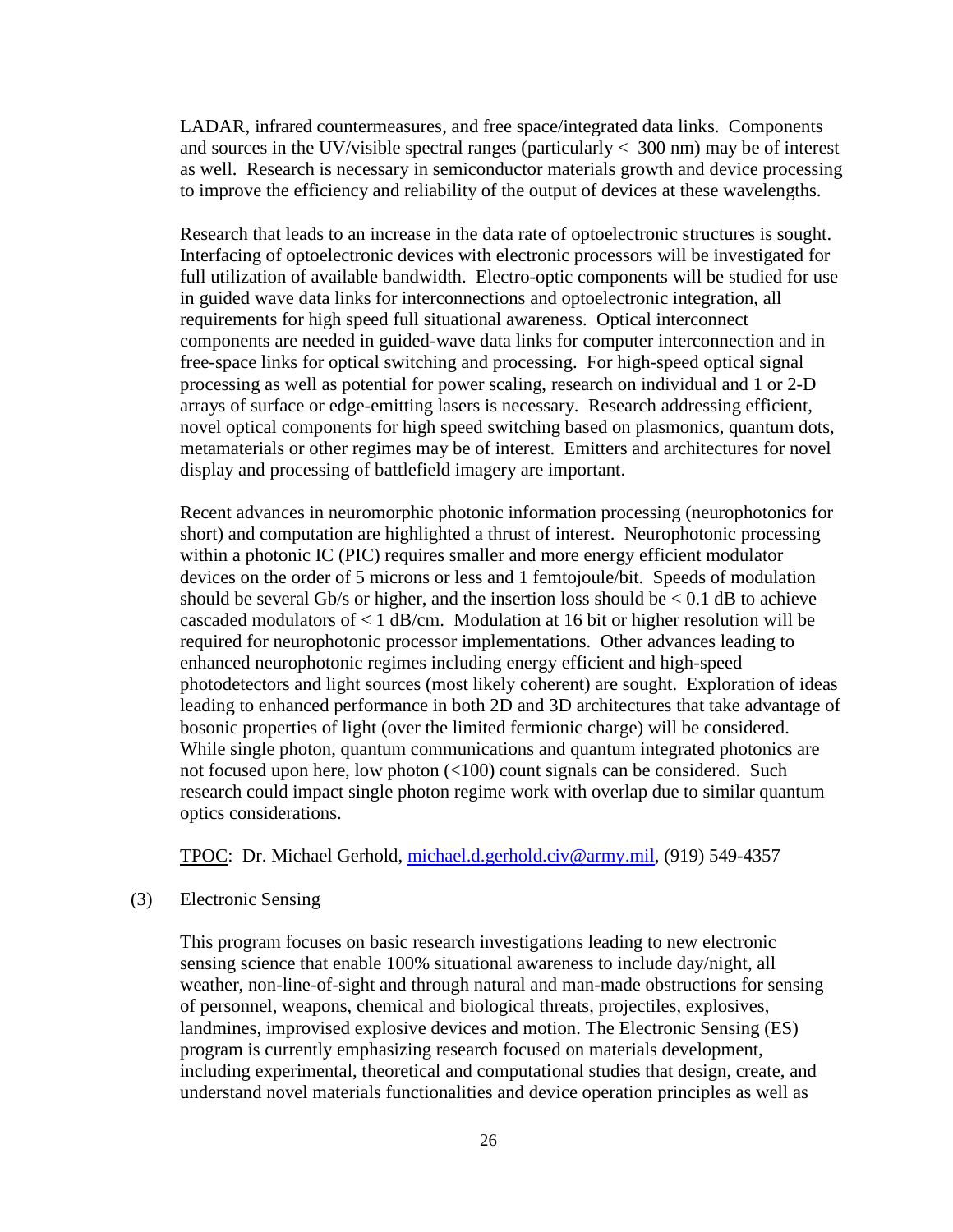device engineering through advances in the fields of electronics, photonics, photoacoustics and piezo-phototronics to enhance or enable new detection capabilities in infrared (IR) region. This program is divided into two thrusts: (i) *Advanced Materials Platforms* and (ii) *Tailored Device Architectures*.

*Advanced Materials Platforms:* This thrust seeks to push beyond the state of the art in infrared material systems, seeking novel advanced material platforms with functionality beyond the established limits on sensitivity in the IR region. Research of interest is targeting fundamental understanding of nontraditional materials and nanostructures of high quality enabling new phenomena and unique properties that could lead to higher detectivity and ultrafast response at or near ambient temperature. This thrust also supports research aimed at exploring the properties and capabilities of artificially engineered materials platforms including, but not limited to: metamaterials; 2D vertical or lateral stacking; azimuthally twisted mono/bilayers or chiral twisted nanowires, which can enable exotic phenomena such as strong electron correlations, superconductivity or novel optically excited quasiparticles such as moiré excitons or trions, leading to enhanced energy transport toward the quantum limits in efficiency. Engineered 3D photonic and artificially shaped 2D crystals into increasingly complex 3D structures, benefitting from expansion into the additional dimension that could allow enhanced interaction with light or enhanced chemical reactivity are also of interest. Advances in these areas require deep understanding of mechanisms of interface formation, new phenomena and properties arising from the unique integration of same or dissimilar materials, calling for innovative theoretical and experimental methods.

*Tailored Device Architectures:* This thrust emphasizes research in design and development of tailored device architectures to achieve spectral/polarization resolution and performance metrics surpassing current capabilities to detect, recognize and identify targets and threats. The goal of this thrust is to develop new engineered approaches to enhance the stimulus-response characteristics and improve the signal-to-noise ratio and conversion (transduction) of the signal to another form with higher efficiency, while reducing all components of the noise (thermal, optical, mechanical, and electrical) and thus enabling higher sensitivity, reliability and resilience to various environmental factors. Of particular interest are research efforts exploring innovative hybrid architectures in pursue of novel or multi-functionality, benefiting from various combinations of optical and piezoelectric electromechanical resonances, nonlinear plasmonics, selective gating or field modulation and tailored band structure when targeting different sensing modalities, such as electro-optic, acoustic, chemical or biosensing. Other modalities and mixed concepts that meet the Army needs for highly sensitive, fast, tunable, flexible sensors are also welcome. Advances in these areas require theory-guided experimental research paving the way towards development of new generation IR detectors with enhanced multi-band, broad-band or hyperspectral capabilities.

TPOC: Dr. Tania Paskova, [tania.m.paskova.civ@army.mil,](mailto:tania.m.paskova.civ@mail.mil) (919) 549-4334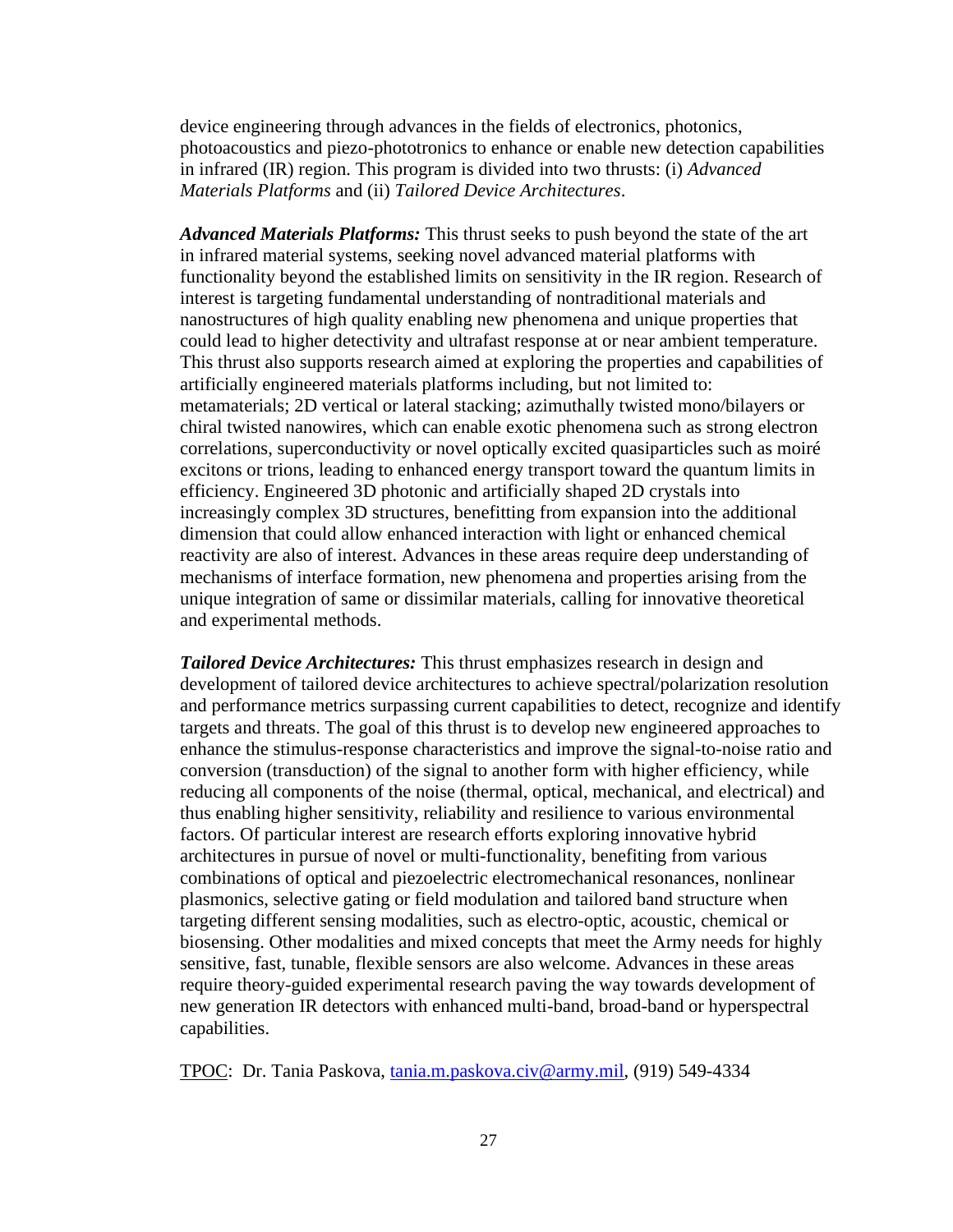(4) Solid State Electronics and Electromagnetics

This research area emphasizes efforts to discover and create unique electromagnetic phenomena in solid-state materials and structures. Innovative research is sought in areas involving quantum phenomena, internally and externally induced stimulus, and novel transport and electromagnetic interaction effects in solid-state electronic structures. This basic research will address issues related to design, modeling, fabrication, testing and characterization to include the ability to individually address, control, and modify structures, materials and devices, and the assembly of such structures with atomic-scale control into systems. It will seek to realize advanced device concepts with revolutionary capabilities.

This program will explore the latest developments in semiconductor materials and device physics, such as negative capacitance transistors, tunneling field effect transistors and ultra-wide bandgap materials. More importantly, it will emphasize scientific discoveries in the frontier of nanoelectronic materials and structures. Scientific opportunities in this research include, but are not limited to, quantum-confined structures (nano-tubes/-wires/-dots) and large- scale precise alignment and integration of these structures to create collective behaviors; 2D atomic crystals and their heterostructures; complex heterostructures of 2D crystals, topological insulators, Dirac and Wely semimetals and other dissimilar nanoelectronic materials potentially leading to unique interfacial phenomena; spintronic, valleytronic, and mixed domain (charge/spin/quantum degrees of freedom) device concepts. Of interest are quantum transport phenomena such as ballistic transport and hydrodynamic flow, dissipationless transport in topologically protected edge states, and pseudo-relativistic transport of massless Dirac fermions. Exotic electromagnetic phenomena which require theoretical formulations beyond the well-established Maxwell's equations, such as axion electrodynamics, chiral anomaly and spontaneous symmetry breaking, are also relevant. Interfacial proximity effects in these heterostructures that lead to unique electromagnetic properties will also be considered.

TPOC: Dr. Joe Qiu, [joe.x.qiu.civ@army.mil,](mailto:joe.x.qiu.civ@mail.mil) (919) 549-4297

(5) Solid State Physics (SSP)

The SSP Program strives to drive research that looks beyond the current understanding of natural and designed condensed matter, to lay a foundation for revolutionary electronic device concepts for future generations of warfighters.

*Strong Correlations and Novel Quantum Phases of Matter.* Understanding, predicting, and experimentally demonstrating novel phases of matter in strongly correlated solid state materials will lay a foundation for new technology paradigms for applications ranging from information processing to sensing to novel functional materials. Interest primarily involves strong correlations of electrons, but those of other particles or excitations are not excluded. This thrust is currently emphasizing endeavors to determine if material properties can be significantly altered by dressing bosonic states within materials with engineered fluctuations of the vacuum.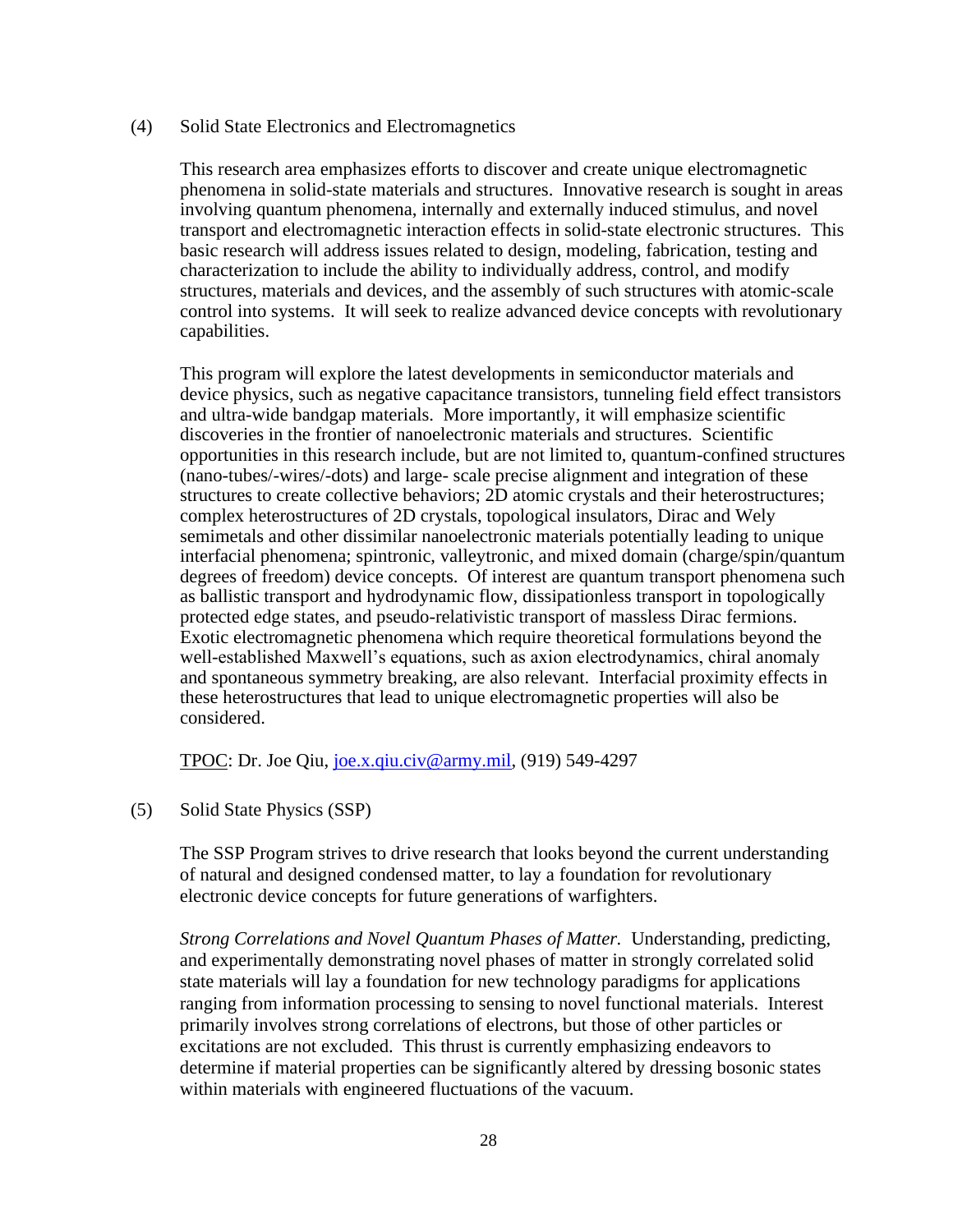*Topologically Non-Trivial Phases in Condensed Matter.* Topologically non-trivial states of matter in solid state materials beyond the quantum Hall phases have shown a remarkable opportunity to advance our understanding of physics and provide a foundation for novel device concepts. This thrust emphasizes the interaction between magnetic order and topological states. A deeper understanding of these interactions is necessary to determine if meaningful device concepts can be built upon them. The thrust is also broadly interested in the discovery and engineering of new non-trivial phases, verification of non-trivial topologies and phase transitions between trivial and non-trivial topological states.

*Unique Instrumentation Development.* Advanced studies of SSP phenomena often require unique experimental techniques with tools that are not readily available. The construction and demonstration of new methods for probing and controlling unique quantum phenomena in solid state materials is of particular interest.

TPOC: Dr. Marc Ulrich, [marc.d.ulrich.civ@army.mil,](mailto:marc.d.ulrich.civ@mail.mil) (919) 549-4319

#### **iii. Materials Science**

The Materials Science Branch of the ARO seeks to realize unprecedented material properties by embracing long-term, high risk, high-payoff opportunities for the U.S. Army with special emphasis on: Materials Design, Mechanical Behavior of Materials, Physical Properties of Materials, and Synthesis and Processing of Materials. Research supported by the Branch seeks to discover the fundamental relationships that link chemical composition, microstructure, and processing history with the resultant material properties and behavior. The work, although basic in nature, is focused on developing new materials, material processes, and properties that promise to significantly improve the performance, increase the reliability, or reduce the cost of future Army systems. Fundamental research that lays the foundation for the design and manufacture of multi-component and complex materials is of particular interest. Foundational research that integrates novel experimental work with the development of new predictive materials theory is also of significant interest. Furthermore, there is lasting interest in new ideas and cross-disciplinary concepts in materials science that may have future applications for the Army.

The Branch's research programs are currently focused on four research areas. The titles, scopes and points of contact for these programs, each of which address general aspects of basic research in materials science, are listed in the following subsections. Symposia, conferences and workshops are also supported in part or in whole to provide an exchange of ideas in areas of Army interest.

#### (1) Materials Design

The overarching goal of the Materials Design program is to establish new smart materials concepts by pursuing fundamental science that exploits multiple physical and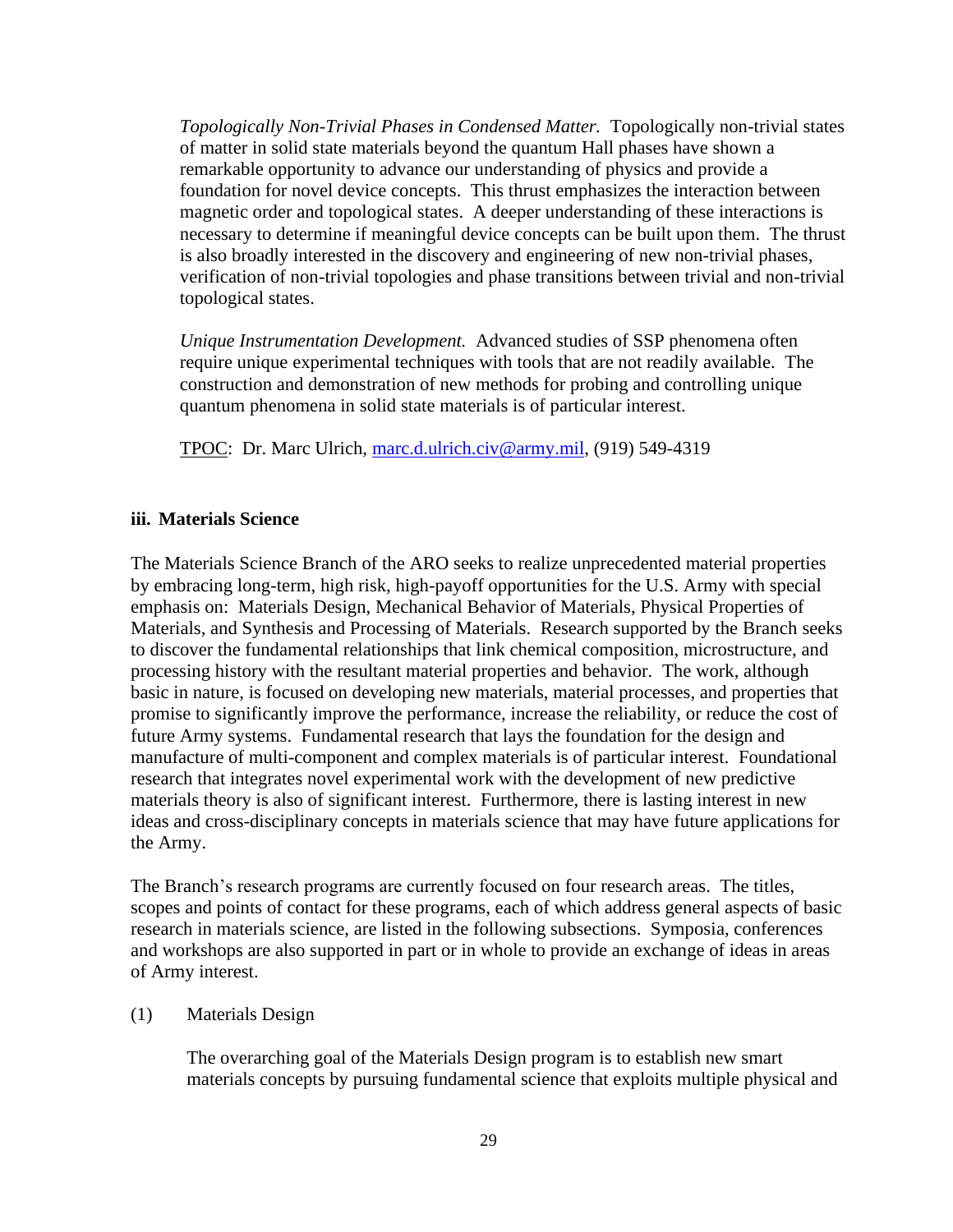chemical forces at play during directed self-assembly to create stimuli-responsive, multifunctional materials with designer geometries, hierarchical complexity, and the ability to dynamically switch among configurations, thereby enabling the future Warfighter to adapt to any environment or situation. Bottom-up materials science, functional materials, and soft materials are the unifying themes of the Materials Design program. The program supports experimental, theoretical, and computational advances to better design, create, understand, and manipulate novel functional materials from the bottom up. The foundations established here support the realization of 3D metamaterials, reconfigurable optics and electronics, bio-mimetic materials, and multifunctional materials that dynamically respond to their environment.

*The Science of Self-Assembly* supports basic research into the multiple physical and chemical forces at play during directed, bottom-up 3-D assembly into super-structures incorporating multiple components. The goal is to design novel self-assembled materials that would be impossible to create using top-down techniques. Selfassembling materials systems of interest include: polymers; colloids; nanocrystals; liquid crystals; functional biomaterials; and/or hybrids of these materials. Emerging research foci include: non-equilibrium and dissipative self-assembly; 3-D photonic crystals and structural color; interactions between self-assembled materials and water; non-traditional assembly directing forces (e.g., turbulence); and in situ reinforcement learning or evolutionary algorithms to direct assembly towards desired targets.

*Reconfigurable and Hierarchical Materials* supports the design and synthesis of materials capable of reversible transformations, as well as hierarchically structured materials. The goal is to elucidate the design rules for creating novel functional materials with dynamic property contrast and/or emergent behavior, and develop new methods to "program" materials with the ability to respond in specific ways to external stimuli. Reconfigurable and hierarchical materials systems of interest include: biomimetic materials; liquid crystal elastomers; colloidal metamaterials; 3D/4D metamaterials; and active matter. Emerging research foci include: 3D/4D printing of functional materials with molecular-scale precision; materials that form reconfigurable networks; "natural" (i.e., non-robotic) active matter capable of autonomous collective behavior and/or computation, and materials capable of changing their shape, color, or texture.

*Computer-aided Materials Design* seeks to leverage recent advances in machine learning, artificial intelligence, computational materials science, and other numerical approaches to solve difficult materials design problems, particularly those in soft matter, self-assembly, and reconfigurable materials. Points of interest include inverse design of self-assembled materials; data-driven design of heterogeneous hierarchical materials; and novel models or algorithms for solving materials-specific problems. Emerging research foci include: "self-driving" materials simulations; unified simulation approaches that bridge all time- and length-scales of interest; and designing soft materials to perform AI/ML computations (e.g., physical artificial neural networks).

TPOC: Dr. Evan Runnerstrom, [evan.l.runnerstrom.civ@army.mil,](mailto:evan.l.runnerstrom.civ@mail.mil) (919) 549-4259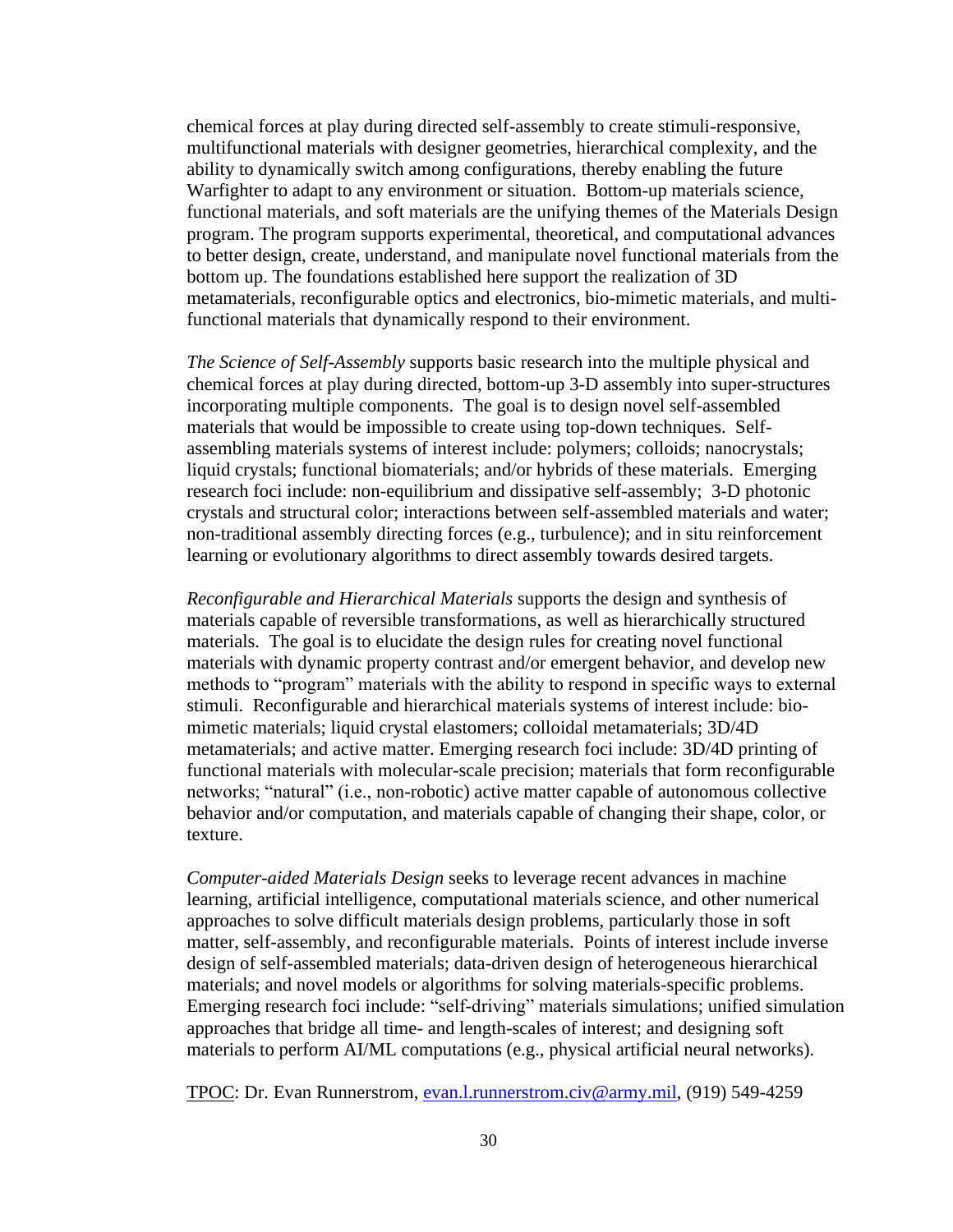#### (2) Mechanical Behavior of Materials

This program focuses on basic research investigations that enable unprecedented mechanical behaviors across a broad spectrum of advanced structural materials in order to ensure high performance under a variety of extreme and highly variable operational conditions. Experimental, theoretical, and numerical efforts are encouraged, particularly those that promote understanding of the underlying physical mechanisms leading to extraordinary behaviors. Studies may focus on a variety of materials, including: metals, ceramics, polymers, composites, and hybrid structures. Research efforts that leverage recent discoveries in other scientific fields, such as Physics, Chemistry, Biology, and Data Science, are also highly encouraged. These investigations are expected to enable transformative capabilities for the Soldier in the areas of protection, movement and maneuver, and sustainability. Current focus areas for this portfolio include, but are not limited to, the following:

*Extreme Mechanical Behaviors*. This thrust emphasizes novel concepts that enable materials with dramatic improvements in the state-of-the-art for mechanical behaviors, including: energy dissipation, toughness, stiffness, hardness, and resiliency. Areas of interest include new understanding, control, or confinement of deformation mechanisms; exploiting heterogeneous material systems and interface/interphase interactions to enable unprecedented properties while avoiding inherent sub-system weaknesses; and novel approaches for materials to perform in extreme thermomechanical environments. Of particular interest are concepts for exploiting the energy available in extreme mechanical and/or thermomechanical environments to enable materials with extraordinary behaviors.

*Active Mechanical Response*. This thrust focuses on structural materials that actively respond to dynamic loading environments and other external stimuli through rapid adaptation of shape, topology, and/or mechanical properties. Areas of interest include mitigation or manipulation of stress wave propagation; novel actuation schemes that generate extraordinary forces or that require minimal input energies; and novel material responses initiated through multiaxial loading. Also of interest are concepts for manipulating mechanical forces within materials to lessen or concentrate stress at certain spatial locations, particularly with the consideration of inelastic mechanical behaviors.

TPOC: Dr. Dan Cole, [daniel.p.cole.civ@army.mil,](mailto:daniel.p.cole.civ@mail.mil) (919)-549-4371

#### (3) Physical Properties of Materials

The Physical Properties of Materials program seeks to discover novel functional materials and elucidate fundamental mechanisms responsible for achieving extraordinary electronic, photonic/optical, magnetic and thermal properties in materials to enable future innovative Army applications. There are mainly two focus areas in this program:

*Novel Functional Materials Discovery* area supports the discovery of novel functional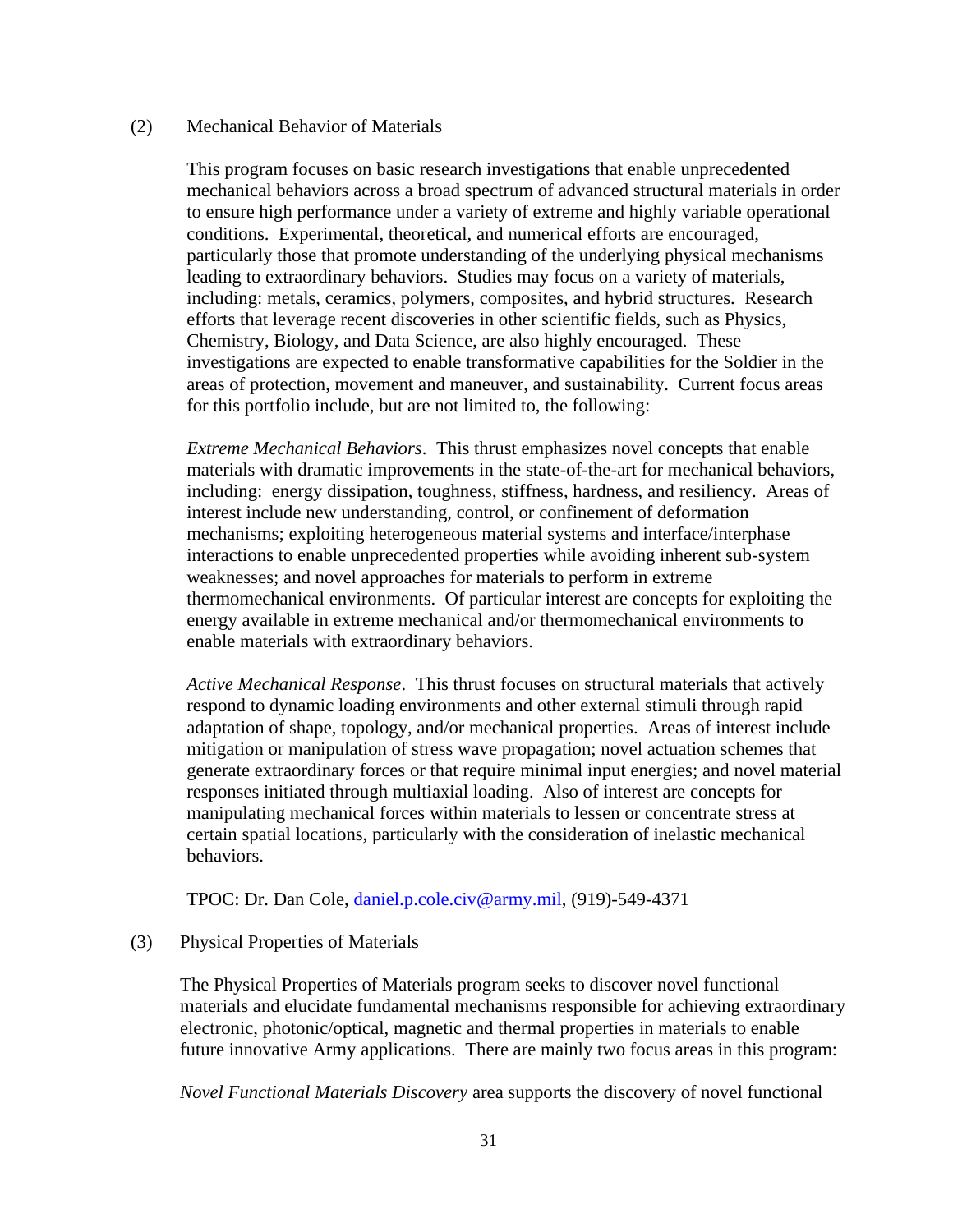materials with unique compositions and/or structures to realize unique physical properties. Examples of materials include oxides, nitrides, carbides, chalcogenides, super-lattices, free-standing low dimensional (1D, 2D organic / inorganic) materials, hetero-structures, organic-inorganic hybrids, co-crystals, etc. Basic research ideas in the areas such as synthesis (thin films as well as bulk materials), modeling, novel characterization techniques, and influence of external stimuli etc. to determine unprecedented functional properties (semiconducting, superconducting, ferroelectric/multiferroic, photonic, magnetic, thermal etc.) are encouraged.

*Science & Engineering of Crystal Imperfections* area explores the influence (either positive or negative) of various crystalline imperfections (e.g. point, line, area, volume defects etc.) on the physical properties (electronic, optical, magnetic, and thermal) in functional materials. Basic research ideas in the areas such as elucidation of different mechanisms of incorporation/elimination of the defects during thin film growth/bulk materials processing of materials, characterization of novel defects, and influence of them on the extraordinary functional properties of the materials etc. are encouraged.

TPOC: Dr. Pani Varanasi, [chakrapani.v.varanasi.civ@army.mil,](mailto:chakrapani.v.varanasi.civ@mail.mil) (919) 549-4325

#### (4) Synthesis and Processing of Materials

The Synthesis and Processing of Materials program seeks to discover and illuminate the governing processing-microstructure-property relationships to enable optimal design and fabrication of nano or micro structural bulk structural materials. Structural materials refers to materials such as metals, ceramics, and composites that in bulk are used in applications that support or transmit mechanical stresses.

*Elucidation of Phase Transformations* supports research focused on understanding the mechanisms by which materials transition from one state of matter to another in order to enable the creation of new structural materials. Potential research directions include but are not limited to: discovering the kinetic mechanisms governing phase transformations and new means of manipulating them to encourage or impair phase transformations, defining the relationships between properties of the prior phase and the structural properties of the transformed phase, the creation of specific short-range orders in amorphous materials with unique mechanical characteristics, and new routes or methods for synthesizing structural material phases previously accessible only via extreme pressures or temperatures.

*Advanced Methods for Structural Materials Processing* supports research focused on developing alternatives to conventional methods for the synthesis and processing of structural materials. Potential research should involve exploring new means and forces in order to establish the technical foundation for new processing methods for structural materials, or further exploring the underlying mechanisms of existing advanced manufacturing methods to enhance their capabilities. Examples of directions to potentially be explored include but are not limited to: ultrasonic arrangement, plasma manipulation and interactions, biological precursors, electromagnetic field interactions,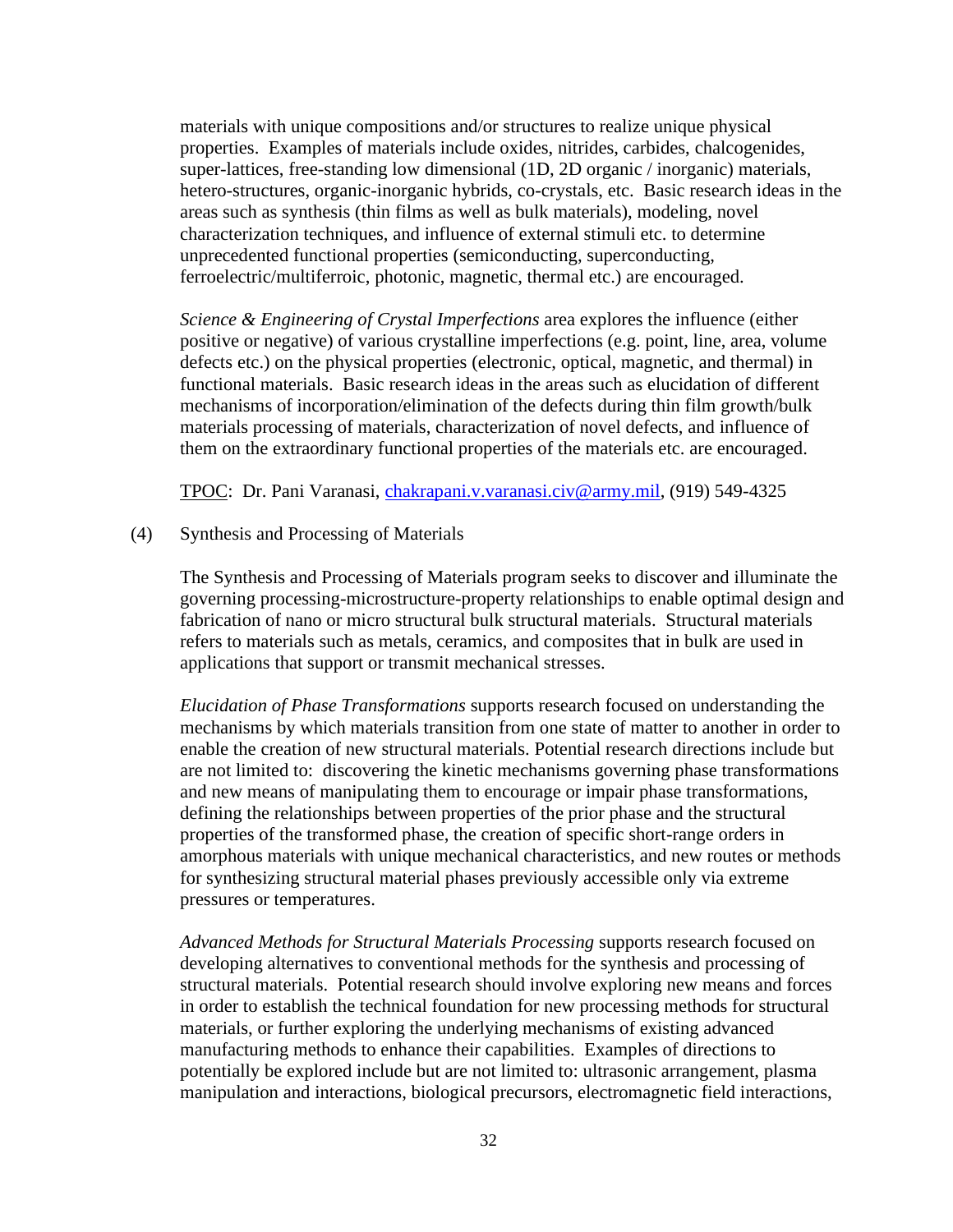and developing consistency in additive manufacturing processes.

TPOC: Dr. Michael P. Bakas, [michael.p.bakas.civ@army.mil,](mailto:michael.p.bakas.civ@mail.mil) (919) 549-4247

### **c. Information Sciences**

Research in the Information Sciences is focused on discovering, understanding, and exploiting the mathematical, computational, and algorithmic foundations that are expected to create revolutionary capabilities for the future Army. Discoveries in this area are expected to lead to capabilities in materials, the information domain, and Soldier performance augmentation, well beyond the limits facing today's Army.

# **i. Computing Sciences**

The principal objective of the ARO Computing Science Branch is to provide increased performance and capability for processing signals and data, and to extract critical information and actionable intelligence to enhance the warfighters' situational awareness, decision making, command and control, and weapons systems performance. The Branch supports research efforts to advance the Army and nation's knowledge and understanding, of the fundamental principles and theories governing intelligent and trusted computing. More specifically, the Branch aims to promote basic research to establish new computing architectures, models for intelligent computing, novel data fusion algorithms, and decision aides to make information available at the right time, at the right place, and at the right granularity to enable both commanders and soldiers to achieve transformational overmatch in the fight against U.S. adversaries. The research topics described in this section of the BAA are those needed to provide the warfighters with the latest information science and technology to achieve the vision of future Army operations.

The Branch's research is currently focused on four research areas. The titles, scopes, and points of contact for these programs, each of which address general aspects of basic research in computing science, are listed in the following subsections. A small number of symposia, conferences, and workshops are also supported in part or in whole to provide an exchange of ideas in areas of Army interest.

(1) Computational Architectures and Visualization

The Computational Architectures and Visualization program is currently not accepting new white papers or proposals.

TPOC: Dr. J. Michael Coyle, [joseph.m.coyle14.civ@army.mil, \(](mailto:joseph.m.coyle14.civ@mail.mil,)919) 549-4256

(2) Information Processing & Fusion

With ubiquitous data acquisition capabilities, effective data and information processing is of critical importance to defense missions. The Information Processing and Fusion program is concerned with the creation of innovative theories and algorithmsfor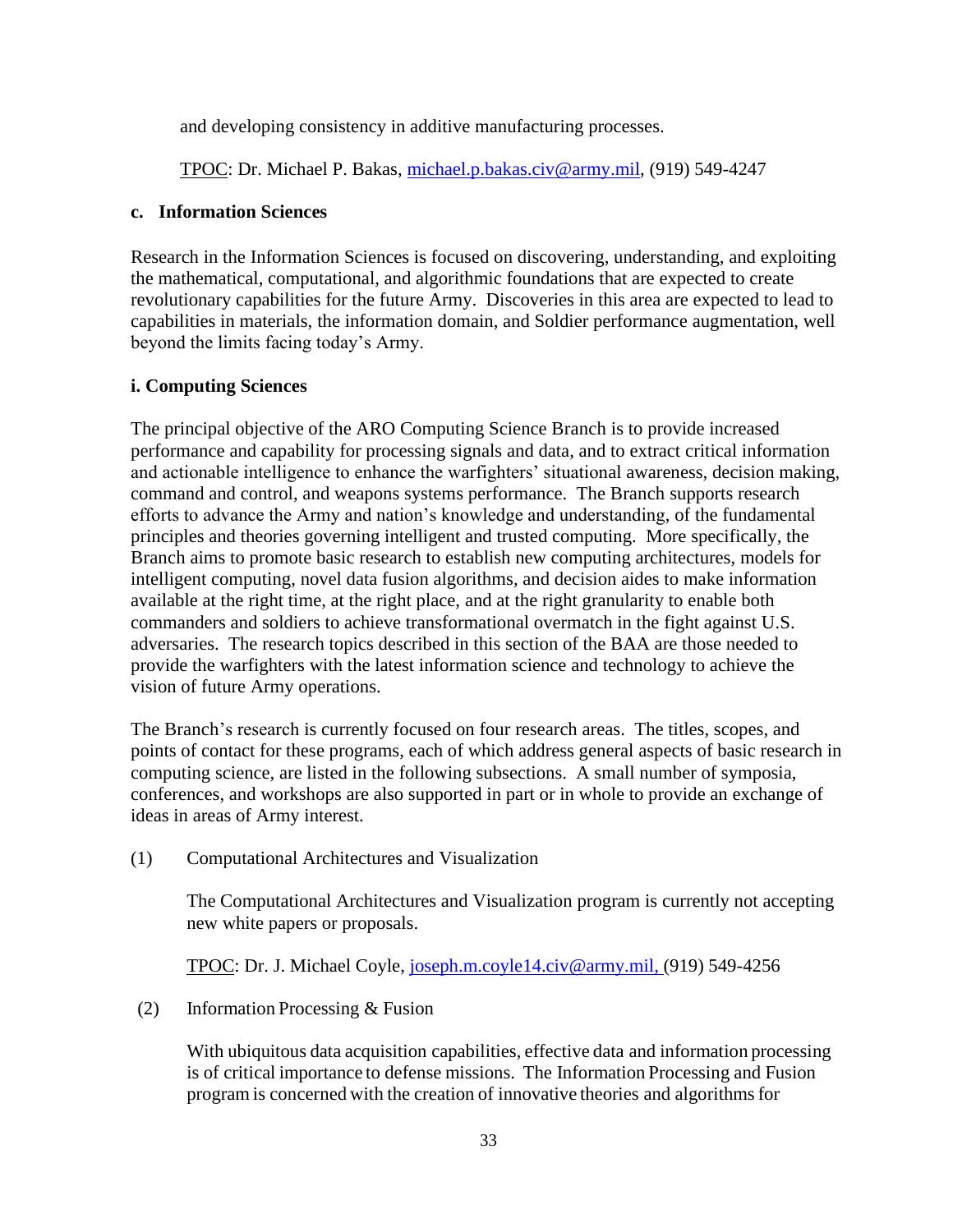extracting actionable intelligence from diverse, distributed multimodal data to support Army operations.

*Foundations of Image and Multimodal Data Analysis.* Innovative research is sought concerning: (1) novel representations of multimodal data to enable the understanding of multimodal sensor data and contextual information, with particular emphasis on data in complex forms such as image or video data; (2) detection, localization, and recognition of objects and locations from image data with particular emphasis on provable performance guarantees; (3) detection of events, actions, and activities to extract activity-based intelligence, especially when no extensive training data is available; and (4) integrated approaches that enable semantic descriptions of objects and events including relations. Learning and adaptation should enable the representation at both low and high-levels, where inputs from actual users of the systems are used to improve the performance of the algorithms and the fidelity of models at all levels of the modeling hierarchy. Also of interest are methods to exploit the structure of the data, capture its intrinsic dimensionality, and extract information content of data. The development of an "information/complexity theory" and a "learning theory" specific for remote sensing, imaging data, and decision tasks is highly desirable.

*Data and Information Fusion.* Multimodal data acquisition systems are increasingly prevalent with disparate sensors and other information sources. This thrust seeks advanced mathematical theories and approaches for integrating multimodal data and contextual information to provide actionable intelligence. Of particular interest are systematic and unifying approaches for data and information fusion from diverse sources. Scalable methods are needed for efficiently handling vast amounts of data. Fusion in networked environments addressing issues such as adaptive, distributed, and cooperative fusion is emphasized. Theories and principles for performance analysis and guarantees at all fusion levels to support robust data and information fusion are important to ensure successful military operations.

*Active and Collaborative Sensing.* Modern sensing systems typically include multiple networked sensors with communication capabilities where the whole network can be thought of as a Meta sensor that can be controlled, in addition to each individual node having some controllable degrees of freedom such as mobility for unmanned aerial/ground systems, pan-tilt-zoom for infrastructure sensors, or waveform for agile radar. Depending on the task or query, it is desirable for the system to control the data acquisition process so as to acquire the "most informative data" for the specific task or query. Consequently, of particular interest are methods that address the integration of mobility, sensor-selection, modality selection, and active observation for real-time assessment and improvements of sensing performance. Another research area of interest is performance-driven active data collection. A query is given to the system together with a desired performance bound. Where the confidence in answering the query is insufficient, the system should actively interrogate or control sensors in order to achieve the desired confidence. Such an active learning and information-driven sensor control should include the Soldier in the feedback loop.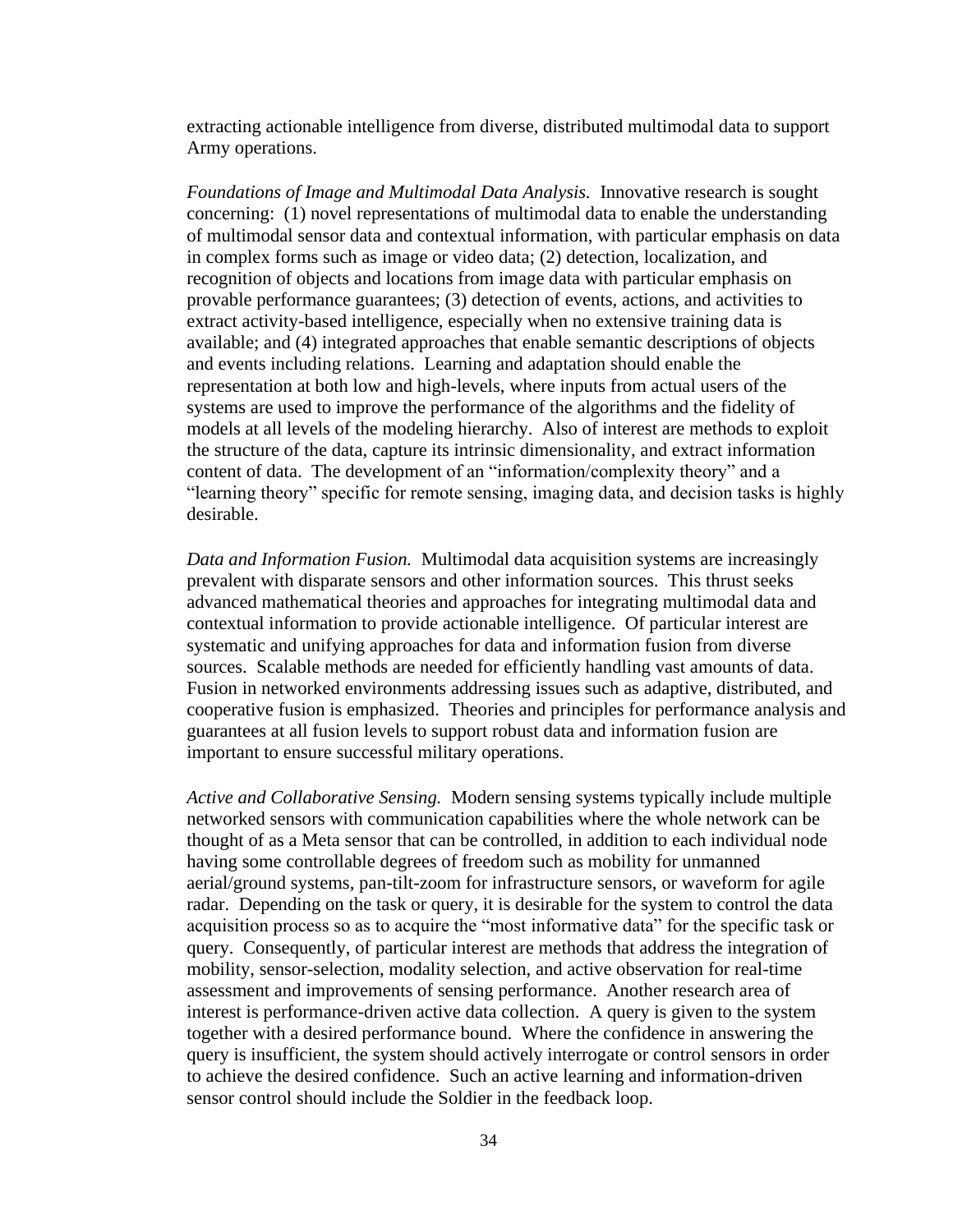TPOC: Dr. Hamid Krim, [hamid.krim.civ@army.mil,](mailto:hamid.krim.civ@mail.mil) (919) 549-44375

#### (3) Knowledge Systems

The overall objective of the Knowledge Systems program is to augment human decision makers (both commanders and Soldiers) with enhanced-embedded battlefield intelligence that will provide them with the necessary situational awareness, reconnaissance, and decision making tools to decisively defeat any future adversarial threats which is in line with the DoD's adoption of net-centric warfare, variously defined as flattening the information space to interconnect Soldiers and commanders to provide instantaneous access to information, knowledge, and situational awareness. Given this goal, it becomes necessary to understand (a) fundamentals of what intelligence means in the context of autonomous systems and how to build intelligent systems especially as it relates to interaction amongst a network of humans and machines, and (b) foundational algorithmic issues in representation and reasoning about networks inherent in societies and nature.

*Information Networks.* In order to model network effects it is necessary to algorithmically represent large networks and reason about them. Unfortunately, information about networks is seldom complete – data available might be missing crucial pieces of information, might have contradictory pieces of information, or could be approximate (with associated notions of uncertainty). Representing and reasoning about these networks requires advances in knowledge representation, graph and data mining, natural language processing, algorithmic graph theory, machine learning, and uncertainty quantification and reasoning. Examples include the emerging area of Graphons which provide new tools for generating and reasoning about graphs that occur in practice (satisfying power law distributions), but also provide new tools for Machine Learning. In particular, a major goal of this thrust are tools and techniques that allow data driven approaches to capturing latent relationships with powers to both explain and predict. Advances in this thrust would not only lead to improved autonomous systems and algorithms, but also enhanced-embedded battlefield intelligence with tools for creating necessary situational awareness, reconnaissance, and decision making. Finally, it should be noted that algorithmic notions of approximations, tight performance bounds, probabilistic guarantees, etc., would be major concerns of the solution space.

*Adversarial Reasoning.* Development of appropriate mathematical tools to model and reason about societies and cultures, that brings together tools from Game Theory, Social Sciences and Knowledge Representation. Research of interest includes, but is not limited to, Game Theory for security applications while accounting for bounded rationality, development of Game Theory based on data regarding cultural and adversarial groups, and Behavioral Game Theory that can explain intelligence in groups and societies. In particular, the role of human biases in decision making and game theory is of importance to this thrust of the program.

*Natural Language Processing and Affective Computing.* Inference algorithms work incredibly well when data is in a structured format. However, most reports, email, and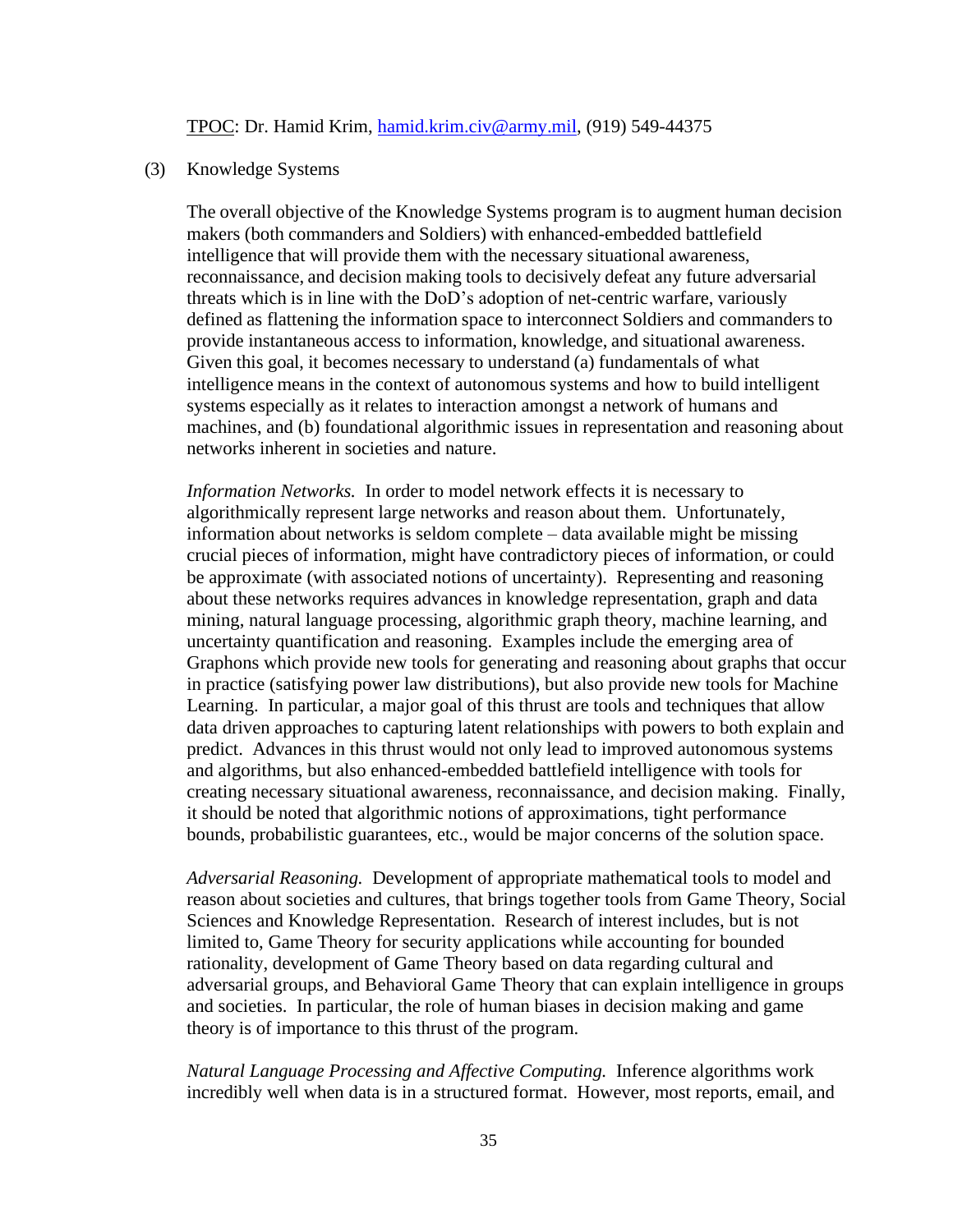conversations are written out as text with information embedded in them. This thrust seeks advances in purposeful Natural Language Processing at scale that can account for context and mode-switches by bringing together statistical and logical methods. Indeed, when combined with other signals, such as video signals, the inter-play of nonverbal and verbal/ textual communication provides rich contextual information, which, in turn, leads to accurate information being gleaned from an interaction.

*Engineering AI Systems.* AI systems are insular, brittle, dependent on massive amounts of data, and with no avenues for composition. While notions of type systems, effect systems, assume-guarantee assertions, and procedural and process abstractions are all now available to describe and compose software components, similar notions of modularity are critically needed for building AI systems from small learning-based components. There are examples such as model-cards and data-sheets that are now available, which along with notions of Probabilistic Programming could provide the necessary basis. However, there are a number of problems, especially in the context of Deep Neural Networks, that still need to be addressed. The necessary science required to address AI safety – rigorous specifications for composition, run-time monitoring, self-healing, reasoning, etc., are all of interest to this program.

TPOC: Dr. Purush Iyer, [s.p.iyer.civ@army.mil,](mailto:s.p.iyer.civ@mail.mil) (919) 549-4204

#### (4) Advanced Learning Intelligent Cyber Physical Systems

Intelligent cyber physical systems play an increasingly important role in civilian and military settings. With few exceptions, current intelligent systems are restricted to highly constrained environments for short duration missions. Future systems will need to perform a variety of tasks in complex, possibly contested, open worlds for extended periods of time. One important characteristic of open worlds is that the intelligent system *will* encounter new contexts, activities, and objects that will require it to adapt previously trained algorithms. Advanced capabilities in learning, reasoning, interaction, and assured operations are essential to the development of intelligent systems that can greatly enhance the Army's mobility, agility, lethality, and survivability in future conflicts.

*On-line Learning Theory, Methodology, and Techniques*. Over the past 50 years, machine learning has made great strides in classification, natural language processing, and task learning. However, machine learning still lacks the rigor, agility, and flexibility necessary to operate in complex, contested open worlds. This thrust focuses on establishing a theoretical foundation for on-line or continuous machine learning. New learning approaches will need to address both the dimensionality challenges and temporal characteristics that may be evolving continuously. In addition, new techniques must address robustness to enable the learning system to deal with novelty, noise, observation errors and potentially malicious input that aims to disrupt learning. Innovative approaches to continuous learning will allow systems to adapt to changing contexts and environments while maintaining previously learned knowledge. Under this thrust, we investigate approaches that help the intelligent systems deal with dynamic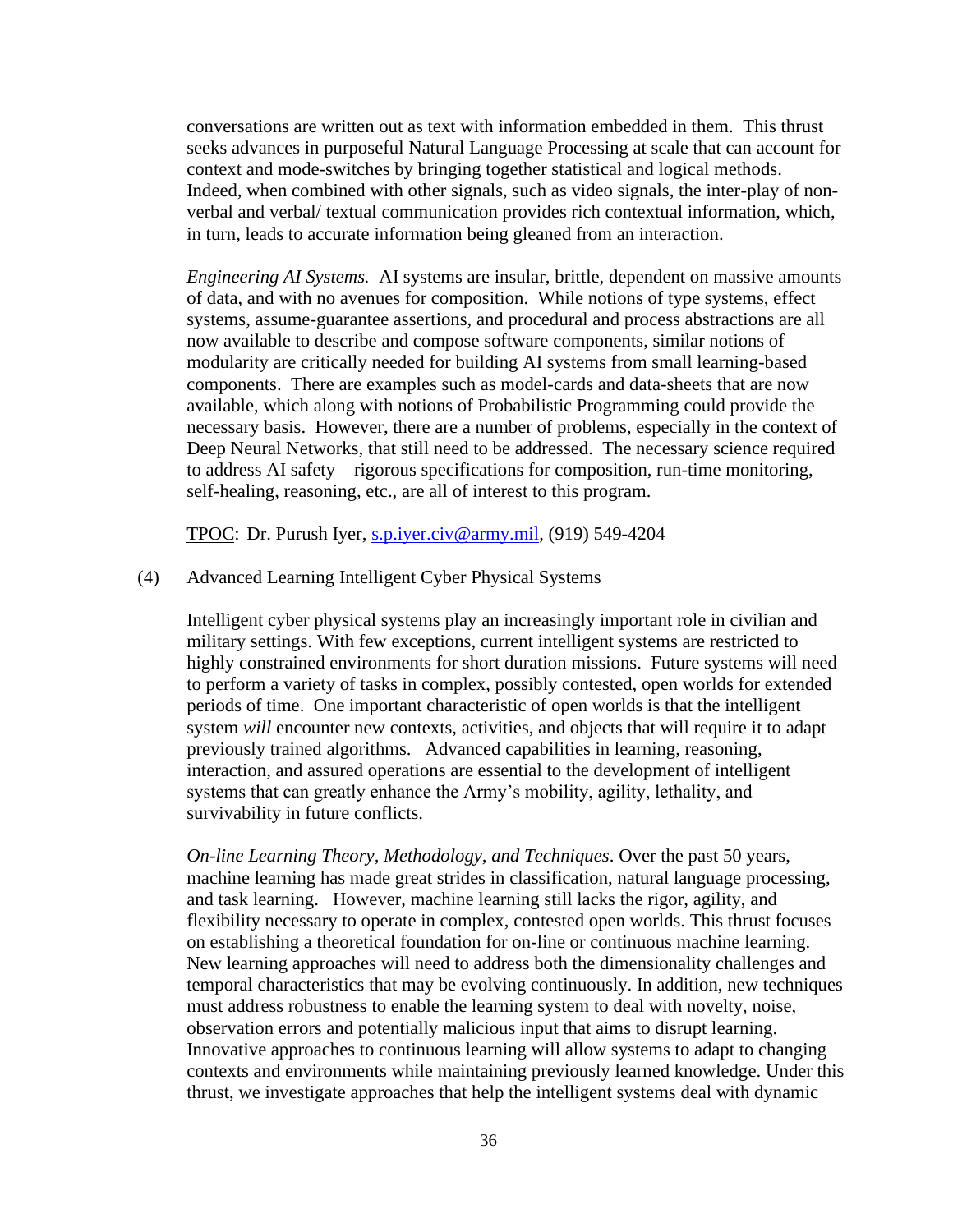environments, devise new, transferable skills, and cope with unknown situations.

While end-to-end learning may be important for certain applications, it may not be an effective approach for the complex environments typical of most battlefields. Instead, there is a need for compositional learning systems in which each component may learn primitive actions that are later combined, and adapted, to solve complex long-horizon manipulation problems. Research is needed to understand how to express and learn the preconditions and post conditions for each of the primitive actions. Linking elements from a library of primitives and adapting the ensemble to solve an existing problem is also an outstanding issue. A*utomated* curriculum learning in which the CPS devises its own learning strategy is an open research area. Important issues in this area include generating sample task environments from observation, memory and simulation; sequencing those task into an effective curriculum; and transferring the learning as the tasks become more complex.

*Decision Making for the Open World.* Long duration operations require CPSs to continually reason, make decisions, or take actions with very limited knowledge of the pertinent events or objects that could impact those decisions. In real world missions, systems often address multiple near-simultaneous tasks to accomplish their objectives on a battlefield, systems need to travel to a location while searching for potential adversaries and sharing information with teammates. Architectures that draw from psychological models for human decision making, such as Dual Process theory, may enable CPSs to effectively distribute the processing for near-simultaneous reasoning tasks. Advances in risk-aware online planning will enable autonomous systems to balance potentially conflicting objectives and operate safely in poorly understood environments. CPSs also need to develop a sense of "causality" that discovers relationships between objects and events and allows the system to incorporate temporal and spatial information into the reasoning processes.

Storing and accessing information is vital to long term mission. Not all pertinent information is collected at the same time: new research in memory systems will enable cyber physical systems to determine what information, in what form, it needs to store to support future actions that may or may not relate to its current action. Memory systems are not simply information stores - processes like reflection, abstraction, and learning enable CPSs to *develop* new information. Retrieval mechanisms are very important – information is not useful unless the system can recall it when it is needed. Research to understand effective memory structure and processes will benefit from a collaboration with cognitive scientists to understand memory in biological systems. New approaches are needed to address potential issues with memory systems such as catastrophic or beneficial forgetting, limited storage capacity, and development of new methods to efficiently use external knowledge stores.

*Interaction*. Future autonomous systems must interact physically with humans and other intelligent systems operating in the same space, remotely with spatially distant entities, and virtually in cyberspace with intelligent software agents. New research in human-robot interaction and robot-robot teaming will enable humans and robots to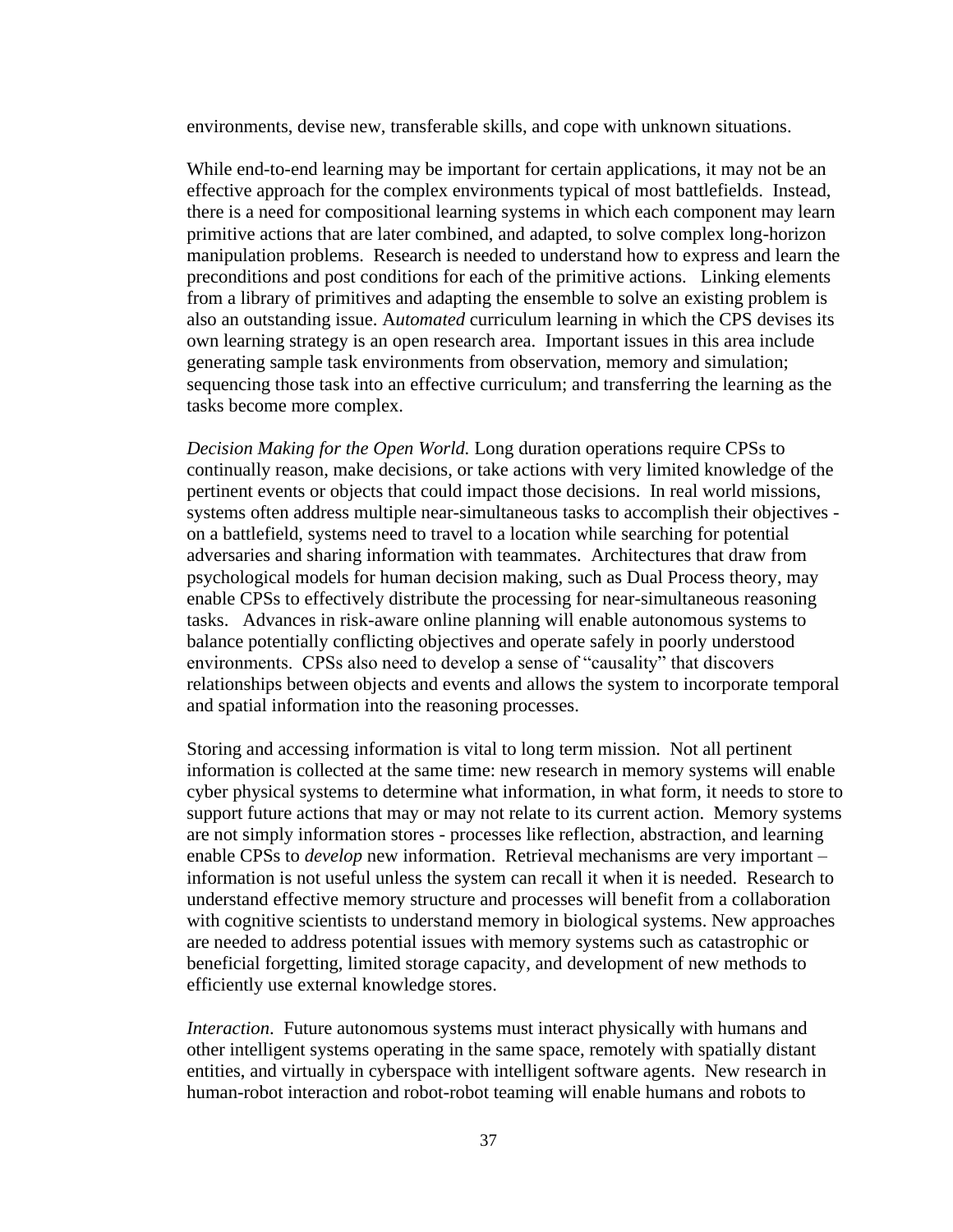share the same space and work together on complex tasks. Research in *Ad-hoc* teamwork will enable entities (human and systems) to dynamically join together to address a specific problem, then pursue separate tasks after the problem is solved. In this type of teaming, there is no prior coordination between agents and we cannot assume that the entities share the same types of learning algorithms or reward structures or that they have prior agreements regarding action coordination and information sharing. Some of the important research problems within ad-hoc teaming are: ensuring that actions are understandable to fellow teammates; modeling the capabilities of team members; including humans in the ad-hoc teams, and dynamically modeling the performance of both the team and the individuals.

Explicit Human-Robot interaction has been extensively explored throughout the last decade. Implicit Human-Robot interaction, on the other hand, is relatively unexplored. In this case, humans may not directly interact with an intelligent system but instead take actions that the system could use as input. The human actions may be intentional, unintentional or even unconscious but they are a rich source of signals for learning or cooperative actions. These implicit actions may also provide context information that could be used to adapt a previously learned behavior to a new environment. Some important research topics in this area include: identifying implicit signals, the value of implicit robot-human signals, context-aware interaction Many machine learning algorithms use human input in the training phase. Humans can provide direct instruction, corrections, preferences or other forms of interaction. However, we need a theoretical understanding of the most effective form of human interaction to reduce the amount of data required to train a system.

*Assured Operations.* Assured operations require a deep understanding of how a complex systems composed of several components, including mechanical systems, computational hardware, and software algorithms operate as a coordinated system. In much the same way as the community is trying to understand the behavior of neural networks, which are composed of layers of mathematical functions, this topic seeks to understand how information and actions flow from the lowest levels of the system to system level decisions and actions. Along those lines, new theory and principles are needed to understand the impact of both gradual and abrupt changes at the component level on the evolution of the entire system. Investigating modularity and compositionality will enable the system to address the multiple near-simultaneous problems it is likely to encounter in long term operations. New theories in information sharing in dynamic environments will lay the foundation for accountability and provide clear criteria for component-level and global input/output specification (in terms of computation, rate, semantics, …) that can be used to: train a learning component, optimize outputs of a planning component, and test individual and systems level components. As these areas mature, they will provide a firm mathematical foundation for systems-level research in learning-based design, performance guarantees, and robustness to degraded components.

TPOC: Dr. MaryAnne Fields, [mary.a.fields22.civ@army.mil,](mailto:mary.a.fields22.civ@mail.mil) (919) 549-4350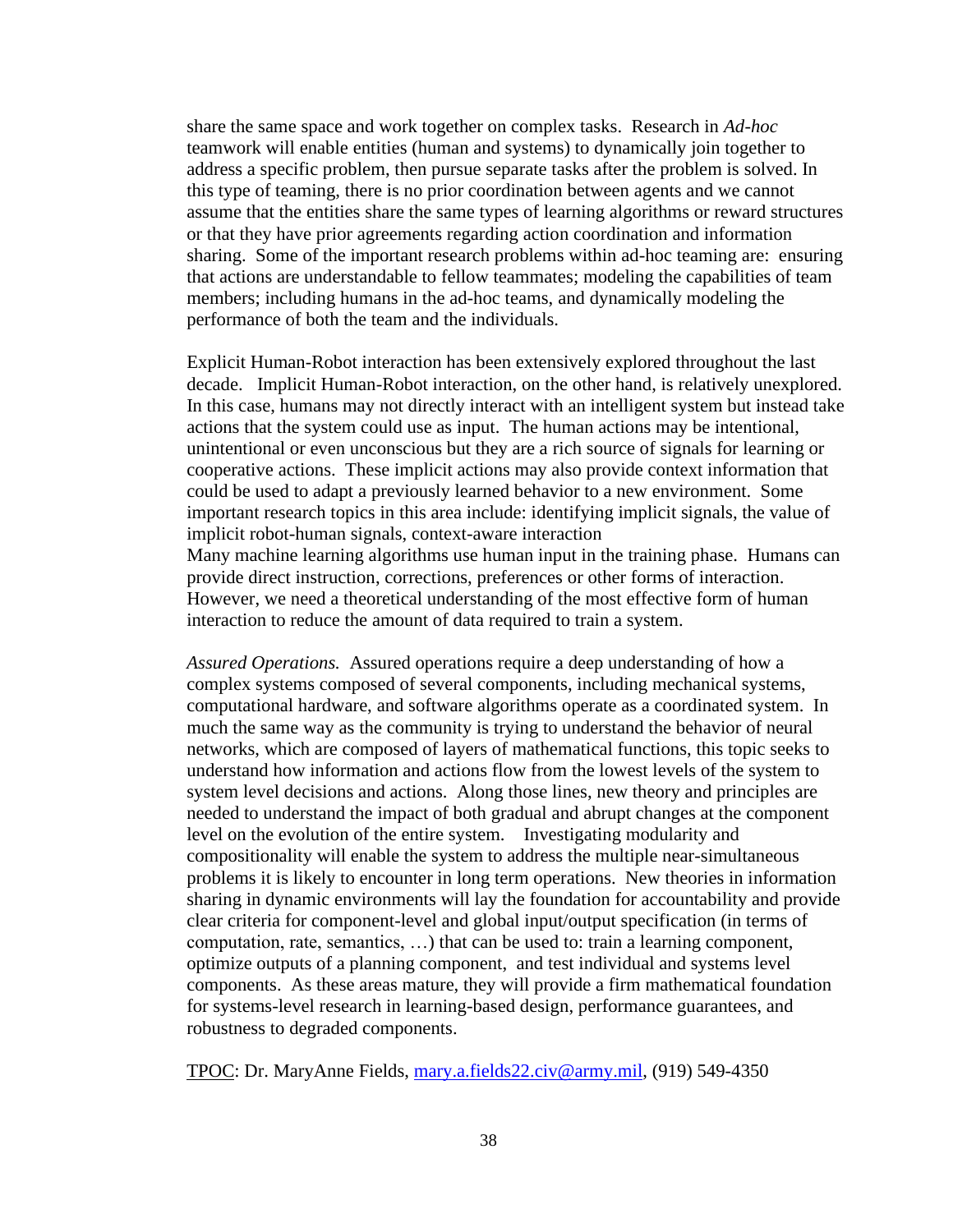### **ii. Mathematical Sciences**

The objective of the Mathematical Sciences Branch is to support research to develop a foundational framework for the understanding and modeling of complex nonlinear systems, for stochastic networks and systems, for mechanistic models of adaptive biological systems and networks, and for a variety of partial differential equation (PDE) based phenomena in various media. These research areas focus on discovering nonlinear structures and metrics for modeling and studying complex systems, creating theory for the control of stochastic systems, spatial-temporal statistical inference, data classification and regression analysis, predicting and controlling biology through new hierarchical and adaptive models, enabling new capabilities through new bio-inspired techniques, creating new high-fidelity computational principles for sharp-interface flows, coefficient inverse problems, reduced-order methods, and computational linguistic models.

Research in the Mathematical Sciences Branch will reveal previously unexplored avenues for new Army capabilities while also providing fundamental results to support ARL's (i) Information Sciences Competency goal of image and video sampling and reconstruction through investigations of sparsity in combinations of distributions with unknown parameters; (ii) Computational Sciences Competency goals of stochastic simulation methods, interfaces and evolving topologies, and uncertainty propagation, through investigations of fast separable methods for stochastic PDEs, of novel meshes for both front tracking and domain-fitting, and of weak-interaction processes; (iii) Computational Sciences Competency goals of computational social sciences by establishing a general theory of crisis/change through new mathematical models that go beyond network models to incorporate morphisms as model elements; (iv) Human Sciences Competency goals of brain networks and of cognitive and neural modeling, through investigations of neural dynamic models and their computation; and (v) Computational Sciences Competency goals of stochastic optimization and modeling through investigations of fast separable methods for stochastic PDEs.

The Branch's research programs are currently focused on four research areas. The titles, scopes and points of contact for these programs, each of which address general aspects of basic research in mathematical science, are listed in the following subsections. A small number of symposia, conferences and workshops are also supported in part or in whole to provide an exchange of ideas in areas of Army interest.

# (1) Modeling of Complex Systems

The Modeling of Complex Systems Program is a program of fundamental mathematics oriented research directed at addressing the critical challenges resulting from the approximate nature of mathematical models that are particularly exacerbated by complex macroscopic phenomena. While models have traditionally relied on tuned, empirically inspired closures, this program seeks to rigorously explore the bounds of model predictive power through the development of coupled nonlinear uncertainty propagation methodologies and novel data assimilation techniques for the selfconsistent integration of observed data within constrained modeling frameworks. By leveraging available prior knowledge such as conservation laws, invariances,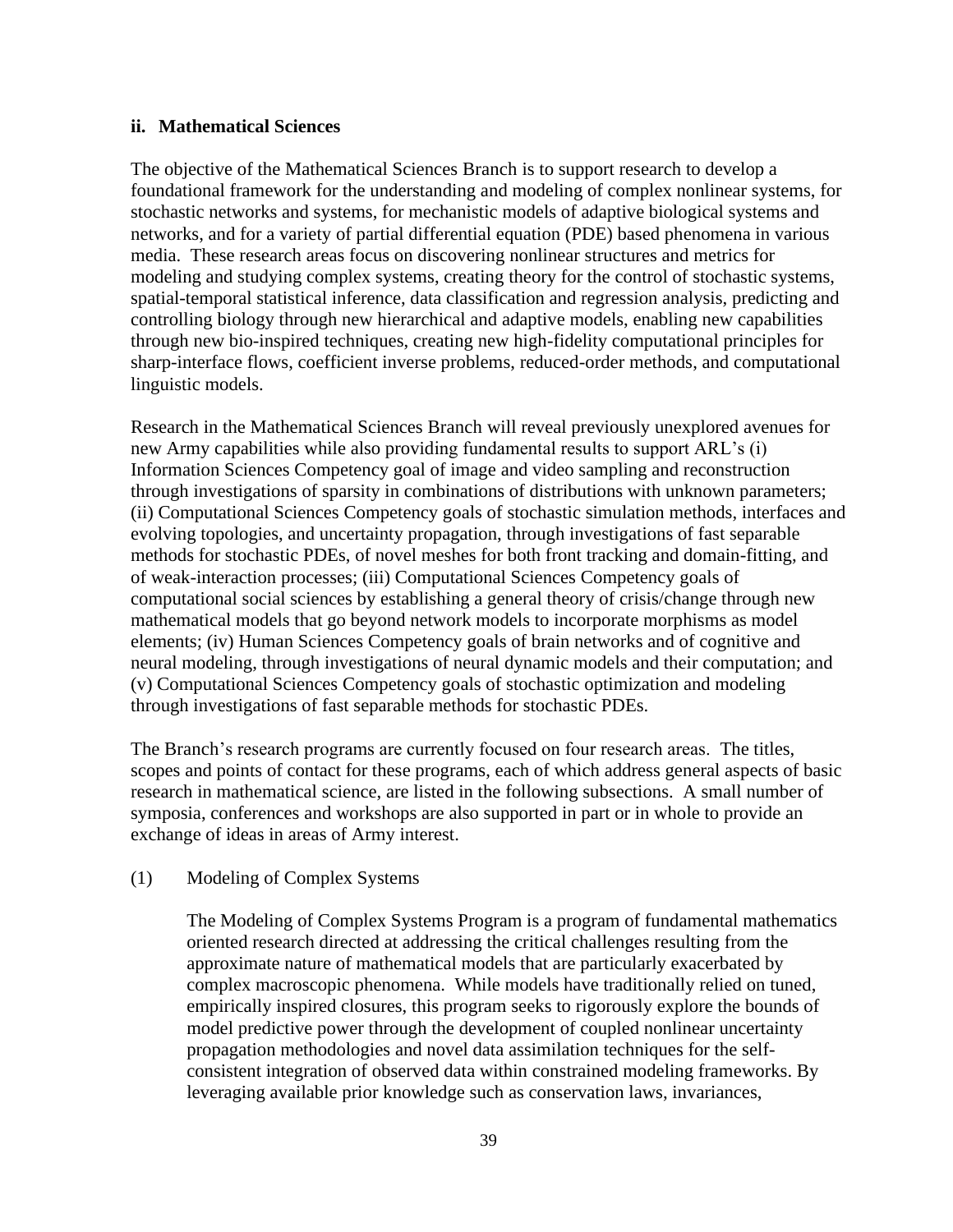symmetries, graph interaction structure, and information geometry, the program seeks to improve predictive horizons beyond naïve interpolative data fitting across a variety of disciplines. The program particularly seeks modeling frameworks that can be adapted to span a variety of disciplines where complete first principle descriptions are unavailable, computationally inaccessible, or that require inference of missing and incomplete information in problem descriptions to enable rapid predictions for applications ranging from anomaly detection to design and planning. Although they break down into more specific research directions, the three thrust areas of interest to the Modeling of Complex Systems Program are 1) development and analysis of new, general, outer-loop modeling and data assimilation frameworks 2) validation metrics for models of complex phenomena that avoid overfitting phenomena and 3) data topology, hierarchical compression, and nonlinear sparsity in quantifying optimal minimal model state representations across the range of observed emergent system complexities.

Note that the research in modeling of complex phenomena supported by the Modeling of Complex Systems Program is primarily mathematical analysis and *not* numerical analysis or computational mathematics. Rather than demonstrating asymptotic convergence of numerical methods to an assumed mathematical model form, the goal instead is in the development of frameworks capable of asymptotic convergence of predicted uncertainty bounds to observed distributions under the assumptions of finite complexity computation and limited data availability.

Furthermore, any modeling research effort that could be of benefit to military applications but that might not fall directly under one or more of the program thrust areas will still be considered, particularly if the innovation in the modeling and analysis are significant and noteworthy.

The three major areas of research of the Modeling of Complex Systems Program are:

*Outer-Loop Modeling Frameworks and Analysis.* Mathematical modeling is fundamental to nearly every other direction of research in the physical, social, and computational sciences. A common element of modeling – even if the phenomenon in question is highly complex – is truncation and simplification that sacrifices realistic application and utility for computational tractability. This is particularly true for *outerloop* models such as those used in design optimization, uncertainty quantification, model predictive control, and inverse problems. Where necessarily, data-driven simplifications motivated by observed regularity with corresponding uncertainty bounds are preferred to ad hoc assumptions. Modeling frameworks are desired that are able to eschew the usual computational simplification assumptions and realistically capture, adequately govern and/or control, and effectively operate within the particular complexities of real world environments and phenomena, while maintaining sufficient computational tractability to provide testable predictions at relevant timescales. Of specific interest are hybrid model frameworks that capture both causal and predictive features, data assimilation in compressed spaces, probabilistic modeling frameworks for the nonlinear evolution of uncertainty, and abstract categorical models (cf. Homotopy Type Theory).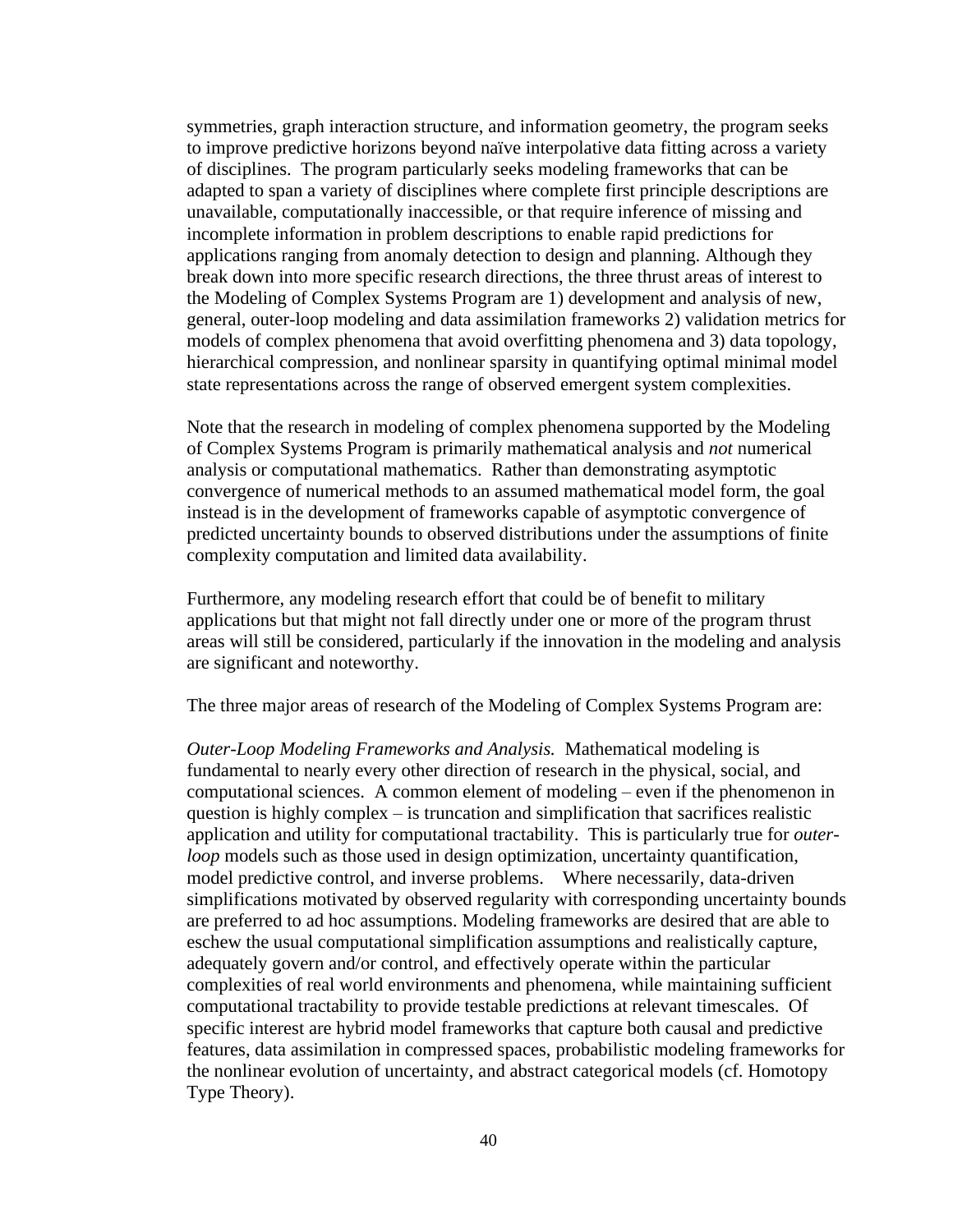Models of particular complex systems that address and are to be utilized for more specific purposes and objectives will be assessed within the context of one of the program's other modeling thrust areas. Research carried out under this section should address the general theory and analysis of mathematical modeling from a broader perspective.

*Validation Metrics.* A critical component of any mathematical modeling framework, reliable validation metrics are required to attain confidence in model predictions. Traditional metrics, such as a few low moments of *quantities of interest*, often leave system characteristics unconstrained for phenomena in which observers in general and the Army in particular may later become interested. This is particularly true of rare event and heavy-tailed phenomena. With the application of increased model complexity to many complex phenomena, as in the case of highly parameterized purely data-driven models, new metrics need to be developed to balance model expressivity with the risk of overfitting. Approaches for understanding the bounds of model validity near mode transition boundaries where model assumptions fail are also particularly critical. As is the case for the modeling effort, these metrics should preferably be in a complete mathematical analytical framework, which is to say, in part, that they should derive from the problem in question and its inherent complexity as opposed to a situation in which one forces the model to fit an *a priori* chosen metric. Further, with the proliferation of *post-hoc* data-mining, development of rigorous metrics that are resilient to overfitting are particularly critical.

*Data Topology, Hierarchical Compression, and Nonlinear Sparsity.* Representation of complex, irregular geometric objects and complicated, often high-dimensional, abstract phenomena, functions, and processes is fundamental for Army, DoD, and civilian needs. These compressed representations are often a critical initial step in modeling of any complex system. Such needs arise in the modeling of urban and natural terrain, geophysical features, biological objects (e.g. human brain mapping), information flow, and many other contexts. While any finite representation of real data is necessarily lossy, finding efficient spaces that retain the information necessary for a given prediction task is a critical component of building computationally tractable models. Any research that incorporates an innovative information geometric and/or topological approach to address a problem with military, defense, and intelligence applications is welcome and will be considered, but there are two specific threads that are of particular interest to this thrust of the program: 1) geometric data analysis, and 2) multiscale geometric modeling, including dynamics and physical modeling on domains with fine, complex, geometric and/or topological structure.

Geometric data analysis includes – among other subfields – topological data analysis, subspace analysis, manifold learning, empirical dynamic modeling, and dimension reduction techniques. Current research directions of importance to Army applications include video, audio, and image processing (i.e. mathematical signal analysis), fast and accurate face/object recognition (i.e. reconstructing and matching geometric data through queries over a database), geometrically motivated methods and structures for working effectively with large – and often real-time extracted – data sets that may be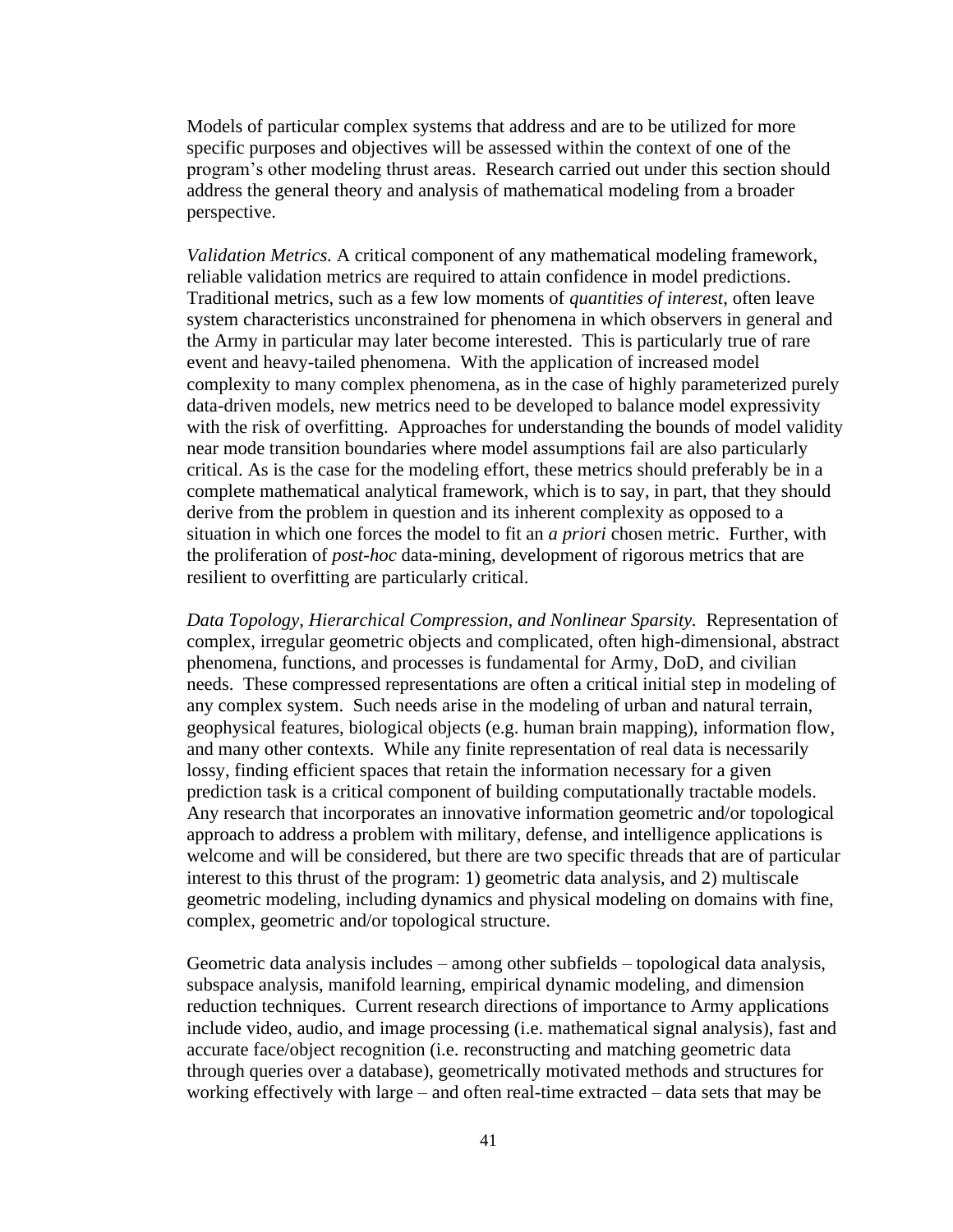corrupted in some way (e.g. missing or distorted data), and the application of persistent homology in the detection and classification of signals by shape. For instance, although good progress has been made in this direction, real-time capture, representation, and visual reproduction of 3D terrain – not just as a height field but with multivalent height functions and clearly defined topological obstructions – obtained directly from real-time or stored point-cloud data cannot be fully achieved with current techniques like the multitude of variations of piecewise planar surfaces that are presently studied. New approximation theory that does not require the classical assumptions – primarily smoothness – and that provides structure for the many new non-smooth approximation techniques currently under investigation is required. Concurrently, research on the metrics by which we measure and evaluate the approximation is needed.

Additionally, approximation theory for information flow and other abstract phenomena in large wireless communication, sensor and social networks is also of interest. The approximation theory developed under support of this program is expected to provide building blocks for computational geometry, pattern recognition, automatic target recognition, visualization systems, information processing and network information flow.

Multiscale geometric modeling, analysis, and dynamics are of particular interest, both in the context of models of physical phenomena over real-world terrain and in the aforementioned complex, high-dimensional data structures. Models that make use of self-similar structures and recursively defined spaces (e.g. fractals, solenoids, etc.) would be of great interest in adapting or enhancing current techniques in areas such as data mining, fluid and heat flow, and search, evasion, deployment, and maneuver over complex terrain that exhibits self-similar properties (e.g. urban or mountainous terrain). Current techniques for dealing with complex dynamical processes and large, noisy, and possibly corrupted data sets could be greatly improved in both the time and efficiency realms by employing techniques from scale symmetry, which often allows one to reduce a large and unwieldy number of variables to a more manageable problem if the variables are appropriately scaled. Models that adapt self-similarity and automata theory, in particular, can oftentimes lead to mapping complex dynamical systems problems into an algebraic and/or topological category, which then may allow for entirely new tools and approaches to be used. Homotopy Type Theory and its applications are such an area that is of significant interest in military applications.

TPOC: Dr. Robert Martin, robert.s.martin163.civ@army.mil, (919) 549-4312

(2) Probability and Statistics

The Probability and Statistics (P&S) program is no longer accepting new white papers or proposals.

TPOC: Dr. Joseph Myers, [joseph.d.myers8.civ@army.mil,](mailto:joseph.d.myers8.civ@mail.mil) (919) 549-4245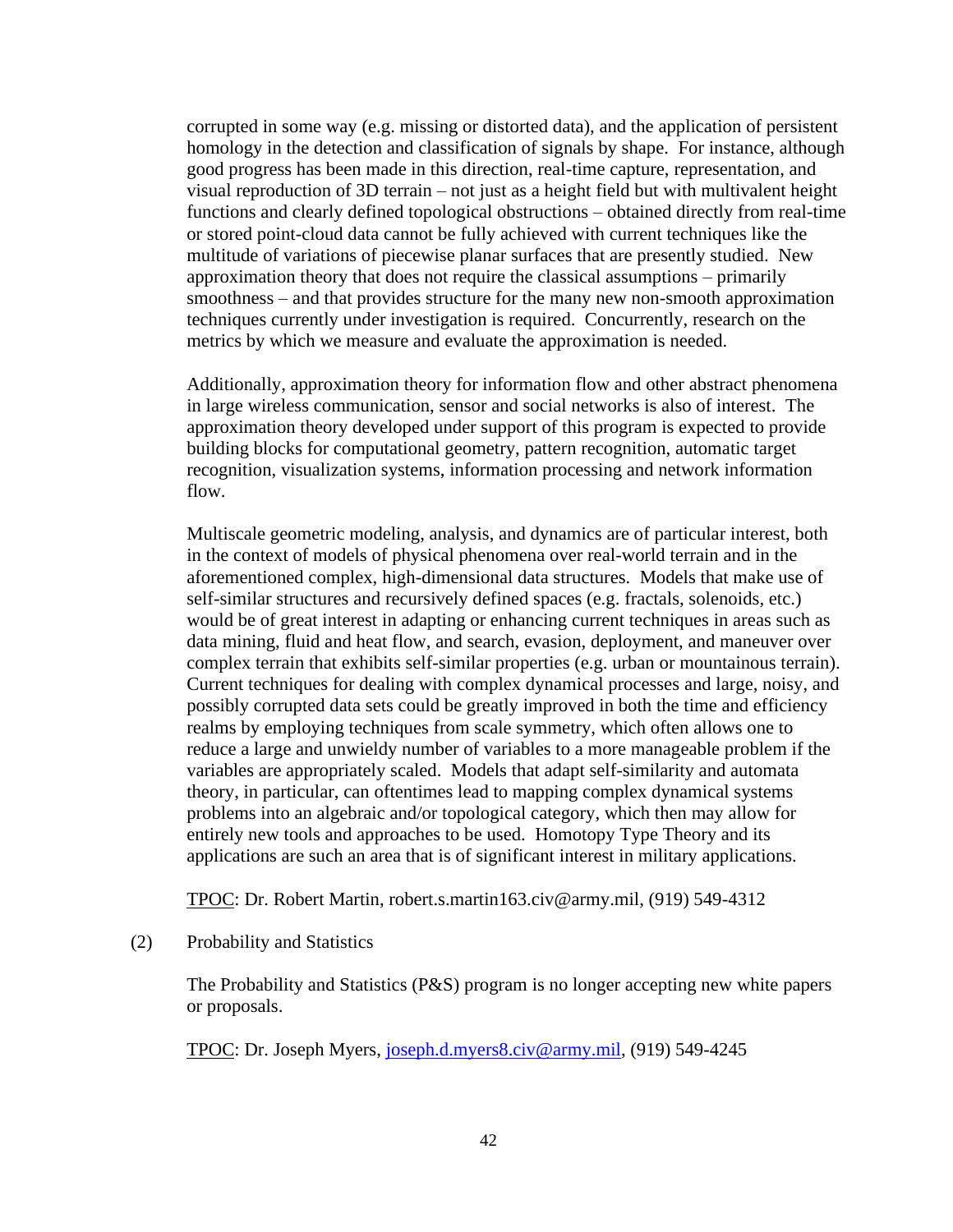#### (3) Biomathematics

The introduction of Biomathematics as a separate area of basic research recognizes the importance and specialized nature of quantitative methods, specifically mechanistic modeling, in the biological sciences. Biology involves a large number of entities that interact with each other and their environment in complex ways, and at multiple spatial and temporal scales. Understanding how dynamics at different spatial scales come together to form a biological system and understanding the dynamics of a system at intermediate timescales, as opposed to its long term, asymptotic behavior, are critically important in biology, more so than in many other fields.

This complexity makes biomathematics a highly interdisciplinary field that requires unique and highly specialized mathematical competencies to quantify structure in these relationships. In fact, progress in mathematical models of biological systems has traditionally been achieved by making convenient simplifications; major advances in Biomathematics research continue to require removing these assumptions (for example, stationarity, ergodicity and deterministic nature) and finding ways to effectively model the essential complexity. Modeling techniques currently utilized in the field range from agent-based approaches for determining the results of individual behavior, whether those individuals be molecules, zooplankton, or humans, to multi-compartmental modeling in physiology, epidemiology and neurobiology, to network models involved in understanding ecosystem and human social dynamics, as well as encompassing both deterministic and stochastic approaches. Research in control techniques is also valuable for its potential application in militarily important areas such as bio warfare and disease spread. Exciting new opportunities to advance the field are found in high risk attempts to develop modeling techniques in areas of mathematics, such as algebra and topology, not traditionally brought to bear on biological problems, advances in Bayesian statistics, a growing recognition that the diffusion approximation is not necessarily adequate for many systems, and the availability of large amounts of complex biological data.

The ultimate goal of the Biomathematics Program focuses on adapting existing mathematics and creating new mathematical techniques to uncover fundamental relationships in biology, spanning different biological systems as well as multiple spatial and temporal scales. One area of special interest to the program is Neuromathematics, the mechanistic mathematical modeling of neural processes. Recent advances in neuroscience provide important foundations to begin understanding how the brain works. Combined with experimental data, innovative mathematical modeling provides an unparalleled opportunity to gain a revolutionary new understanding of brain physiology, cognition (including sensory processing, attention, decision-making, etc.), and neurological disease. With this new understanding, improved soldier performance, as well as treatments for Post-Traumatic Stress Disorder, Traumatic Brain Injury, and other brain-related disorders suffered by the warfighter will be able to be achieved more effectively, efficiently, and ethically than via experimentation alone.

Thrust areas of the Biomathematics Program are as follows: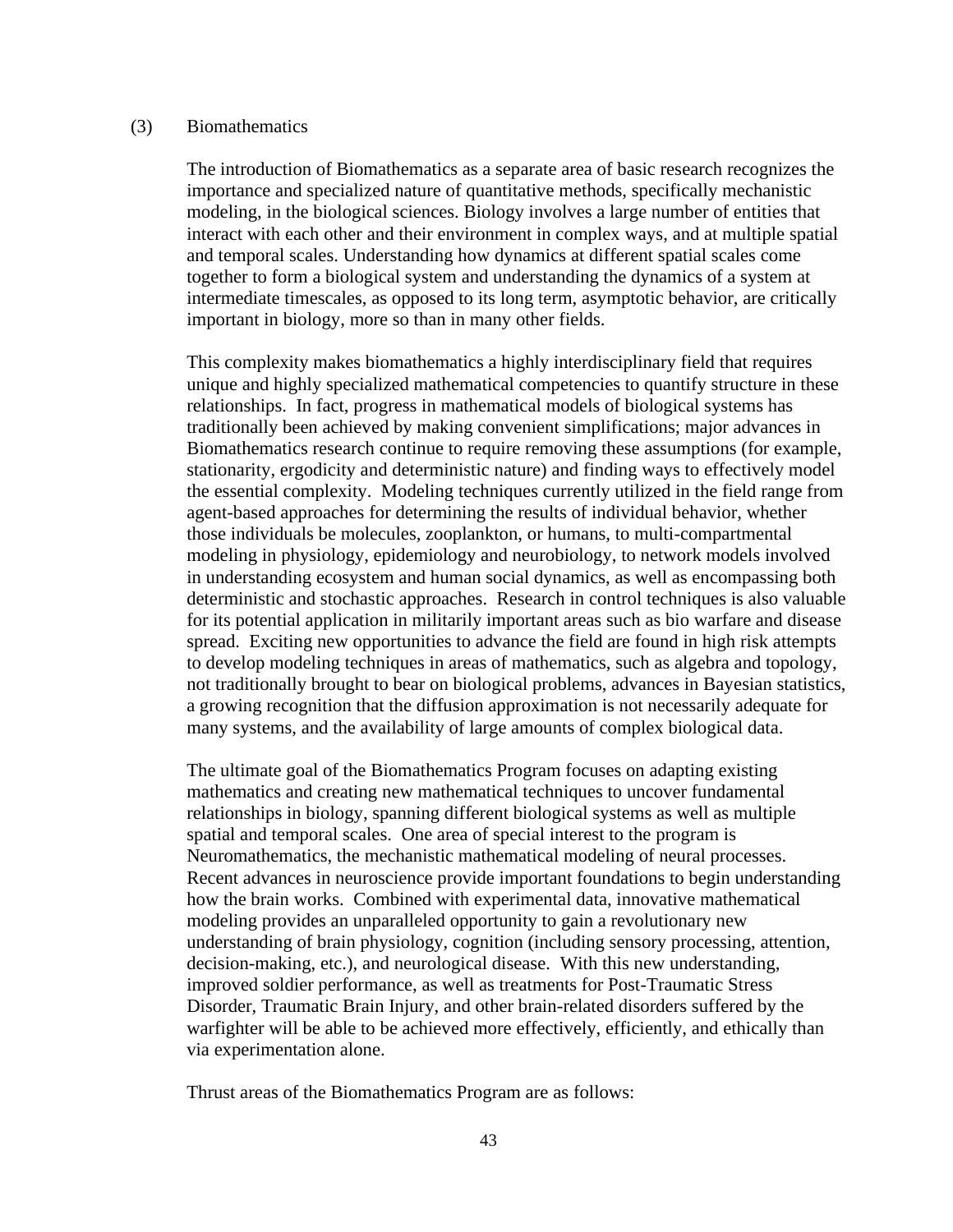*Fundamental Laws of Biology.* The field of physics has long been "mathematized" so that fundamental principles such as Newton's Laws are not considered the application of mathematics to physics but physics itself. The field of biology is far behind physics in this respect; a similar process of mathematization is a basic and high-risk goal of the ARO Biomathematics Program. The identification and mathematical formulation of the fundamental principles of biological structure, function, and development applying across systems and scales will not only revolutionize the field of biology but will motivate the creation of new mathematics that will contribute in as-yet-unforeseen ways to biology and the field of mathematics itself. For example, heterogeneity/stochasticity is ubiquitous in biological systems; is heterogeneity necessary for tipping points that result in diseased individuals and epidemics and if so, what is its role? More generally, is heterogeneity in biological systems necessary for their functioning or a problem to be overcome, or is the answer system/function dependent?

*Multiscale Modeling/Inverse Problems.* Biological systems function through diversity, with large scale function emerging from the collective behavior of smaller scale heterogeneous elements. This "forward" problem includes creating mechanistic mathematical models at different biological scales and synchronizing their connections from one level of organization to another, as well as an important sub problem, how to represent the heterogeneity of individual elements and how much heterogeneity to include in the model. For example, the currently increasing ability to generate large volumes of molecular data provides a significant opportunity for biomathematical modelers to develop advanced analytical procedures to elucidate the fundamental principles by which genes, proteins, cells, etc., are integrated and function as systems through the use of innovative mathematical and statistical techniques. The task is complicated by the fact that data collection methods are noisy, many biological mechanisms are not well understood, and, somewhat ironically, large volumes of data tend to obscure meaningful relationships. However, traditionally "pure" mathematical fields such as differential geometry, algebra and topology, integration of Bayesian statistical methods with mathematical methods, and the new field of topological data analysis, among others, show promise in approaching these problems. Solutions to these types of multiscale problems will elucidate the connection, for example, of stem cells to tissue and organ development or of disease processes within the human body to the behavior of epidemics.

The "inverse" problem is just as important as the forward problem. From an understanding of the overall behavior of a system, is it possible to determine the nature of the individual elements? For example, from knowledge of cell signaling, can we go back and retrieve information about the cell? Although inverse problems have been studied for a long time, significant progress has been elusive. This thrust area involves innovations in spatial and/or temporal modeling of multi-level biological elements with the goal of achieving a deeper understanding of biological systems and eventually connecting top-down (data-driven) and bottom-up (model-based) approaches.

*Hybrid Modeling.* While the Biomathematics Program has primarily been concerned with developing and using mathematical modeling techniques to understand the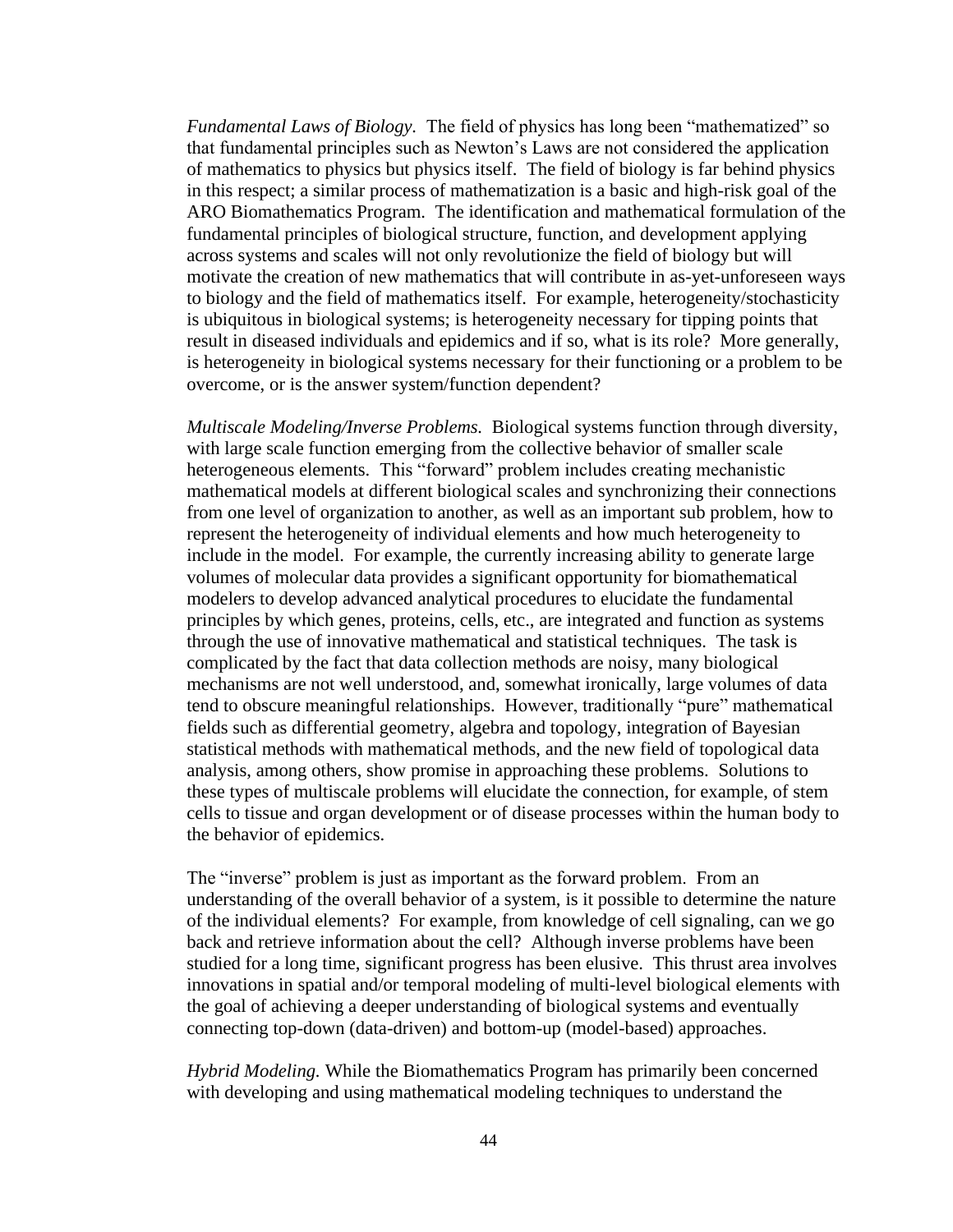mechanisms behind biological system function, future predictions about a system have typically been achieved through statistical modeling using available data; these methods are limited by their ability to make trustworthy predictions only under the same situations under which the data was collected. This thrust seeks to develop new methods that will take advantage of the strengths of both types of modeling, still allowing the hypothesis and testing of biological mechanism while also allowing prediction under an expanded set of conditions. These new methods will facilitate the utilization of the increasingly available data in many areas of biology to expand our ability to understand and predict biological systems and may be furthered through the use and development of existing and new data analysis techniques. For example, can we develop a mechanistic model to understand a cell's ability to repair damage to its DNA by incorporating Machine Learning?

TPOC: Dr. Virginia Pasour, [virginia.b.pasour.civ@army.mil,](file:///C:/Users/brian.ashford/AppData/Local/Microsoft/Windows/INetCache/Content.Outlook/ITJA12AF/virginia.b.pasour.civ@mail.mil) (919) 549-4254

### (4) Computational Mathematics

The research strategy of this program is to focus on the following opportunities for crucial discoveries: innovative methodologies for solving currently intractable problems that take advantage of symmetry, conservation, and recurrence, that can adapt to both the evolving solution and to the evolving run-time resource allocation of modern computer architectures; novel algorithms that accommodate different mathematical models at different scales, interacting subsystems, and coupling between models and scales; methods that incorporate nonlocality through integral operators with advantageous representations. Research in this area will ultimately lead to the development of new mathematical principles that enable faster and higher fidelity computational methods, and new methods that will enable modeling of future problems.

Scientific computation is an essential component of scientific inquiry, complementing theory and experiment, and is also an essential element of engineering in both design and in failure autopsy. Simulations in support of inquiry, design, or autopsy often require expert knowledge in order to select methods that are compatible with the assumptions of the scenario at hand, require considerable skill to properly set up, require considerable time, memory, and storage on large scale parallel/distributed/heterogeneous systems to compute, and require considerable skill and effort to distill useful information from the massive data sets which result. Expert knowledge is also required to quantitatively estimate solution accuracy and to estimate the time and effort required to achieve a desired accuracy. Data has become ubiquitous and is potentially very valuable in increasing solution accuracy and/or decreasing the effort required to solve, but mathematically sound methods for incorporating data into accurate simulations are incomplete. Simulations are not always timely, with results often not being available until after they are needed, for example in calculating failure of New Orleans levees during Katrina and in revising those estimates based on real time surge data. The emphasis in the Computational Mathematics program is on mathematical research directed towards developing capabilities in these and related areas.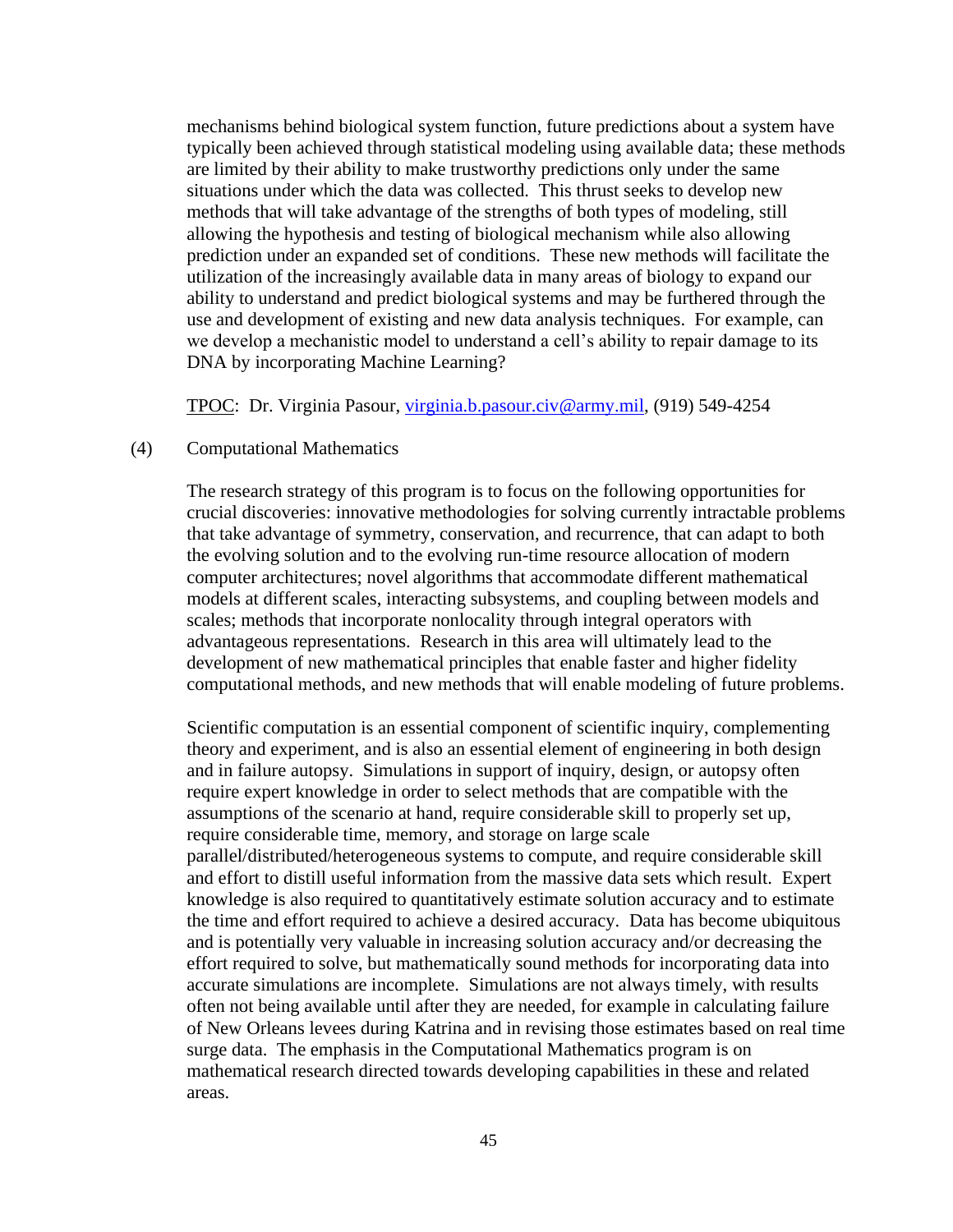For problems that are not time-limited, research areas of interest include but are not limited to the following:

*Advances in Numerical Analysis.* Novel methodologies are sought for solving currently intractable problems. New ways of taking advantage of symmetry, conservation, and recurrence are of interest, as are new ways of creating sparsity and new computational structures which can adapt to both the evolving solution and to the evolving run-time resource allocation of modern computer architectures. Rigorous analysis is sought for each in order to enable error bounds, error distribution, and error control.

*Fast Methods for Atmospheric Physics.* Modeling and prediction of local and midrange atmospheric physics are a key part of the domain of operations. New exploratory efforts in fast algorithms for atmospheric physics have been identified as an area where new computational methods could make an important impact on problems of current and future Army interest. The emphasis of these efforts is on mathematical methods which have some promise of wider application rather than methods limited only to specific application areas.

*Fractional Order Methods.* As an alternative to high order methods and other less-local operators, fractional operators are another nonlocal operator that have proven to work well in modeling and have the advantage of not enforcing dubious assumptions of smoothness, especially at discontinuities and interfaces. However, the nonlocality of fractional operators also typically introduces a significant increase in computational load. Advances in novel efficient computational methods for these operators are of interest.

Army systems often operate under rapidly-changing unpredictable and adverse conditions. It is desirable for models to be computationally simulated and fast enough to drive decision making, exercise control, and to help avoid disaster. Such simulations need to be created, run, and interpreted in better than real time. Research directed towards making this goal achievable is of interest, such as:

*Reduced Order Models.* Full scale simulations are often not realizable in real time. In order to investigate the behavior of systems under a variety of possible scenarios, many runs are required. Reduced order models are one way to enable this. Possible methods to create these models include adaptive simplification methods based on singular value decompositions and reduced order numerics. To be useful, all such models should be equipped with reliable estimates of accuracy.

*Problem Solving Environments.* To enable rapid decision making that is driven by simulation, it is necessary to set up simulations very quickly and obtain results in an understandable format. Matlab is one current tool for such a problem solving environment. What are other approaches?

*Embedded Simulation.* As algorithms become more efficient and computational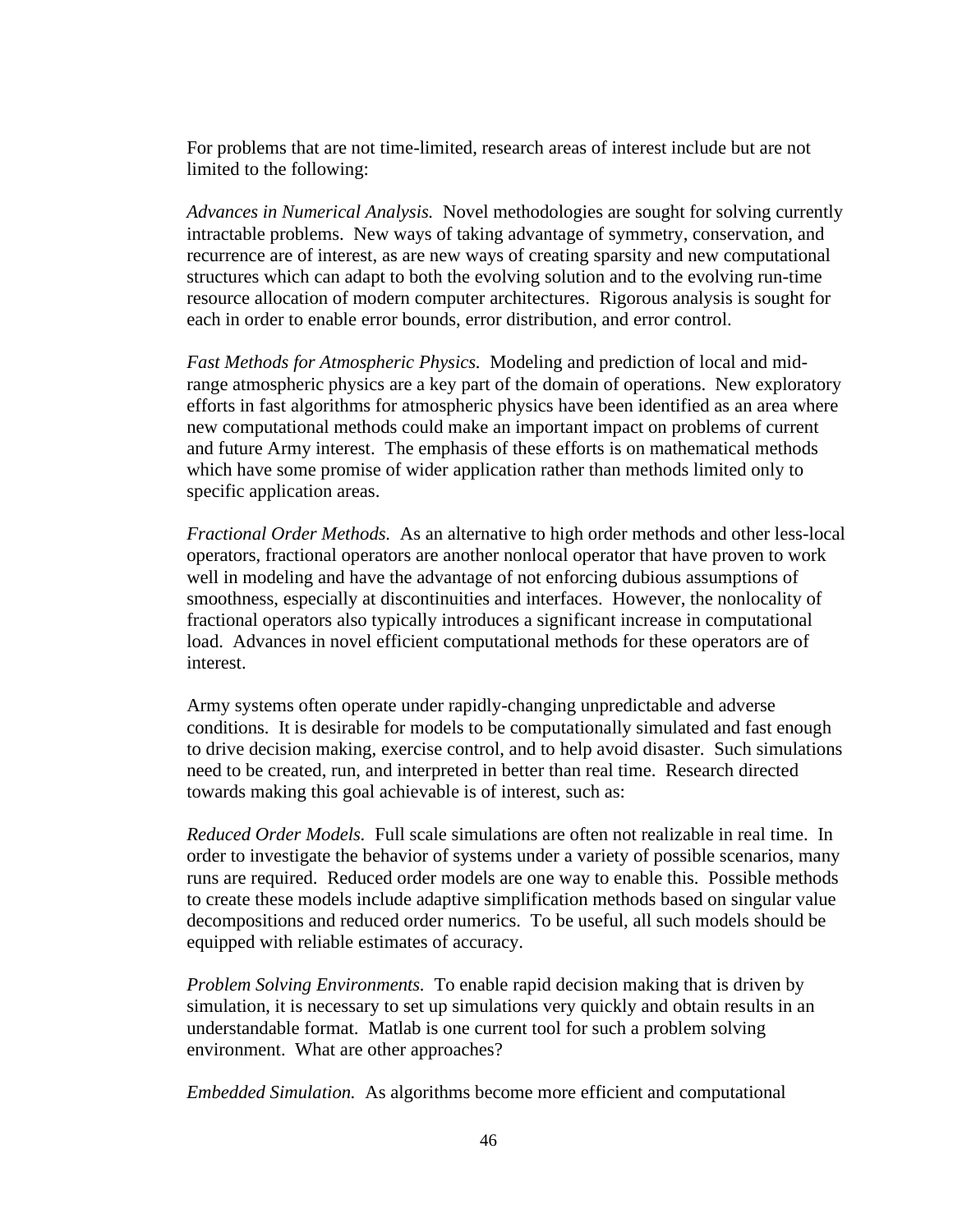devices shrink, it will become increasingly possible to use real-time simulation to drive control systems. New methods which address this goal are welcome, especially those which permit user- controlled and/or adaptively-controlled tradeoffs between speed and accuracy.

*Decision Making.* One valid criticism of numerical simulation is that it takes so long to set up, run, and post-process the results that they cannot be used in a timely manner to guide decision making. Mathematical ideas that help address this problem are of interest.

TPOC: Dr. Joseph Myers, joseph.d.myers8.civ@army.mil, (919) 549-4245

### **iii. Network Science**

The objective of the Network Sciences Branch is to discover mathematical principles to describe ever present networks in all walks of life (e.g., organic, social, electronic) and, in particular, the emergent properties of networks. Study of Network Science is necessarily multi-disciplinary drawing on tools and techniques from statistical mechanics, information theory, computer science, control theory and social sciences to studies interactions at large scale, be they in swarms of insects or ant colonies, human societies, or networked autonomous systems. The basic principles discovered should, in turn, lead to creation of algorithms and autonomous systems that can be used to reason across data generated from disparate sources, including, sensor networks, wireless networks, and adversarial human networks. Research in this Branch has applications to a wide variety of developmental efforts and contributes to the solution of technology-related problems throughout the Army's Future Force operational goals engendered by principles such as the Net-Centric Warfare and Third Offset strategy.

Research in the Network Science Branch, while primarily driven by discovery of foundational principles, will, however, be cognizant of and contribute to providing crucial underpinning support to ARL's Network & Information Sciences Competency. In particular, the following goals within ARL's Network & Information Sciences Competency are explicitly addressed including: (i) assessment and control of behavior goal by creating new methods in design and controllability of composite and multi-genre networks; (ii) social effects and human-machine interaction through the exploration of social and cognitive networks, and generation of intelligent actions in a mix of information agents and humans; (iii) unconventional communication networks and adaptive by making information available at the tactical edge while taking limited bandwidth and human-information interaction modalities into account, and (iv) taming flash-flood of information available at the tactical edge; (v) highly trusted and resilient communication systems for mission assurance.

The Network Science Branch hosts four main programs in Wireless and Hybrid Communication Networks, Social and Cognitive Networks, Multi-Agent Network Control, and Information Assurance. The boundary between these programs is fluid and, thus, a research topic might fall in more than one program area. Furthermore, there are shared interests between the Social Sciences program in Physical Sciences Directorate and Social and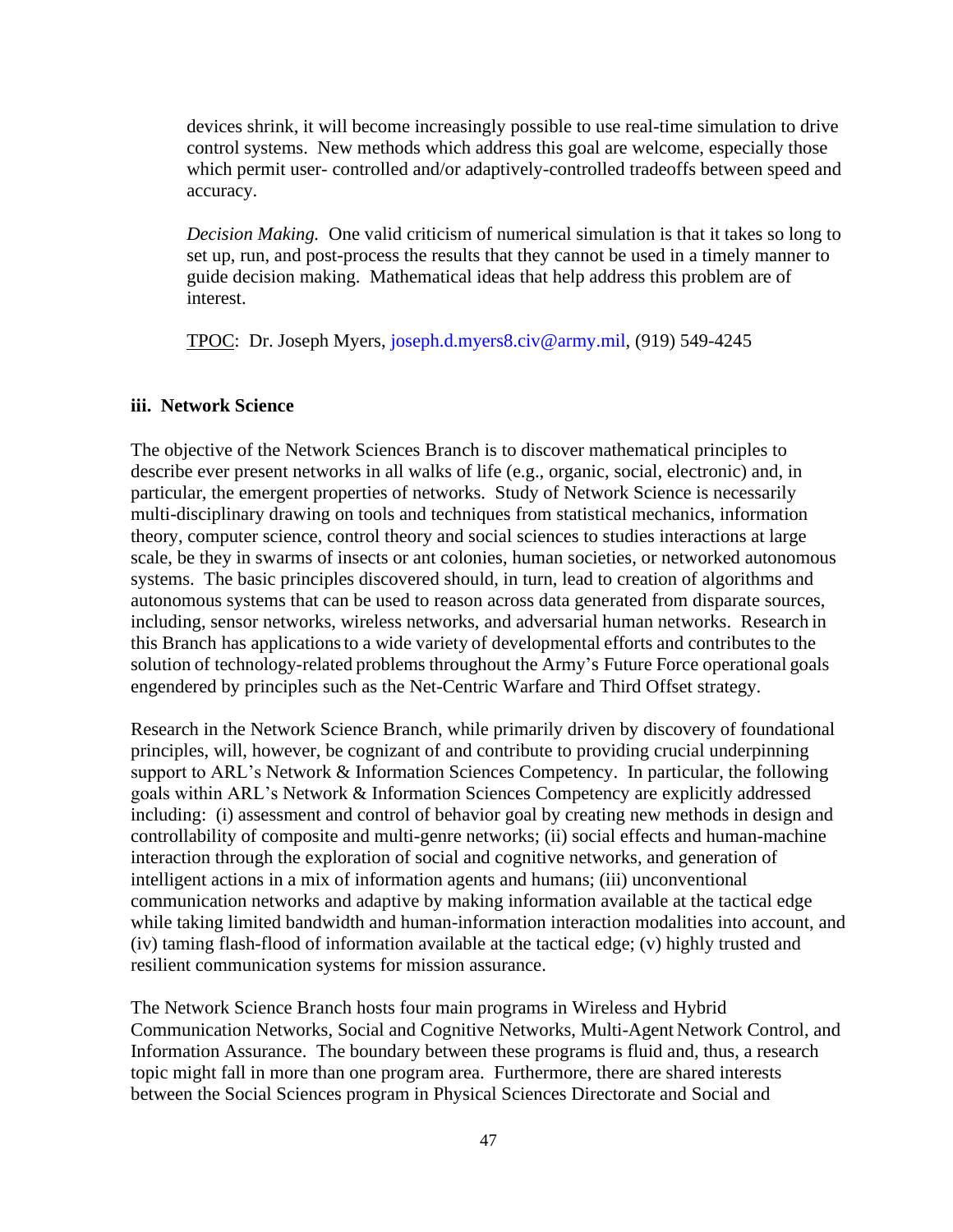Cognitive Networks (SCN) program in Network Science, with SCN paying special attention to the human dimension from a network science perspective, including study of connections between interdependent people (such as teams), between social systems and cognitive processing (such as collective learning and decision making), and between humans and machines, using tools and techniques from computer science to further the study of social and cognitive processes of humans embedded in large social, interconnected systems. It is perhaps worth emphasizing that research which elucidates and defines the common underpinning science cutting across different types of networks is particularly of interest to Network Science Branch.

For the Branch's four research areas, each of which addresses general aspects of basic research in network science, their titles, scopes and points of contact for these programs are listed in the following subsections. A small number of symposia, conferences and workshops are also supported in part or in whole to provide an exchange of ideas in areas of Army interest.

### (1) Wireless and Hybrid Communications Networks

This program is concerned with the investigation and advancing of network science applied to communication networks, in particular in wireless and tactical environments, with focus on Department of Defense and Army unique problems. These include, but not limited to, infrastructure-less wireless networks operating in congested and contested spectrum. Also of interest is the analysis of mutual interaction among the communications, social and information networks.

*Wireless Network Theory*. Research is required in the broad area of wireless network science including fundamental limits, performance characterization, novel architectures, and high fidelity simulation of multi-hop wireless networks with mobility, node loss, natural and man-made impairments and unpredictable, bursty traffic. Of particular importance is the extension of these findings in millimeter wave networks where spectrum is abundant, but connections are fragile and distances are short. Novel analytical tools and simulation techniques may be necessary to allow for the modeling of very large networking scenarios without losing the fidelity at the physical layer, which is critical in millimeter wave networks.

Emerging communications network paradigms of Software Defined Networking (SDN) and Network Function Virtualization (NFV) are also of interest as applied to wireless and hybrid networks. Concepts from SDN/NVF could be adapted for wireless ad hoc networks, using innovative methods. Complete centralization may not be desirable, but policy control and hierarchical control of semi-autonomous systems could be useful. Exploitation of SDN control architecture to tailor virtualized network resources according to the needs and objectives of the users is desired. Also, exposure of signaling traffic in wireless SDN creates significant security challenges which need to be resolved.

*Mobile Ad Hoc and Sensor Networks*. Networks serving Army needs operate in highly dynamic environments with limited or no infrastructure support. Available spectrum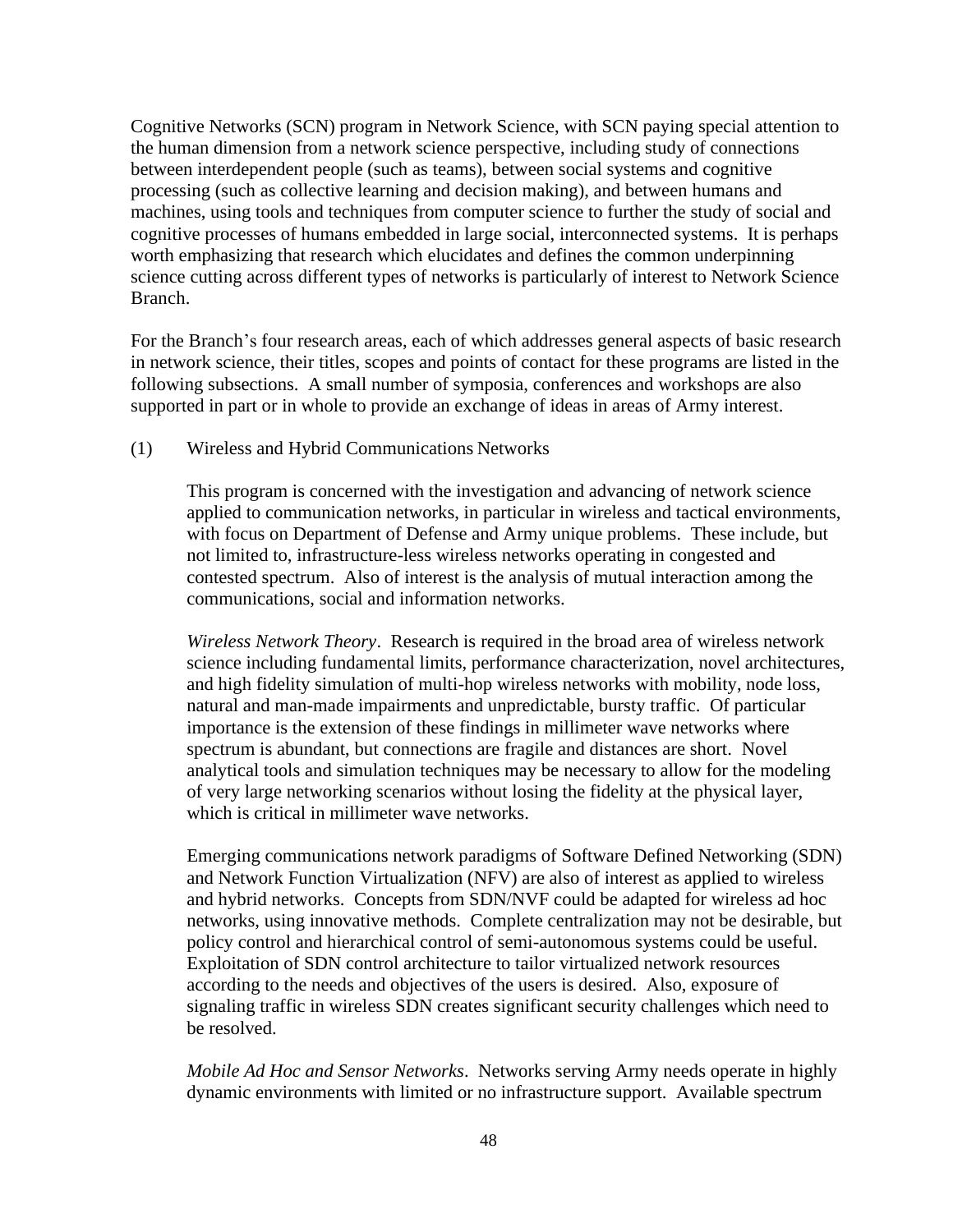may be highly congested and contested, and mobile nodes may only have access to noisy local information with limited awareness of remote nodes in the network. Novel networking approaches may be needed to account for the lack of full network state information and reduce the penalty incurred due to coordination while sustaining acceptable performance.

Adaptive and specialized machine learning techniques are needed for dynamic allocation of network resources based on operation needs, traffic characteristics, mobility, natural and man-made spectrum interference conditions, and security considerations. Techniques to discover and capitalize on communication and networking opportunities. Networking and sensing architectures for cognitive mobile ad hoc networks needs to be developed with qualitative and quantitative performance measures, and the impacts of mobility, fading, and multi-user interference needs to be investigated. Concepts and constructs observed in networks encountered in nature could inspire adaptation strategies for ad hoc wireless networks.

Networking in combat operations may need to cope with the presence adversarial actions of various types, including strategically inserted spectral impediments. New signal processing, information theory, game theory and network science methodologies are needed to provide reliable and efficient communications in the presence of various adversarial actions. The analysis and characterization of fundamental tradeoffs among conflicting objectives such as Low Probability of Detection (LPD) vs. rate of communications vs. operating in a limited frequency spectrum are needed, along with novel techniques to achieve optimally located areas in the trade-off boundaries.

Providing energy efficient sensor networking under possibly hostile operating conditions presents considerable challenges. Such networks involve short packets and very large number of users, for which standard network access methods are known to be neither spectrum, nor energy efficient. Investigation of fundamental limits in network access methods which pertain to short packets, many users and hostile environments is desired, along with the discovery of protocols which could approximate these bounds.

*Novel and Revolutionary Methods in Networking*. The synergy among social networking and communication networking, particularly in a tactical mobile ad-hoc scenario, is a research area that could advance the design of new communication approaches. There are many social networking aspects that are common to mobile adhoc networking needs such as distributed decision making, robustness, cooperation, self-organization, cluster formation, search and exploration, to name a few. Social Networking Analysis concepts have been recently used in routing and storing of information for tactical wireless networks, with some encouraging results.

Distributed authentication methods, such as block-chain could be useful in tactical environments, but they may require excessive computation and storage burden. Rethinking of distributed authentication methods to fit tactical environments where links may be unreliable, energy and storage is limited is desired.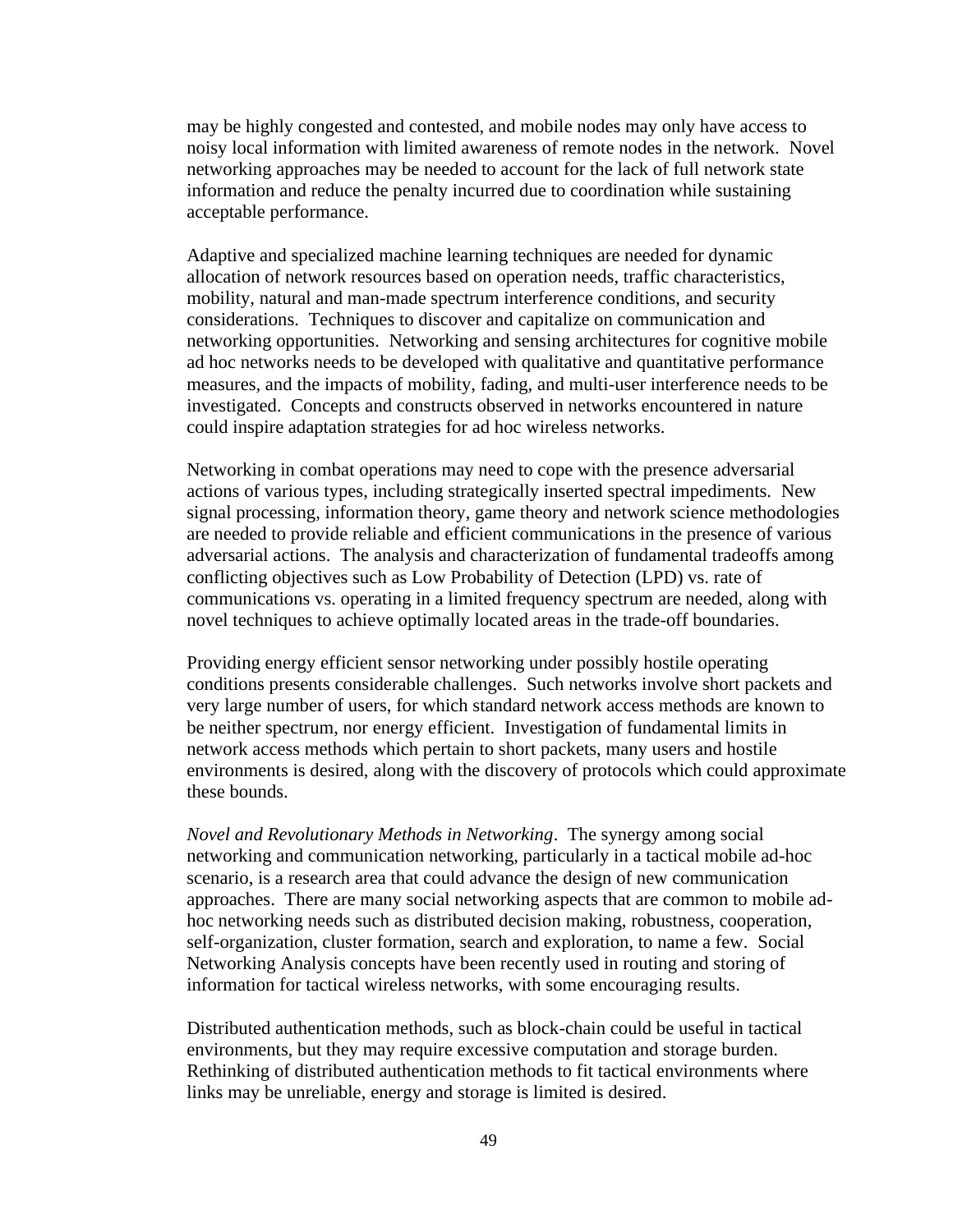Among novel and revolutionary methods in networking, exploration of quantum information processing, teleportation and networked quantum information theory is of interest.

TPOC: Dr. Robert Ulman, [robert.j.ulman.civ@army.mil,](mailto:robert.j.ulman.civ@mail.mil) (919) 549-4330

#### (2) Social and Cognitive Networks

 The goal of the Social and Cognitive Networks program is to understand human behaviors and cognitive processes leading to collective level phenomena particularly relevant in military settings with an emphasis on high performance teams, computational social science, and collective resilience. Social networks are the underlying structure of interaction and exchanges between humans within both strategically designed and emergent or self-organized systems. Social networks allow for collective actions in which groups of people can communicate, collaborate, organize, mobilize, attack, and defend. The changing nature of DoD's missions greatly increase the need for models that capture the cognitive, organizational, and cultural factors that drive activities of co-present, virtual, or distributed groups, teams, and populations. Better understanding the human dimension of complexity will provide critical insights about emerging phenomena, social diffusion and propagation, thresholds, and tipping points.

 The Social and Cognitive Networks program supports projects that contribute substantive knowledge to theories about human behavior and interaction and make methodological advancements in modeling and analyzing social network structures. This program funds projects successful in blending theories and methods from the social sciences with rigorous computational methods from computer science, engineering, and mathematical modeling. Advances in this program are expected to lead to development of measures, theories, and models that capture behavioral and cognitive processes leading to emergent phenomena in teams, organizations, and populations.

 Community Cognitive Resilience. Cognitive resilience for sustained operations is a critical need within an evolving environment of work and family. There is a need to create verifiable models bridging cognitive and social networks to discover the developmental processes and science of cognitive and social well-being to establish cognitive resilience in individuals and communities. Research in this program focuses on rapid integration modalities of mindfulness and hypnotherapy for cognitive management and improvement as well as emotional regulation. Basic research in this thrust will explore the impact of these modalities on social science theories from psychology, communication, anthropology, and sociology. Research will use social networks methods to explore an individual's impact on and from the communities in which they are embedded. Research supported in this thrust will explore small- and large-scale network patterns that support both individual cognitive resilience and collectively support the community. Priority will be given to fundamental science (nonclinical) efforts focused on illness to wellness related to PTSD, depression, anxiety,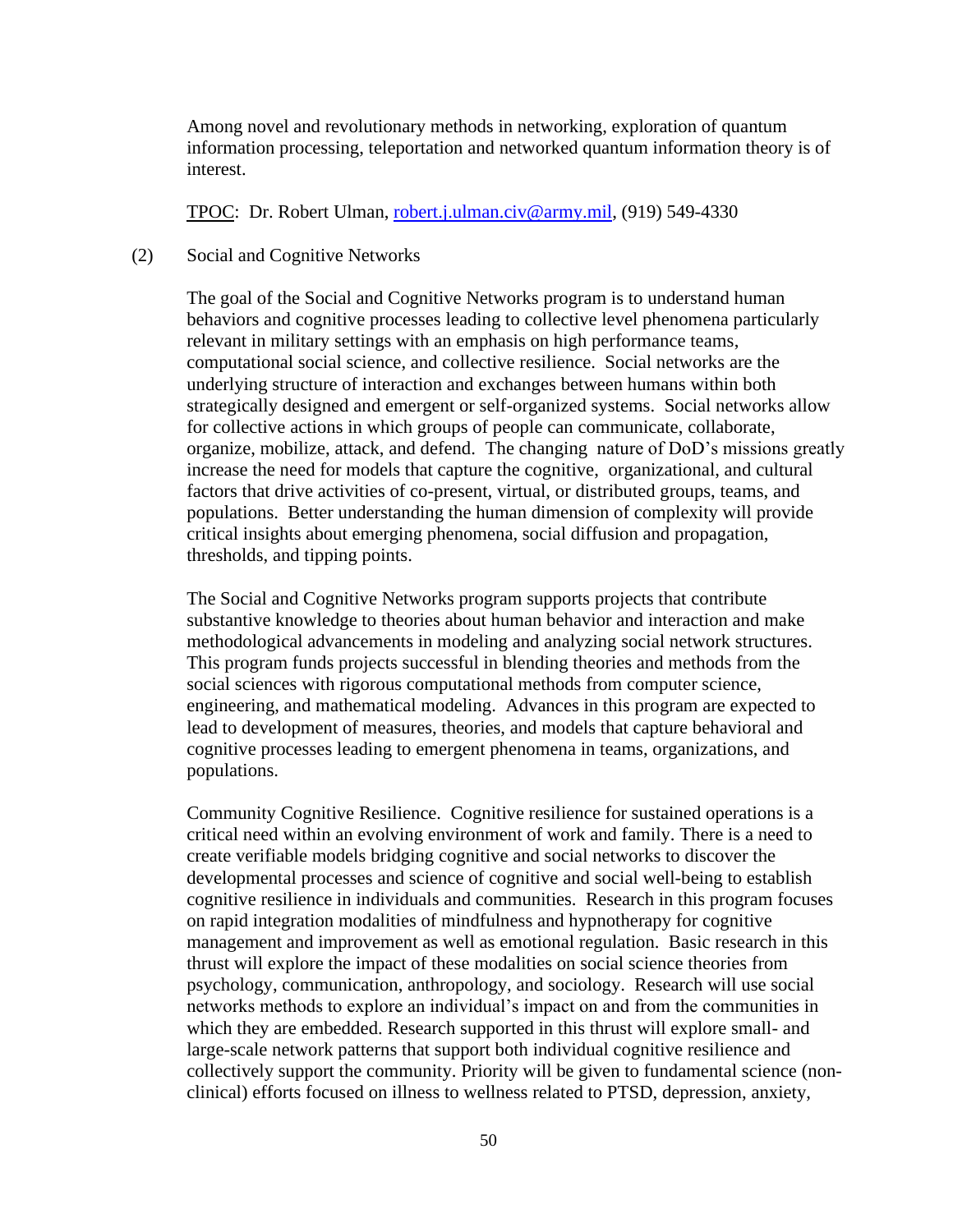pain management, suicidal ideation and prevention, healthcare behaviors, and disease propagation.

 Human Behavior and Interaction. This program supports research from disciplines such as communication, health and behavioral science, industrial and organizational and social psychology, library and information science, management science, and sociology that use a social networks lens to focus on the ways people think and interact whereby creating higher-order systems. Topics of interest include social influence, leadership, trust, team science, cooperation and competition, crisis management, and mis/disinformation. Such social influence and opinion dynamics research could focus on the formation and dissolution of civic-minded and violent ideological networks, mobilization of benign to hostile political movements, propagation of and enduring changes in attitudes leading to populations reaching consensus or contested states, and network-based interventions. Of particular interest in research focused on the inflection point between cyberspace and physical domains to understand the interaction space between the two and work towards predictive models for when human behaviors are likely to move from one to the other.

 Information and Knowledge Management. This program supports social network centric research to study the ways people learn individually and collectively and how they utilize that information for decision making and goal attainment. Examples of relevant topics include transactive memories, public goods, collective action, information sharing, information fidelity, diffusion and propagation dynamics, and collective decision-making. Diffusion dynamics research will develop mechanistic understanding of opinion and behavior change associated with influence, contagion, and other social propagation processes. Collective decision-making research will contribute fundamental theories and models to predict, evaluate and simulate how teams organize, exchange information, build knowledge, influence, adapt, learn, and build consensus using cooperative strategies and emergent capabilities. Furthermore, topics of particular interest include social effects of human-agent teaming, especially related to information processing, cognitive biases, and support of multi-team systems and multilevel (nested) systems.

TPOC: Dr. Edward T. Palazzolo, [edward.t.palazzolo.civ@army.mil,](mailto:edward.t.palazzolo.civ@mail.mil) (919) 549-4234

#### (3) Information Assurance

From the Army perspective, Information Assurance must provide authentic, accurate, secure, reliable, timely information to warfighters in order to achieve information dominance, regardless of threat conditions. Computing and information processes may be carried out over distributed and heterogeneous systems, which may include mobile computing and communications systems, and high performance information process systems that are inter-connected through both tactical and strategic communication systems.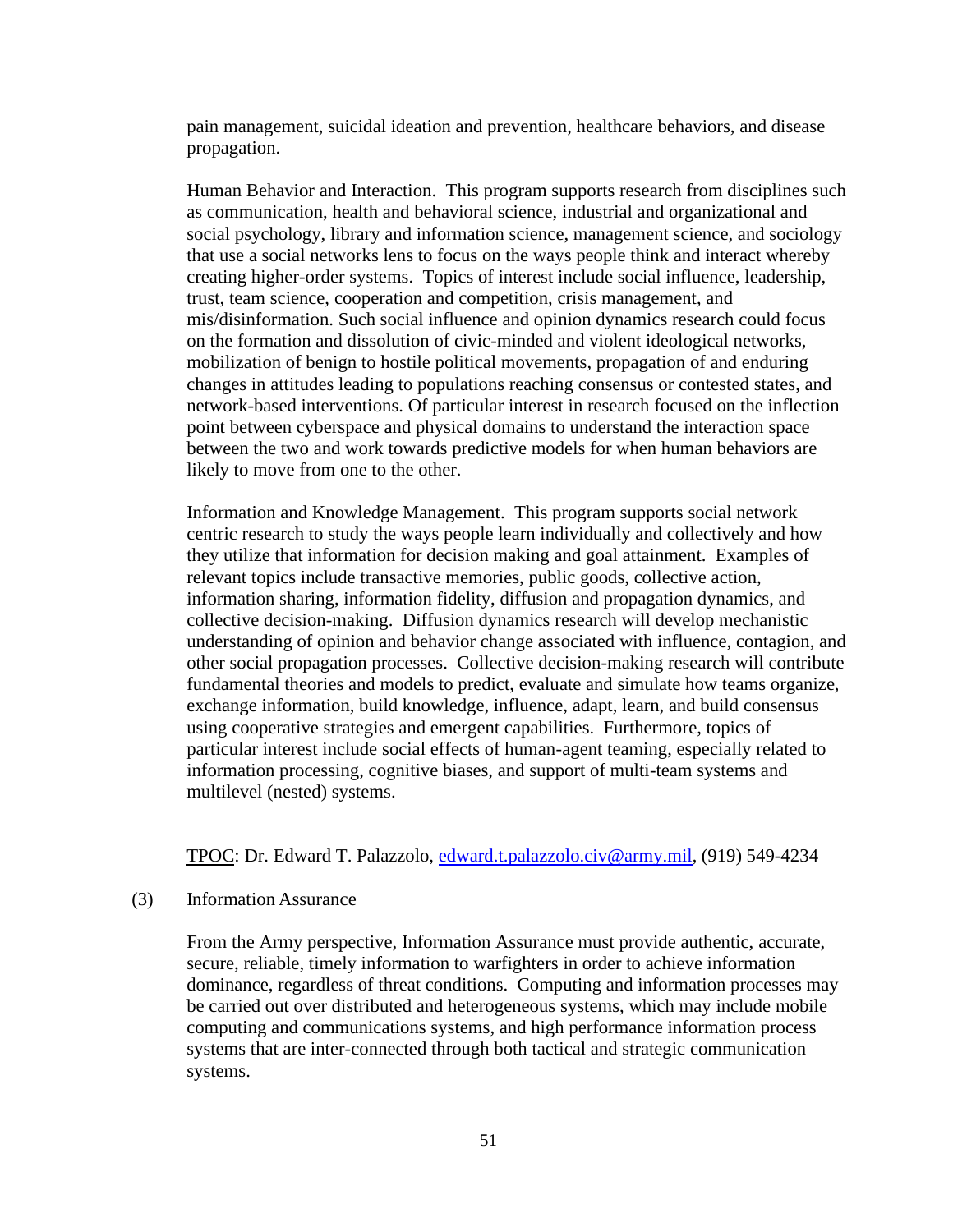*Robust and Trusted Wireless Communication.* Research is needed in the areas of theory, protocols, and techniques that will assure delivery of trustworthy data to support battlefield missions. Reconfigurable, survivable, and self-healing systems allow a combat unit to dynamically establish and maintain its command and communication capability under diversified and extreme battlefield situations. The Army requires a fully mobile, fully-communicating, agile, and situation-aware force that operates in a highly dynamic, network centric environment. This force consists of a heterogeneous mixture of individual soldiers, ground vehicles, airborne platforms, unmanned aerial vehicles (UAVs), robotics, and unattended sensor networks such as battlefield internet of things (IoT) that operate in a complex wireless environment. Information theory has played a foundational role in the study of security. Across a wide range of application domains and security objectives, information theory leads to insight to the underlying tradeoffs between security and performance. The Army seeks novel ideas in fundamental research areas such as information-theoretic security and the science of security that will provide direct guidance in the design of secure tactical wireless systems. In particular, topics of interest include new paradigms for physical layer security (ranging from confidentiality to authentication to trustworthiness in physical layer communications), the fundamental bounds in trust management and data integrity in distributed systems, the exploitation of trust establishment and key/credential distribution protocols, and assured information delivery and dissemination in mobile environments. The corresponding constructions that would arise from such an investigation represents a significant avenue for improving future wireless communication as well as the corresponding secrecy capacity limits that could serve as valuable guidelines in developing future systems with confidential and authenticated communications. New computing and communication protocols and techniques are needed to assure critical information processing and delivery even when such systems are under severe resource constraints or under persistent attacks.

*Models and Metrics for Next Generation Robust Systems.* The field of information assurance needs a foundational science to guide the design of systems and to quantitatively measure safety and the level of assurance of complex systems that the Soldier depends upon today. Assurance principles and metrics are needed to help define, develop, and evaluate future robust and resilient systems and network architectures that would survive sophisticated attacks and intrusions with measurable confidence. The program seeks the capability to measure a complex system and to provide trustworthiness and robustness guarantee of that system. In addition, human users need to be in the loop for system assurance analysis. Developing human centric security-usability metrics, computational models for usable security in stressful situations, and adaptive security protocols according to perceived threats are some of the research areas of interest for improving warfighter performance while maintaining sufficient security requirements. One new challenging area of research that offers great promise in stronger system robustness is the modeling of adversaries and defender interactions, since ultimately systems need to defend effectively against their attacks. A deeper understanding and more accurate modeling of adversarial behaviors will improve future system development. New concepts such as anti-fragility theory for better resiliency are also of interests.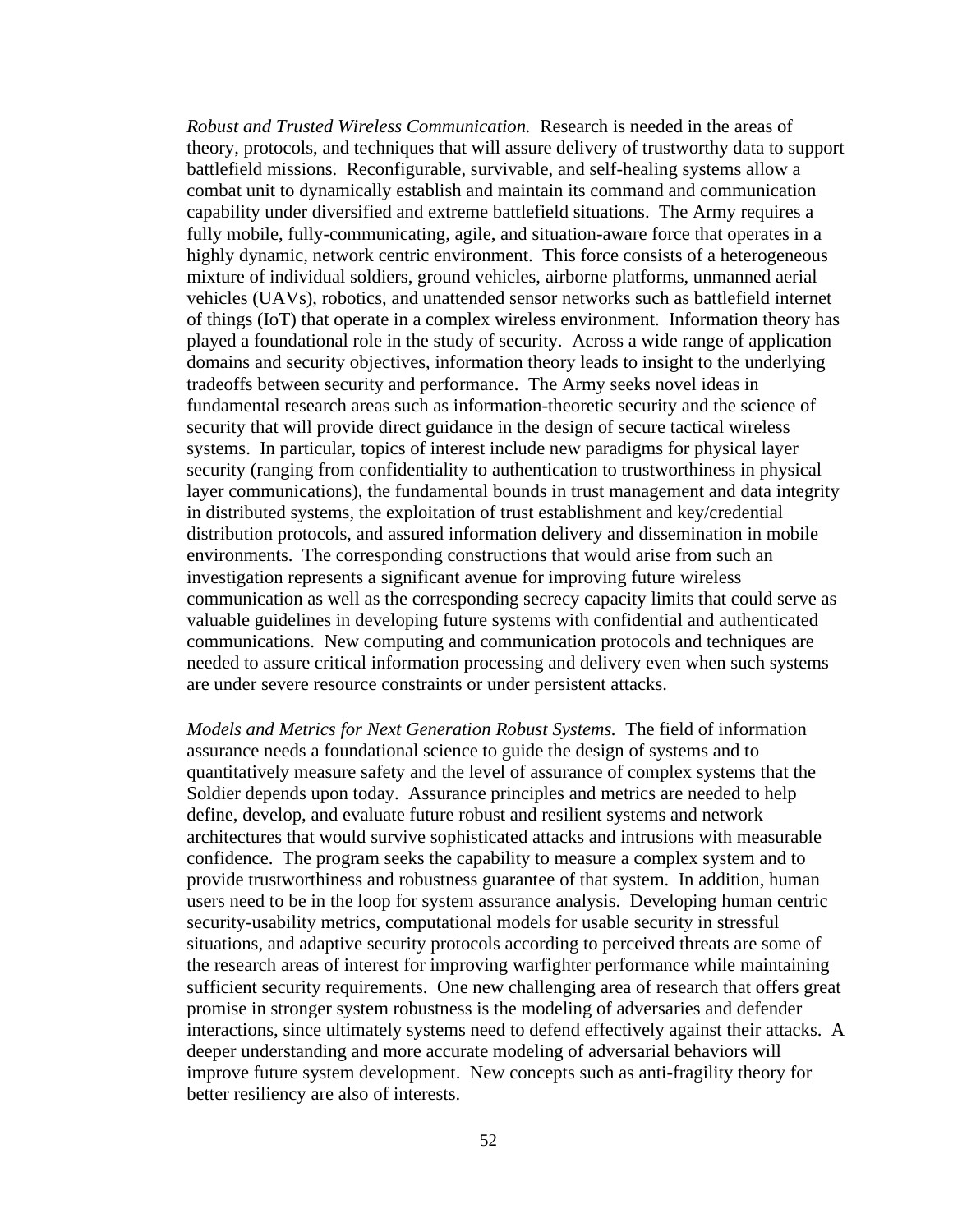*Cyber Deception.* Cyber deception is a proactive technique to manipulate the mental state and decision process of the adversary so that we can degrade and mitigate their attack effectiveness. Unique aspects of cyber deception may offer more opportunities but add more complexity to model and analyze: 1) Cyber artifacts (both genuine and fake) can be created easily and are not bounded by the laws of physical space. The velocity of cyber situation change could be very high; 2) while deceptions are normally played out between a defender and an attacker, users could be directly or indirectly entangled in the game due to the nature of shared infrastructure. Usability issues or negative impact to the mission need to be considered; 3) Social and cultural aspects are important elements in the cyber deception game. Key scientific understanding is still lacking in 1) Establishing effective mental models for understanding and tracking the adversaries' intent, capability, and decision process, and 2) deception information formulation and communication techniques, which requires new thinking in order to provide a quantifiable measure on how a given deception approach will drive metal state change. Recent honeypots/decoy experiences gave initial insights on how to engage adversaries through fake cyber artifacts, but a clear understanding of the dynamics (especially mental interactions) between attackers and defenders is missing. A better learned adversarial model will be critical to the success of cyber deception. In addition, advanced honeypot like schemes are desired to engage adversaries in order to gain understanding of adversaries so that effective deception schemes can be crafted.

*Principles of Moving Target Defense.* Current cyber defenses are often static and governed by lengthy processes, while adversaries can plan their attacks carefully over time and launch the attacks at cyber speeds at times of their choosing. The program seeks a new class of defensive strategies to present adversaries with a moving target where the attack surface of a system keeps changing. Although such an idea of a "moving target" is a powerful paradigm for building systems robust to security threats, many fundamental aspects associated with such a strategy need to be further investigated and understood. For example, such a "moving target" system may operate under many different contexts, ranging from the use of frequency hopping in spread spectrum to software diversification. It is critical to establish new theories and models that can provide trade-off analysis between system robustness against attacks vs. performance/usability, and quantify the risks associated with system adaptation under an adversarial setting. Ultimately the understandings and analytical models obtained will establish an important foundation for creating robust tactical systems capable of maximizing the difficulties for the adversaries to attack while minimizing the impact to system performance and usability.

*Trusted Learning for Cyber Autonomy.* Future Army autonomous systems, especially cyber-physical systems working side-by-side with Soldiers, are subject to various adversarial attacks during operations such as data poisoning or fault injection. While current testing and verification techniques help assure system integrity prior to deployment, few of them can help mitigate runtime risk or achieve automatic recovery after a compromise, nor can these systems adapt due to varying operational environments or adversarial conditions, which is inevitable for any cyber autonomous system. It is critical to establish fundamental principles that can allow future systems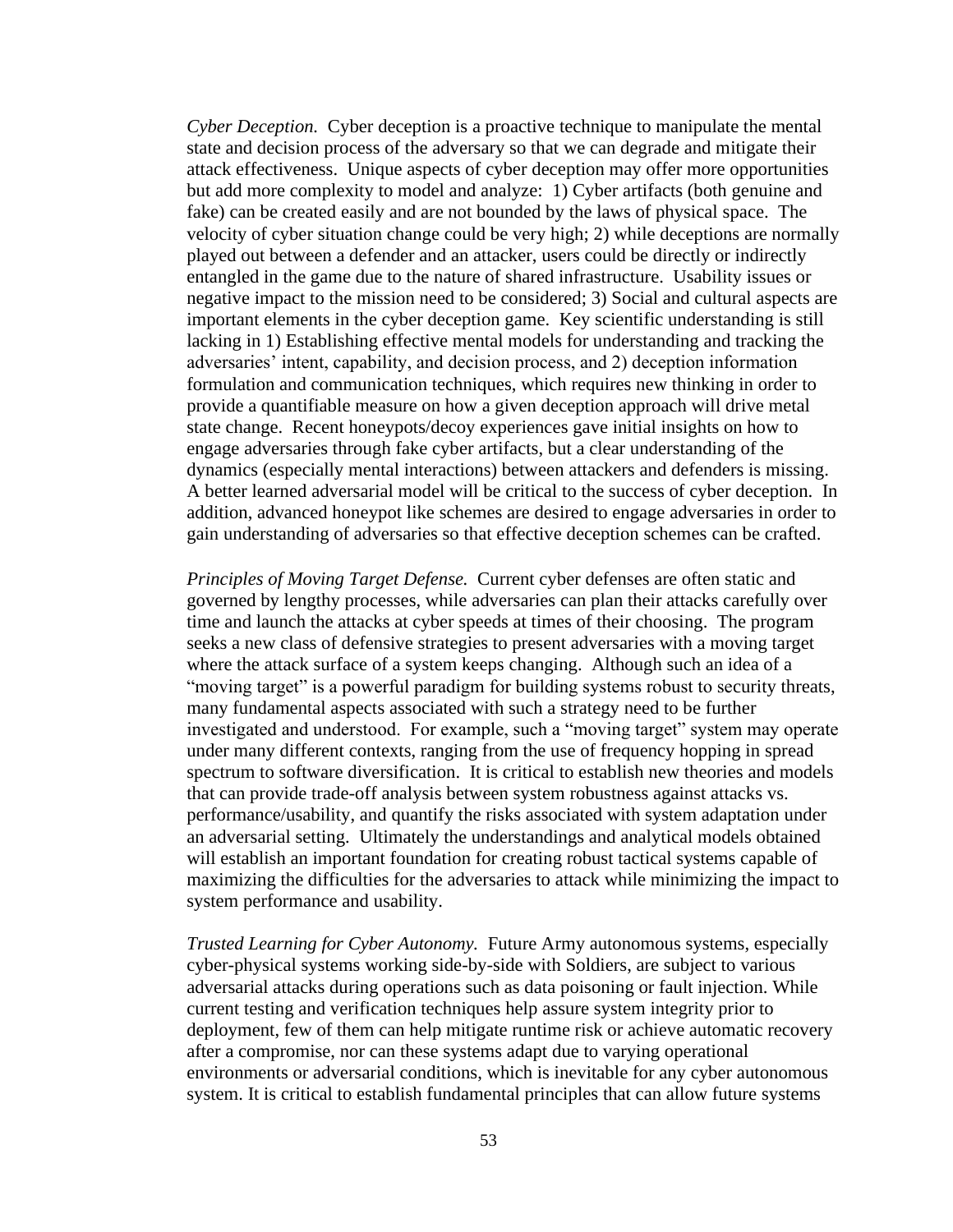to perform trusted learning, introspection and self-updating at mission time in order to adapt to changing operational environments and to defend against attacks that may lead to mission failures. New research is sought in driving both the correctness and robustness in cyber domain learning, decision making and adaptation so that these autonomous defense systems can maintain critical mission assurance. To help survive varying adversarial conditions, new concepts such as robustness certification or domain constraints at both the data processing layer and the knowledge/decision layer may lead to better resiliency against adversarial manipulation and exploits and more effectiveness in sustaining missions

TPOC: Dr. Cliff Wang, [cliff.x.wang.civ@army.mil,\(](mailto:cliff.x.wang.civ@mail.mil)919) 549-4207

### (4) Multi-Agent Network Control

The objective of the Multi-Agent Network Control program is to establish the physical, mathematical and information processing foundations for the control of complex dynamic networks with possibly multiple controllers. The research program is concerned with developing novel mathematical abstractions and methods for the modeling and control of the collective behavior of large scale networks of heterogeneous multi-agent systems. Autonomy is central to program efforts as anticipated dynamics of the future battle space will require a greatly increased level of autonomy to enable the necessary mobility, sensor coverage, information flow, and responsiveness to support the military goals of information superiority, dominant maneuver, and precision engagement.

*Distributed Control of Networked Systems.* Distributed control techniques play a major role in the study of networked systems. For example, they have been successfully used in robotics for replicating self-organized behaviors found in nature (e.g. bird flocking, fish schooling, and synchronization) and in developing applications such as formation control, rendezvous, robot coordination, and distributed estimation. In many dynamic systems, consensus based classical solutions may not be suitable, due to time varying and abrupt transitions of the states, hard to quantify uncertainties and unknown objectives of the agents. More sophisticated distributed control methods that go beyond consensus formulations are needed. Analysis of interactions between information and control is a fundamental research topic with implications in distributed systems design. Methods for computing bounds and derivation of optimal or near optimal solutions under incomplete and local information for agents, as well as design techniques that quantify trade-offs between information delivery costs and system optimality are of interest. Analysis of distributed non-linear systems where linearization is not sufficiently applicable is also sought. Use of innovative techniques such as geometry, graph theory, topological analysis and other approaches are encouraged. Also of interest are modeling and analyses of interacting and co-evolving multi-genre networks that have their own focuses and functions, but still interact with and impact each other.

*Adaptive Control and Reinforcement Learning*. Control of uncertain systems in and methods to reduce uncertainties is part of mainstream control systems research, one example being Reinforcement Learning (RL). Stochastic Dynamic Programming approach has led to powerful formulations in RL, with impressive results in many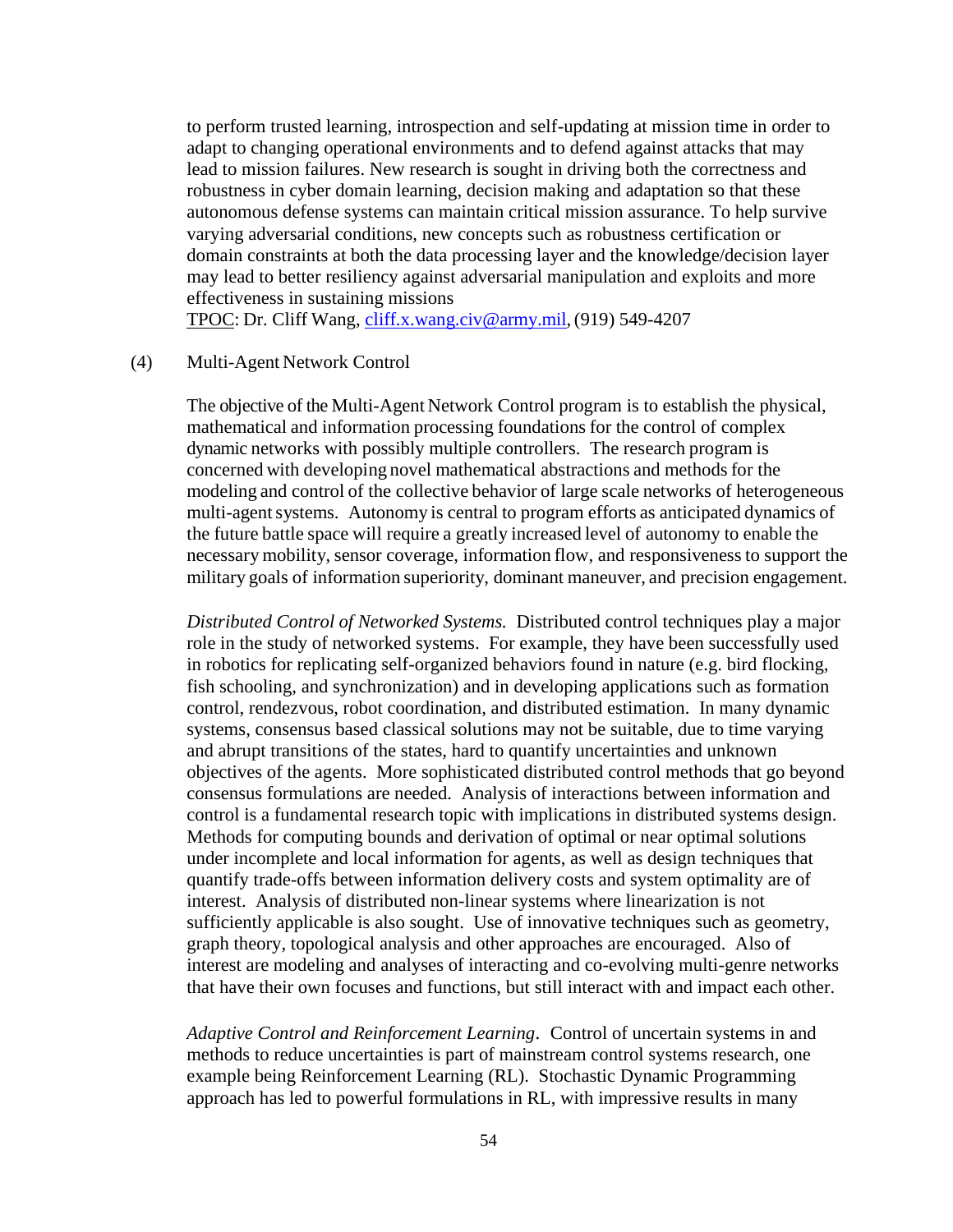applications. However, challenges still remain, such as computational complexity, very long convergence times, and lack of sufficient training data. Hybrid approaches that properly incorporate prior or learned models of the systems to be controlled into the RL formulation are encouraged. Research to address fundamental issues in RL such as computational complexity, convergence times and training with sparse data are sought. Also, novel approaches to RL which may extend, modify or replace state space based Dynamic Programming paradigms are welcome. Extensions of RL techniques to networked systems featuring multiple controllers with applications to autonomy and coordination are sought. Innovative research focused on system identification techniques to reduce uncertainty and facilitate optimal or near-optimal control is also in scope for this program.

*Novel Application Areas in Control Theory:* Sophisticated tools and methodology from control theory could conceivably provide new insights and adaptations that could be helpful in solving some of the important and challenging problems such as control and stability of Quantum Qubits, and identification and of control functions occurring in the brain. Computational capabilities enabled by quantum computers are expected to far surpass their classical counterparts. However, control and stability of clusters of qubits remains a fundamental problem in quantum computing. Adaptation of control theoretical tools and approaches into precise control of qubits and stability of coherence times of interacting qubits could provide new research opportunities in the control of networked systems. Cognitive functions in the brain are controlled by interactions among neural circuits, but fundamental principles describing these interactions are not well understood. Modeling and analysis of these phenomena could provide novel research opportunities in the control of networked systems. Similarly, study of biological systems has unveiled control architectures that are not encountered in industrial control systems. Understanding the effectiveness of such naturally occurring control systems and their potential adaptation to the control of man-made applications could also be an area of fertile research.

TPOC: Dr. Derya Cansever, [derya.h.cansever.civ@army.mil,](mailto:derya.h.cansever.civ@mail.mil) (919) 549-4282

### **2. INTERNATIONAL RESEARCH INTERESTS**

The U.S. Army Research Office has international research programs which are focused in specific research areas supporting the 9 scientific branches described in the previous section. These research areas and information provided in the following are opportunities for foreign organizations and foreign public entities.

#### **a. Innovations in Materials**

As one of the ARO International Programs the Innovations in Materials Program is focused on supporting multidisciplinary research at institutions outside of the U.S., with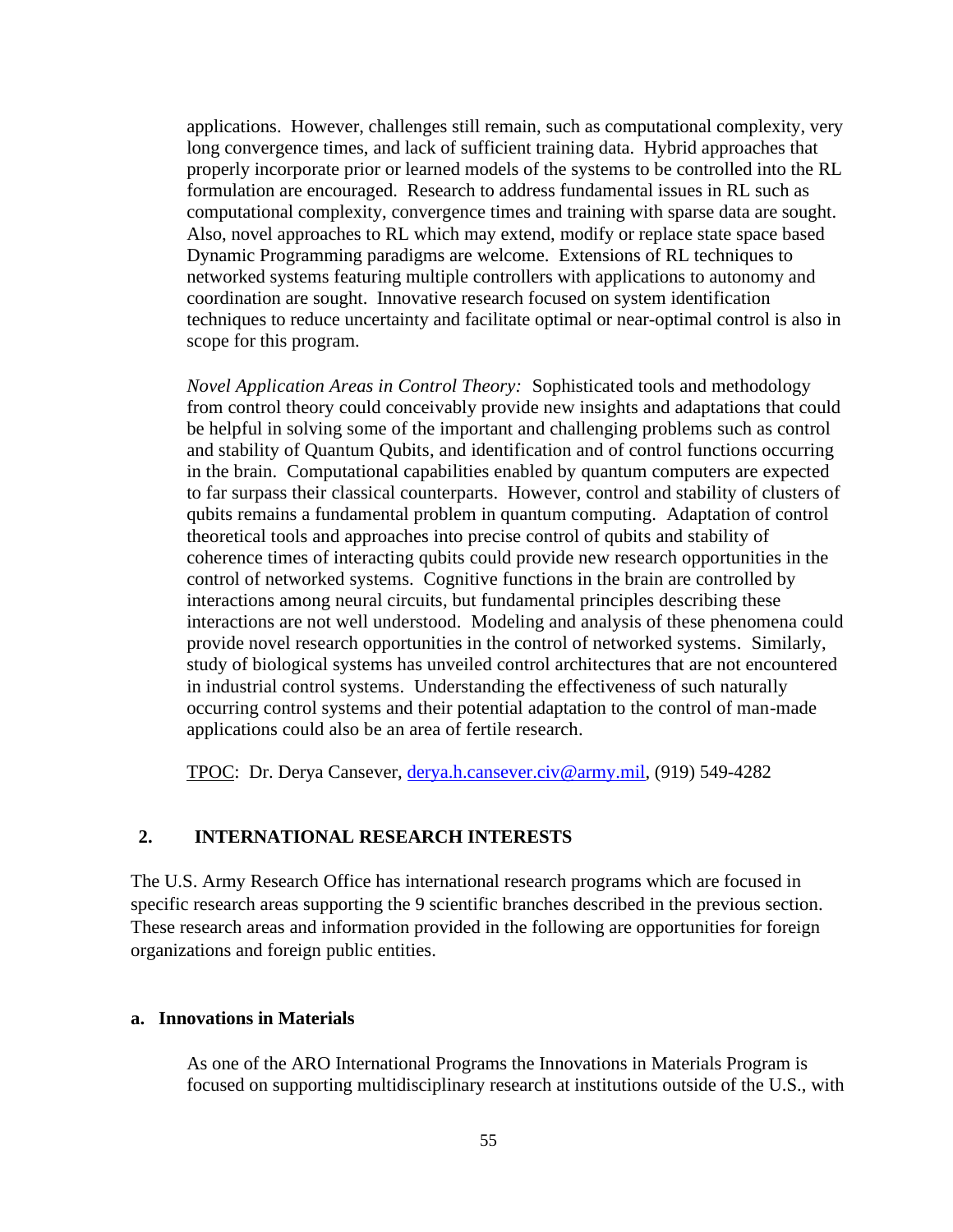the goal of accelerating new discoveries in materials science. Potential investigators should contact the Program's TPOC for any questions regarding the geographic regions that can be considered for research proposals in this area.

The Innovations in Materials program seeks to determine unique strategies and designs for optimizing materials with uncharacteristic or unexpected properties, architectures, and compositions. Research is focused on, but not limited to, areas such as: reconfigurable materials, predictive design of materials, multi-component materials incorporating hierarchical constructs, materials compositions and architectures for unprecedented property development, functional integration of materials, analytical techniques for interrogating multi-dimensional evolution of structures, properties and failure, and defect science and engineering.

Over time, new areas of research in fundamental materials science can develop that provide previously unforeseen opportunities for accelerating scientific progress, and this BAA is intended to cover these cases as well.

TPOC: Dr. James Harvey, [james.f.harvey.civ@army.mil](mailto:james.f.harvey.civ@mail.mil) , +44 (0)1895-626518 (London, UK)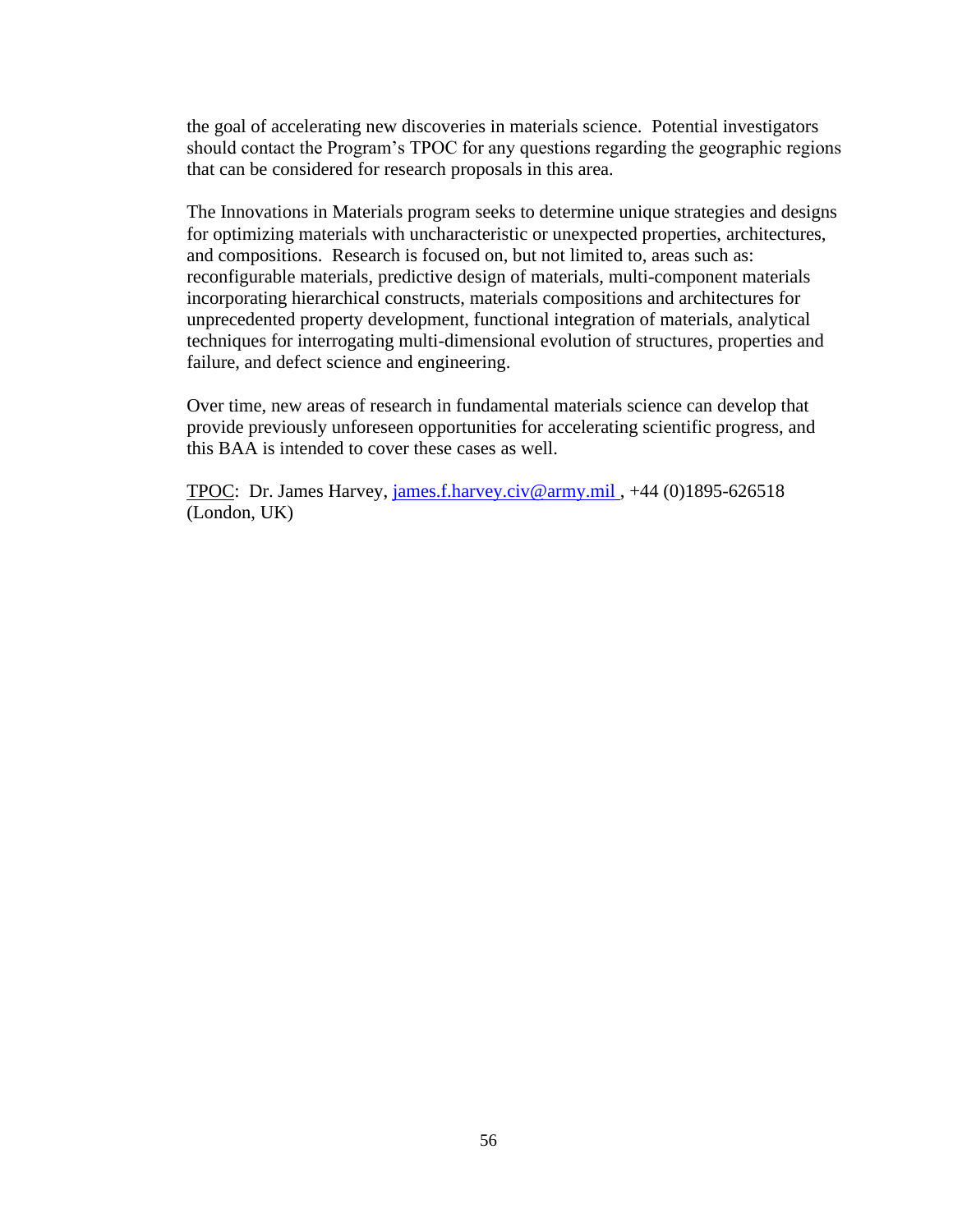# **ARO SPECIAL PROGRAMS**

## **a. Short-Term Innovative Research (STIR) Program**

The objectives of the STIR program are to support rapid, short-term investigations to assess the merit of innovative new concepts in basic research. STIR program awards provide an excellent opportunity to showcase new concepts and explore new areas in basic research. Historically STIR program awards have helped shape new directions in research for the Army.

i. Eligibility. Proposals are sought from institutions of higher education, nonprofit organizations, state and local governments, foreign organizations, foreign public entities, and for-profit organizations (i.e. large and small businesses). Prospective applicants of a STIR proposal are encouraged to contact the appropriate TPOC/ Program Manager identified earlier in the research areas of this BAA, to ascertain the extent of interest in the specific research project.

ii. Research Sought. Proposals in the amount of \$60,000 or less are sought for research in the areas identified earlier in the research areas of this BAA.

### iii. Proposal Preparation.

(1) Eligible applicants should submit proposals that are no more than twenty (20) pages in length, inclusive of the budget, transmittal letter, and attachments. No brochures or explanatory material should be submitted with the proposal.

(2) Proposed research efforts must be "stand alone" and not predicated on the use of any facilities other than those under the direct control of the applicant. Research must be completed within nine (9) months of award of the agreement.

(3) The research proposal should follow the format set forth in Section II.D (Application and Submission Information) of this BAA. Limited rights in technical data and restricted rights in computer software should be identified as an attachment to the proposal. Otherwise, it will be concluded that the proposal does not contain any such limitations or restrictions

(4) No capital equipment may be purchased under a STIR Program award. Report preparation costs must not exceed \$100. Fee is not permitted under STIR Program awards. Due to the relatively small dollar amount and short-term nature of these awards, applicants are encouraged to maximize the benefit derived from this funding by prioritizing labor and employing other cost-saving measures in support of the STIR program effort. In particular, applicants are strongly encouraged to contribute as a cost-share or significantly reduce the indirect costs associated with proposed efforts.

(5) The principal investigator(s) (PI) should disclose and explain the relevance of the proposal to the research interests identified earlier in the research areas of this BAA.

(6) A brief, final technical report is required. Please note that your award document will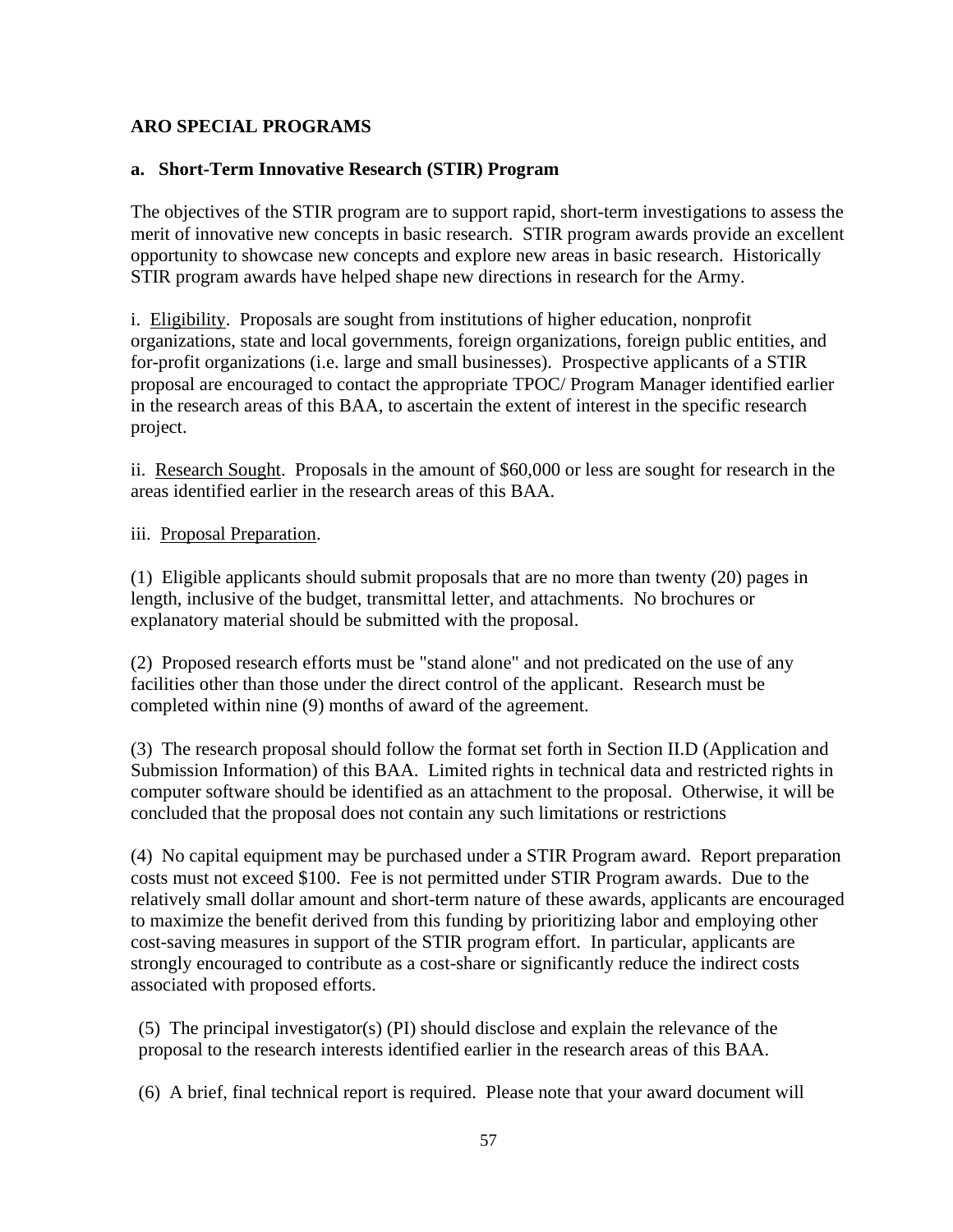reference Form 18, "Reporting Instructions," as found at <http://www.arl.army.mil/www/default.cfm?page=29> You shall use these reporting instructions for format instructions only; the due date for receipt of a final technical report is thirty (30) days from completion of the award.

### **b. Early Career Program (ECP)**

ECP awards are one of the most prestigious honors bestowed by the Army on outstanding scientists beginning their independent careers. The objective of the ECP is to attract outstanding early career university faculty members to pursue fundamental research in areas relevant to the Army, to support their research in these areas, and to encourage their teaching and research careers. Early career investigators meeting eligibility requirements may submit an ECP proposal. Outstanding ECP projects meeting additional eligibility requirements may also be considered for a Presidential Early Career Award for Scientists and Engineers (PECASE).

i. Eligibility. This program is open to U.S. citizens, U.S. Nationals, and Permanent Resident Aliens who have held a tenure-track position at a U.S. institution of higher education for fewer than five years at the time of application. Faculty at an institution of higher education which does not designate any faculty appointments as "tenure track" are eligible if that fact is so indicated in the proposal, and the supporting letter from the institute states that the faculty member submitting the proposal will be considered for a permanent appointment.

ii. Research Sought. Proposals are encouraged for research in areas described earlier in the research areas of this BAA. Proposals may be submitted at any time. As is the case for all other research programs, discussions with the cognizant TPOC/ Program Manager identified earlier in the research areas of this BAA is strongly recommended before submission of a formal proposal. An award in each topic area is not guaranteed. ECP awards will not exceed \$120,000 per year for three years.

iii. Proposal Preparation.

(1) An individual applying for an ECP award must submit a proposal and a supporting letter, both through official channels in the institution of higher education where the individual is employed. Any resulting award will be made to the institution, not to the investigator. The proposal should follow the format set forth in Section II.D (Application and Submission Information) of this BAA.

TPOC: Contact the relevant Program Manager identified earlier in the research areas of this BAA.

(2) The supporting letter must be from the individual's Department Chairperson, Dean, or other official who speaks for the institution of higher education, and should address support for, and commitment to, the applicant. Strong university support for the applicant is essential. This support can include the applicant's nine-month academic salary, release time from administrative responsibilities, the purchase of equipment, support for the applicant's graduate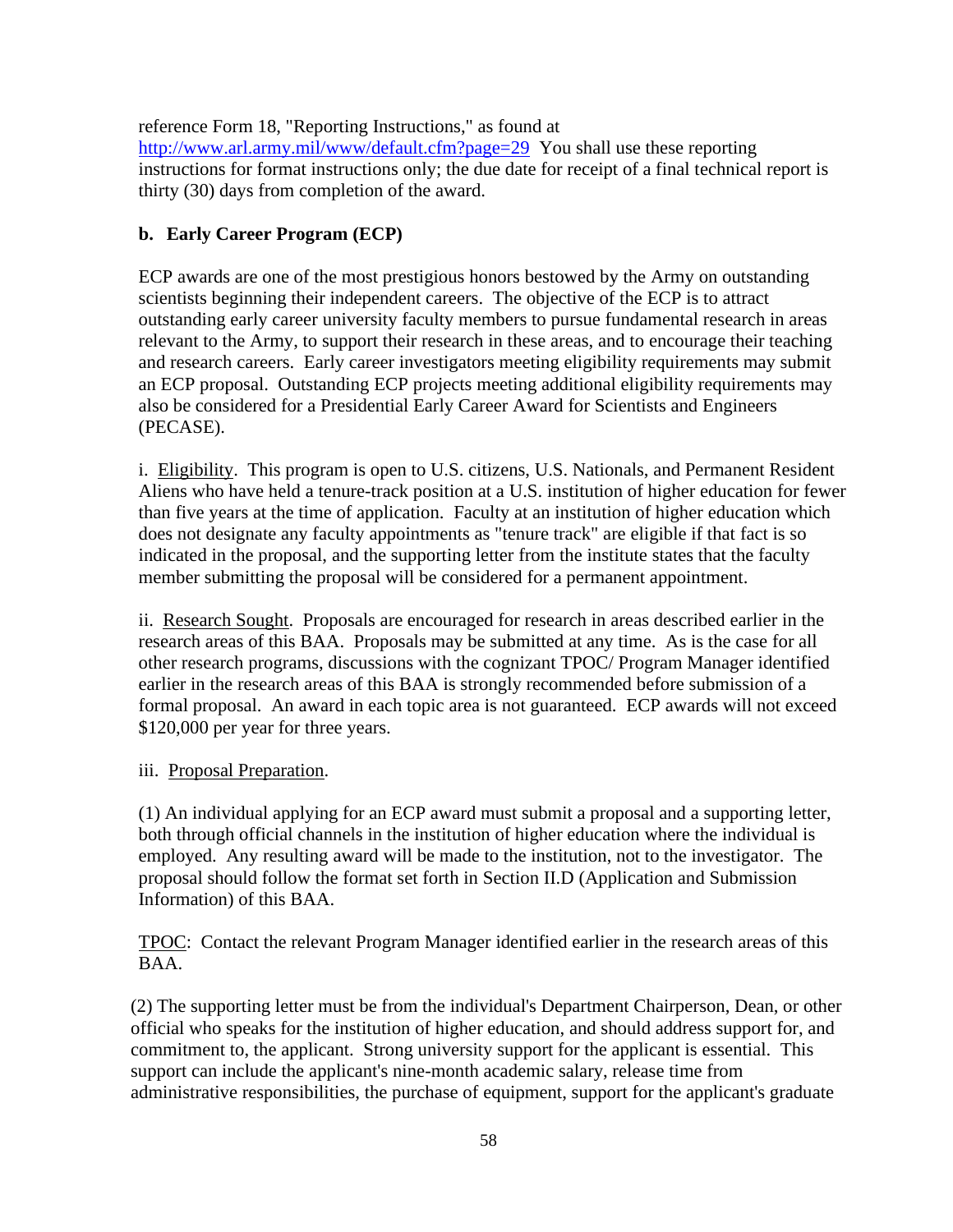students, waiver of indirect costs, departmental cost sharing, start-up funding, and so on. It must be clear that the institution of higher education views the individual as a truly outstanding, faculty member, and is making a long-term commitment to the proposal and the research.

iv. Evaluation Criteria. The evaluation criteria to be used in determining which proposals are selected for funding are described in Section II.E.1.a and Section II.E.1.b of this BAA. ECP proposals will be selected for award on a competitive basis after a peer scientific review.

v. Continued Support. Support under the ECP is limited to three years. Upon completion of the ECP award, an early career investigator, through their institution, may apply and be considered for continued support in the research areas of this BAA.

# **c. Presidential Early Career Award for Scientists and Engineers (PECASE)**

i. Individuals holding tenure-track positions at U.S. institutions of higher education and who have held their graduate degrees (Ph.D. or equivalent) for fewer than five years at the time of application are eligible to be considered for the PECASE award. An individual may not directly apply for a PECASE award. Instead, once a year, ARO technical program managers will nominate PECASE candidates from among all ARO ECP and other proposals and whitepapers (if any) received. A technical program manager will make the PECASE nomination based on strong endorsement of the proposal by the external scientific reviewers and on the potential shown by the individual to contribute to science and to the mission of the Army.

ii. Following nomination of a PECASE candidate, a supplemental PECASE proposal will be requested in which the candidate will indicate how PECASE funding would augment the ECP award. PECASE awards are not to exceed \$200,000 per year for five years. The following supporting information at minimum is required in the PECASE proposal:

(1) Letters (non-federal government) of recommendation;

(2) Detailed scientific biographical information including a description of the candidate's leadership in the scientific community;

(3) Description of the proposed candidate's publications (such as refereed journals, peerreviewed conference papers, and books or book chapters; however, this is not an inclusive list);

(4) Description of the candidate's presentations (such as invited talks and plenary presentations; however, this is not an inclusive list);

(5) Summary of the candidate's past research accomplishments;

(6) Summary of the candidate's community outreach efforts; and

(7) Letters of commitment from institution(s) of higher education.

iii. Complete PECASE proposal packages will be evaluated by scientific reviewers. The proposals which demonstrate the greatest potential to contribute to science and to the mission of the Army will be rank ordered by an Army PECASE Evaluation Committee. The evaluation criteria to be used in determining which proposals are selected for funding are described in Section II.E.1.d of this BAA.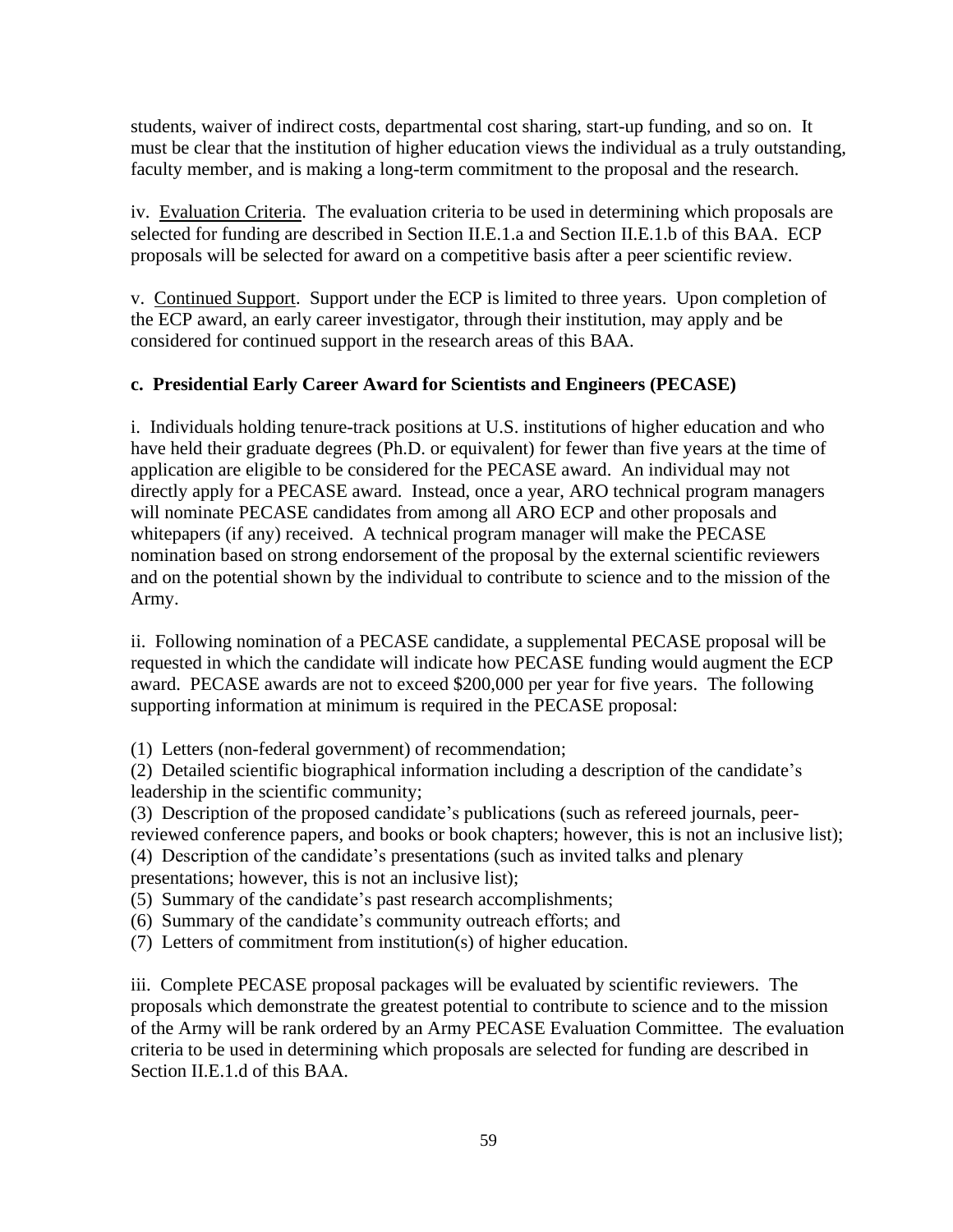iv. Continued Support. Support under PECASE is limited to five years from date of award. Upon completion of the PECASE award, an individual, through their institution of higher education, may apply and be considered for continued support in the areas identified earlier in the research areas of this BAA.

TPOC: Contact the relevant Program Manager identified earlier in the research areas of this BAA.

# **d. Research Instrumentation (RI) Program**

RI is designed to improve the capabilities of U.S. institutions of higher education to conduct research and educate scientists and engineers in areas important to national defense. Of the funds available to support ARO mission research described in this BAA, funds may be provided to purchase instrumentation in support of this research or in the development of new research capabilities.

i. Eligibility and Areas of Interest. It is highly recommended that potential applicants contact the appropriate TPOC/ Program Manager identified earlier in the research areas of this BAA for advice and assistance before preparation of an instrumentation proposal.

- ii. Content of Request for Instrumentation. The request for instrumentation shall include:
	- (1) A concise abstract (approximately 300 words but not to exceed 4,000 characters) that describes the instrumentation requested and the research to be supported by that instrumentation.
	- (2) A budget that addresses the instrumentation to be purchased, cost per item, and total cost. Indicate the proposed source of the instrumentation and the name and telephone number of a contact at that source. The budget should indicate the amount of funds to be contributed by other sources toward the purchase of the instrumentation.
	- (3) A description of how the proposed instrumentation will: (i) establish new research capabilities, (ii) contribute to research currently proposed to DoD, or (iii) enhance the quality of research currently being funded by ARO.
	- (4) A description of how the proposed instrumentation will interface with or upgrade other research facilities and instrumentation now available.
	- (5) A description of the amounts and sources of ongoing or proposed support for the research to be supported by the instrumentation.

Note: Costs associated with equipment/facility modifications are generally considered unallowable and require the review and approval of the Grants Officer.

iii. The evaluation criteria to be used in determining which proposals are selected for funding are described in Section II.E.1.a and II.E.1.c of this BAA.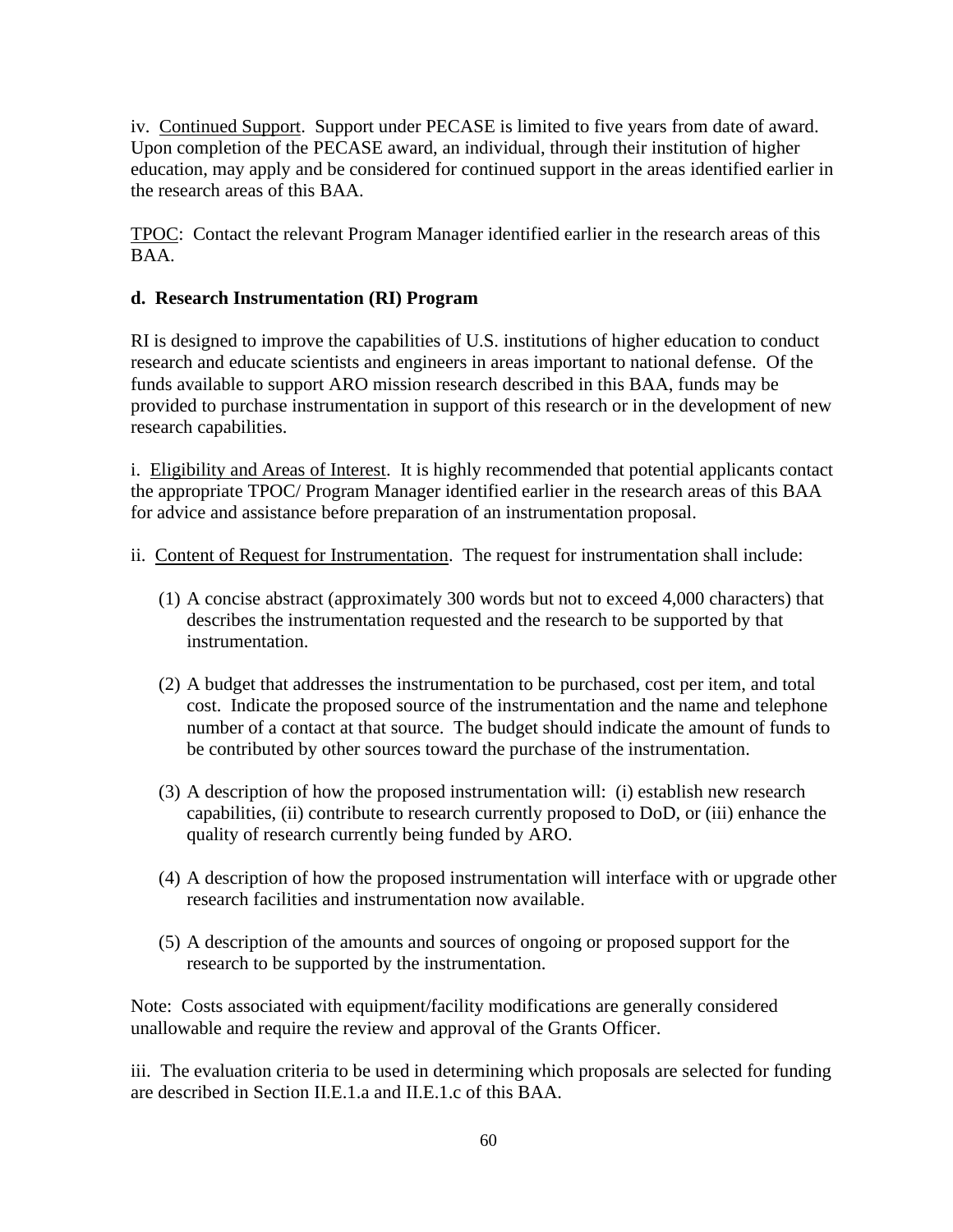# **e. Conference and Symposia Grants**

i. Introduction. The Army supports conferences and symposia (as defined in the DoD Travel Regulations) in areas of science that bring experts together to discuss recent research or educational findings or to expose other researchers or advanced graduate students to new research and educational techniques. The Army encourages the convening in the United States of major international conferences, symposia, and assemblies of international alliances.

ii. Eligibility. Notwithstanding the Army's authority to provide grant support for such events, only non-commercialscientific, technical, or professional organizations that qualify for tax exemption may receive a conference grant/symposia grant. Those who meet this requirement should also be aware that the DoD does not permit "co-sponsorship" (as defined in DoD 5500.07-R) absent additional high level staffing and approval. In other words, the conference grant support identified in this BAA is NOT DoD sponsorship or co-sponsorship since ARL/ARO is neither an organizer, nor provider, of any substantial logistical support for the conferences addressed in this section.

iii. Conference Support. Conference support proposals should be submitted a minimum of six (6) months prior to the date of the conference.

iv. Technical Proposal Preparation. The technical portion of a proposal for support of a conference or symposium should include:

- (1) A one page or less summary indicating the objectives of the project.
- (2) The topics to be covered.
- (3) The location and probable date(s) and why the conference is considered appropriate at the time specified.
- (4) An explanation of how the conference will relate to the research interests of the Army and how it will contribute to the enhancement and improvement of scientific, engineering, and/or educational in general and activities as outlined earlier in the research areas of this BAA.
- (5) The name of chairperson(s)/(PI)(s) and his/her biographical information.
- (6) A list of proposed participants and the methods of announcement or invitation.
- (7) The number of Army personnel who will be admitted to the conference without charge. Optional- This information is for Army planning purposes, and will not affect evaluation of the proposal.
- (8) A signed cover page.
- v. Cost Proposal Preparation. The cost portion of the proposal should show:
	- (1) Total project conference costs by major cost elements.
	- (2) Anticipated sources of conference income and amount from each.
	- (3) Anticipated use of funds requested.
	- (4) A signed budget.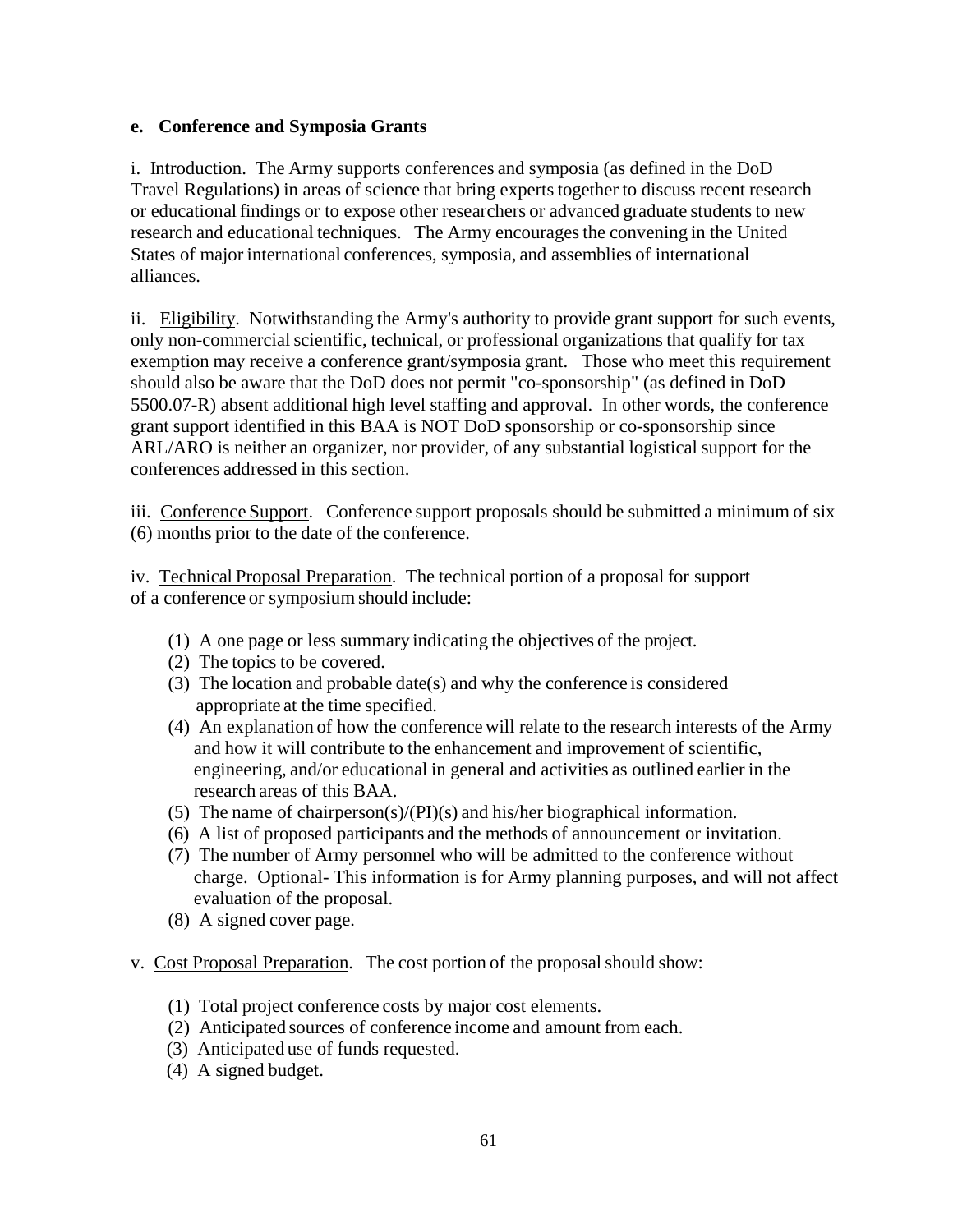vi. Participant Support. Funds provided cannot be used for payment to any federal government employee for support, subsistence, or servicesin connection with the proposed conference or symposium.

vii. Cognizant ARO TPOC/ Program Manager. It is highly recommended that potential applicants contact the appropriate TPOC/ Program Manager identified earlier in the research areas of this BAA for advice and assistance before preparation of a conference/symposia proposal.

# **f. High School Apprenticeship Program (HSAP)/Undergraduate Research Apprenticeship Program (URAP)**

i. The HSAP funds the Science, Technology, Engineering, and Mathematics (STEM) apprenticeship of promising rising high school juniors and seniors to work in a university structured research environment under the direction of ARO sponsored principal investigators (PIs) serving as mentors. The URAP provides similar opportunities for undergraduate students. HSAP and URAP participants must be U.S. citizens or have permanent resident status. Awards will be made as add-ons to single investigator research grants, Multidisciplinary University Research Initiative (MURIs), University-Affiliated Research Contracts (UARCs), and other cooperative agreements managed by the Army that have at least 12 months period of performance remaining from the date of HSAP/URAP proposal submission.

# ii. HSAP/URAP program goals are to:

- (1) Provide authentic science and engineering research experience to high school students interested in pursuing STEM, and undergraduate students pursuing science and engineering majors;
- (2) Introduce students to the Army's interest and investment in science and engineering research and the associated educational opportunities available to students through the Army's Educational Outreach Program (AEOP) and DoD;
- (3) Provide studentswith experience in developing and presenting scientific research;
- (4) Provide students with experience to develop an independent research program in preparation for research fellowships, graduate school, and careers in science and engineering research;
- (5) Provide opportunities for the student to benefit from the expertise of a scientist or engineer as a mentor for professional and academic development purposes; and
- (6) Develop student's skills and background to prepare them for competitive entry to science and engineering undergraduate programs

iii. The HSAP/URAP is designed as an add-on to larger research projects and limited funding is available annually for PIs interested in participating. Funds provided by this program should be billed concurrently with work on the base award to ensure prompt expenditure. Due to the brief duration of the HSAP/URAP and limited funding we make every effort to maximize the number of student apprenticeship opportunities. PIs should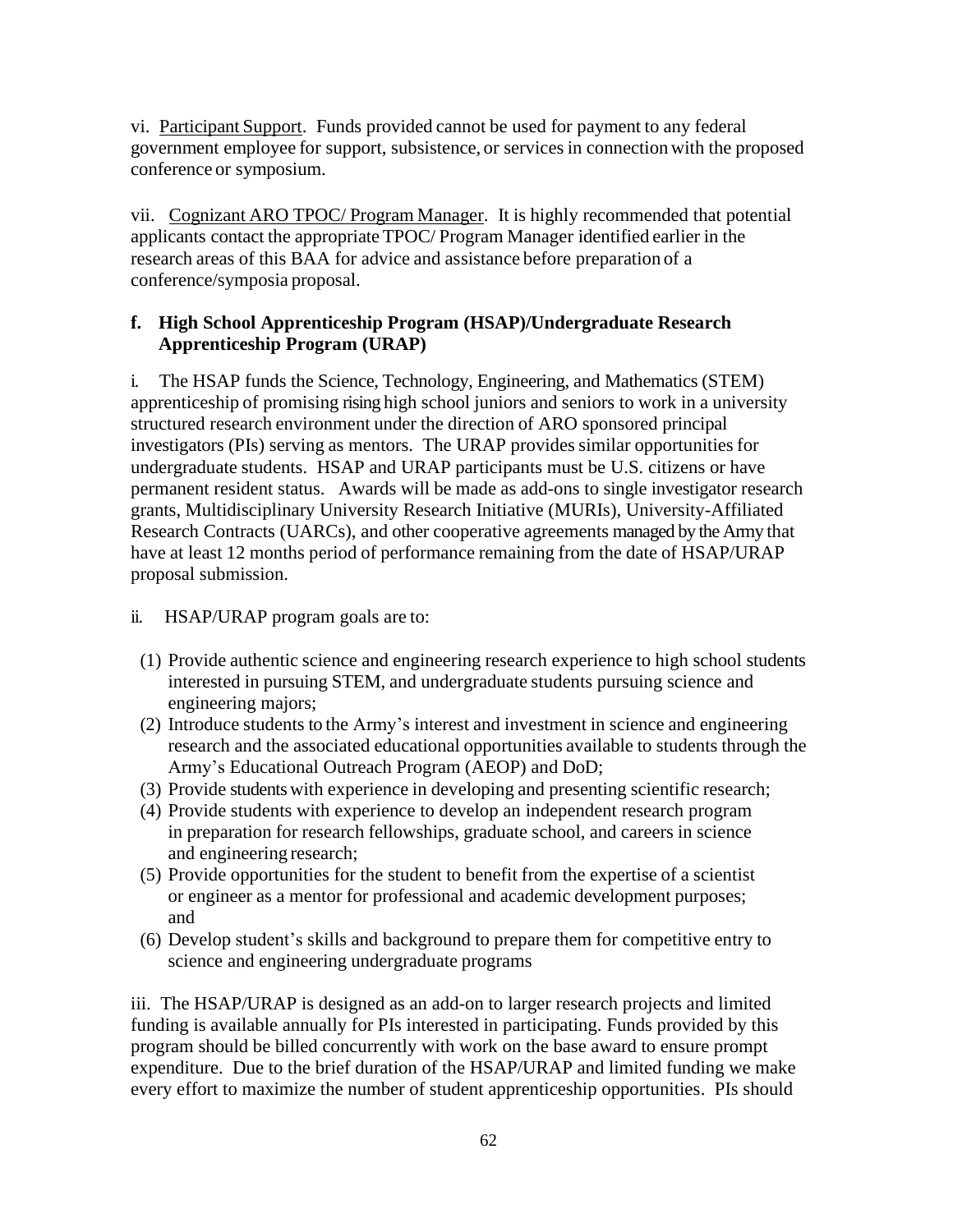submit a short proposal that clearly articulates the meaningful research that the student will conduct, along with the strategy for mentorship and facilitation of follow-on opportunities (e.g., university attendance, participation in other AEOP opportunities and other research experiences, etc). PIs must determine what aspect(s) of their current research program the student will be working on, desired deliverables, and anticipated research outcomes (based on the HSAP/URAP program goals in f. ii. of this section). PIs should describe who within their organization will be responsible for day-to-day mentoring of the students (e.g. PI, research associate, graduate student, etc.). If direct supervision of students will be someone other than the PI, the mentor's resume or curriculum vitae (CV) must be provided. The proposal should identify the gains for the student and the organization for HSAP and URAP participation in terms of technical skills, scientific reasoning in specific domains, or publication opportunities. Follow-on opportunities and relationships for students within the organization are encouraged and should be outlined in the proposal.

Proposals should include provisions to pay HSAP students a stipend equivalent to approximately \$10 per hour and URAP students a stipend equivalent to approximately \$15 per hour; not to exceed 300 hours total per student. Students are not considered university employees whose hours must be tracked and therefore stipends are not required to be paid as an hourly wage but can be paid as a lump sum or divided as partial payments, at the university's discretion. Proposals should generally be limited to two students per PI, except for UARC and MURI awards on which up to 6 students are allowed. Up to four students will be considered under a single investigator if the proposal demonstrates sufficient senior research staffing to ensure effective student guidance and mentoring. Student stipends must be listed under "participant support costs" on ARO Form 99 as described in Section II.H.2.e of this BAA.

If more than one student is proposed by a PI, there must be a near equal mix of HSAP and URAP (i.e. proposals should not be for multiple URAP students only unless approved by ARO). The institution of higher education must describe in its proposal how it will ensure the protection of minors through provision of a safe working environment.

(1) Evaluation Criteria. The evaluation criteria to be used in determining which proposals are selected for funding are described in Section II.E.1.e and II.E.2.c-d of thisBAA.

(2) Describing an Outreach Strategy and Student Application Process. A primary objective of the HSAP and URAP is to expose new students to research opportunities in a research laboratory. Thus, PIs must describe a plan to attract and engage students not related to the PI (family member) or already working with the PI, laboratory, or research project. The proposal shall also include a short description (3 to 5 sentences) of the project and specific student requirements (GPA, letters of recommendation, dates of the apprenticeship, etc.). For approved proposals, the project description and requirements submitted by the PI will be marketed on the AEOP website and used in addition to the PIs outreach strategy to attract applicants. All student applications for the HSAP and URAP programs must be collected through the AEOP student application portal [\(www.usaeop.com\)](http://www.usaeop.com/). After initial AEOP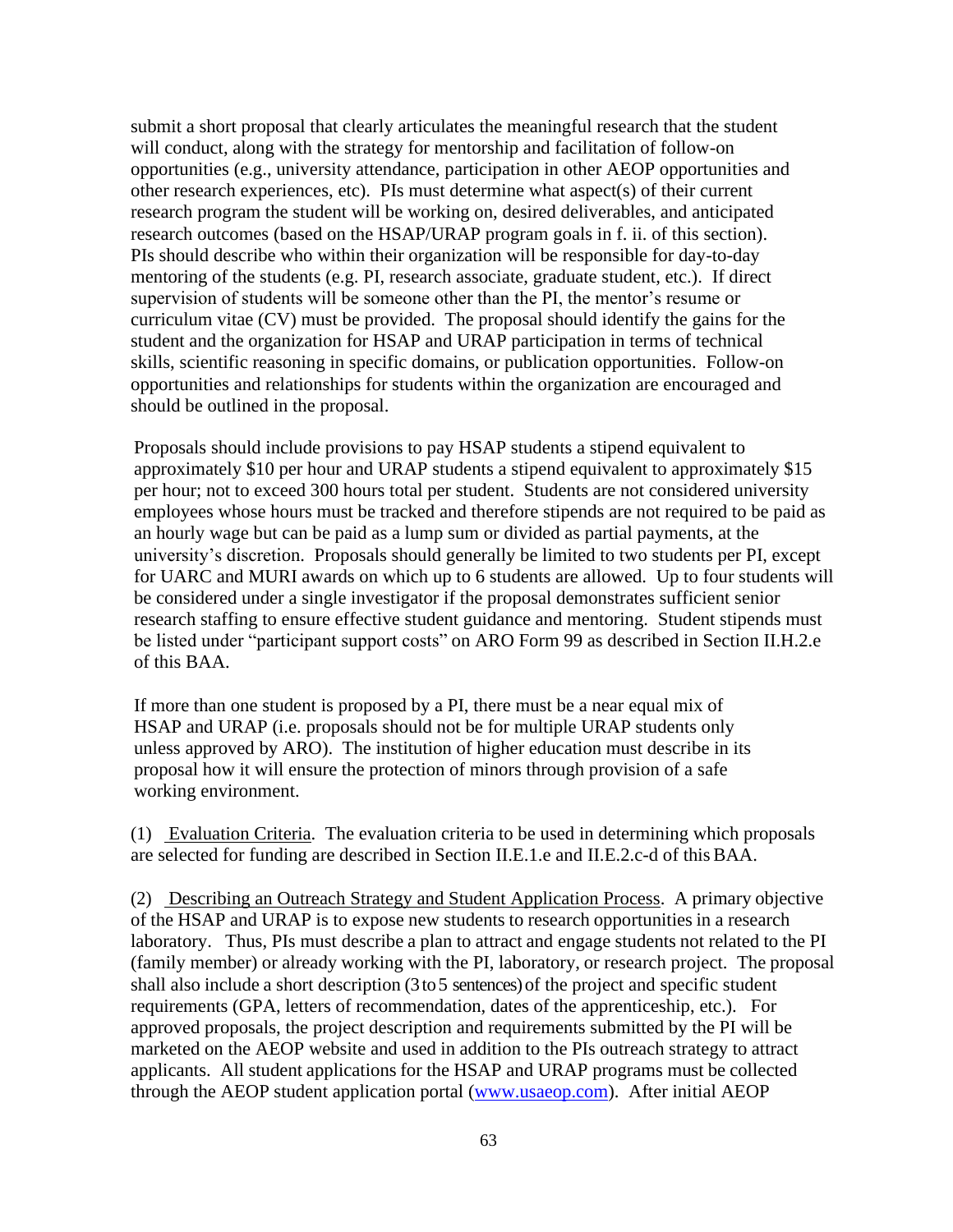eligibility screening, applications will be forward to the PI for evaluation and final candidate(s) selection. PIs must include in the proposal a plan to conduct local outreach to promote awareness of the opportunity among students/schools, and then direct them to the AEOP website to apply. HSAP/URAP is a commuter program and PIs are encouraged to perform outreach to students who are able to commute daily. PIs and mentors must also complete a brief registration annually on the AEOP website and complete two  $21<sup>st</sup>$  Century Skills Assessment for each apprentice during the apprenticeship (web links will be emailed to the PI before the start of the summer program). At the conclusion of the apprenticeship student participants are required to develop a brief (one-page) abstract of their work to be included in an AEOP program booklet. PIs shall review and approve these abstracts before submission to ARO via the AEOP portal.

(3) Timeline. Consistent with the BAA, proposals are accepted on a rolling basis. PIs interested in receiving HSAP/URAP funding should submit proposals no later than (NLT) August 31 of the prior year to provide sufficient time for proposal review, award processing, and student outreach/recruitment. For example, to receive funding for use in summer 2023, proposals should be submitted by August 31, 2021. PIs will be notified of proposal evaluation results by mid-November and the student application website will open no later than during the first week of January through February.

(4) Proposal Submission. Proposals should not exceed three pages (excluding supplemental information (budget, CVs, etc.) in length and must be submitted through www.grants.gov utilizing solicitation number W911NF-17-S-0002. Complete forms Standard Form (SF) 424, ARO Form 99 (clearly distinguishing high school students from undergraduates), and upload the proposal as an attachment. Please include the title of the research project, the grant number, and the specific number of HSAP and/or URAP opportunities requested on the first page of the proposal.

TPOC: Ms. Ivory Chaney, [usarmy.rtp.ccdc-arl.mbx.hsap-urap@mil.mil,](mailto:usarmy.rtp.ccdc-arl.mbx.hsap-urap@mil.mil) (919) 549- 4323

# **g. Historically Black Colleges and Universities and Minority-Serving Institutions (HBCUs/MIs)**

The Army has a long history of advocating and supporting research at HBCU/MIs. Through this BAA, ARO actively seeks proposals from the HBCU/MI community in full and open competition with all applicants. Utilizing delegated authority provided by 10 U.S.C. 2362, ARO encourages research program TPOCs to develop whitepapers and proposals with the HBCU/MI community to broaden and diversity the research base. Proposals may relate to any research topic described herein. In addition to single investigator research proposals, collaborative research proposals are also encouraged. Collaborations may be between HBCU/MIs and other institutions of higher education (not limited to HBCU/MIs) and/or partners. Also included are special emphasis programs such as STIR and the ECP, described in detail elsewhere in this announcement.

TPOC: Ms. Patricia Huff, [patricia.a.huff26.civ@army.mil,](mailto:patricia.a.huff26.civ@mail.mil) (919) 549-4283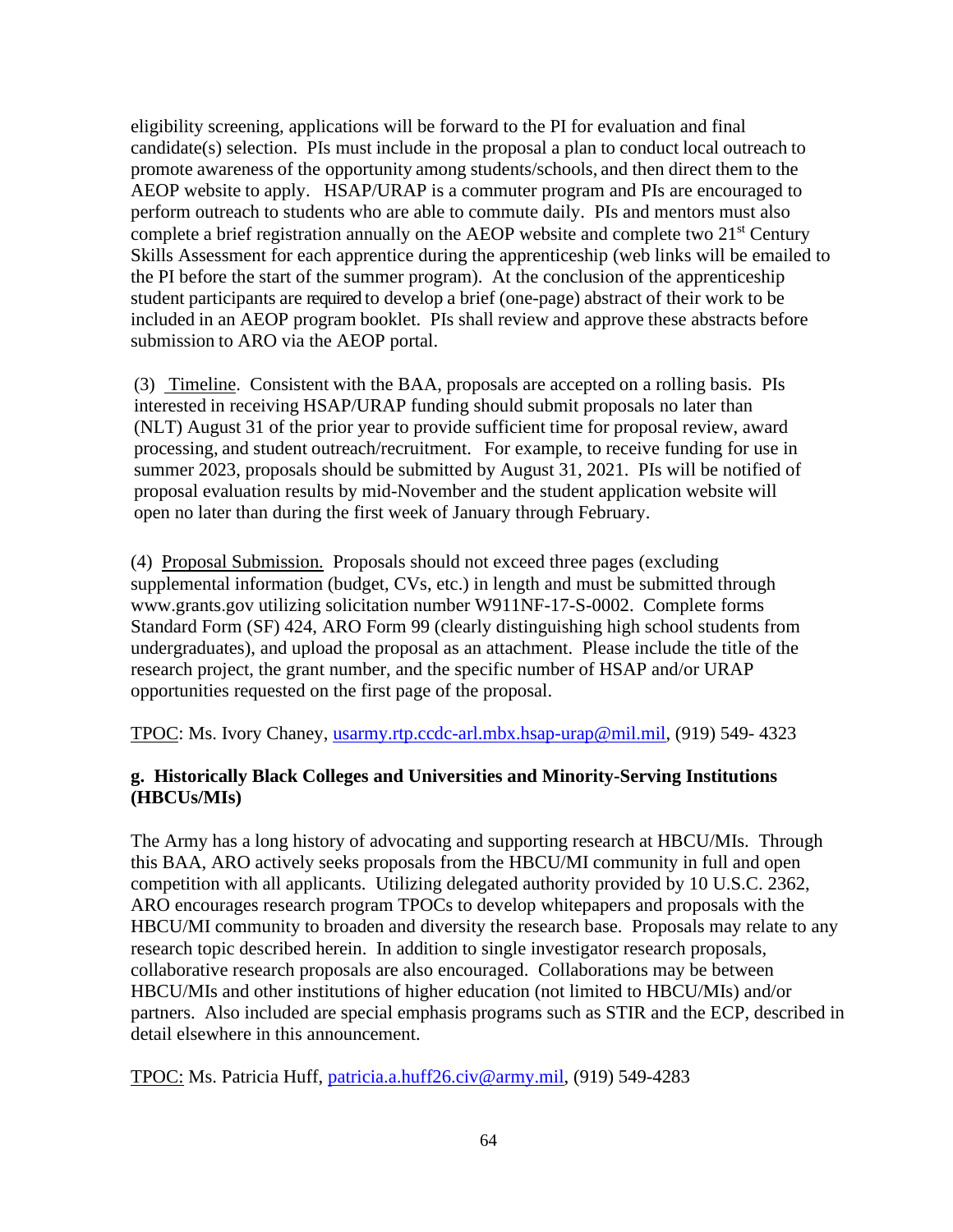# **4. OTHER NON-ARO PROGRAM-RELATED INFORMATION**

# **a. Visiting Scientist Program (VSP)**

The VSP supports short-term travel opportunities for foreign/international scientists to the United States and to international conferences to socialize new S&T ideas or findings with the Army that support advancing basic research through collaboration. For additional information, contact the DEVCOM International Technology Center at [usarmy.blenheimcrescent.rdecom.mbx.rfec-atlantic@mail.mil.](mailto:usarmy.blenheimcrescent.rdecom.mbx.rfec-atlantic@mail.mil)

# **b. DoD Programs**

Each year the ARO, along with the Office of Naval Research (ONR) and the Air Force Office of Scientific Research (AFOSR), participates in three programs sponsored by the Office of the Assistant Secretary of Defense for Research and Engineering. These three programs, titled the Defense University Research Instrumentation Program (DURIP), Multidisciplinary University Research Initiative (MURI), and the Research and Educational Program (REP) for HBCU/MIs are conducted under separate BAAs that are posted yearly on Grants.gov and the ARO website under "Funding Opportunities". These BAAs have a definite closing date for proposal submission, and applicants are advised to review the BAAs for eligibility considerations.

For the purpose of Army funding under these three programs, the areas of interest for submitting proposals are limited to the research areas identified in this BAA.

(End of Section)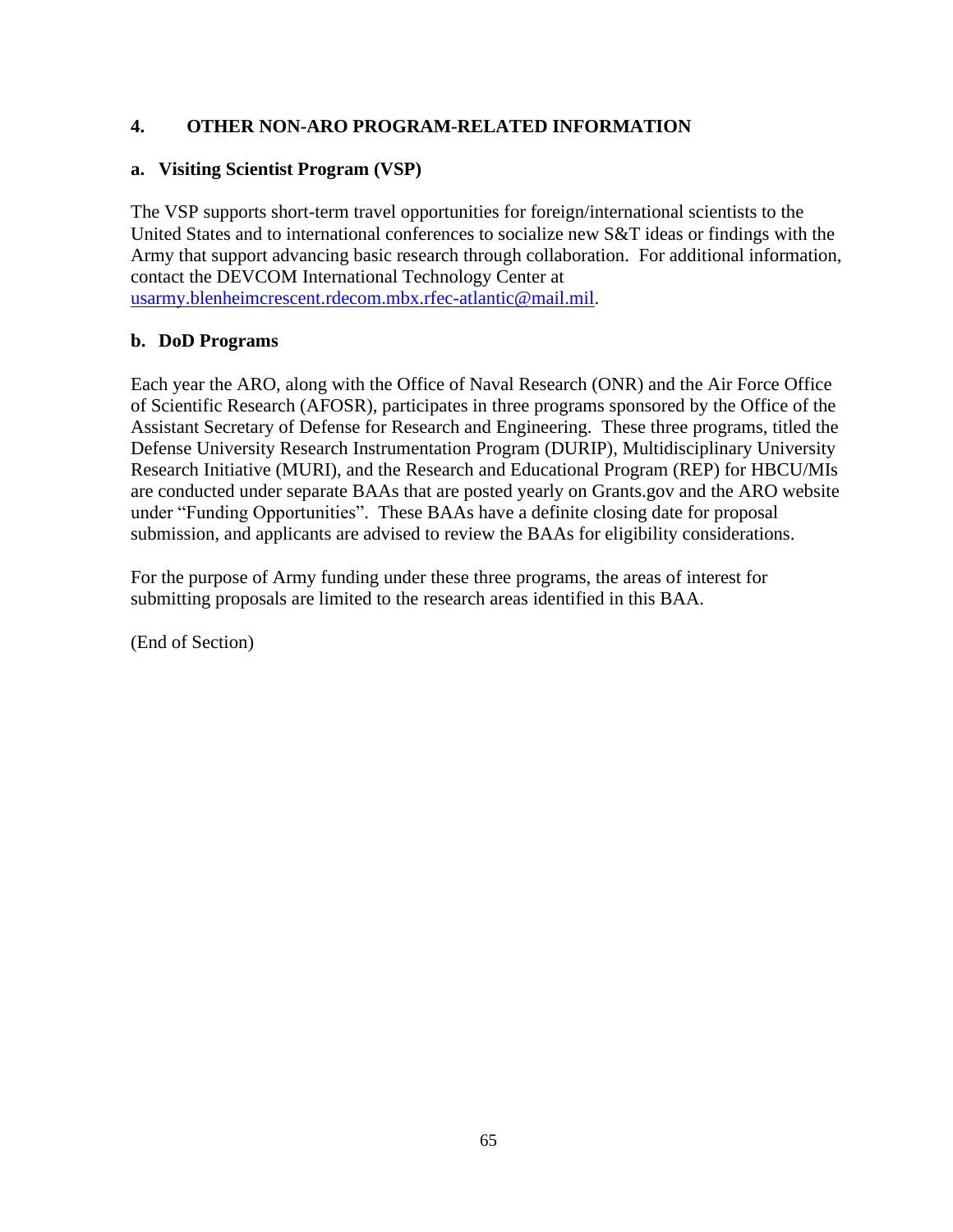# **B. Federal Award Information**

The ACC-APG RTP Division has the authority to award a variety of instruments on behalf of ARO. Anticipated awards will be made in the form of contracts, grants, cooperative agreements, technology investment agreements (TIAs), or other transactions for prototypes (OTAs). The ACC-APG RTP Division reserves the right to select the type of instrument most appropriate for the effort proposed. Applicants should familiarize themselves with these instrument types and the applicable regulations before submitting a proposal. Following are brief descriptions of the possible award instruments:

1. Procurement Contract. A legal instrument, consistent with 31 U.S.C. 6303, which reflects a relationship between the Federal Government and a state government, a local government, or other entity/contractor when the principal purpose of the instrument is to acquire property or services for the direct benefit or use of the Federal Government.

Contracts are primarily governed by the following regulations:

- a. Federal Acquisition Regulation (FAR)
- b. Defense Federal Acquisition Regulation Supplement (DFARS)
- c. Army Federal Acquisition Regulation Supplement (AFARS)

2. Grant. A legal instrument that, consistent with 31 U.S.C. 6304, is used to enter into a relationship:

- a. The principal purpose of which is to transfer a thing of value to the recipient to carry out a public purpose of support or stimulation authorized by a law or the United States, rather than to acquire property or services for the Federal Government's direct benefit or use.
- b. In which substantial involvement is not expected between the Federal Government and the recipient when carrying out the activity contemplated by the grant.
- c. No fee or profit is allowed.

3. Cooperative Agreement. A legal instrument which, consistent with 31 U.S.C. 6305, is used to enter into the same kind of relationship as a grant (see definition "grant"), except that substantial involvement is expected between the Federal Government and the recipient when carrying out the activity contemplated by the cooperative agreement. The term does not include "cooperative research and development agreements" as defined in 15 U.S.C. 3710a. No fee or profit is allowed.

4. Technology Investment Agreement (TIA). Assistance Transaction other than a Grant or Cooperative Agreement (see 32 CFR Part 37). A legal instrument, consistent with 10 U.S.C. 2371, which may be used when the use of a contract, grant, or cooperative agreement is not feasible or appropriate for basic, applied, and advanced research projects. The research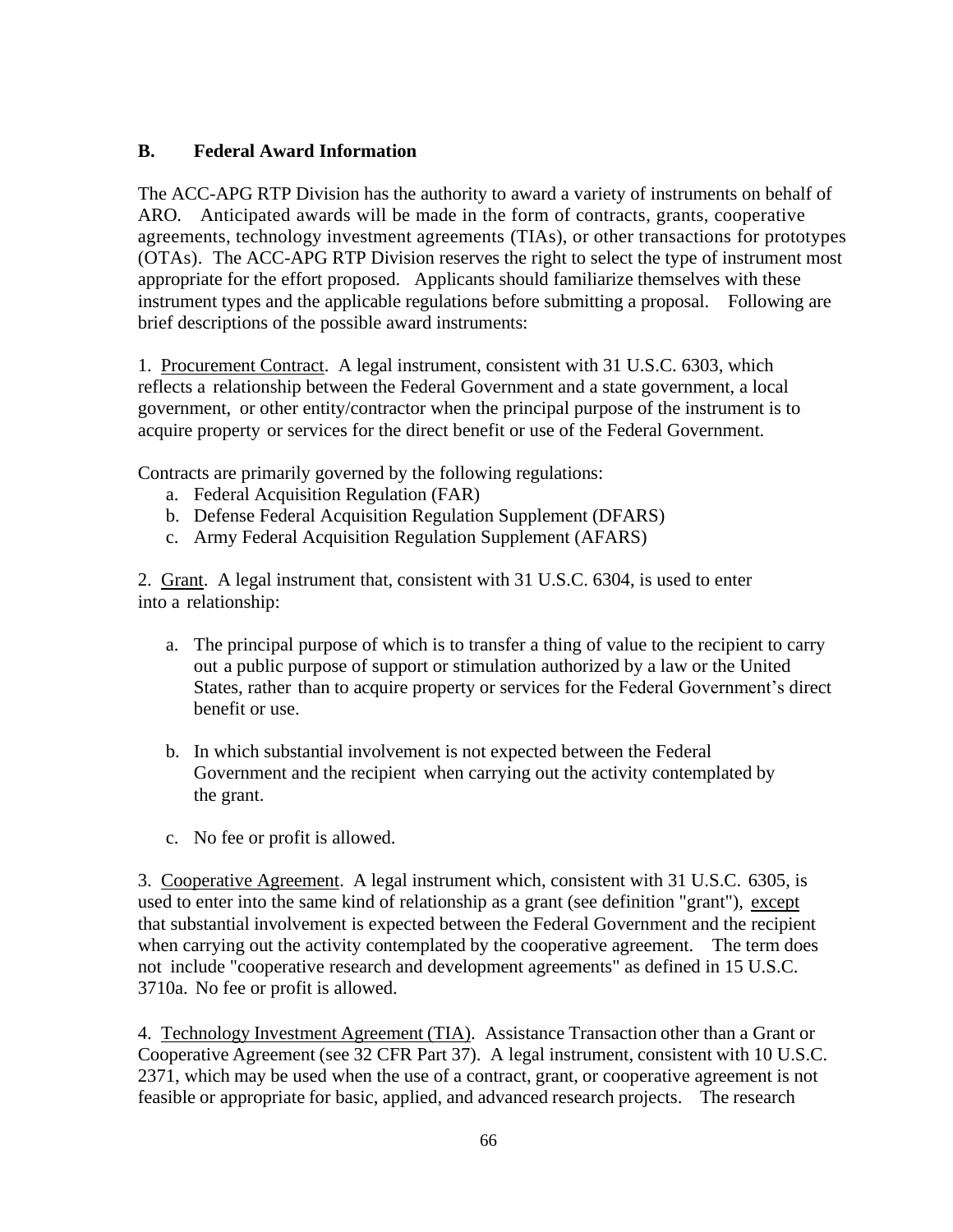covered under a TIA shall not be duplicative of research being conducted under an existing DoD program. To the maximum extent practicable, TIAs shall provide for a 50/50 cost share between the Government and the applicant. An applicant's cost share may take the form of cash, independent research and development (IR&D), foregone intellectual property rights, equipment, access to unique facilities, and/or other means. Due to the extent of cost share, and the fact that a TIA does not qualify as a "funding agreement" as defined at 37 CFR 401.2(a), the intellectual property provisions of a TIA can be negotiated to provide expanded protection to an applicant's intellectual property. No fee or profit is allowed on TIAs.

5. Other Transaction for Prototype (OTA). A legal instrument, consistent with 10 U.S.C. 2371, 10 U.S.C. 2371b, or 10 U.S.C. 2371b(f), which provide DoD the flexibility necessary to adopt and incorporate business practices that reflect commercial industry standards and best practices into its award instruments. Other Transaction Agreements are not FARbased procurement contracts, grants, cooperative agreements, or Cooperative Research and Development Agreements. Other Transaction Awards have specific applications and conditions for use (see Appendix C of the Other Transactions Guide). The effort covered under an OTA shall not be duplicative of effort being conducted under an existing DoD program (please refer to the "Other Transactions Guide"). Follow-on production contracts and/or transactions may be awarded to a Prototype Other Transaction Awardee, if applicable. The Guide, may be accessed at the following link:

[https://www.dau.edu/training/career-development/logistics/blog/Other-Transaction-](https://www.dau.edu/training/career-development/logistics/blog/Other-Transaction-Authorities-(OTA)-Resources)[Authorities-\(OTA\)-Resources](https://www.dau.edu/training/career-development/logistics/blog/Other-Transaction-Authorities-(OTA)-Resources)

6. Grants and cooperative agreements for institutions of higher education, nonprofit organizations, foreign organizations, and foreign public entities are primarily governed by the following:

- a. Federal statutes
- b. Federal regulations
- c. 2 CFR Part 200, as modified and supplemented by DoD's interim implementation found at 2 CFR Part 1103
- d. 32 CFR Parts 21, 22, 26, and 28
- e. DoD Research and Development General Terms and Conditions
- f. Agency-specific Research Terms and Conditions

7. Grants and cooperative agreements for for-profit and nonprofit organizations exempted from Subpart E—Cost Principles of 2 CFR Part 200, are primarily governed by the following:

- a. Federal statutes
- b. Federal regulations
- c. 32 CFR Part 34 Administrative Requirements for Grants and Agreements with For-Profit Organizations
- d. 32 CFR Parts 21, 22, 26, and 28
- e. DoD Research and Development General Terms and Conditions
- f. Agency-specific Research Terms and Conditions

8. TIAs are primarily governed by the following: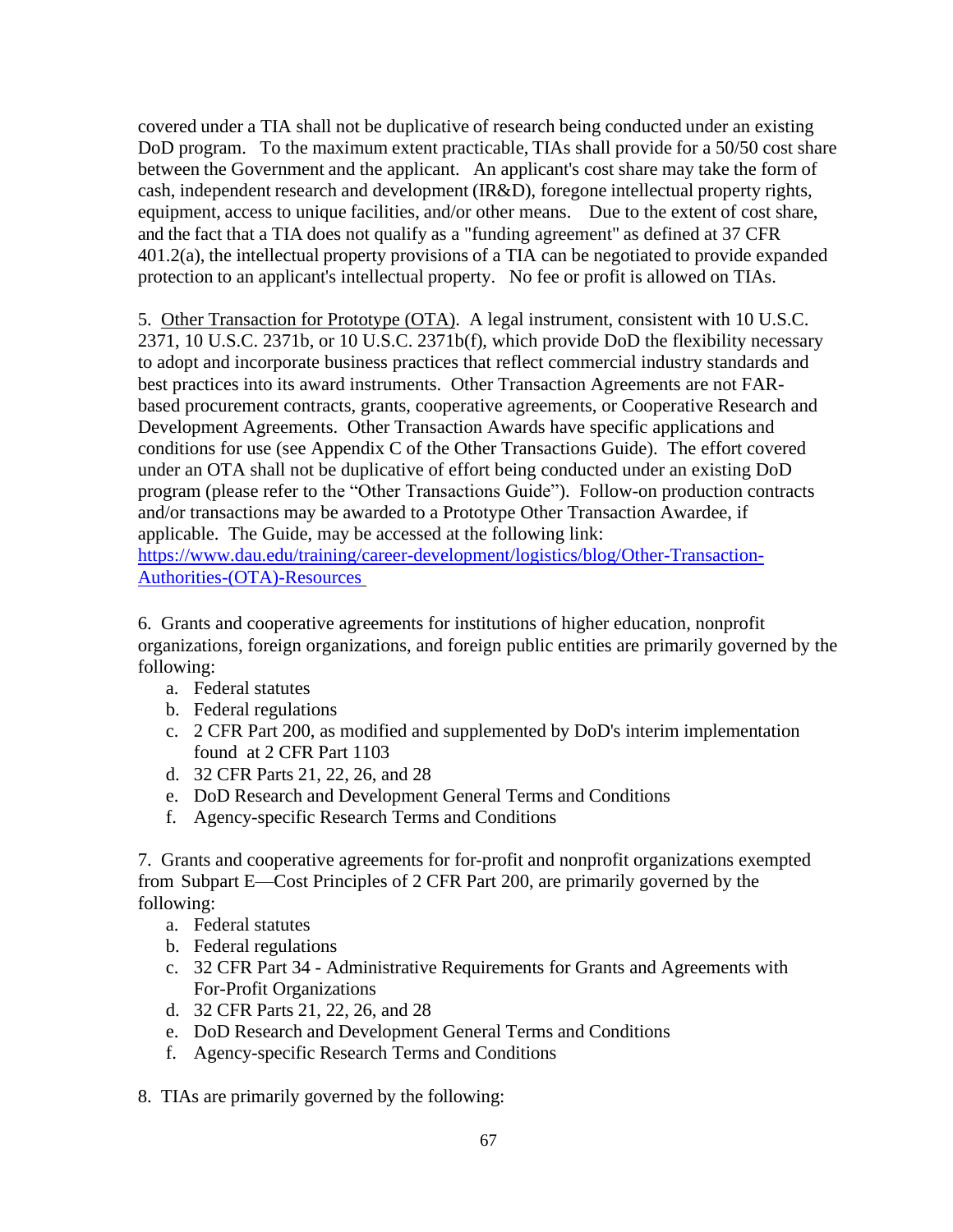- a. Federal statutes
- b. Federal regulations
- c. 32 CFR Part 37 Technology Investment Agreements
- d. DoD Research and Development General Terms and Conditions
- e. Agency-specific Research Terms and Conditions
- 9. OTAs are primarily governed by the following:
	- a. Federal statutes
	- b. Federal regulations
	- c. Office of Secretary of Defense implementation guidance titled Other Transactions (OT) Guide for Prototype Projects

10. The following websites may be accessed to obtain an electronic copy of the governing regulations and terms and conditions:

- a. FAR, DFARS, and AFARS: [https://www.acquisition.gov](https://www.acquisition.gov/)
- b. Code of Federal Regulations (CFR): [http://www.ecfr.gov](http://www.ecfr.gov/)
- c. DoD Research and Development General Terms and Conditions: https://www.onr.navy.mil/en/work-with-us/manage-your-award/manage-grantaward/grants-terms-conditions
- d. Agency-specific Research Terms and Conditions: <http://www.arl.army.mil/www/default.cfm?page=8>

(End of Section)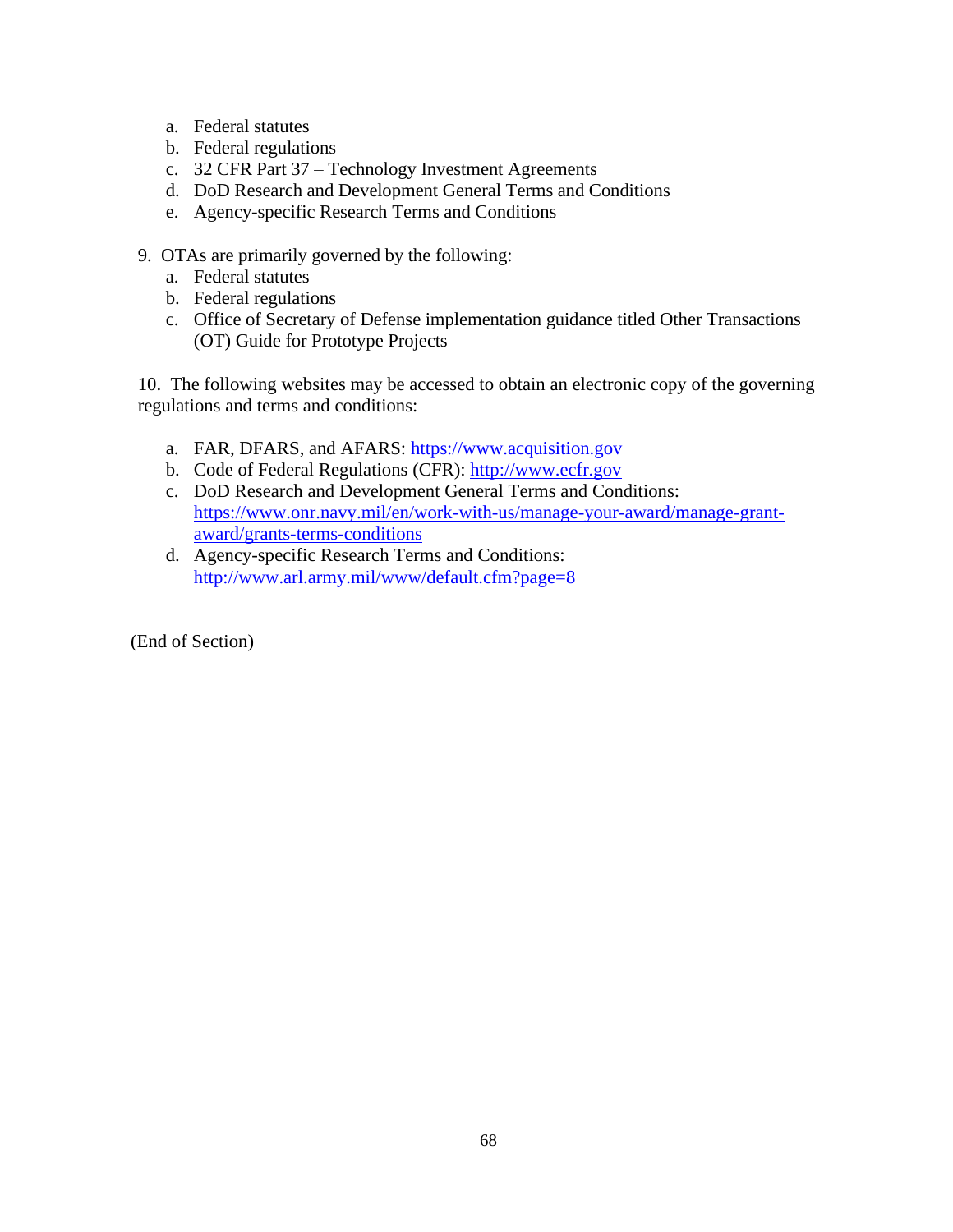# **C. Eligibility Information**

# **1. Eligible Applicants**

Eligible applicants under this BAA include institutions of higher education, nonprofit organizations, state and local governments, foreign organizations, foreign public entities, and for-profit organizations (i.e. large and small businesses) for scientific research in mechanical sciences, mathematical sciences, electronics, computing science, physics, chemistry, life sciences, materials science, network science, and environmental sciences. Whitepapers and proposals will be evaluated only if they are for fundamental scientific study and experimentation directed toward advancing the scientific state of the art or increasing basic knowledge and understanding. Whitepapers and proposals focused on specific devices or components are beyond the scope of this BAA.

# **2. Cost Sharing or Matching**

Generally, there is no requirement for cost sharing, matching, or cost participation to be eligible for award under this BAA. Cost sharing and matching is not an evaluation factor used under this BAA. Exceptions may exist if the applicant is proposing the use of a TIA or an OTA as an award instrument. Cost-sharing requirements may be found at 32 CFR 37 for TIAs. Cost-sharing requirements for OTAs may be found at Section C2.16 COST SHARING in the January 2017 document titled "Other Transactions" OT Guide for Prototype Projects.

In addition, if cost sharing is proposed on a grant or cooperative agreement proposal submitted by a nonprofit or institution of higher education, the award will be subject to the restrictions at 2 CFR 200.306. If cost sharing is proposed on a contract proposal, the award will be subject to the restrictions at FAR 35.003.

# **3. Other**

Pursuant to the policy of FAR 35.017 and supplements, selected Federally Funded Research and Development Centers (FFRDC) may propose under this BAA as allowed by their sponsoring agency and in accordance with their sponsoring agency policy.

(End of Section)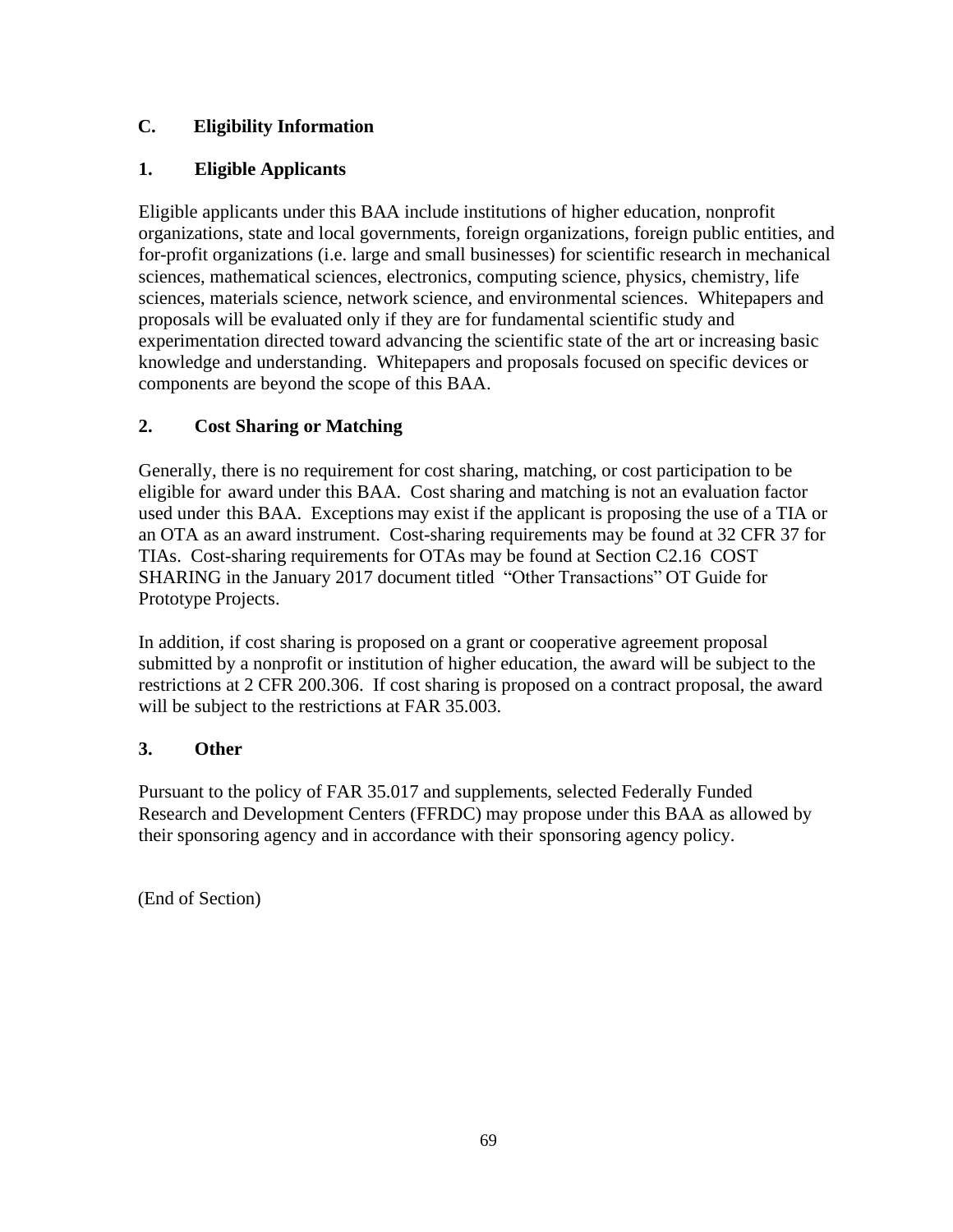#### **D. Application and Submission Information**

#### **1. Address to View Broad Agency Announcement**

This BAA may be accessed via the following websites:

- a. Grants.gov (www.grants.gov)
	- b. System for Award Management (Sam.gov )
	- c. ARL website [https://www.arl.army.mil/business/broad-agency](http://www.arl.army.mil/www/default.cfm?Action=6&Page=8)[announcements/.](http://www.arl.army.mil/www/default.cfm?Action=6&Page=8)

Amendments to this BAA, if any, will be posted to these websites when they occur. Interested parties are encouraged to periodically check these websites for updates and amendments.

The following information is for those wishing to respond to the BAA:

#### **2. Content and Form of Application Submission**

#### **a. General Information**

i. Preliminary Inquiries: The ARO receives several hundred research proposals annually. Because of financial constraints, we are able to provide support for only a limited number of the proposals received. We realize the preparation of a research proposal often represents a substantial investment of time and effort by the applicant. Therefore, in an attempt to minimize this burden, we strongly encourage applicants interested in submitting proposals to make preliminary inquiries as to the general need for the type of research effort contemplated, before expending extensive effort in preparing a whitepaper and/or detailed proposal or submitting proprietary information. The TPOC names, telephone numbers, and email addresses are listed immediately after each research area of interest and they should be contacted, as appropriate, prior to the submission of whitepapers or proposals.

\*NOTE: The Government will not be obligated by any discussion that arises out of preliminary inquiries.

ii. Classified Submissions: Classified proposals are not accepted under this BAA.

iii. Use of Color in Proposals: All proposals received will be stored as electronic images. Electronic color images require a significantly larger amount of storage space than black-andwhite images. As a result, applicants' use of color in proposals should be minimal and used only when necessary for details. Do not use color if it is not necessary.

iv. Post-Employment Conflict of Interest: There are certain post-employment restrictions on former federal employees, including special government employees (18 U.S.C. 207). If a prospective applicant believes a conflict of interest may exist, the situation should be discussed with the TPOC listed in the BAA for their area of scientific research who will then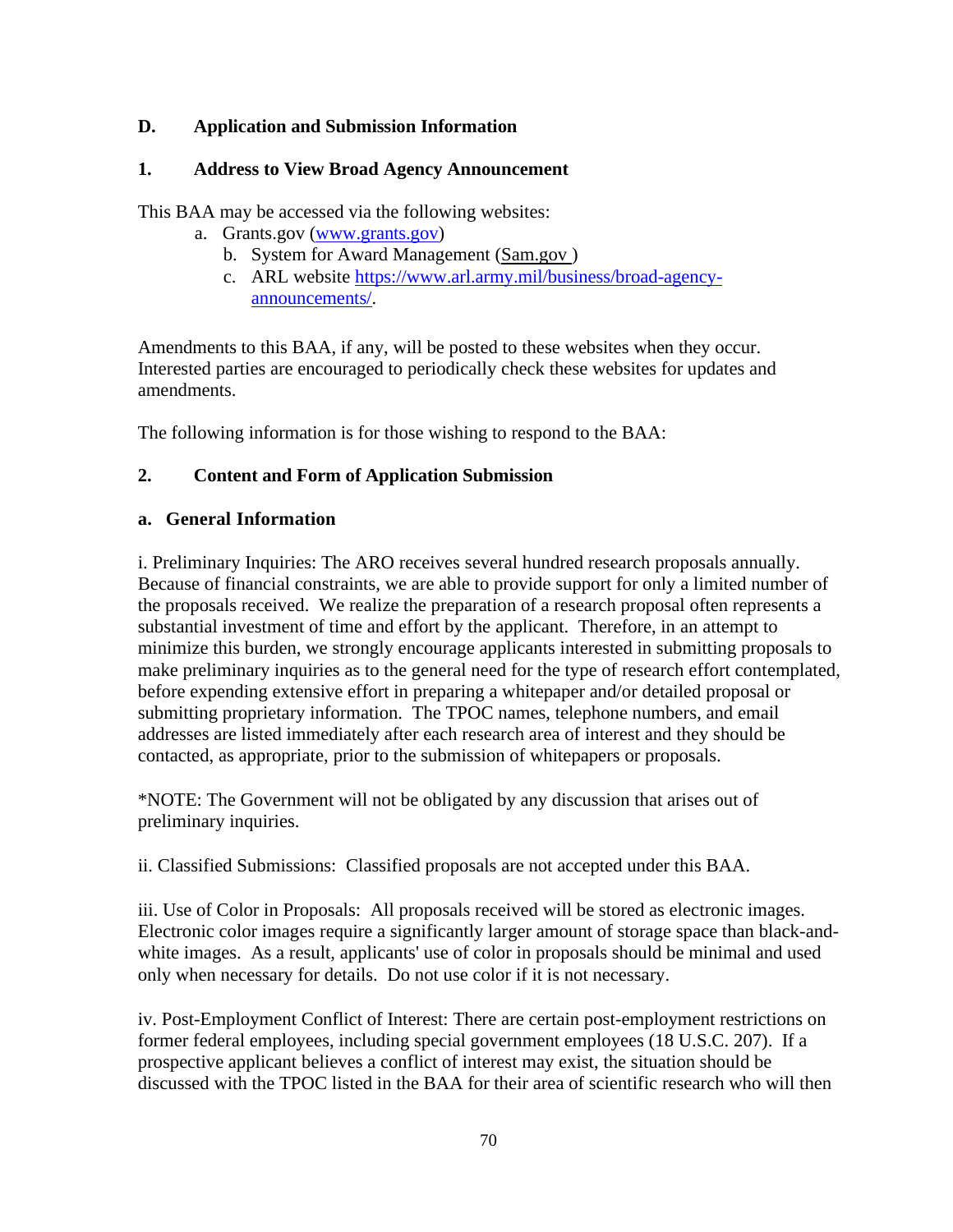coordinate with appropriate ARO legal counsel prior to the applicant expending time and effort in preparing a proposal.

v. Statement of Disclosure Preference: In accordance with Section II.D.2.e.iii of this BAA, Form 52 or 52A shall be completed stating your preference for release of information contained in your proposal. Copies of these forms may be downloaded from the ARO web site at [https://www.arl.army.mil/business/broad-agency-announcements/baa-forms/.](https://www.arl.army.mil/business/broad-agency-announcements/baa-forms/)

NOTE: Proposals may be handled for administrative purposes by support contractors. These support contractors are prohibited from submitting proposals under this BAA and are bound by non-disclosure and/or conflict of interest requirements as deemed appropriate.

vi. Equipment (see instrument-specific regulations provided in Section II.B of this BAA): Normally, title to equipment or other tangible property purchased with Government funds vests with nonprofit institutions of higher education or with nonprofit organizations whose primary purpose is conducting scientific research if vesting will facilitate scientific research performed for the Government. For-profit organizations are expected to possess the necessary plant and equipment to conduct the proposed research. Deviations may be made on a case-by-case basis to allow for-profit organizations to purchase equipment but regulatory disposition instructions must be followed.

#### **b. The Application Process**

The application process is in three stages as follows:

i. Stage 1- Verify the accuracy of your Unique Entity Identifier (formerly DUNS) at the Dun and Bradstreet (D&B) website<http://fedgov.dnb.com/webform> before registering with the System for Award Management System (SAM) at https://www.sam.gov. Prospective applicants must be registered in SAM prior to submitting an application or plan. The SAM obtains Legal Business Name, Doing Business Name (DBA), Physical Address, and Postal Code/ Zip+4 data fields from D&B. If corrections are required, registrants will not be able to enter/modify these fields in SAM; they will be pre-populated using D&B Unique Entity Identifier record data. When D&B confirms the correction has been made, the registrant must then re-visit sam.gov and click a "yes"' to D&B's changes. Only at this point will the D&B data be accepted into the SAM record. Allow a minimum of two (2) business days for D&B to send the modified data to SAM.

ii. Stage 2 - Prospective proposers are requested to submit whitepapers prior to the submission of a complete, more detailed proposal. The purpose of whitepapers is to minimize the labor and cost associated with the production of detailed proposals that have very little chance of being selected for funding. Based on assessment of the whitepapers, feedback will be provided to the proposers to encourage or discourage them from submitting proposals. Whitepapers should present the effort in sufficient detail to allow evaluation of the concept's scientific merit and its potential contributions of the effort to the Army mission.

iii. Stage 3 - Interested applicants are required to submit proposals. All proposals submitted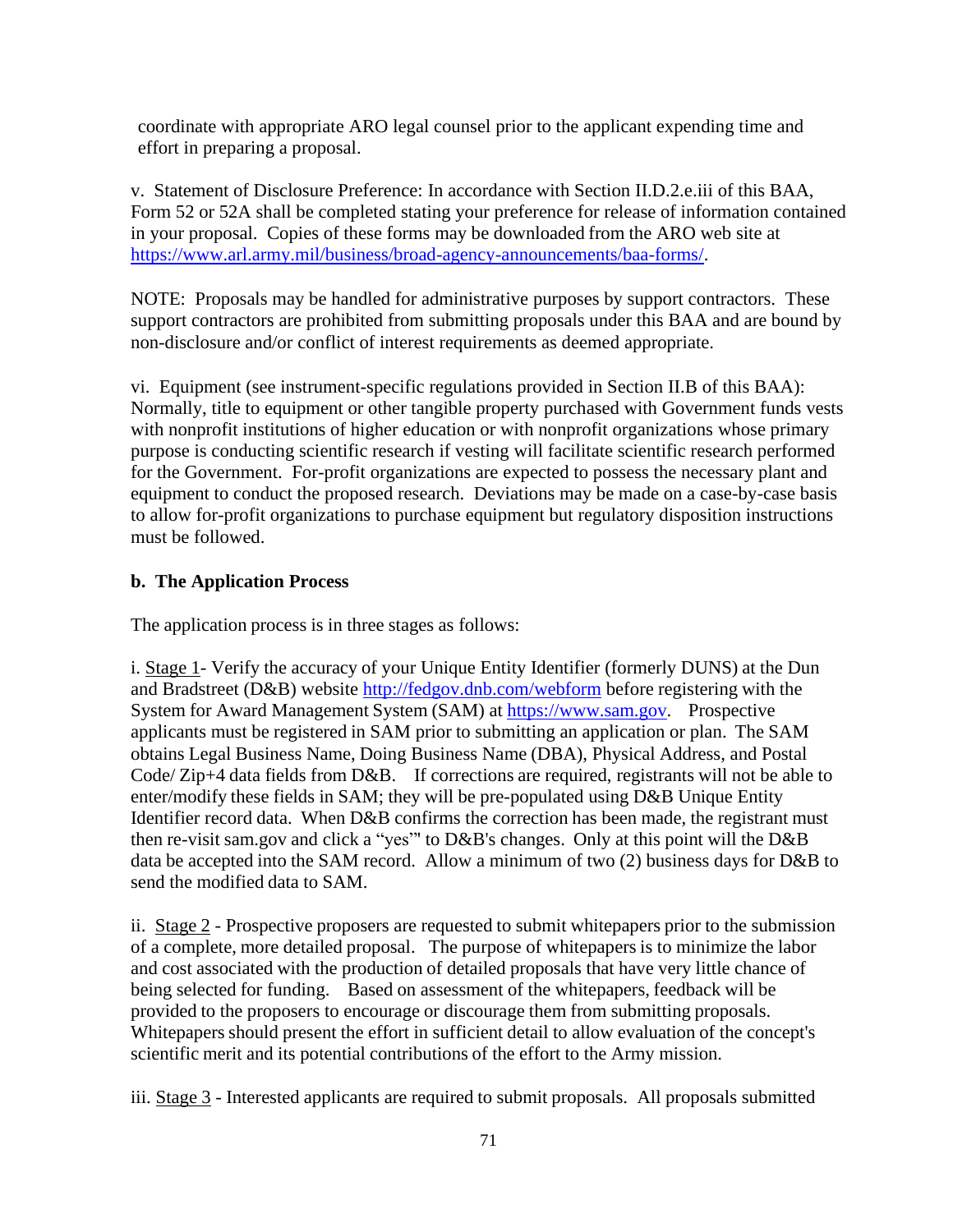under the terms and conditions cited in this BAA will be reviewed regardless of the feedback on, or lack of submission of, a whitepaper. If applicants have not submitted whitepapers, proposals may still be submitted for funding consideration. Proposals must be submitted in order for the applicant to be considered for funding.

All proposals for Assistance Instruments must be submitted electronically through Grants.gov using Workspace. Proposals for Contracts may be submitted via either Grants.gov or email to: [usarmy.rtp.devcom-arl.mbx.baa@army.mil](mailto:usarmy.rtp.devcom-arl.mbx.baa@army.mil)[.](mailto:usarmy.rtp.devcom-arl.mbx.baa@army.mil) See Section II.D.f of this BAA for information on the proposal submission process.

Requests for waiver of electronic submission requirements may be submitted via email to: [usarmy.rtp.devcom-arl.mbx.baa@army.mil](mailto:usarmy.rtp.devcom-arl.mbx.baa@army.mil) or regular mail:

> Army Research Office ATTN: FCDD-RLR (Proposal Processing) P.O. Box 12211 RTP, NC 27709-2211

All required forms for proposals may be downloaded from the ARO web site at https://www.arl.army.mil/business/broad-agency-announcements/baa-forms/ under "For the Researcher" (Forms, ARO BAA Forms).

#### **c. Whitepaper Preparation**

i. Whitepapers should focus on describing details of the proposed research, including how it is innovative, how it could substantially increase the scientific state of the art, Army relevance, and potential impact.

ii. Whitepapers are limited to seven (7) total pages; five (5) pages for whitepaper technical content, one (1) cover page and a one (1) page addendum as discussed below. Evaluators will only review the whitepaper cover page, up to five whitepaper technical content pages, and the one-page addendum.

Whitepapers must be in the following format but do not require any special forms:

- Page Size:  $8\frac{1}{2} \times 11$  inches
- Margins  $-1$  inch
- Spacing single
- Font Times New Roman, 12 point

iii. Combine all files and forms into a single PDF before submitting.

iv. Format and content of whitepapers:

(1) COVER PAGE (not to exceed one page):

The whitepaper cover page shall include at a minimum: Title of the whitepaper, name of the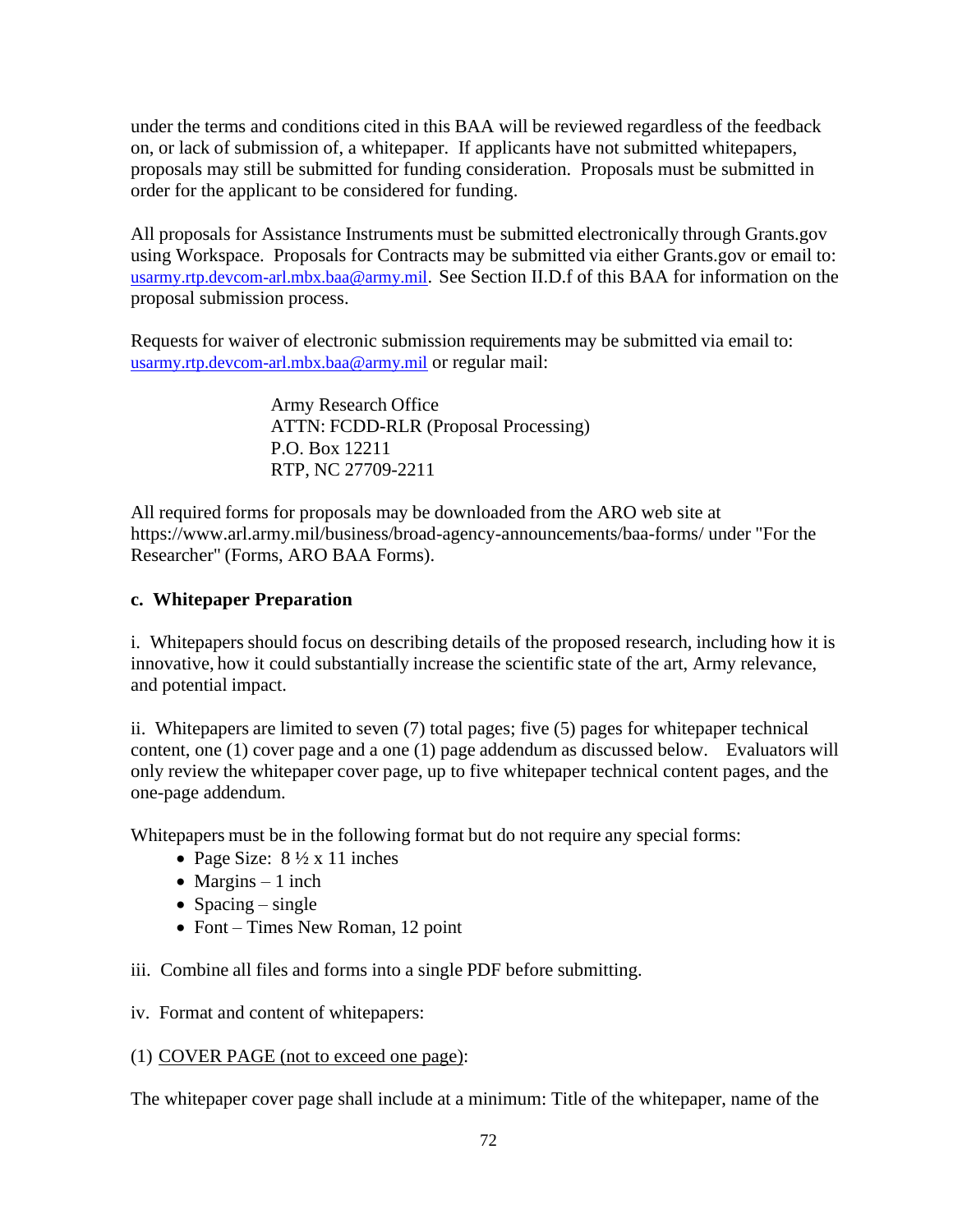individual and organization submitting the whitepaper, the research area and number against which the whitepaper is submitted, and the TPOC name.

#### (2) TECHNICAL CONTENT (not to exceed five pages):

(a) A detailed discussion of the effort's scientific research objective, approach, relationship to similar research, and level of effort shall be submitted. Also include the nature and extent of the anticipated results and, if known, the manner in which the work will contribute to the accomplishment of the Army's mission and how this contribution would be demonstrated.

(b) The type of support, if any, the applicant requests of the Government, such as facilities, equipment, demonstration sites, test ranges, software, personnel or materials, shall be identified as Government Furnished Equipment (GFE), Government Furnished Information (GFI), Government Furnished Property (GFP), or Government Furnished Data (GFD). Applicants shall indicate any Government coordination that may be required for obtaining equipment or facilities necessary to perform any simulations or exercises that would demonstrate the proposed capability.

(c) The cost portion of the whitepaper shall contain a brief cost estimate revealing all the component parts of the proposal, including research hours, burden, material costs, travel, etc.

#### (3) ADDENDUM (not to exceed one page):

Include biographical sketches of the key personnel who will perform the research, highlighting their qualifications and experience.

#### v. RESTRICTIVE MARKINGS ON WHITEPAPERS:

(1) Any proprietary data that the applicant intends to be used only by the Government for evaluation purposes must be clearly marked. The applicant must also identify any technical data or computer software contained in the whitepaper that is to be treated by the Government as limited rights in technical data and restricted rights in computer software. In the absence of such identification, the Government will conclude there are no limitations or restrictions on technical data or computer software included in the whitepaper. Records or data bearing a restrictive legend may be included in the whitepaper. It is the intent of the Army to treat all whitepapers as procurement sensitive before award and to disclose their contents only for the purpose of evaluation.

Care must be exercised to ensure that classified, sensitive, and critical technologies are not included in a whitepaper. If such information is required, appropriate restrictive markings and procedures should be applied prior to submission of the whitepaper. (2) Applicants are cautioned, however, that portions of the whitepapers may be subject to release under terms of the Freedom of Information Act, 5 U.S.C. 552, as amended.

## vi. EVALUATION AND DISPOSITION OF WHITEPAPERS: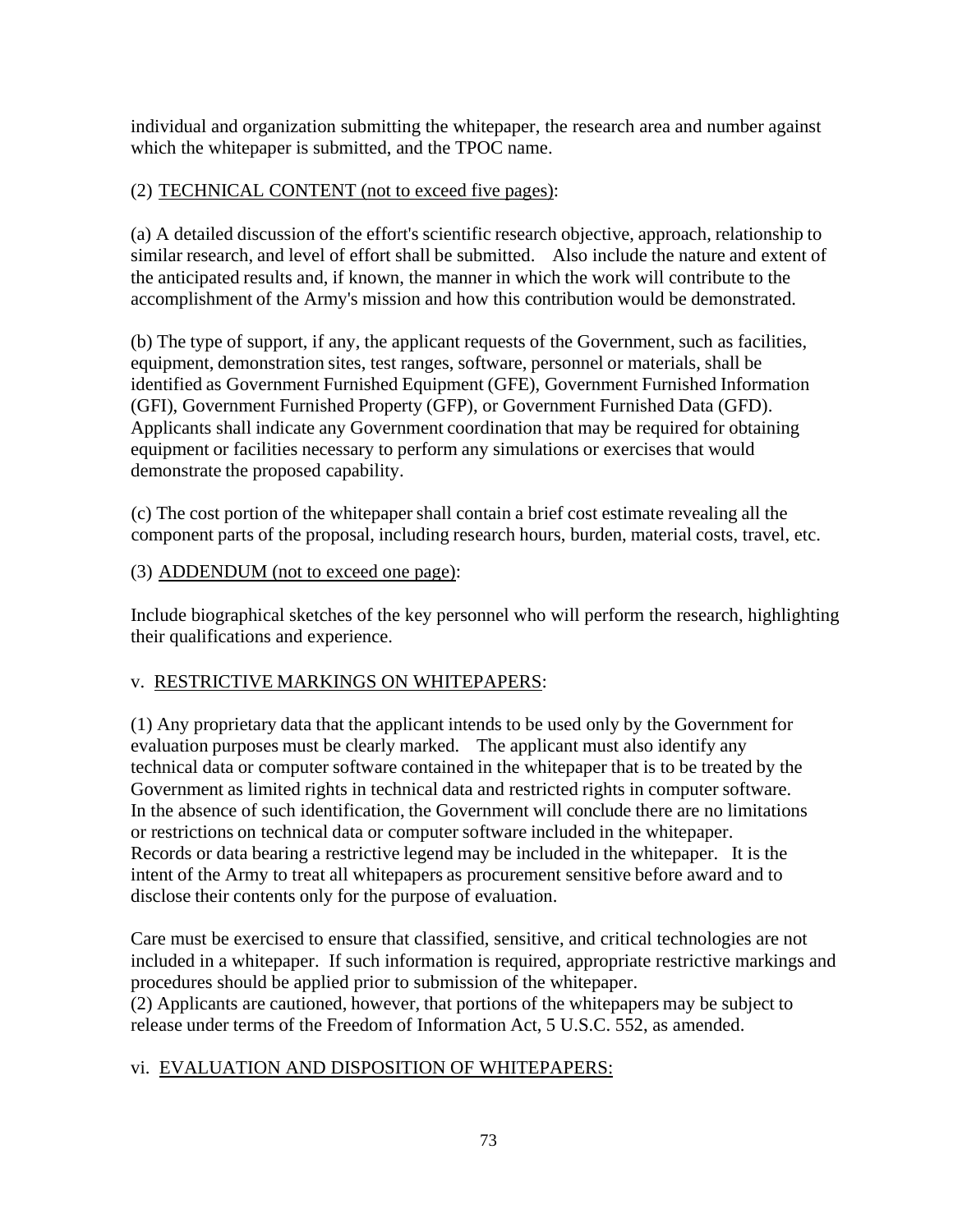(1) Evaluation Process: Applicants are advised that invitations for proposals will be made based on the whitepaper submission and the availability of funding. The whitepaper will be evaluated for the concept's scientific merit and potential contributions of the effort to the Army mission. Applicants whose whitepapers are evaluated as having significant scientific merit may be invited to submit a proposal. However, an applicant may submit a proposal despite not submitting a whitepaper or receiving a proposal invite from the Government.

(2) Disposition Process: The applicant will be notified in writing after completion of the evaluation. Whitepapers will not be returned to applicants.

## **d. Whitepaper Submission**

All whitepapers must be emailed directly to the TPOC. In the email subject line, include the phrase "Whitepaper Submission," the BAA number W911NF-17-S-0002, and the research topic number from Section II.A of this BAA. Whitepapers submitted via email must be in a single PDF formatted file as an email attachment.

## **e. Preparation of Proposals**

## i. COVER PAGE:

(1) A Cover Page is required. For contract proposals submitted by email, use ARO Form 51. For all Assistance instruments and contract proposals submitted via Grants.gov, use the SF 424 (R&R) Form. Proposals will not be processed without either: (1) a signed Cover Page, ARO Form 51, or (2) a SF 424 (R&R) Form.

(2) Should the project be carried out at a branch campus or other component of the applicant, that branch campus or component should be identified in the space provided (Block 11 on the ARO Form 51 and Block 12 on the SF 424 (R&R) Form).

(3) The title of the proposed project should be brief, scientifically representative, intelligible to a scientifically-literate reader, and suitable for use in the public domain.

(4) The proposed duration for which support is requested should be consistent with the nature and complexity of the proposed activity. For research areas listed at Sections II.A.1 through II.A.3 of this BAA applicants shall discuss the preferred performance period with the TPOC.

(5) Specification of a desired starting date for the project is important and helpful; however, requested effective dates cannot be guaranteed.

(6) Pursuant to 31 U.S.C. 7701, as amended by the Debt Collection Improvement Act of 1996 [Section 31001(I)(1), Public Law 104-134] and implemented by 32 CFR 22.420(d), federal agencies shall obtain each awardees' Taxpayer Identification Number (TIN). The TIN is being obtained for purposes of collecting and reporting on any delinquent amounts that may arise out of an awardees' relationship with the Government.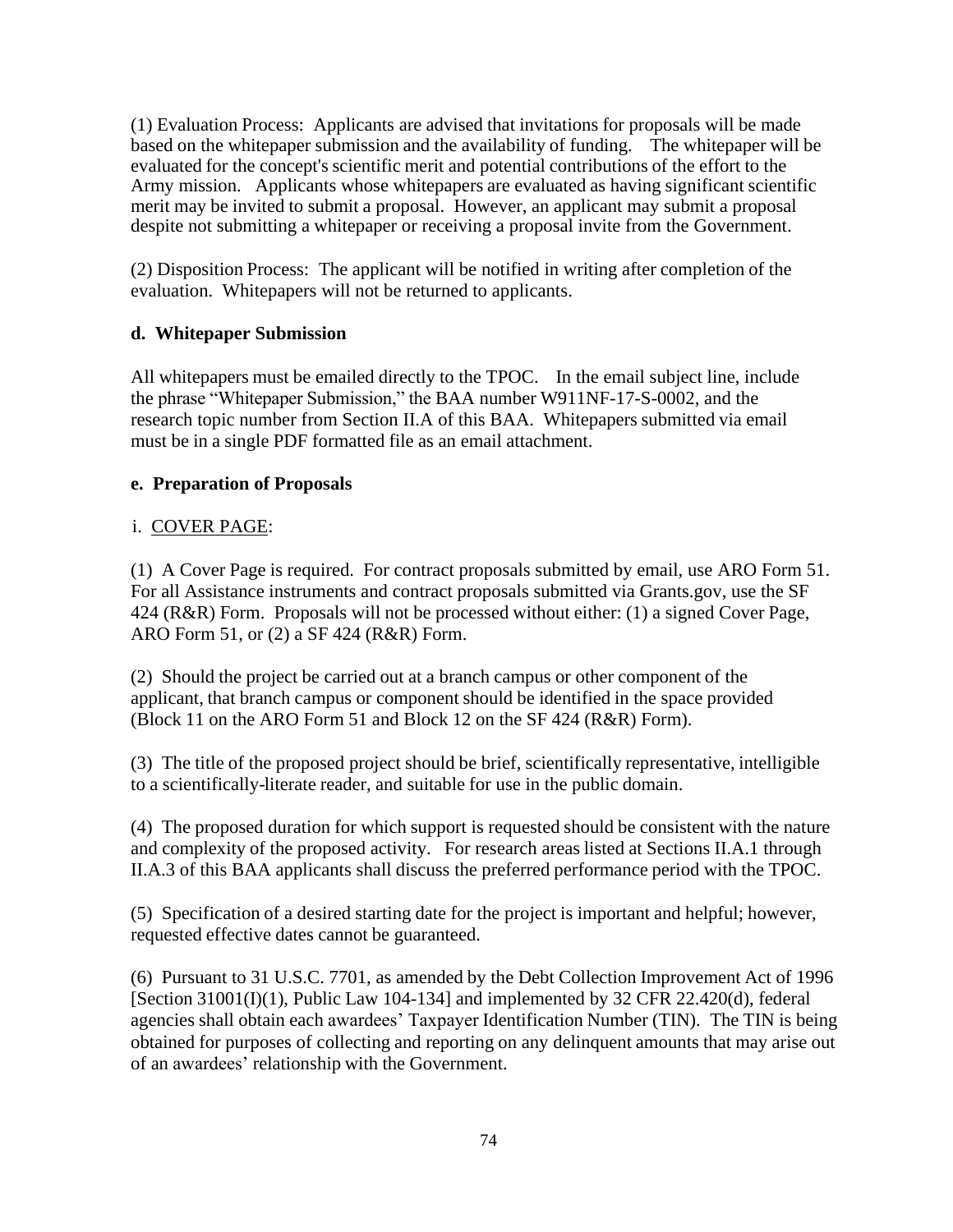(7) Applicants shall provide their organization's Unique Entity Identifier (formerly DUNS). This number is a nine-digit number assigned by D&B Information Services. See Section II.D.3 of this BAA for requirements pertaining to the Unique Entity Identifier.

(8) Applicants shall provide their assigned Commercial and Government Entity (CAGE) Code. The CAGE Code is a 5-character code assigned and maintained by the Defense Logistics Service Center (DLSC) to identify a commercial plant or establishment.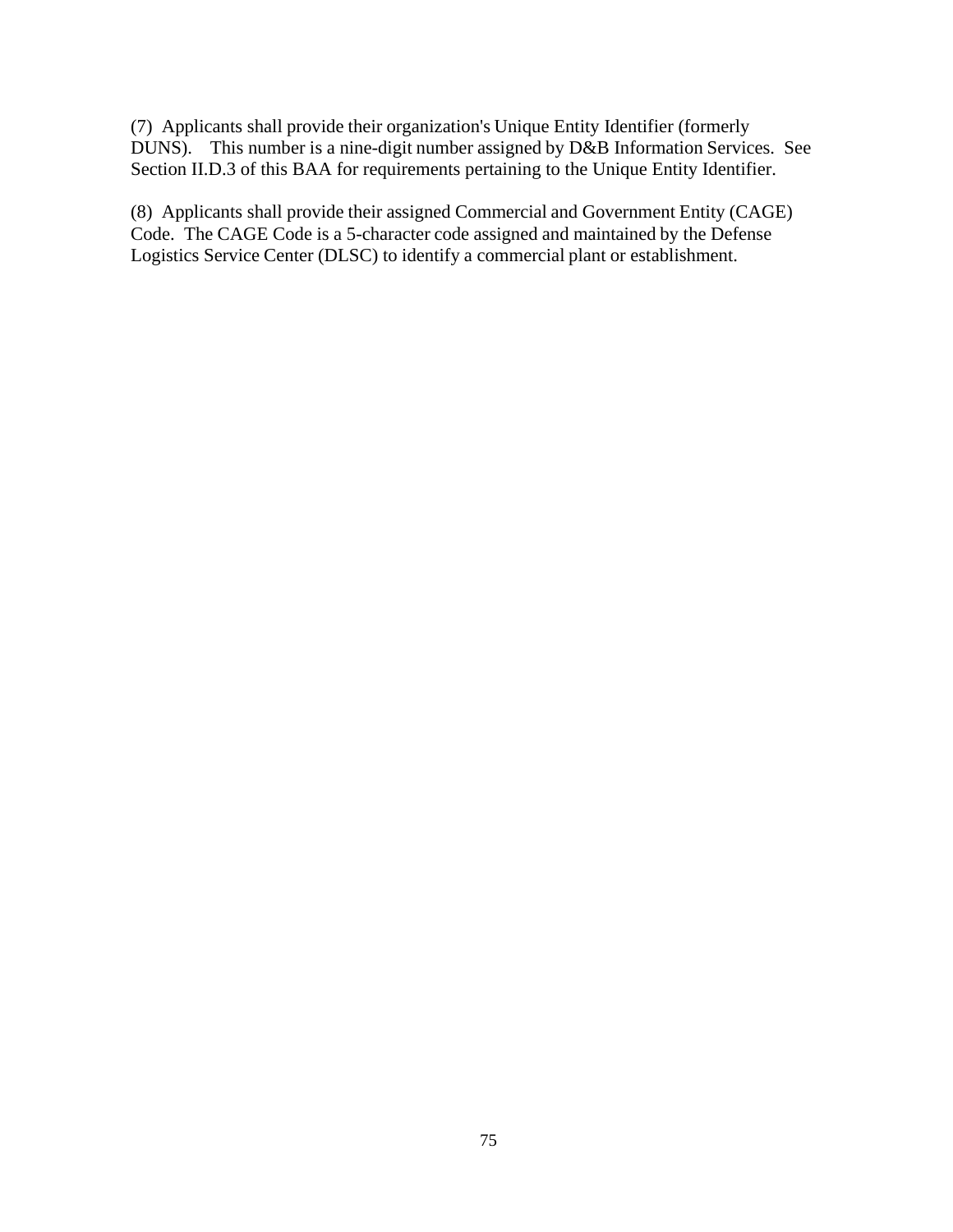#### ii. TABLE OF CONTENTS:

Use the following format for the Table of Contents. Forms are available at <https://www.arl.army.mil/business/broad-agency-announcements/baa-forms/>

| <b>SECTION</b>                                           | <b>PAGE NUMBER</b> |
|----------------------------------------------------------|--------------------|
| Table of Contents                                        | $A-1$              |
| Statement of Disclosure Preference (Form 52 or 52A)      | $B-1$              |
| Research and Related Other Project Information           | $B-2$              |
| Project Abstract                                         | $C-1$              |
| Project Description (Technical Proposal)                 | $D-1 - D-\square$  |
| <b>Biographical Sketch</b>                               | $E-1 - E-$         |
| Bibliography                                             | $F-1 - F-$         |
| <b>Current and Pending Support</b>                       | $G-1 - G-$         |
| Facilities, Equipment, and Other Resources               | $H-1 - H-$         |
| <b>Proposal Budget</b>                                   | $I-1-I$ - $\Box$   |
| Contract Facilities Capital Cost of Money (DD Form 1861) | $J-1$              |
| Appendices<br>List Appendix Items:                       | $K$ - $\Box$       |

This format applies to all proposals submitted via email and via Grants.gov. Applicants' should show the location of each section of the proposal, as well as major subdivisions of the project description.

iii. STATEMENT OF DISCLOSURE PREFERENCE (FORM 52 OR 52A): Complete and sign ARO Form 52 (Industrial Contractors) or ARO Form 52A (Educational and Nonprofit Organizations).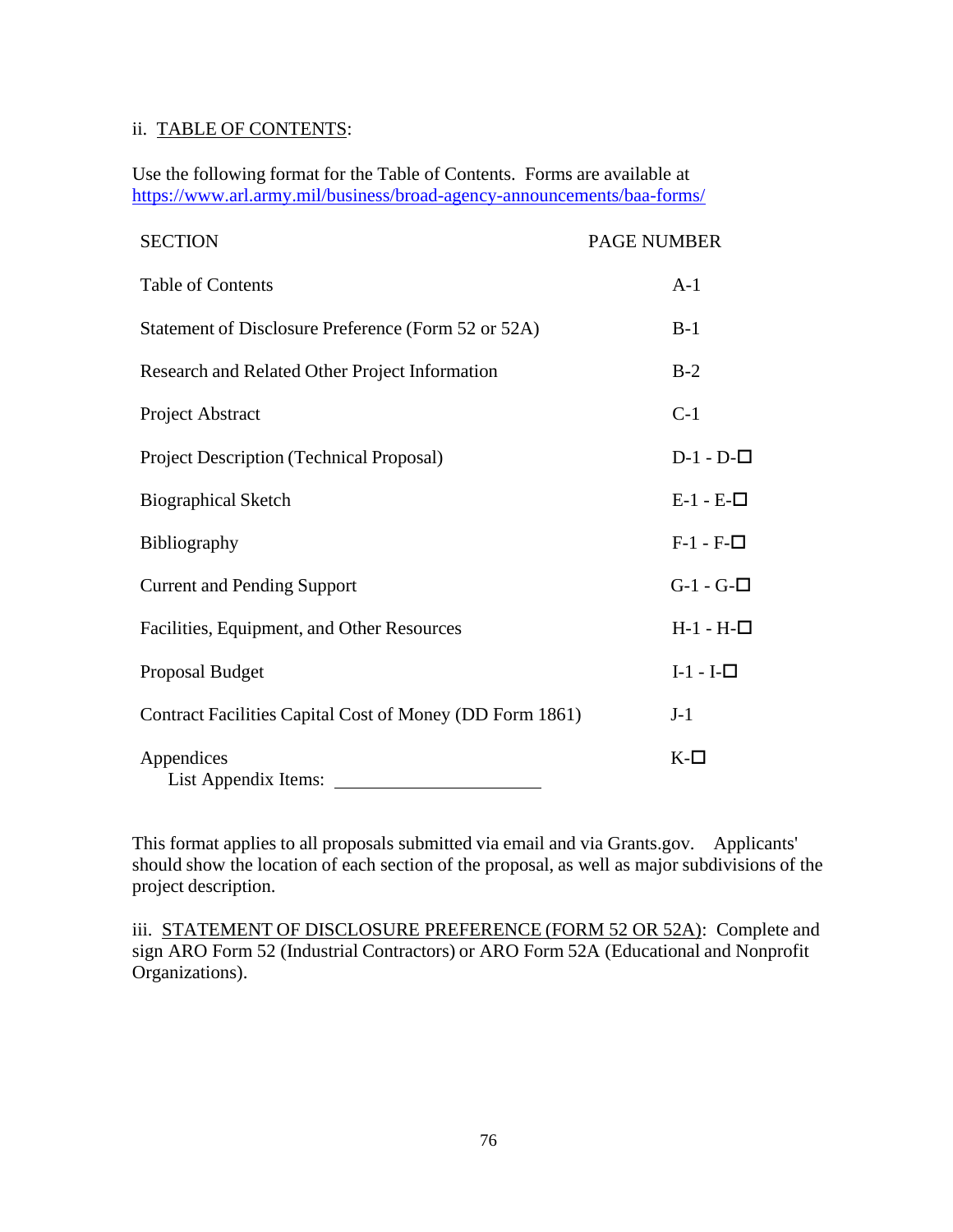## iv. RESEARCH AND RELATED OTHER PROJECT INFORMATION: Must be completed and signed by all applicants.

## v. PROJECT ABSTRACT:

(1) The project abstract shall be completed on the form entitled "Publicly Releasable Project Abstract" found at the following website: [https://www.arl.army.mil/business/broad-agency](https://www.arl.army.mil/business/broad-agency-announcements/baa-forms/)[announcements/baa-forms/](https://www.arl.army.mil/business/broad-agency-announcements/baa-forms/)

(2) Unless otherwise instructed in this BAA, the project abstract shall include a concise statement of work and basic approaches to be used in the proposed effort. The abstract should include a statement of scientific objectives, methods to be employed, and the significance of the proposed effort to the advancement of scientific knowledge.

(3) The abstract should be no longer than one (1) page (maximum 4,000 characters).

(4) The project abstract shall be marked by the applicant as publically releasable. By submission of the project abstract, the applicant confirms that the abstract is releasable to the public. For a proposal that results in a grant award, the project abstract will be posted to a searchable website available to the general public to meet the requirements of Section 8123 of the DoD Appropriations Act, 2015. The website address is [https://dodgrantawards.dtic.mil/grants.](https://dodgrantawards.dtic.mil/grants)

vi. PROJECT DESCRIPTION (TECHNICAL PROPOSAL): The technical portion of the proposal shall contain the following:

(1) A complete discussion stating the background and objectives of the proposed work, the scientific approaches to be considered, the relationship to competing or related research, and the level of effort to be employed. Include also the nature and extent of the anticipated results and how they will significantly advance the scientific state-of-the-art. Also, if known, include the manner in which the work will contribute to the accomplishment of the Army's mission. Ensure the proposal identifies any scientific uncertainties and describes specific approaches for the resolution or mitigation of the uncertainties.

(2) A brief description of your organization. If the applicant has extensive government contracting experience and has previously provided the information to the ARL, the information need not be provided again. A statement setting forth this condition should be made.

(3) The names of other federal, state, local agencies, or other parties receiving the proposal and/or funding the proposed effort. If none, state so. Concurrent or later submission of the proposal to other organizations will not prejudice its review by the ARO if we are kept informed of the situation.

(4) A statement regarding possible impact, if any, of the proposed effort on the environment, considering as a minimum its effect upon water, atmosphere, natural resources, human resources, and any other values.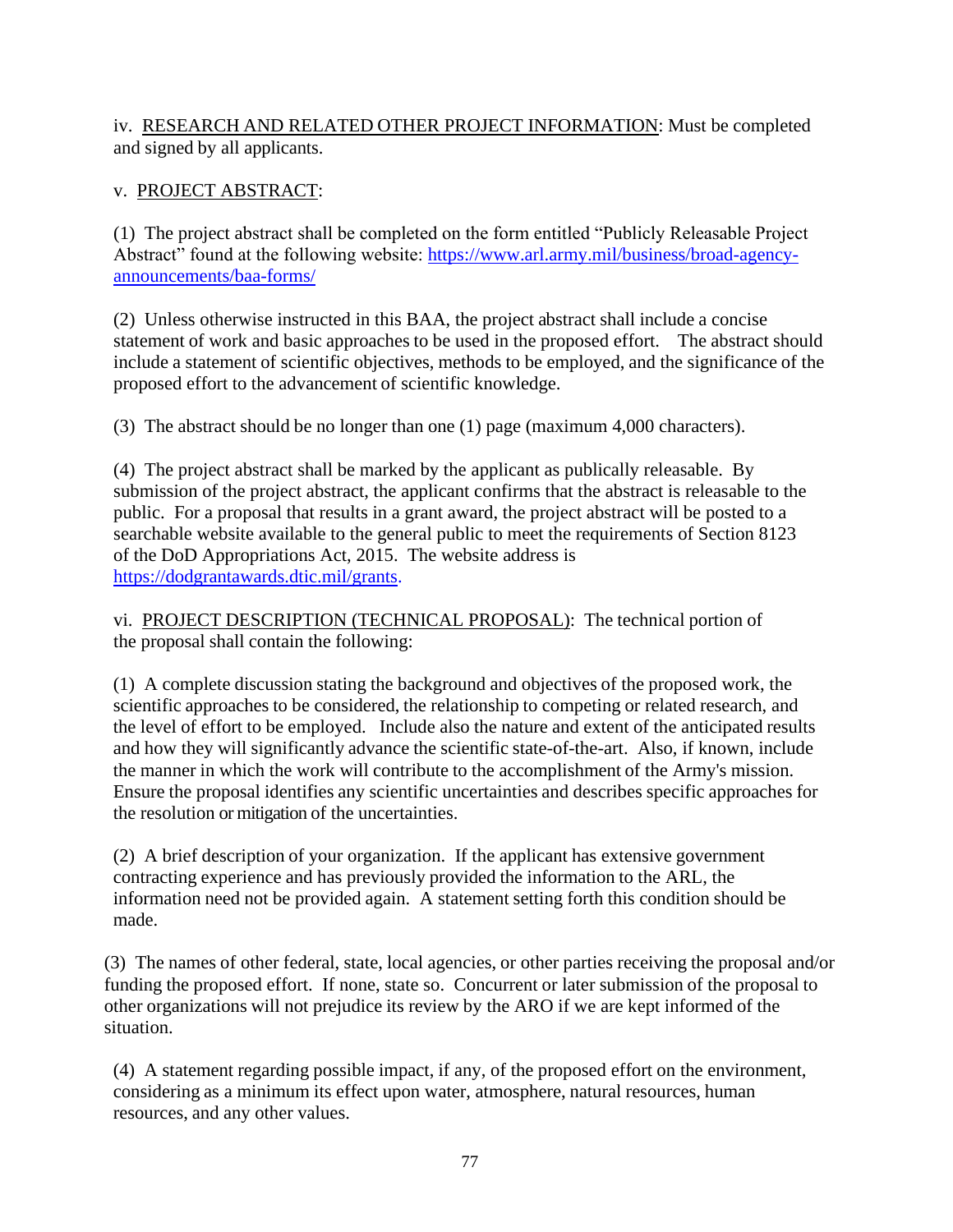(5) A statement regarding the use of Class I and Class II ozone- depleting substances. Ozonedepleting substances are any substance designated as Class I by EPA, including but not limited to chlorofluorocarbons, halons, carbon tetrachloride, and methyl chloroform, and any substance designated as Class II by EPA, including but not limited to hydrochlorofluorocarbons. See 40 CFR Part 82 for detailed information. If Class I or II substances are to be utilized, a list shall be provided as part of the applicant's proposal. If none, state so.

(6) The type of support, if any, requested by the applicant (e.g., facilities, equipment, and materials).

## vii. BIOGRAPHICAL SKETCH:

(1) This section shall contain the biographical sketches for key personnel only.

(a) Primary PI: The Primary PI provides a single or initial point of communication between the ARO and the awardee organization(s) about scientific matters. If not otherwise designated, the first PI listed will serve as the Primary PI. This individual can be changed with notification to ARO. ARO does not infer any additional scientific stature to this role among collaborating investigators.

(b) Co-PIs: The individual(s) a research organization designates as having an appropriate level of authority and responsibility for the proper conduct of the research and submission of required reports to ARO. When an organization designates more than one PI, it identifies them as individuals who share the authority and responsibility for leading and directing the research, intellectually and logistically. ARO does not infer any distinction among multiple PIs.

(2) The following information is required:

(a) Relevant experience and employment history including a description of any prior Federal employment within one year preceding the date of proposal submission.

(b) List of up to five publications most closely related to the proposed project and up to five other significant publications, including those being printed. Patents, copyrights, or software systems developed may be substituted for publications.

(c) List of persons, other than those cited in the publications list, who have collaborated on a project or a book, article, report or paper within the last four years. Include pending publications and submissions. Otherwise, state "None."

(d) Names of each investigator's own graduate or post-graduate advisors and advisees.

NOTE: The information provided in (c) and (d) is used to help identify potential conflicts or bias in the selection of reviewers.

(3) For the personnel categories of postdoctoral associates, other professionals, and students (research assistants), the proposal may include information on exceptional qualifications of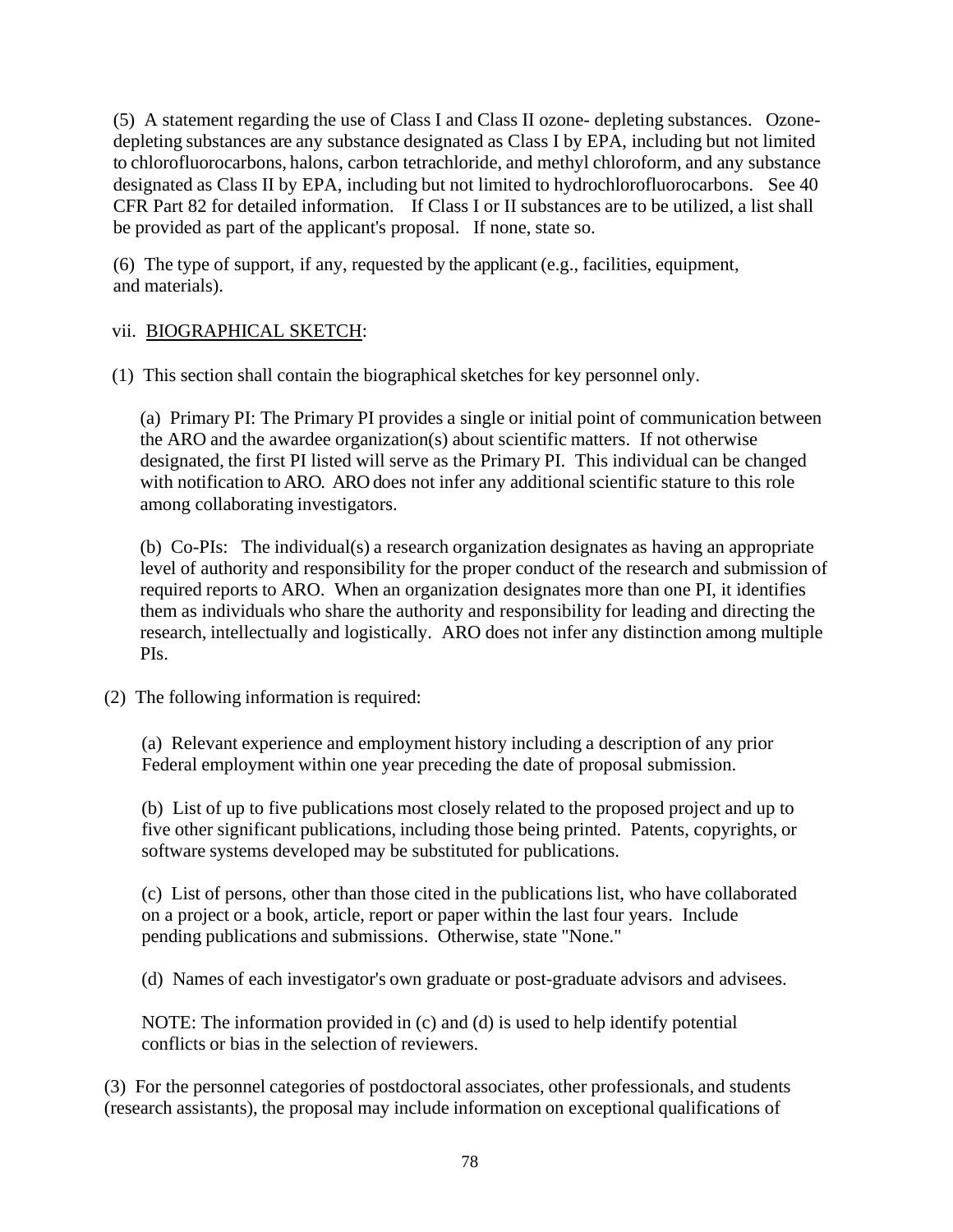these individuals that merit consideration in the evaluation of the proposal.

(4) The biographical sketches are limited to three (3) pages per investigator and other individuals that merit consideration.

viii. BIBLIOGRAPHY: A bibliography of pertinent literature is required. Citations must be complete (including full name of author(s), title, and location in the literature).

## ix. CURRENT AND PENDING SUPPORT:

(1) All project support from whatever source must be listed. The list must include all projects requiring a portion of the PI's and other key personnel's time, even if they receive no salary support from the project(s).

(2) The information should include, as a minimum: (i) the project/proposal title and brief description, (ii) the name and location of the organization or agency presently funding the work or requested to fund such work, (iii) the award amount or annual dollar volume of the effort, (iv) the period of performance, and (v) a breakdown of the time required of the PI and/or other key personnel.

x. FACILITIES, EQUIPMENT, AND OTHER RESOURCES: The applicant should include in the proposal a listing of facilities, equipment, and other resources already available to perform the research proposed.

# xi. PROPOSAL BUDGET (including DD Form 1861):

(1) Each proposal must contain a budget for each year of support requested and a cumulative budget for the full term of requested support. Each budget year and the cumulative budget for the full term must be documented on ARO Form 99. ARO Form 99 may be reproduced, but you may not make substitutions in prescribed budget categories nor alter or rearrange the cost categories as they appear on the form. The proposal may request funds under any of the categories listed so long as the item is considered necessary to perform the proposed work and is not precluded by applicable cost principles. In addition to the forms, the budget proposal should include budget justification for each year.

(2) A signed summary budget page must be included. The documentation pages should be titled "Budget Explanation Page" and numbered chronologically starting with the budget form. The need for each item should be explained clearly.

(3) All cost data must be current and complete. Costs proposed must conform to the following principles and procedures:

Institutions of Higher Education: 2 CFR Part 200 Nonprofit Organizations: 2 CFR Part 200 For-Profit/Commercial Organizations: FAR Part 31, DFARS Part 231, FAR Subsection 15.403-5, and DFARS Subsection 215.403-5.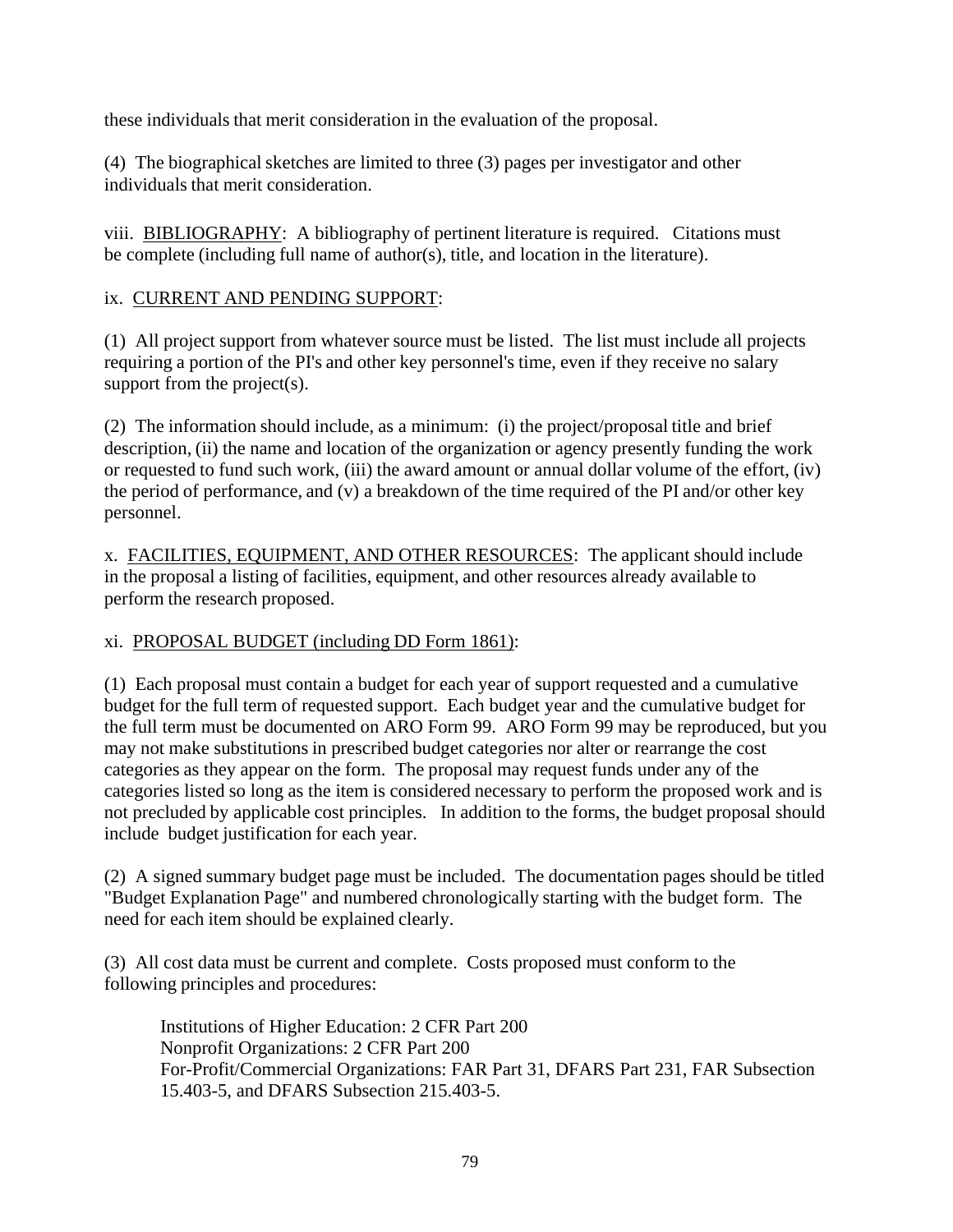\*For those nonprofit organizations specifically exempt from the provisions of Subpart E of 2 CFR Part 200 (see 2 CFR 200.401(c)), FAR Part 31 and DFARS Part 231 shall apply.

(4) Sample itemized budgets and the information they must include for a contract and for grants and cooperative agreements can be found at Section II.H of this BAA (Other Information). Before award of a cost-type contract or assistance instrument it must be established that an approved accounting system and financial management system exist.

xii. APPENDICES: Some situations require that special information and supporting documents be included in the proposal before funding can be approved. Such information and documentation should be included by appendix to the proposal.

(1) To evaluate compliance with Title IX of the Education Amendments of 1972 (20 U.S.C. A Section 1681 Et. Seq.), the Department of Defense is collecting certain demographic and career information to be able to assess the success rates of women who are proposed for key roles in applications in STEM disciplines. To enable this assessment, each application must include the following forms completed as indicated.

#### (A)Research and Related Senior/Key Person Profile (Expanded) form:

The Degree Type and Degree Year fields on the Research and Related Senior/Key Person Profile (Expanded) form will be used by DoD as the source for career information. In addition to the required fields on the form, applicants must complete these two fields for all individuals that are identified as having the project role of PD/PI or Co-PD/PI on the form. Additional senior/key persons can be added by selecting the "Next Person" button.

#### (B)Research and Related Personal Data form:

This form will be used by DoD as the source of demographic information, such as gender, race, ethnicity, and disability information for the Project Director/Principal Investigator and all other persons identified as Co-Project Director(s)/Co-Principal Investigator(s). Each application must include this form with the name fields of the Project Director/Principal Investigator or any Co-Project Director(s)/Co-Principal Investigator(s) completed; however, provision of the demographic information in the form is voluntary. If completing the form for multiple individuals, each Co-Project Director/Co-Principal Investigator can be added by selecting the "Next Person" button. The demographic information, if provided, will be used for statistical purposed only and will not be made available to merit reviewers. Applicants who do not wish to provide some or all of the information should check or select the "Do not wish to provide" option.

## **f. Submission of Proposals**

Proposals must be submitted by email (only when a contract is requested) or through Grants.gov. Proposals must be submitted through the applicant's organizational office having responsibility for Government business relations. All signatures must be that of an official authorized to commit the organization in business and financial affairs.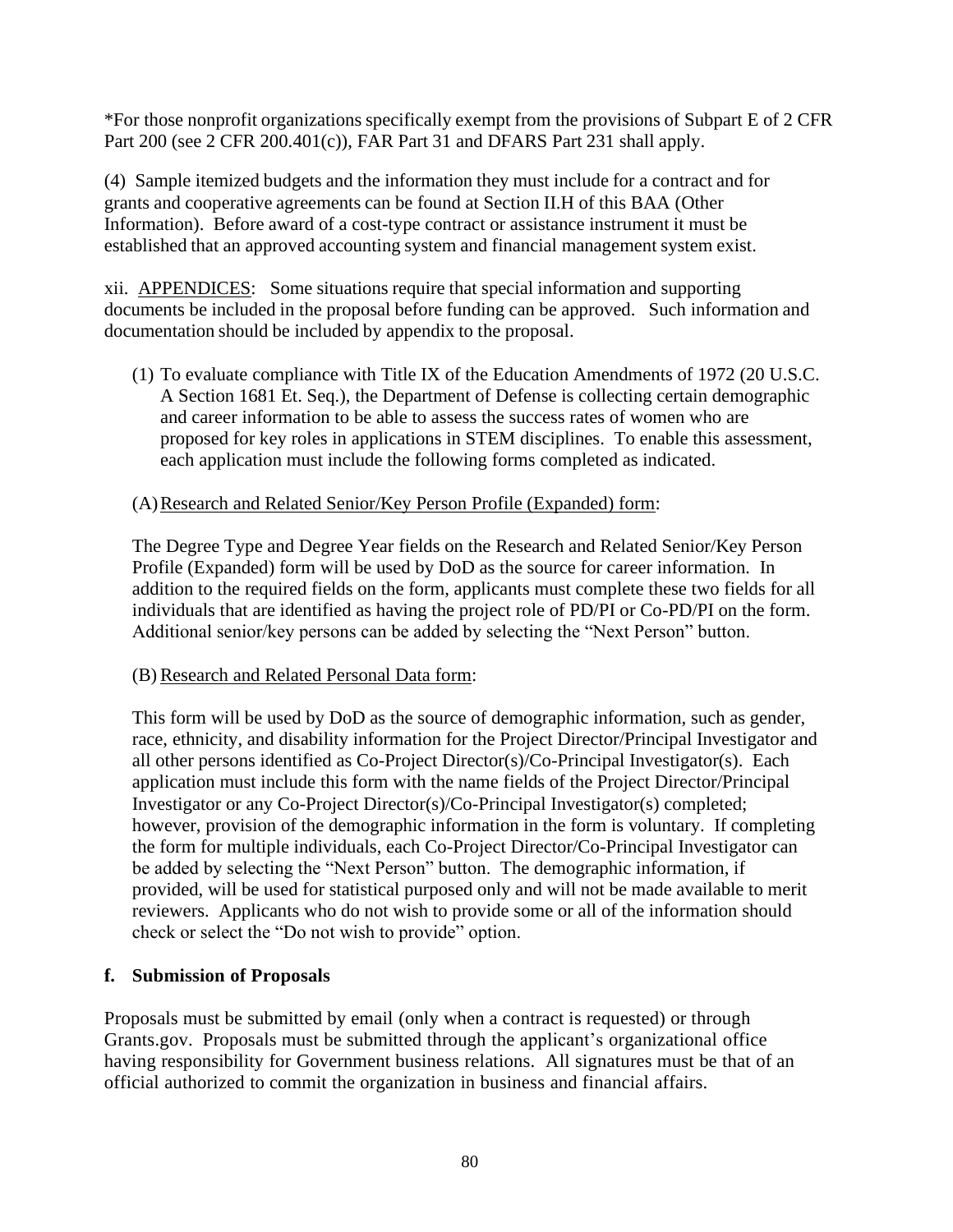Proposal content requirements remain the same for both email and Grants.gov submission.

# i. EMAIL SUBMISSION (only when a **Contract is the requested form of agreement**):

(1) Proposals requesting a Contract may be emailed directly to [usarmy.rtp.devcom](mailto:usarmy.rtp.devcom-arl.mbx.baa@army.mil)[arl.mbx.baa@army.mil](mailto:usarmy.rtp.devcom-arl.mbx.baa@army.mil). Do not email full proposals to the TPOC. All emailed proposals must adhere to the format requirements and contain the information outlined in Section II.D.2.e of this BAA.

(2) The applicant must include with its proposal submission the representations required by Section II.F.2.a.i of this BAA. The representations must include applicant POC information and be signed by an authorized representative. Note: If the applicant's SAM Representations and Certifications include its response to the representations a hard copy representation is not required with proposal submission.

(3) All forms requiring signature must be completed, printed, signed, and scanned into a PDF document. All documents must be combined into a single PDF formatted file to be attached to the email.

(4) Proposal documents (excluding required forms) must use the following format:

- Page Size  $8\frac{1}{2} \times 11$  inches
- Margins  $-1$  inch
- Spacing single
- Font Times New Roman, 12 point, single-sided pages

ii. GRANTS.GOV SUBMISSION (For **all proposals requesting Assistance agreements).** Proposals requesting a Contract may be submitted either via Grants.gov or email:

(1) Grants.gov Registration (See Section II.D.2.g below) must be accomplished prior to application submission in Grants.gov.

NOTE: All web links referenced in this section are subject to change by Grants.gov and may not be updated here.

(2) Specific forms are required for submission of a proposal. The forms are contained in the Application Package available through the Grants.gov application process. To access these materials, go to [http://www.grants.gov,](http://www.grants.gov/) select "Apply for Grants," and then select "Get Application Package." A Grant Application Package and Application Instructions are available through the Grants.Gov Apply portal under CFDA Number 12.431/Funding Opportunity Number W911NF-17-S-0002. Select "Apply" and then "Apply Now Using Workspace."

\*NOTE: Effective 31 December 2017, the legacy PDF application package on Grants.gov will be retired and applicants must apply online at Grants.gov using the application Workspace. For access to complete instructions on how to apply for opportunities using Workspace refer to [https://www.grants.gov/web/grants/applicants/workspace-overview.html.](https://www.grants.gov/web/grants/applicants/workspace-overview.html)

The following documents are mandatory: (1) Application for Federal Assistance (R&R) (SF 424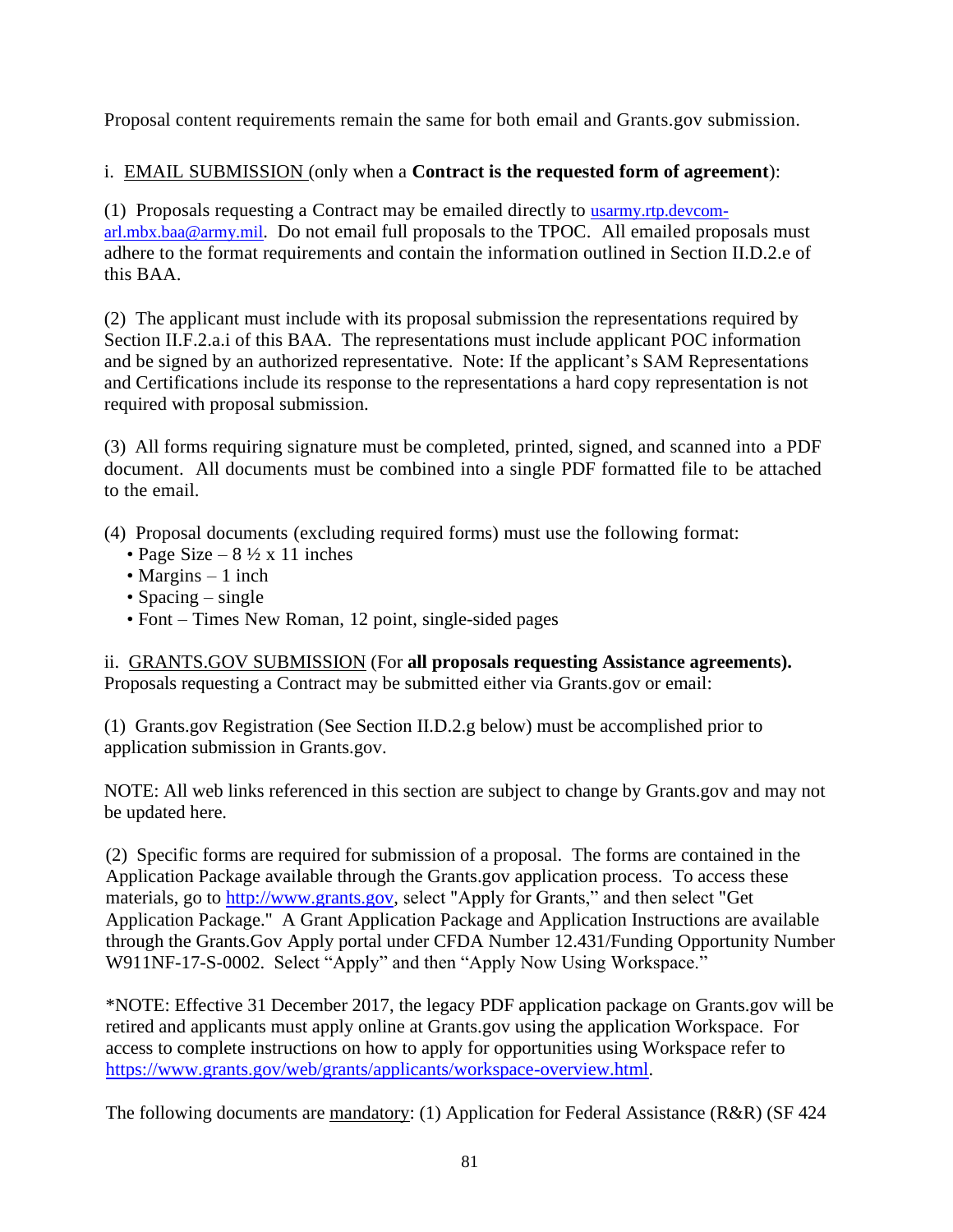(R&R)), and (4) Attachments form.

(3) The SF 424 (R&R) form is to be used as the cover page for all proposals submitted via Grants.gov. The SF 424 (R&R) must be fully completed. Authorized Organization Representative (AOR) usernames and passwords serve as "electronic signatures" when your organization submits applications through Grants.gov. By using the SF 424 (R&R), proposers are providing the certification required by 32 CFR Part 28 regarding lobbying (see Section II.F.2.a.ii of this BAA). Block 11, "Descriptive Title of Applicant's Project," must reference the research topic area being addressed in the effort by identifying the specific paragraph from Section II.A of this BAA.

(4) The Attachments form must contain the documents outlined in Section II.D.2.e.ii entitled "Table of Contents". All documents must be combined into separate and single PDF formatted files using the Table of Contents names. Include "W911NF-17-S-0002" in the title so the proposal will be distinguished from other BAA submissions and upload each document to the mandatory Attachments form.

(5) The applicant must include with its proposal submission the representations required by Section II.F.2.a.ii of this BAA. The representations must include applicant POC information and be signed by an authorized representative. Attach the representations document to an available field within the Attachments form. Note: If the applicant's SAM Representations and Certifications include its response to the representations a hard copy representation is not required with proposal submission.

## (6) The Grants.gov User Guide at:

https://www.grants.gov/help/html/help/index.htm?callingApp=custom#t=GetStarted%2FGetStart ed.htm&rhsearch=user%20guide&rhhlterm=user%20guide&rhsyns=%20 will assist AORs in the application process. Remember that you must open and complete the Application for Federal Assistance (R&R) (SF 424 (R&R)) first, as this form will automatically populate data fields in other forms. If you encounter any problems, contact customer support at 1-800-518-4726 or at support@grants.gov. If you forget your user name or password, follow the instructions provided in the Credential Provider tutorial. Tutorials may be printed by right-clicking on the tutorial and selecting "Print".

(7) As it is possible for Grants.gov to reject the proposal during this process, it is strongly recommended that proposals be uploaded at least two days before any established deadline in the BAA so that they will not be received late and be ineligible for award consideration. It is also recommended to start uploading proposals at least two days before the deadline to plan ahead for any potential technical and/or input problems involving the applicant's own equipment.

## **g. Grants.gov Registration**

i. Each organization that desires to submit applications via Grants.Gov must complete a onetime registration. There are several one-time actions your organization must complete in order to submit applications through Grants.gov (e.g., obtain a Unique Entity Identifier, register with the SAM, register with the credential provider, register with Grants.gov and obtain approval for an AOR to submit applications on behalf of the organization). To register please see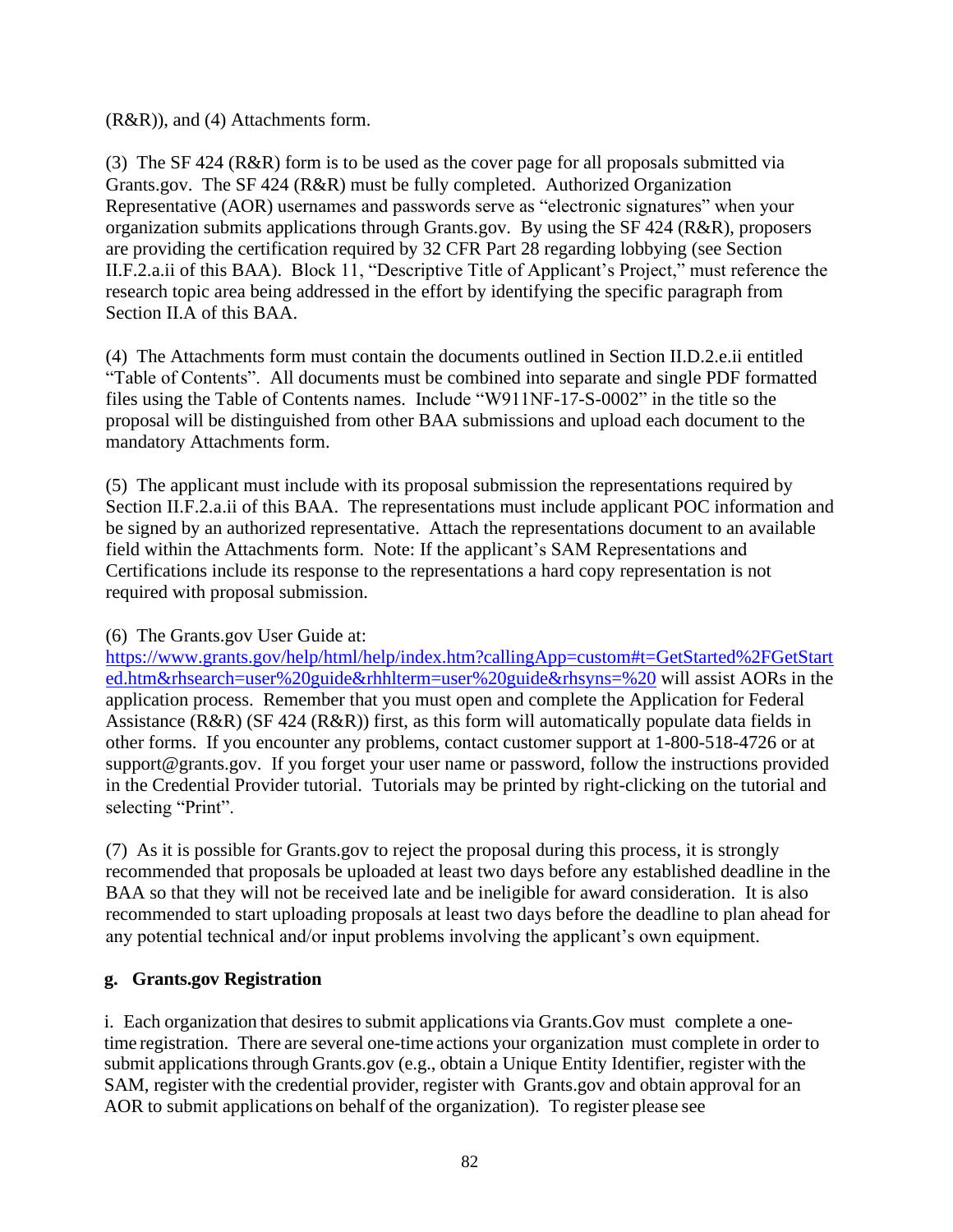## <http://www.grants.gov/web/grants/applicants/organization-registration.html>

ii. Please note the registration process for an Organization or an Individual can take between three to five business days or as long as four weeks if all steps are not completed in a timely manner.

iii. Questions relating to the registration process, system requirements, how an application form works, or the submittal process should be directed to Grants.gov at 1-800-518-4726 or [support@grants.gov.](mailto:support@grants.gov) 

## **3. Unique Entity Identifier and System for Award Management (SAM)**

a. Each applicant (unless the applicant is an individual or Federal awarding agency that is exempt from those requirements under 2 CFR 25.110(b) or (c), or has an exemption approved by the Federal awarding agency under 2 CFR 25.110(d)) is required to:

- i. Be registered in SAM prior to submitting its application;
- ii. Provide a valid unique entity identifier (formerly DUNS) in its application; and
- iii. Maintain an active SAM registration with current information at all times during which it has an active Federal award or an application or plan under consideration by a Federal awarding agency.

b. The Federal awarding agency may not make a Federal award to an applicant until the applicant has complied with all applicable unique entity identifier and SAM requirements. If an applicant has not fully complied with the requirements by the time the Federal awarding agency is ready to make a Federal award, the Federal awarding agency may determine that the applicant is not qualified to receive a Federal award and use that determination as a basis for making a Federal award to another applicant.

## **4. Submission Dates and Times**

## a. Proposals

Proposals will be considered until and including the closing date of this announcement (see cover page of this announcement for opening/closing dates), except for special programs identified in this BAA that may announce specific opening/closing dates. Proposals submitted after the closing date will not be considered by the Government.

## b. Proposal Receipt Notices

i. Grants.gov: After a proposal is submitted to Grants.gov, the AOR will receive a series of three emails from Grants.gov. The first two emails will be received within 24 to 48 hours after submission. The first email will confirm time of receipt of the proposal by the Grants.gov system and the second will indicate that the proposal has either been successfully validated by the system prior to transmission to the grantor agency or has been rejected due to errors. A third email will be received once the grantor agency has confirmed receipt of the proposal. Reference the Grants.gov User Guide at

https://www.grants.gov/help/html/help/index.htm?callingApp=custom#t=GetStarted%2FGetStarted.htm&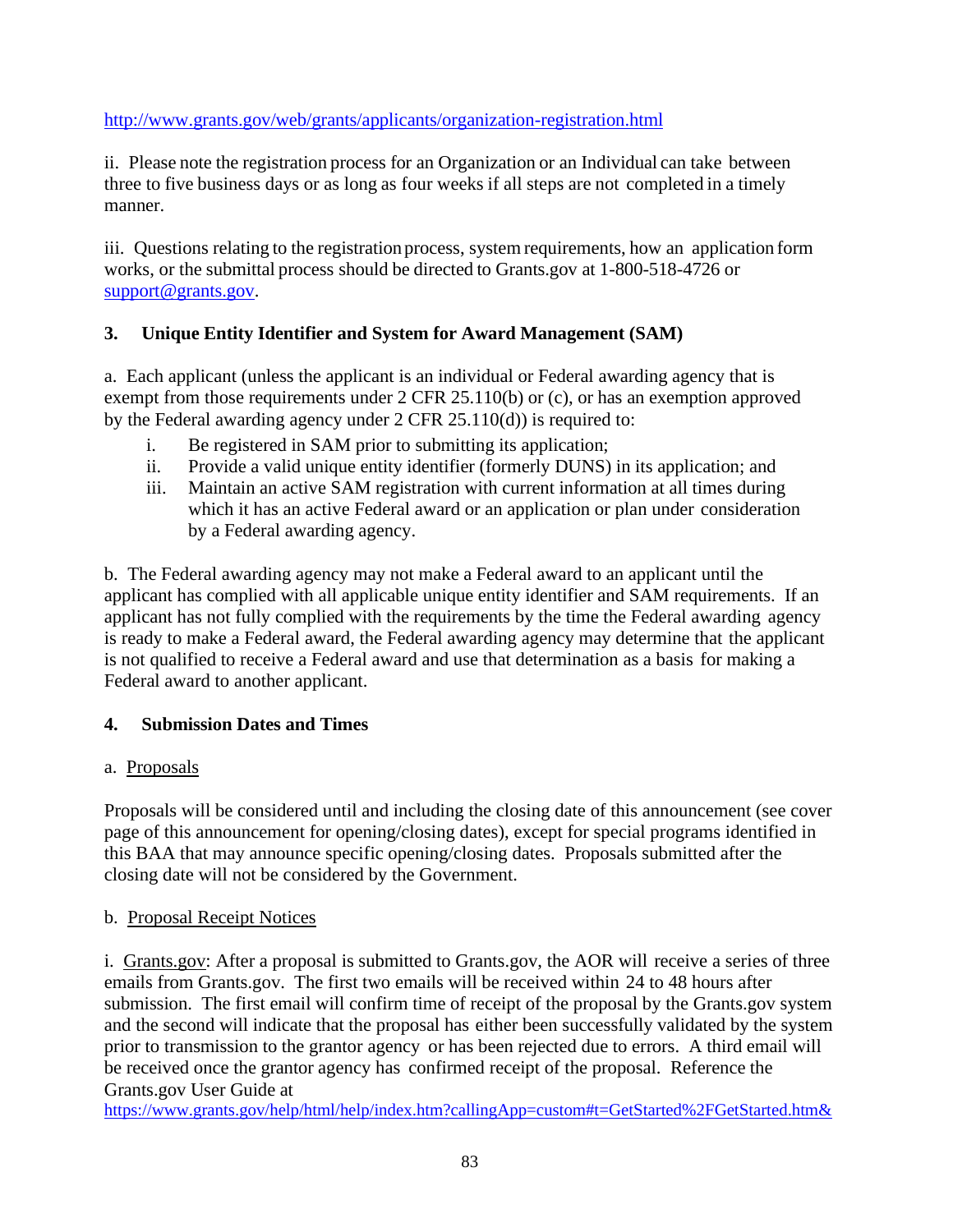rhsearch=user%20guide&rhhlterm=user%20guide&rhsyns=%20 for information on how to track your application package.

For the purposes of this BAA, an applicant's proposal is not considered received by ARO until the AOR receives email #3.

ii. Email Submission: After a proposal is submitted to [usarmy.rtp.devcom-arl.mbx.baa@army.mil](mailto:usarmy.rtp.devcom-arl.mbx.baa@army.mil), the AOR will receive an email confirming time of receipt of the proposal by the grantor agency. For the purposes of this BAA, an applicant's proposal is not considered received by the grantor agency until the AOR receives the email confirming receipt of the proposal.

## **5. Intergovernmental Review**

Not Applicable

# **6. Funding Restrictions**

There are no specific funding restrictions associated with this BAA (e.g. direct costs, indirect costs, etc.).

## **7. Other Submission Requirements**

a. Information to Be Requested from Successful Applicants: Applicants whose proposals are accepted for funding will be contacted before award to provide additional information required for award. The required information may include requests to clarifying budget explanations, representations, certifications, and some technical aspects.

b. For Contracts Only: Performance Work Statements (PWS). Prior to award the Contracting Officer may request that the contractor submit a PWS for the effort to be performed, which will be incorporated into the contract at the time of award.

(End of Section)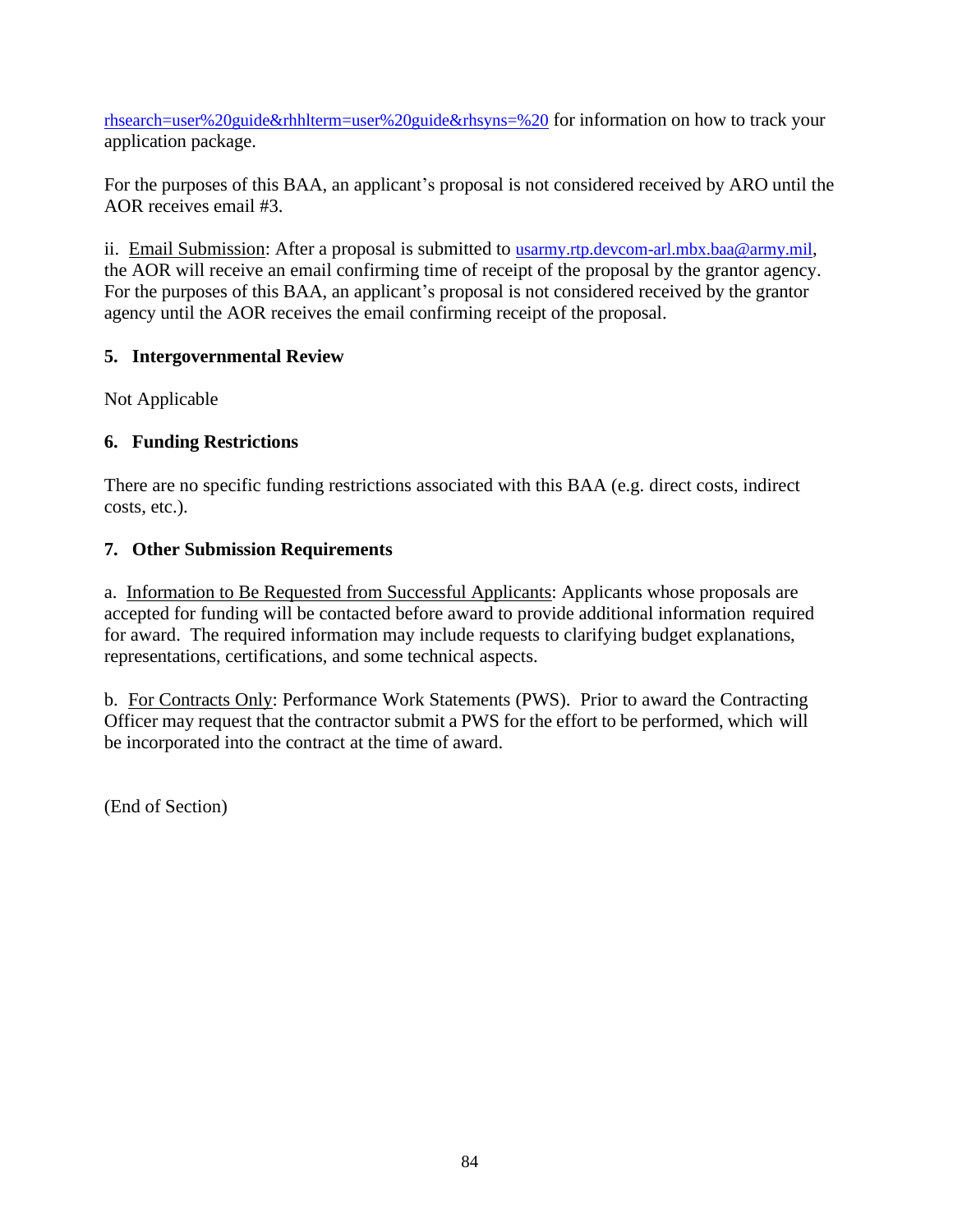## **E. Proposal Review Information**

## **1. Criteria**

a. Except for the PECASE and HSAP/URAP programs, proposals submitted in response to this BAA will be evaluated using the criteria listed below (in descending order of importance):

i. The overall scientific and/or technical merits of the proposal.

ii. The potential contributions of the effort to the Army mission.

iii. The qualifications, capabilities, and experience of the proposed PI, team leader, or other key personnel who are critical to achievement of the proposed objectives.

b. The following criterion will be evaluated, in addition to the criteria listed in Section II.E.1.a, in the evaluation of proposals submitted against the ECP. This criterion is of least importance:

Long-term commitment by the institution of higher education to the early career investigator and the proposed research.

c. The following criterion will be evaluated, in addition to the criteria listed in Section II.E.1.a, in the evaluation of proposals submitted against the RI Program. This criterion is of least importance.

The applicant's capabilities, related experience, facilities, techniques, or unique combinations of these, which are integral factors for achieving the proposed objectives.

d. Proposals submitted in response to the PECASE program will be evaluated using the criteria listed below. The criteria are listed in descending order of importance (NOTE: Criteria i, ii, and iii are of equal importance):

- i. The overall scientific and/or technical merits of the proposal.
- ii. Scientific leadership.
- iii. Publications.
- iv. The potential contributions of the effort to the Army mission.
- v. Presentations.
- vi. Commitment letters from institution of higher education.
- vii. Community outreach.

e. Proposals submitted in response to the HSAP/URAP program will be evaluated using the criteria listed below (in descending order of importance):

i. The overall scientific and/or technical merits of the proposal.

ii. The potential contributions of the effort to the Army mission.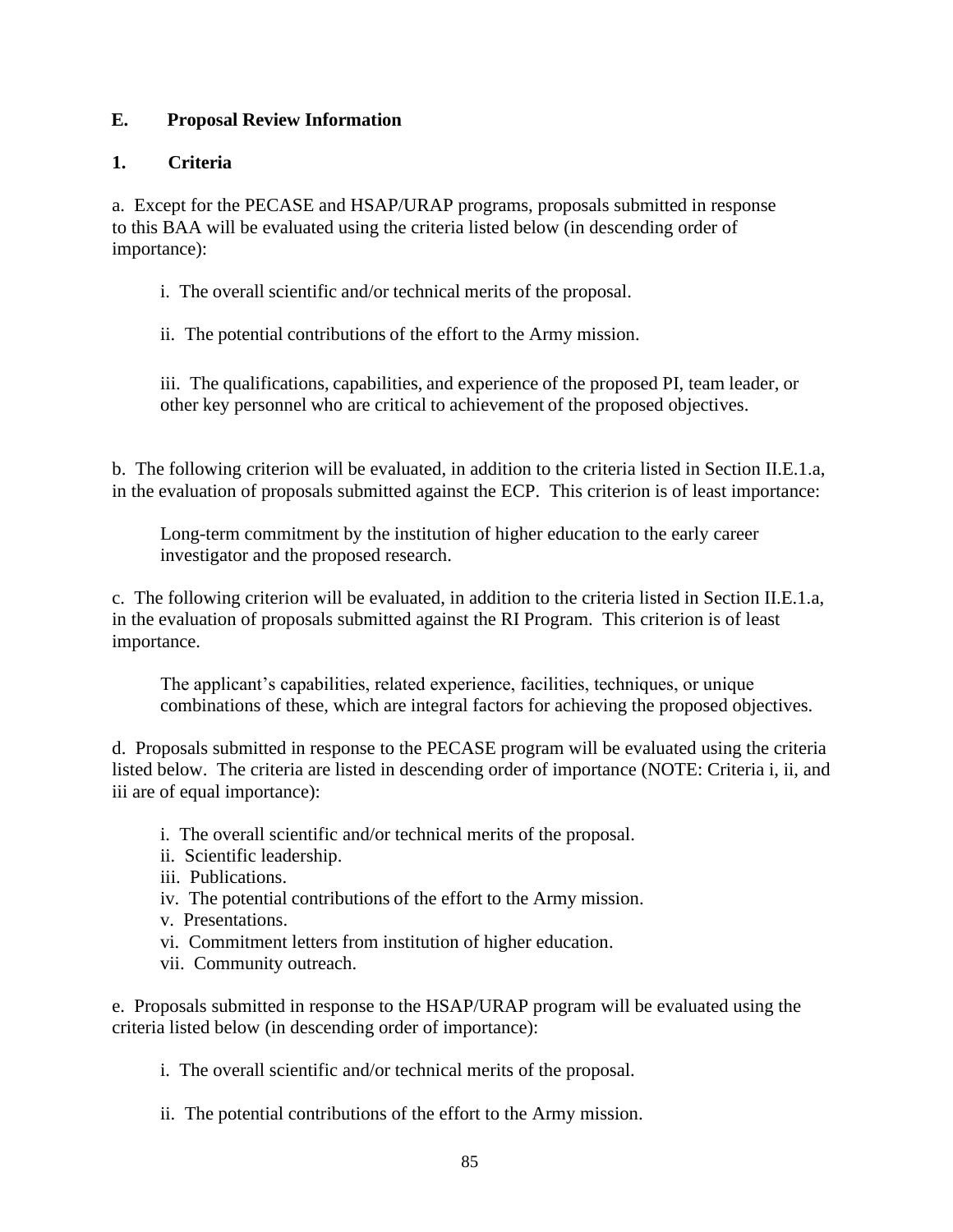iii. Educational merit to include the proposed student research, mentorship strategy, anticipated outcomes for the student and applicant, student qualifications, and number of proposed students.

\*\*NOTE: Cost sharing will not be a consideration in proposal evaluation.

## **2. Review and Selection Process**

a. Upon receipt of a proposal, the ARO staff will perform an initial review of its scientific merit and potential contribution to the Army mission, and also determine if funds are expected to be available for the effort. Proposals not considered having sufficient scientific merit or relevance to the Army's needs, or those in areas for which funds are not expected to be available, may not receive further review.

b. All proposals are treated as procurement sensitive and are disclosed only for the purpose of evaluation. Proposals not declined as a result of an initial review will be subject to a peer review by highly qualified scientists. While the applicant may restrict the evaluation to scientists from within the Government, to do so may prevent review of the proposal by those most qualified in the field of research covered by the proposal. The applicant must indicate on the appropriate proposal form (Form 52 or 52A) any limitation to be placed on disclosure of information contained in the proposal.

c. Each proposal will be evaluated based on the evaluation criteria in Section II.E.1 of this BAA rather than against other proposals for research in the same general area.

d. Upon completion of an evaluation against the criteria in Section II.E.1, a proposal selected for possible award will be analyzed for the realism and reasonableness of costs. Proposal costs must be determined reasonable and realistic before the Government can make an award.

# **3. Recipient Qualification**

# a. Grant, Cooperative Agreement, and TIA Proposals:

i. The Grants Officer is responsible for determining a recipient's qualification prior to award. In general, a Grants Officer will award grants or cooperative agreements only to qualified recipients that meet the standards at 32 CFR 22.415. To be qualified, a potential recipient must:

(1) Have the management capability and adequate financial and technical resources, given those that would be made available through the grant or cooperative agreement, to execute the program of activities envisioned under the grant or cooperative agreement;

(2) Have a satisfactory record of executing such programs or activities (if a prior recipient of an award);

(3) Have a satisfactory record of integrity and business ethics; and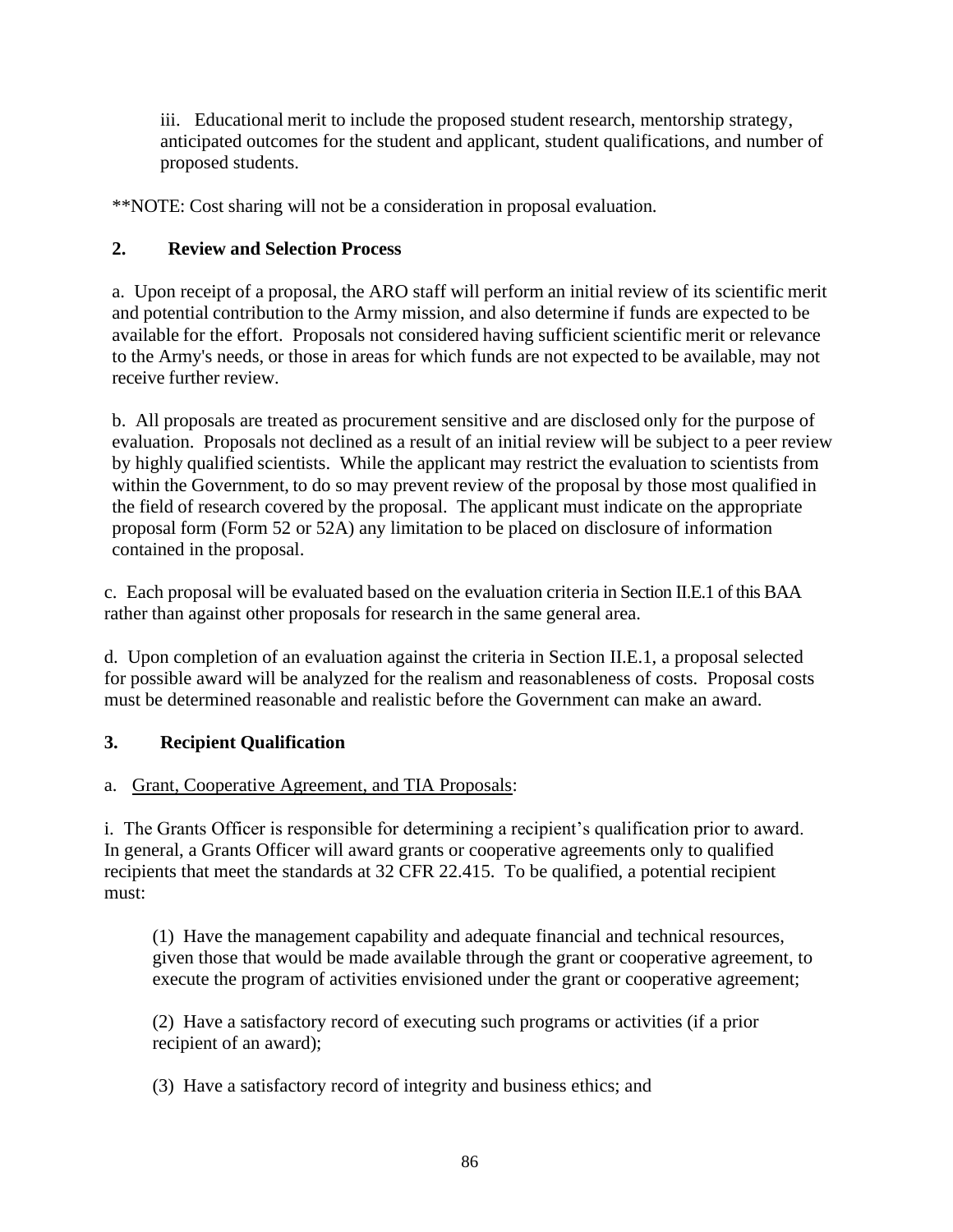(4) Be otherwise qualified and eligible to receive a grant or cooperative agreement under applicable laws and regulations.

Applicants are requested to provide information with proposal submissions to assist the Grants Officer's evaluation of recipient qualification.

ii. In accordance with Office of Management and Budget (OMB) guidance in parts 180 and 200 of Title 2, CFR, it is DoD policy that DoD Components must report and use integrity and performance information in the Federal Awardee Performance and Integrity Information System (FAPIIS), or any successor system designated by OMB, concerning grants, cooperative agreements, and TIAs as follows:

If the total Federal share will be greater than the simplified acquisition threshold on any Federal award under a notice of funding opportunity (see 2 CFR 200.88 Simplified Acquisition Threshold):

(1) The Federal awarding agency, prior to making a Federal award with a total amount of Federal share greater than the simplified acquisition threshold, will review and consider any information about the applicant that is in the designated integrity and performance system accessible through SAM (currently FAPIIS) (see 41 U.S.C. 2313);

(2) An applicant, at its option, may review information in the designated integrity and performance systems accessible through SAM and comment on any information about itself that a Federal awarding agency previously entered and is currently in the designated integrity and performance system accessible through SAM;

(3) The Federal awarding agency will consider any comments by the applicant, in addition to the other information in the designated integrity and performance system, in making a judgment about the applicant's integrity, business ethics, and record of performance under Federal awards when completing the review of risk posed by applicants as described in 2 CFR 200.205 Federal awarding agency review of risk posed by applicants.

## b. Contract Proposals:

i. Contracts shall be awarded to responsible prospective contractors only. See FAR 9.104-1 for a listing of the general standards against which an applicant will be assessed to determine responsibility.

Applicants are requested to provide information with proposal submission to assist the Contracting Officer's evaluation of responsibility.

ii. FAPIIS will be checked prior to making an award. The web address is: [https://www.fapiis.gov/fapiis/index.action.](https://www.fapiis.gov/fapiis/index.action) The applicant representing the entity may comment in this system on any information about the entity that a federal government official entered. The information in FAPIIS will be used in making a judgment about the entity's integrity, business ethics, and record of performance under Federal awards that may affect the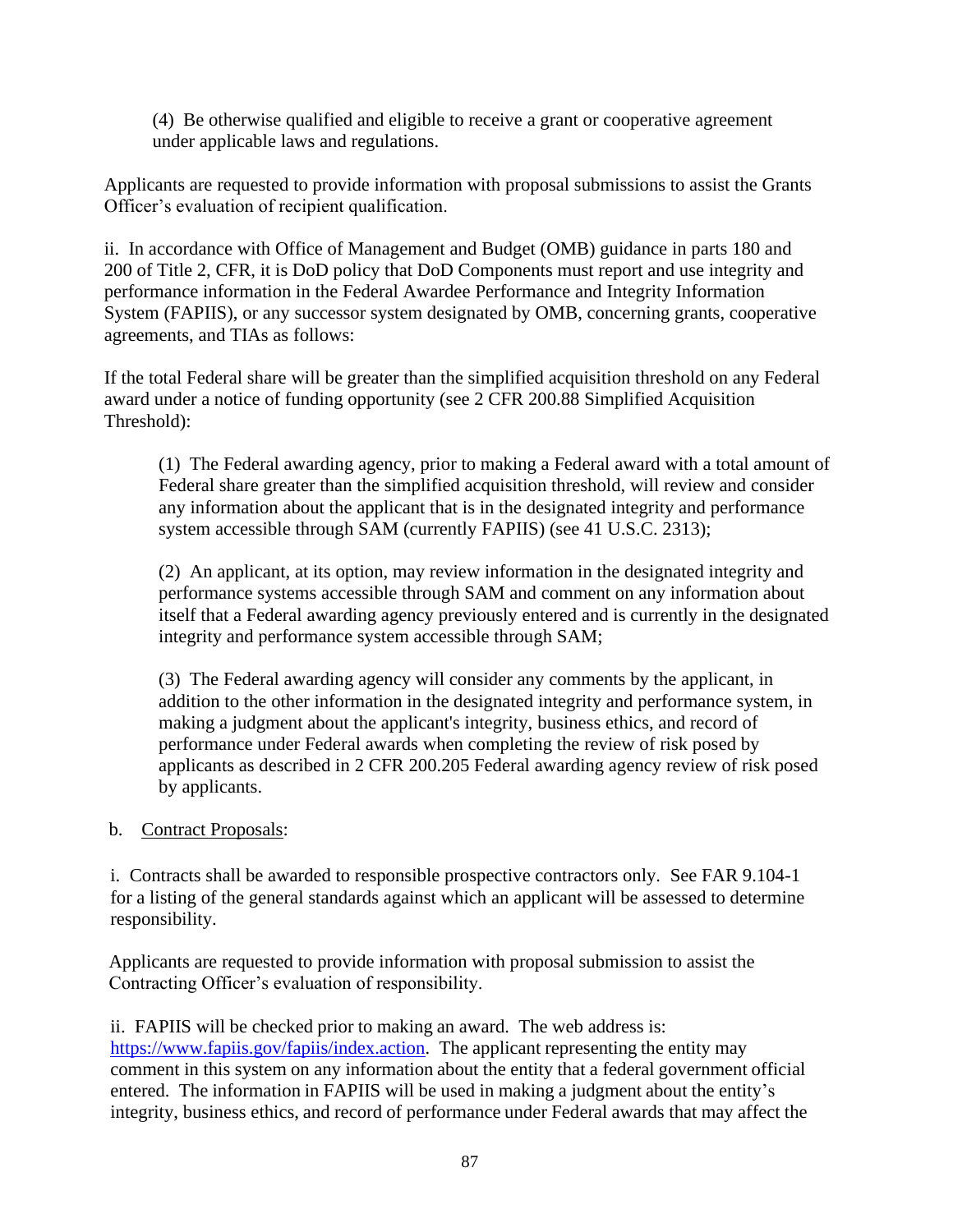official's determination that the applicant is qualified to receive an award.

(End of Section)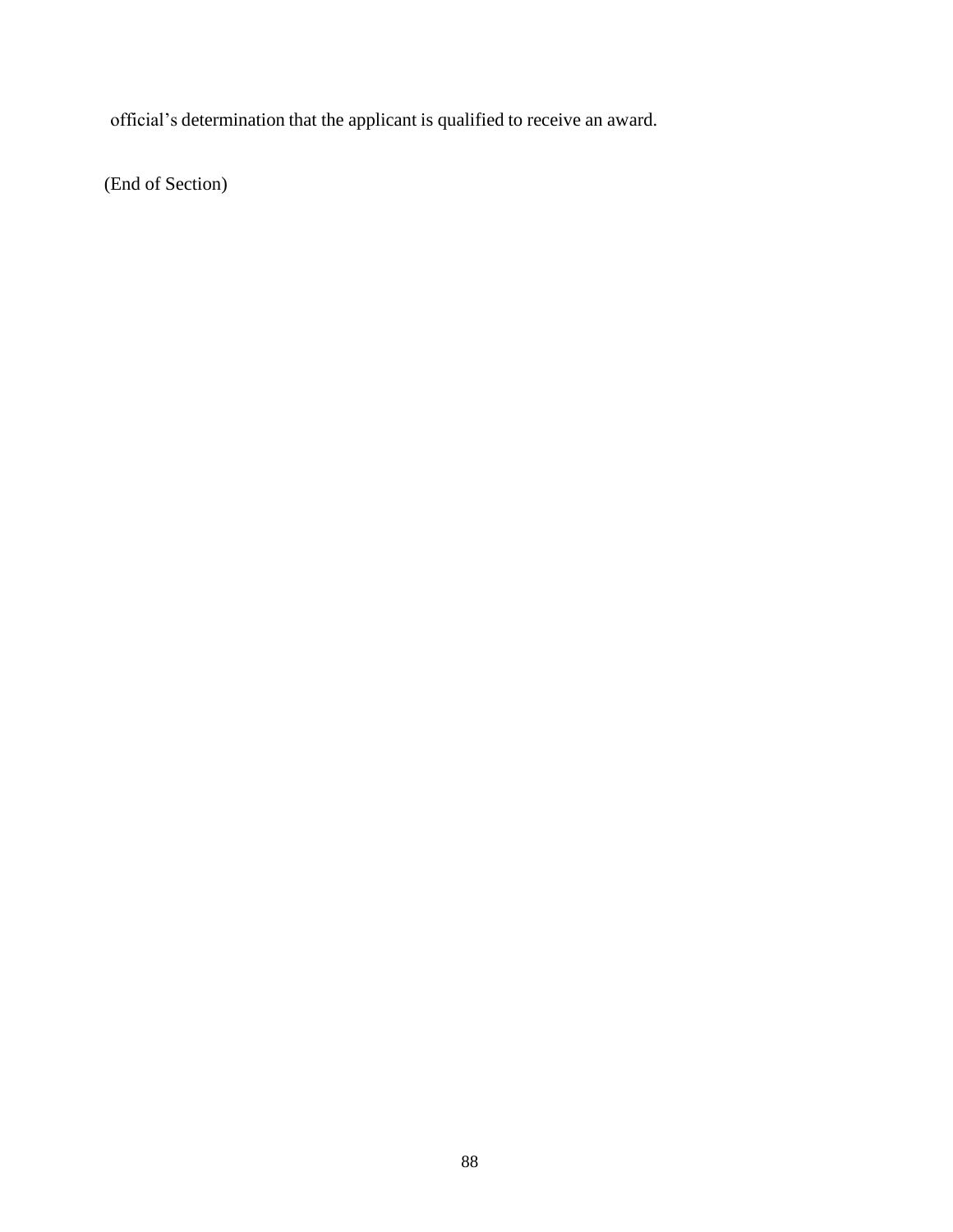## **F. Award Administration Information**

## **1. Award Notices**

Applicants whose proposals are recommended for award may be contacted by a Contract/Grant Specialist to discuss additional information required for award. This may include representations and certifications, revised budgets or budget explanations, certificate of current cost or pricing data, subcontracting plan for small businesses, and/or other information as applicable to the proposed award. The anticipated start date will be determined at that time.

The notification email must not be regarded as an authorization to commit or expend funds. The Government is not obligated to provide any funding until a Government Contracting/ Grants Officer signs the award document.

The award document signed by the Government Contracting/Grants Officer is the official and authorizing award instrument. The authorizing award instrument, signed by the Contracting/ Grants Officer, will be emailed to the PI and AOR.

## **2. Administrative and National Policy Requirements**

- a. Required Representations and Certifications:
- i. Contract Proposals:

(1) Representations and certifications shall be completed by successful applicants prior to award. FAR Online Representations and Certifications are to be completed through SAM at [https://www.sam.gov.](https://www.sam.gov/) As appropriate, DFARS and contract-specific certification packages will be provided to the contractor for completion prior to award.

## (2) FAR 52.203-18, PROHIBITION ON CONTRACTING WITH ENTITIES THAT REQUIRE CERTAIN CONFIDENTIALITY AGREEMENTS OR STATEMENTS— REPRESENTATION (JAN 2017)

(a) Definition. As used in this provision--

"Internal confidentiality agreement or statement", "subcontract", and "subcontractor", are defined in the clause at 52.203-19, Prohibition on Requiring Certain Internal Confidentiality Agreements or Statements.

(b) In accordance with section 743 of Division E, Title VII, of the Consolidated and Further Continuing Appropriations Act, 2015 (Pub. L. 113-235) and its successor provisions in subsequent appropriations acts (and as extended in continuing resolutions), Government agencies are not permitted to use funds appropriated (or otherwise made available) for contracts with an entity that requires employees or subcontractors of such entity seeking to report waste, fraud, or abuse to sign internal confidentiality agreements or statements prohibiting or otherwise restricting such employees or subcontractors from lawfully reporting such waste, fraud, or abuse to a designated investigative or law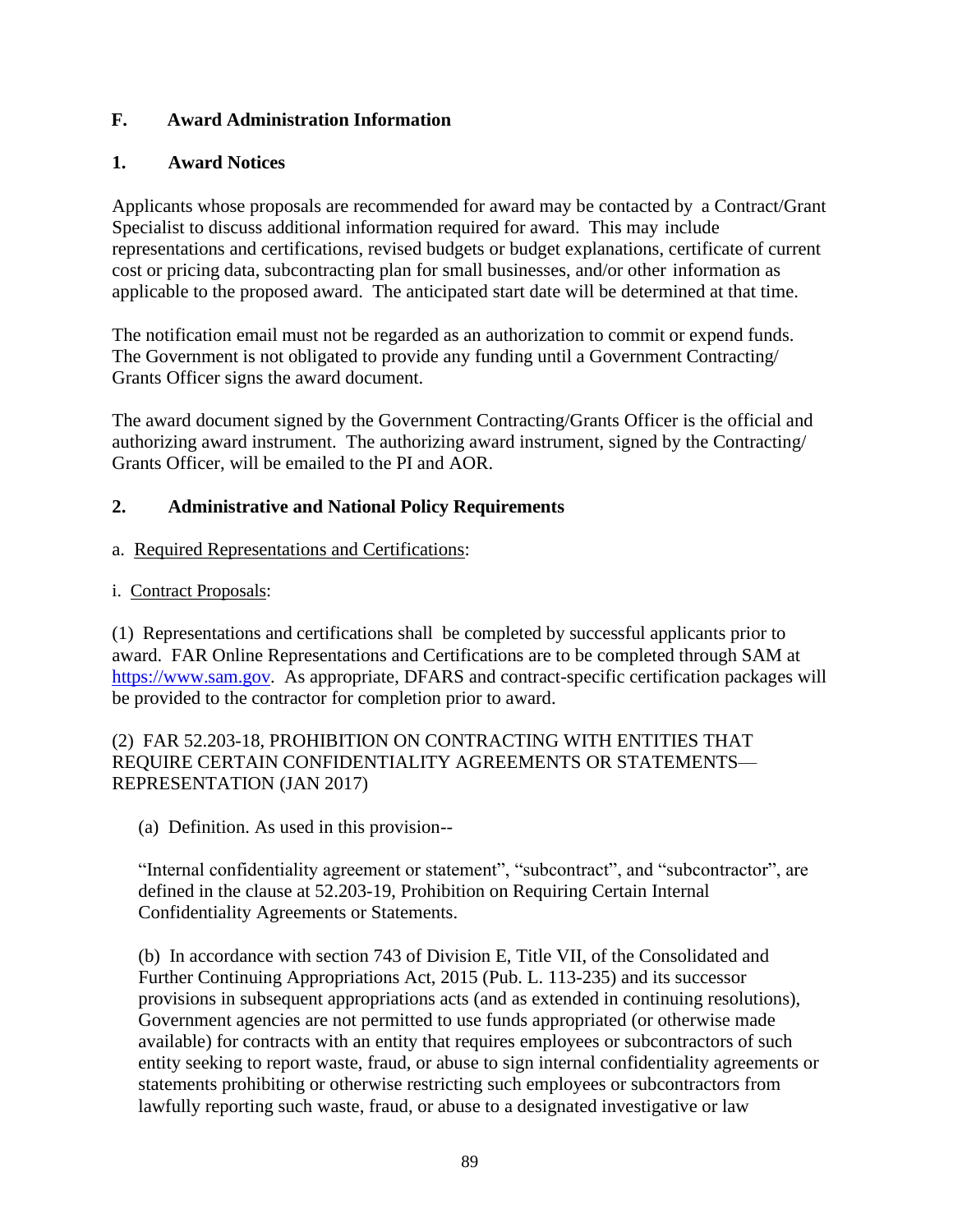enforcement representative of a Federal department or agency authorized to receive such information.

(c) The prohibition in paragraph (b) of this provision does not contravene requirements applicable to SF 312, (Classified Information Nondisclosure Agreement), Form 4414 (Sensitive Compartmented Information Nondisclosure Agreement), or any other form issued by a Federal department or agency governing the nondisclosure of classified information.

(d) Representation. By submission of its offer, the applicant represents that it will not require its employees or subcontractors to sign or comply with internal confidentiality agreements or statements prohibiting or otherwise restricting such employees or subcontractors from lawfully reporting waste, fraud, or abuse related to the performance of a Government contract to a designated investigative or law enforcement representative of a Federal department or agency authorized to receive such information (e.g., agency Office of the Inspector General).

#### (3) FAR 52.209-11, REPRESENTATION BY CORPORATIONS REGARDING DELINQUENT TAX LIABILITY OR A FELONY CONVICTION UNDER FEDERAL LAW (FEB 2016)

As required by sections 744 and 745 of Division E of the Consolidated and Further Continuing Appropriations Act, 2015 (Pub. L 113-235), and similar provisions, if contained in subsequent appropriations acts, the Government will not enter into a contract with any corporation that--

Has any unpaid Federal tax liability that has been assessed, for which all judicial and administrative remedies have been exhausted or have lapsed, and that is not being paid in a timely manner pursuant to an agreement with the authority responsible for collecting the tax liability, where the awarding agency is aware of the unpaid tax liability, unless an agency has considered suspension or debarment of the corporation and made a determination that suspension or debarment is not necessary to protect the interests of the Government; or

Was convicted of a felony criminal violation under any Federal law within the preceding 24 months, where the awarding agency is aware of the conviction, unless an agency has considered suspension or debarment of the corporation and made a determination that this action is not necessary to protect the interests of the Government.

The applicant represents that—

It is [ ] is not [ ] a corporation that has any unpaid Federal tax liability that has been assessed, for which all judicial and administrative remedies have been exhausted or have lapsed, and that is not being paid in a timely manner pursuant to an agreement with the authority responsible for collecting the tax liability; and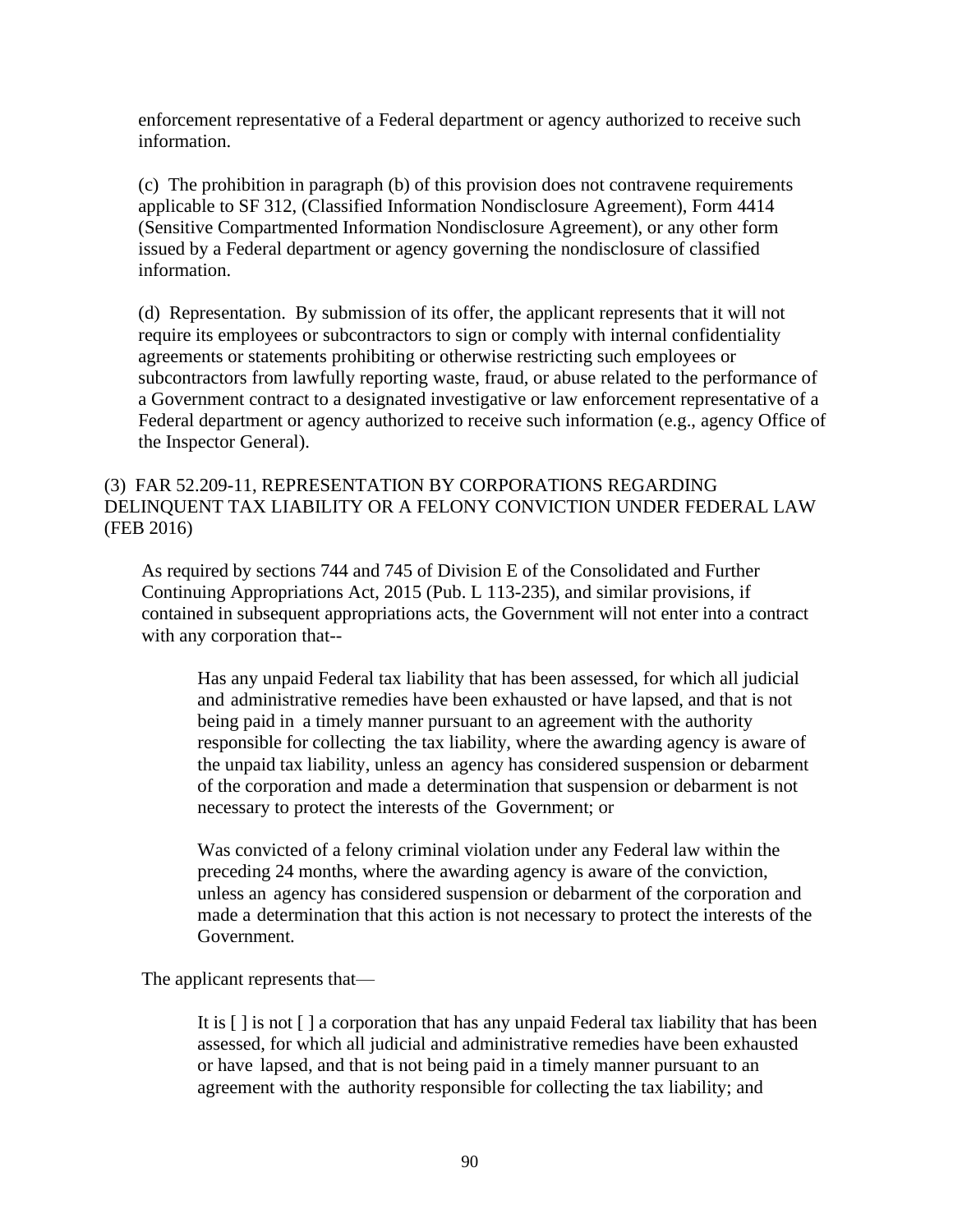It is [ ] is not [ ] a corporation that was convicted of a felony criminal violation under a Federal law within the preceding 24 months.

#### ii. Grant and Cooperative Agreement Proposals:

(1) Grant awards greater than \$100,000 require a certification of compliance with a national policy mandate concerning lobbying. Statutes and Government-wide regulations require the certification to be submitted prior to award. When submitting your grant through Grants.gov, by completing blocks 18 and 19 of the SF 424 (R&R) Form, the grant applicant is providing the certification on lobbying required by 32 CFR Part 28; otherwise a copy signed by the AOR must be provided. Below is the required certification:

CERTIFICATION AT APPENDIX A TO 32 CFR PART 28 REGARDING LOBBYING: Certification for Contracts, Grants, Loans, and Cooperative Agreements the undersigned certifies, to the best of his or her knowledge and belief, that:

(1) No Federal appropriated funds have been paid or will be paid, by or on behalf of the undersigned, to any person for influencing or attempting to influence an officer or employee of an agency, a Member of Congress, an officer or employee of Congress, or an employee of a Member of Congress in connection with the awarding of any Federal contract, the making of any Federal grant, the making of any Federal loan, the entering into of any cooperative agreement, and the extension, continuation, renewal, amendment, or modification of any Federal contract, grant, loan, or cooperative agreement.

(2) If any funds other than Federal appropriated funds have been paid or will be paid to any person for influencing or attempting to influence an officer or employee of any agency, a Member of Congress, an officer or employee of Congress, or an employee of a Member of Congress in connection with this Federal contract, grant, loan, or cooperative agreement, the undersigned shall complete and submit SF-LLL, "Disclosure Form to Report Lobbying," in accordance with its instructions.

(3) The undersigned shall require that the language of this certification be included in the award documents for all subawards at all tiers (including subcontracts, subgrants, and contracts under grants, loans, and cooperative agreements) and that all subrecipients shall certify and disclose accordingly.

This certification is a material representation of fact upon which reliance was placed when this transaction was made or entered into. Submission of this certification is a prerequisite for making or entering into this transaction imposed by 31 U.S.C. 1352. Any person who fails to file the required certification shall be subject to a civil penalty of not less than \$10,000 and not more than \$100,000 for each such failure.

(2) In accordance with Continuing Appropriations Act, 2017 (Pub. L. 114-223), or any other Act that extends to fiscal year (FY) 2017 funds the same prohibitions as contained in section 743, division E, title VII, of the Consolidated Appropriations Act, 2016 (Pub. L. 114-113), none of the funds appropriated or otherwise made available by that or any other Act may be made available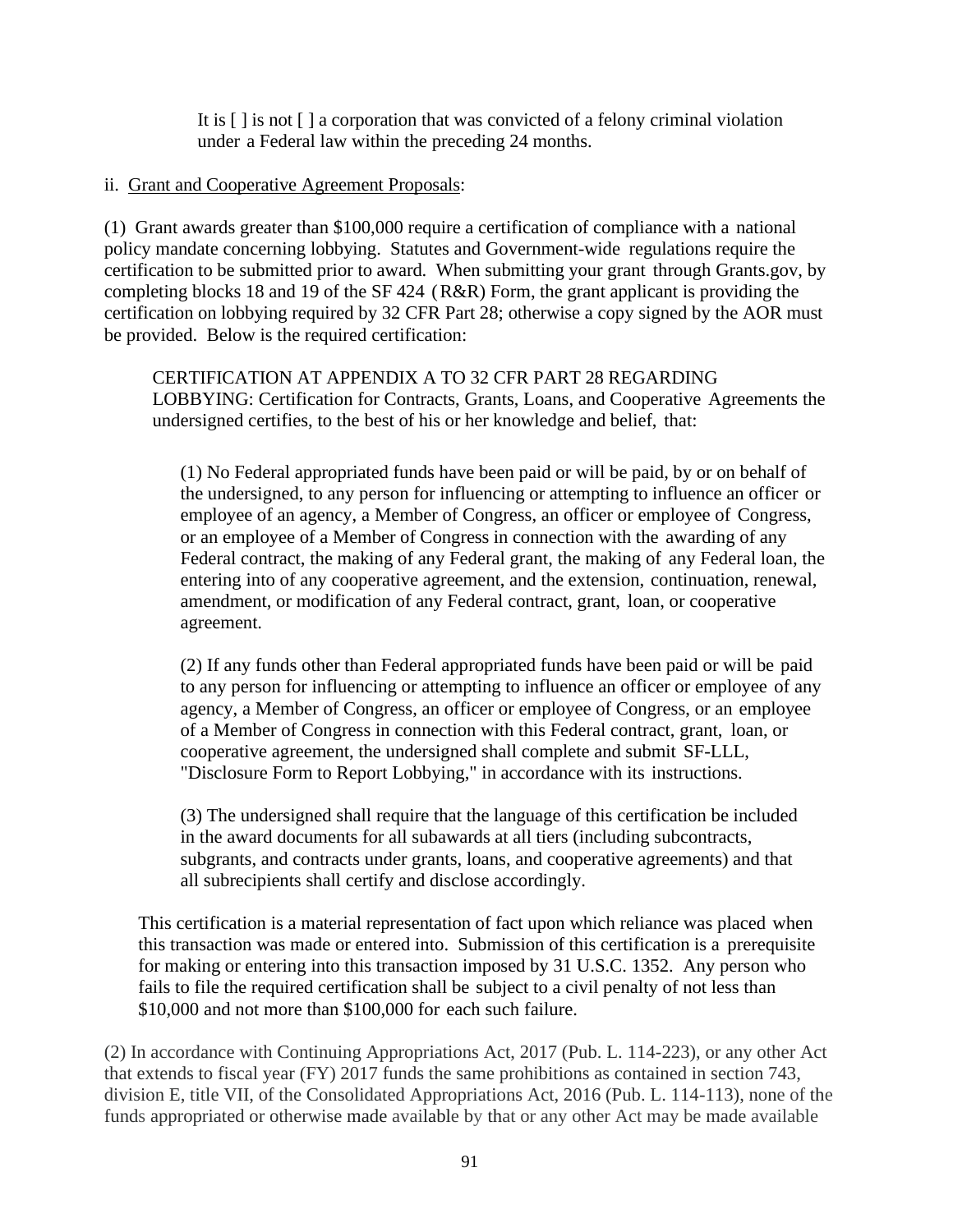for a grant or cooperative agreement with an entity that requires its employees or contractors seeking to report fraud, waste, or abuse to sign internal confidentiality agreements or statements prohibiting or otherwise restricting those employees or contractors from lawfully reporting that waste, fraud, or abuse to a designated investigative or law enforcement representative of a Federal department or agency authorized to receive the information.

#### PROHIBITION ON CONTRACTING WITH ENTITIES THAT REQUIRED CERTAIN INTERNAL CONFIDENTIALITY AGREEMENTS – REPRESENTATION

Agreement with the representation below will be affirmed by checking the "I agree" box in block 17 of the SF424 (R&R) as part of the electronic proposal submitted via Grants.gov. The representation reads as follows:

By submission of its proposal or application, the applicant represents that it does not require any of its employees, contractors, or subrecipients seeking to report fraud, waste, or abuse to sign or comply with internal confidentiality agreements or statements prohibiting or otherwise restricting those employees, contractors, subrecipients from lawfully reporting that waste, fraud, or abuse to a designated investigative or law enforcement representative of a Federal department or agency authorized to receive such information.

\*Note that: Section 743 states that it does not contravene requirements applicable to SF 312, Form 4414, or any other form issued by a Federal department or agency governing the nondisclosure of classified information.

(3) Recipients are required to submit the following representation with the application package IAW the instructions at Section II.D.2.f.ii of this BAA:

REPRESENTATIONS UNDER DOD ASSISTANCE AGREEMENTS:

## APPROPRIATIONS PROVISIONS ON TAX DELINQUENCY AND FELONY **CONVICTIONS**

The applicant is  $( )$  is not  $( )$  a "Corporation" meaning any entity, including any institution of higher education, other nonprofit organization, or for-profit entity that has filed articles of incorporation.

If the applicant is a "Corporation" please complete the following representations:

(a) The applicant represents that it is () is not  $($ ) a corporation that has any unpaid Federal tax liability that has been assessed, for which all judicial and administrative remedies have been exhausted or have lapsed, and that is not being paid in a timely manner pursuant to an agreement with the authority responsible for collecting the tax liability.

(b) The applicant represents that it is ( ) is not ( ) is not a corporation that was convicted of a criminal violation under any Federal law within the preceding 24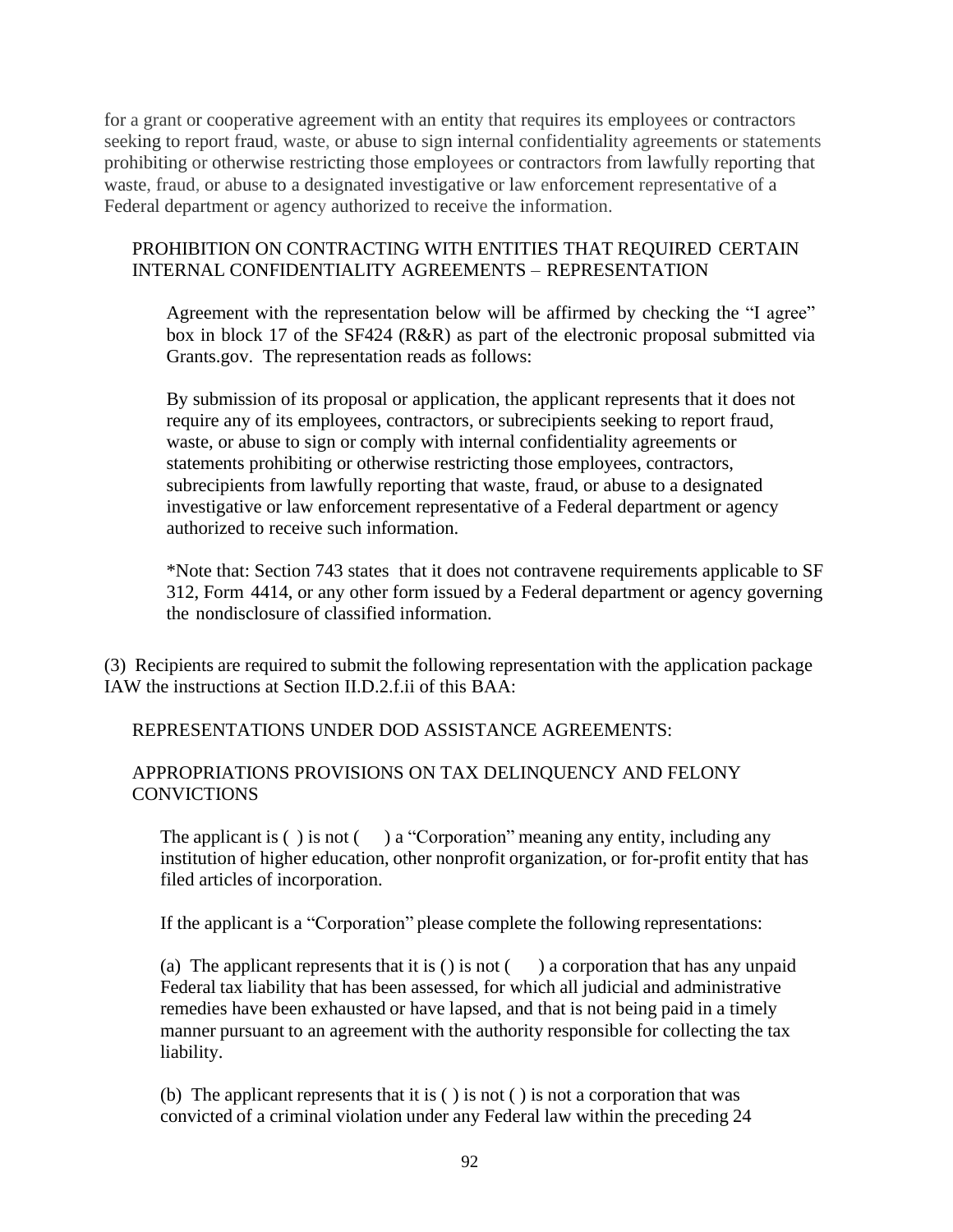months.

NOTE: If an applicant responds in the affirmative to either of the above representations, the applicant is ineligible to receive an award unless the agency suspension and debarment official (SDO) has considered suspension or debarment and determined that further action is not required to protect the Government's interests. The applicant therefore should provide information about its tax liability or conviction to the agency's SDO as soon as it can do so, to facilitate completion of the required considerations before award decisions are made.

## PROHIBITION ON CONTRACTING WITH ENTITIES USING CERTAIN TELECOMMUNICATIONS AND VIDEO SURVEILLANCE SERVICES OR EQUIPMENT

Section 889 of the National Defense Authorization Act (NDAA) for Fiscal Year (FY) 2019 (Public Law 115-232) prohibits the head of an executive agency from obligating or expending loan or grant funds to procure or obtain, extend, or renew a contract to procure or obtain, or enter into a contract (or extend or 105 renew a contract) to procure or obtain the equipment, services, or systems prohibited systems as identified in section 889 of the NDAA for FY 2019. For more information on how this applies to all grant recipients and sub-recipients after August 13, 2020, please see DoD Research General Terms and Conditions (SEP 2020) NP Article IV. Other national policy requirements, paragraph 18.

## b. Policy Requirements:

The following list provides notable national policy requirements that may be applicable to an award. NOTE: The following is not an all-inclusive list of policy requirements. For assistance awards, refer to the DoD Research and Development General Terms and Conditions at https://www.onr.navy.mil/en/work-with-us/manage-your-award/manage-grant-award/grantsterms-conditions for additional national policy requirements that may apply. For contract awards, appropriate clauses will be added to award documents.

# i. PROTECTION OF HUMAN SUBJECTS

(1) Assistance Instruments:

(a) The recipient must protect the rights and welfare of individuals who participate as human subjects in research under this award and comply with the requirements at 32 CFR part 219, Department of Defense Instruction (DoDI) 3216.02, 10 U.S.C. 980, and when applicable, Food and Drug Administration (FDA) regulations.

(b) The recipient must not begin performance of research involving human subjects, also known as human subjects research (HSR), that is covered under 32 CFR part 219, or that meets exemption criteria under 32 CFR 219.101(b), until you receive a formal notification of approval from a DoD Human Research Protection Official (HRPO). Approval to perform HSR under this award is received after the HRPO has performed a review of the recipient's documentation of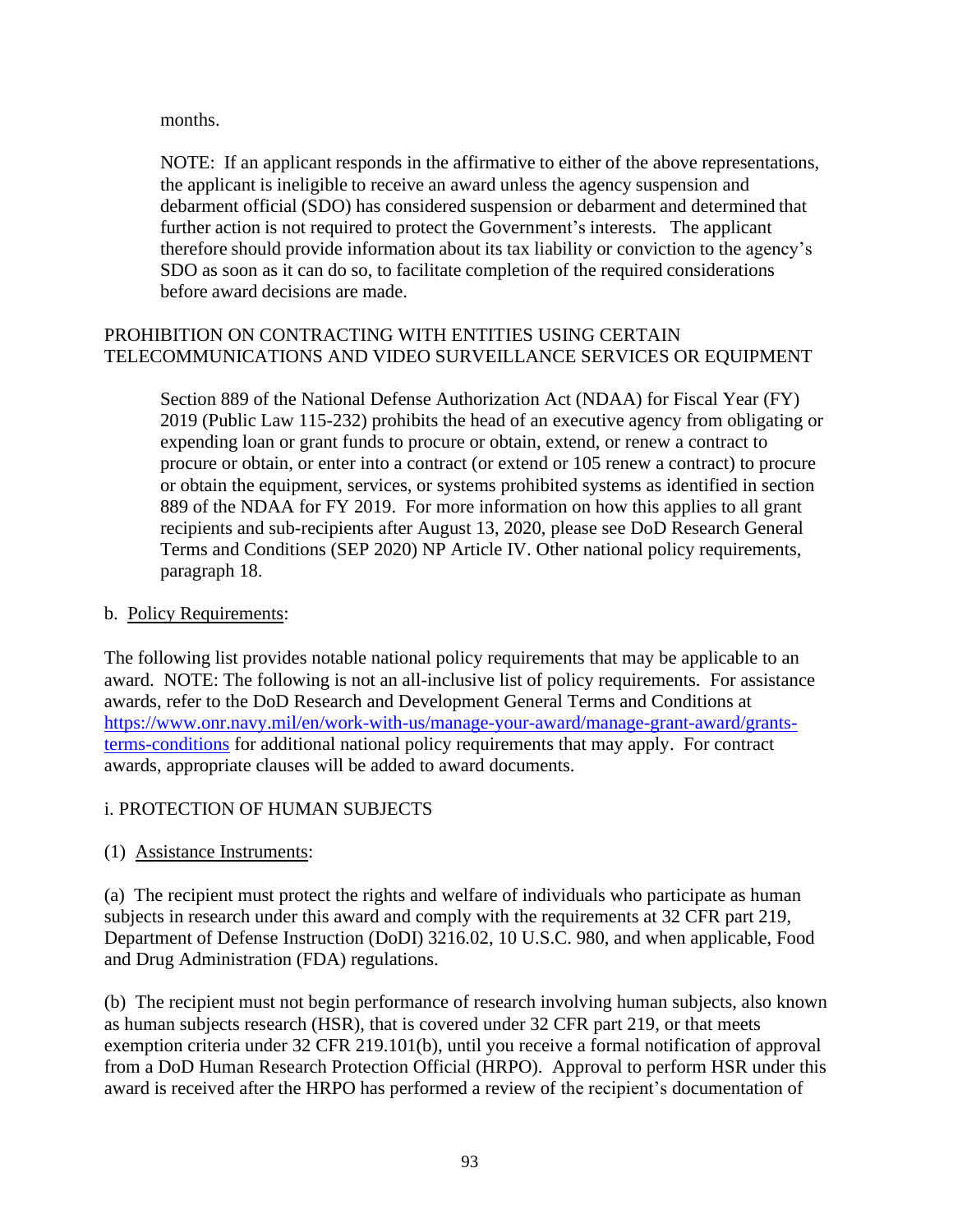planned HSR activities and has officially furnished a concurrence with the recipient's determination as presented in the documentation.

(c) In order for the HRPO to accomplish this concurrence review, the recipient must provide sufficient documentation to enable his or her assessment as follows:

(i) If the HSR meets an exemption criteria under 32 CFR 219.101(b), the documentation must include a citation of the exemption category under 32 CFR 219.101(b) and a rationale statement.

(ii) If the recipient's activity is determined as "non-exempt research involving human subjects", the documentation must include:

- Assurance of Compliance (i.e., Department of Health and Human Services Office for Human Research Protections (OHRP) Federal Wide Assurance (FWA)) appropriate for the scope of work or program plan; and

- Institutional Review Board (IRB) approval, as well as all documentation reviewed by the IRB to make their determination.

(d) The HRPO retains final judgment on what activities constitute HSR, whether an exempt category applies, whether the risk determination is appropriate, and whether the planned HSR activities comply with the requirements in paragraph (a) of this section.

(e) The recipient must notify the HRPO immediately of any suspensions or terminations of the Assurance of Compliance.

(f) DoD staff, consultants, and advisory groups may independently review and inspect the recipient's research and research procedures involving human subjects and, based on such findings, DoD may prohibit research that presents unacceptable hazards or otherwise fails to comply with DoD requirements.

(g) Definitions for terms used in this article are found in DoDI 3216.02.

(2) Contracts: The appropriate clauses shall be added to the award. **NOTE:** The Human Subjects DFARS clause is currently under revision and may be changed prior to any awards resulting from the BAA. At time of award, the applicable clause that is current and approved will apply.

## ii. ANIMAL USE:

- (1) Assistance Instruments:
- (a) Prior to initiating any animal work under the award, the recipient must: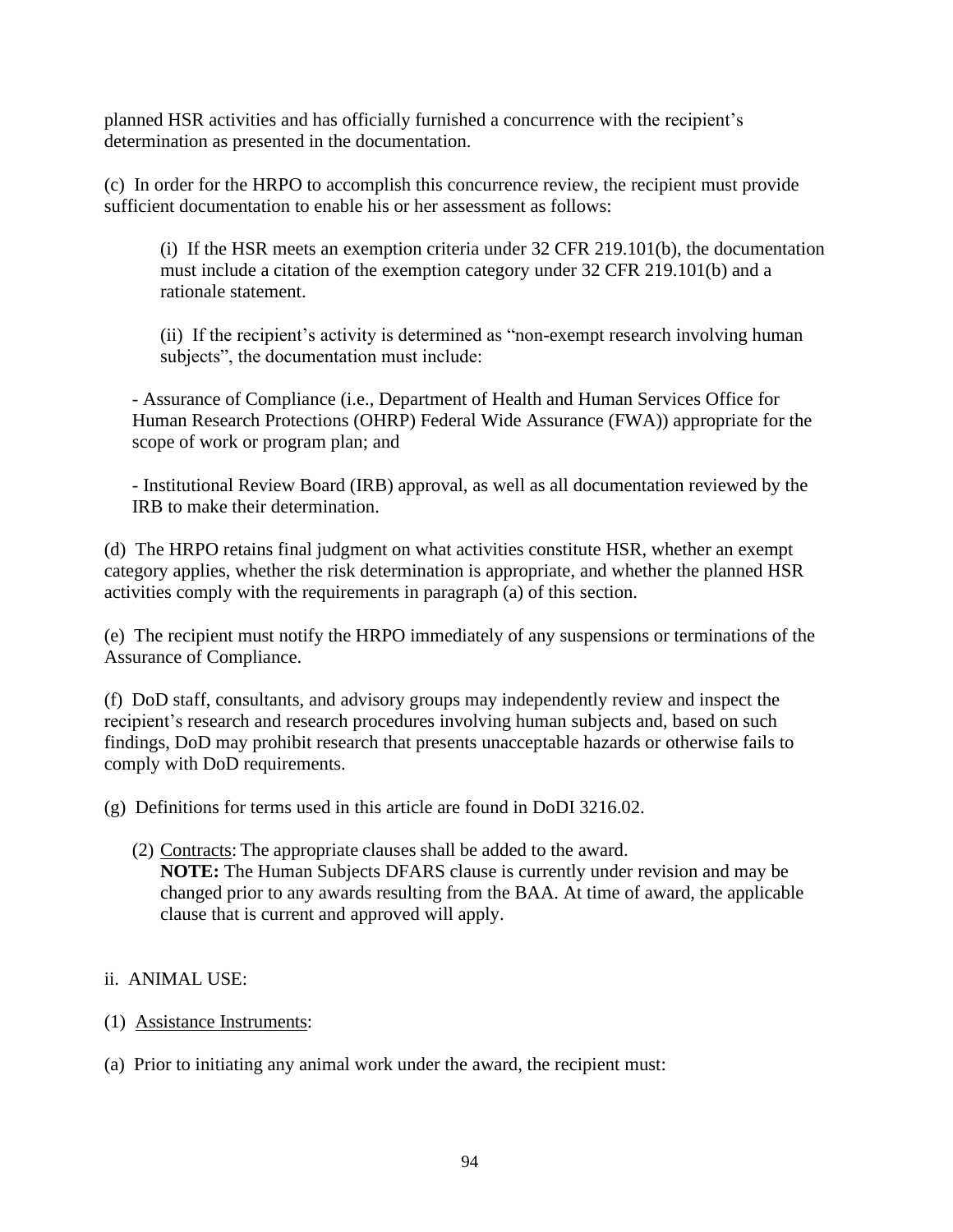(i) Register the recipient's research, development, test, and evaluation or training facility with the Secretary of Agriculture in accordance with 7 U.S.C. 2136 and 9 CFR section 2.30, unless otherwise exempt from this requirement by meeting the conditions in 7 U.S.C. 2136 and 9 CFR parts 1-4 for the duration of the activity.

(ii) Have the recipient's proposed animal use approved in accordance with DoDI 3216.01, Use of Animals in DoD Programs by a DoD Component Headquarters Oversight Office.

(iii) Furnish evidence of such registration and approval to the grants officer.

(b) The recipient must make the animals on which the research is being conducted, and all premises, facilities, vehicles, equipment, and records that support animal care and use available during business hours and at other times mutually agreeable to the recipient, the United States Department of Agriculture Office of Animal and Plant Health Inspection Service (USDA/APHIS) representative, personnel representing the DoD component oversight offices, as well as the grants officer, to ascertain that the recipient is compliant with 7 U.S.C. 2131 et seq., 9 CFR parts 1-4, and DoDI 3216.01.

(c) The recipient's care and use of animals must conform with the pertinent laws of the United States, regulations of the Department of Agriculture, and regulations, policies, and procedures of the DoD (see 7 U.S.C. 2131 et seq., 9 CFR parts 1-4, and DoDI 3216.01).

(d) The recipient must acquire animals in accordance with DoDI 3216.01.

(2) Contracts: The appropriate clauses shall be added to the award.

iii. BIOLOGICAL SAFETY PROGRAM REQUIREMENTS:

(1) Assistance Instruments and Contracts: Awards may be subject to biological safety program requirements IAW:

(a) Army Regulation (AR) 385-10, Chapter 20 [https://armypubs.army.mil/epubs/DR\\_pubs/DR\\_a/pdf/web/ARN16777\\_ARN16343\\_AR385\\_10\\_FINAL.pd](https://armypubs.army.mil/epubs/DR_pubs/DR_a/pdf/web/ARN16777_ARN16343_AR385_10_FINAL.pdf) [f](https://armypubs.army.mil/epubs/DR_pubs/DR_a/pdf/web/ARN16777_ARN16343_AR385_10_FINAL.pdf)

(b) Department of Army (DA) Pamphlet (PAM) 385-69 [https://armypubs.army.mil/epubs/DR\\_pubs/DR\\_a/pdf/web/p385\\_69.pdf](https://armypubs.army.mil/epubs/DR_pubs/DR_a/pdf/web/p385_69.pdf) (c) DoD Manual 6055.18-M, Enclosure 4, Section 13 <https://www.hsdl.org/?view&did=24365>

iv. MILITARY RECRUITING:

(1) Assistance Instruments: This is to notify potential applicants that each grant or cooperative agreement awarded under this announcement to an institution of higher education must include the following term and condition:

(a) As a condition for receiving funds available to the DoD under this award, you agree that you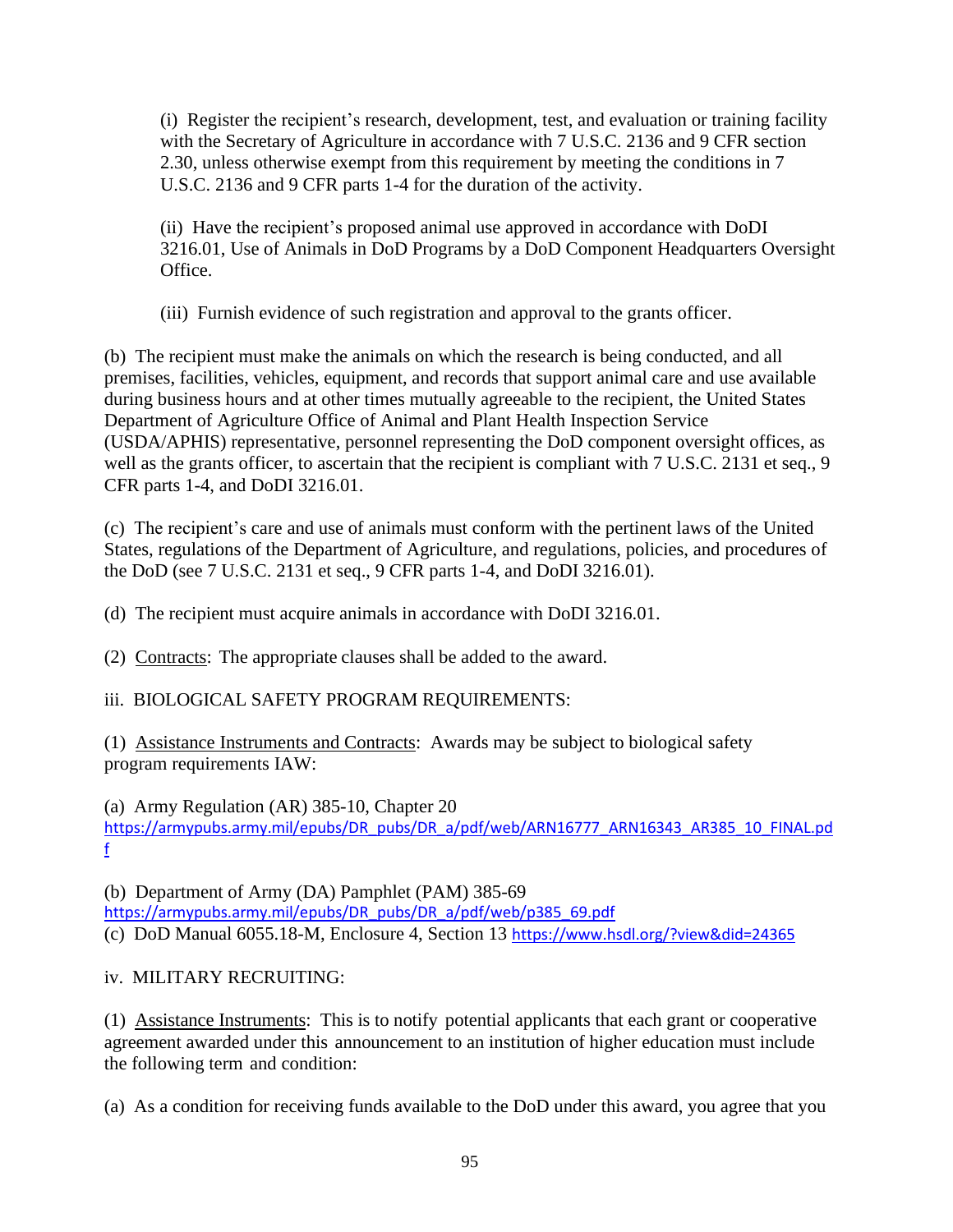are not an institution of higher education (as defined in 32 CFR part 216) that has a policy or practice that either prohibits, or in effect prevents:

(i) The Secretary of a Military Department from maintaining, establishing, or operating a unit of the Senior Reserve Officers Training Corps (ROTC)—-in accordance with 10 U.S.C. 654 and other applicable Federal laws—-at that institution (or any sub-element of that institution);

(ii) Any student at that institution (or any sub-element of that institution) from enrolling in a unit of the Senior ROTC at another institution of higher education.

(iii) The Secretary of a Military Department or Secretary of Homeland Security from gaining access to campuses, or access to students (who are 17 years of age or older) on campuses, for purposes of military recruiting in a manner that is at least equal in quality and scope to the access to campuses and to students that is provided to any other employer; or

(iv) Access by military recruiters for purposes of military recruiting to the names of students (who are 17 years of age or older and enrolled at that institution or any subelement of that institution); their addresses, telephone listings, dates and places of birth, levels of education, academic majors, and degrees received; and the most recent educational institutions in which they were enrolled.

(b) If you are determined, using the procedures in 32 CFR part 216, to be such an institution of higher education during the period of performance of this award, we:

(i) Will cease all payments to you of DoD funds under this award and all other DoD grants and cooperative agreements; and

(ii) May suspend or terminate those awards unilaterally for material failure to comply with the award terms and conditions.

(2) Contracts: Each contract awarded under this announcement to an institution of higher education shall include the following clause: DFARS 252.209-7005, Military Recruiting on Campus.

## v. SUBCONTRACTING:

## (1) Assistance Instruments: N/A

(2) Contracts: Pursuant to Section 8(d) of the Small Business Act (15 U.S.C. § 637(d)), it is the policy of the Government to enable small business and small disadvantaged business (SDB) concerns to be considered fairly as subcontractors. All other than U.S. small businesses proposing contracts expected to exceed \$700,000 and that have subcontracting possibilities are required to submit a subcontracting plan IAW FAR 19.702(a), and shall do so with their proposal.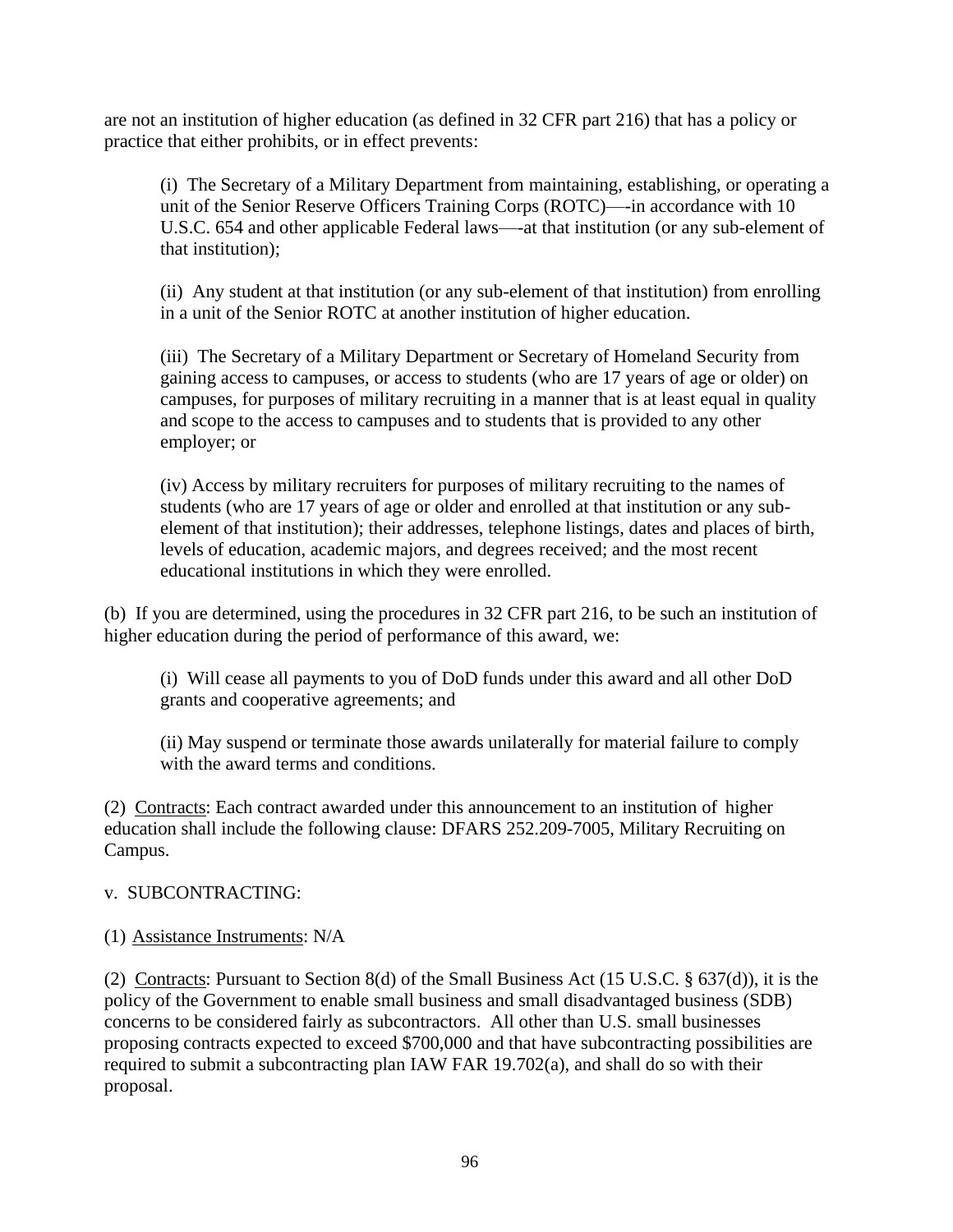Subcontracting plans are determined to be acceptable or unacceptable based on the criteria established at FAR 19.705-4, DFARS 219.705-4, and AFARS 5119.705-4. Goals are established on an individual contract basis and should result in realistic, challenging and attainable goals that, to the greatest extent possible, maximize small business participation in subcontracting for Small Business, SDB, Woman-Owned Small Business (WOSB), Economically-Disadvantaged Women-Owned Small Business (EDWOSB), Service-Disabled Veteran-Owned Small Business (SDVOSB), Veteran-Owned Small Business (VOSB), and Historically Underutilized Business Zone (HUBZone) Small Business consistent with applicants' make-or-buy policy, the pool of and availability of qualified and capable small business subcontractors, their performance on subcontracts, and existing relationships with suppliers.

Subcontracting goals should result in efficient contract performance in terms of cost, schedule, and performance and should not result in increased costs to the Government or undue administrative burden to the prime contractor. More information on the Subcontracting program and the DoD Subcontracting goals may be found at: <https://business.defense.gov/About/Goals-and-Performance/>

#### vi. EXPORT CONTROL LAWS:

(1) Assistance Instruments: N/A

(2) Contracts: Applicants should be aware of current export control laws and are responsible for ensuring compliance with all International Traffic in Arms Regulation (ITAR) (22 CFR 120 et. Seq.) requirements, as applicable. In some cases, developmental items funded by the Department of Defense are now included on the United States Munition List (USML) and are therefore subject to ITAR jurisdiction. Applicants should address in their proposals whether ITAR restrictions apply or do not apply, such as in the case when research products would have both civil and military application, to the work they are proposing to perform for the Department of Defense. The USML is available online at [http://www.ecfr.gov/cgi-bin/text](http://www.ecfr.gov/cgi-bin/text-idx?node=pt22.1.121)[idx?node=pt22.1.121.](http://www.ecfr.gov/cgi-bin/text-idx?node=pt22.1.121) Additional information regarding the President's Export Control Reform Initiative can be found at [http://export.gov/ecr/index.asp.](http://export.gov/ecr/index.asp)

#### vii. DRUG-FREE WORKPLACE:

(1) Assistance Instruments: The recipient must comply with drug-free workplace requirements in Subpart B of 2 CFR part 26, which is the DoD implementation of 41 U.S.C. chapter 81, "Drug-Free Workplace."

(2) Contracts: The appropriate clause(s) shall be added to the award.

## viii. DEBARMENT AND SUSPENSION:

(1) Assistance Instruments: The recipient must comply with requirements regarding debarment and suspension in Subpart C of 2 CFR part 180, as adopted by DoD at 2 CFR part 1125. This includes requirements concerning the recipient's principals under an award, as well as requirements concerning the recipient's procurement transactions and subawards that are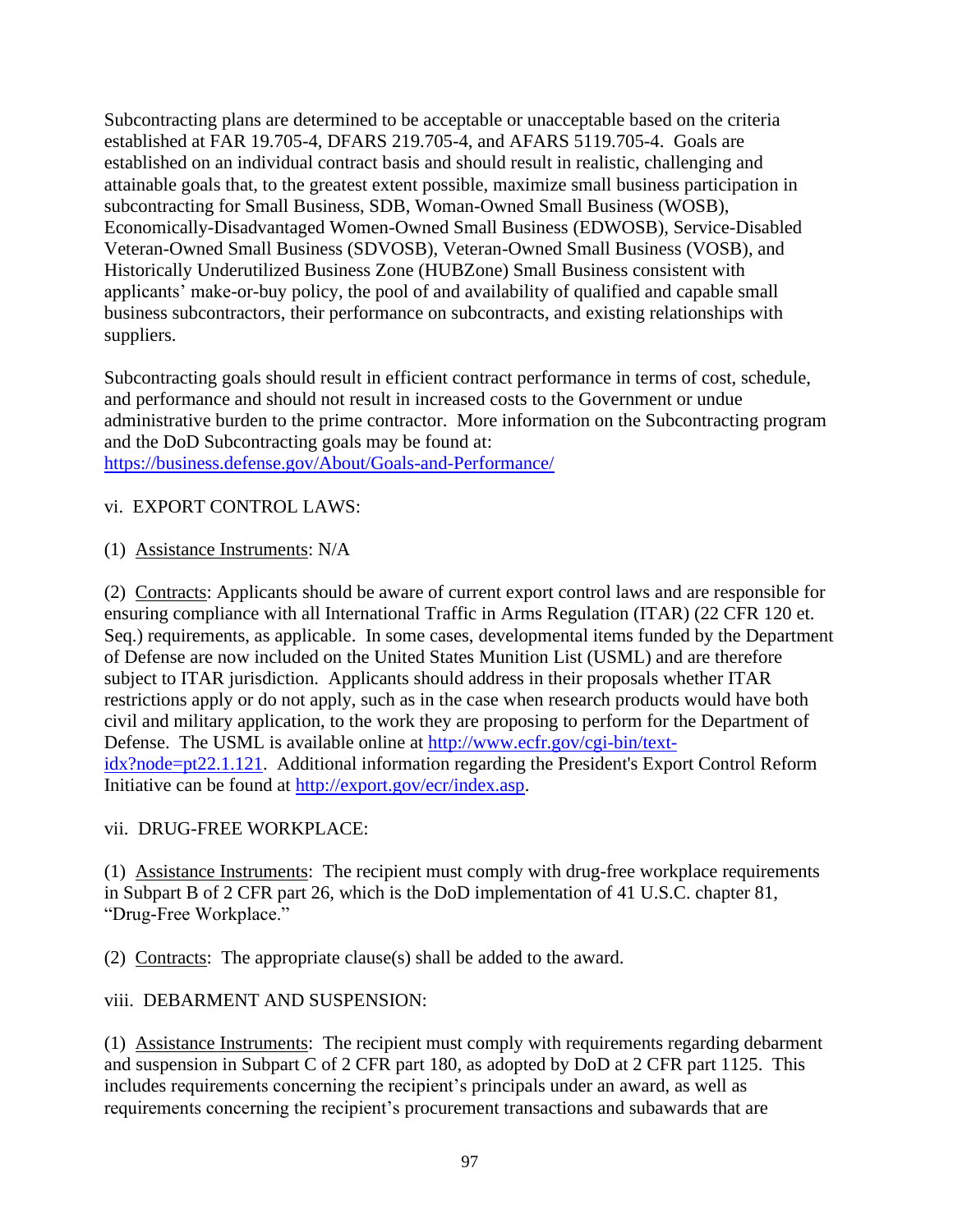implemented in DoD Research and Development General Terms and Conditions PROC Articles I through III and SUB Article II.

(2) Contracts: The appropriate clause(s) shall be added to the award.

# ix. REPORTING SUBAWARDS AND EXECUTIVE COMPENSATION:

(1) Assistance Instruments: The recipient must report information about subawards and executive compensation as specified in the award term in Appendix A to 2 CFR part 170, "Reporting subaward and executive compensation information," modified as follows:

(a) To accommodate any future designation of a different Government wide Web site for reporting subaward information, the Web site "http://www.fsrs.gov" cited in paragraphs a.2.i. and a.3 of the award provision is replaced by the phrase "http://www.fsrs.gov or successor OMBdesignated Web site for reporting subaward information";

(b) To accommodate any future designation of a different Government wide Web site for reporting executive compensation information, the Web site "http://www.sam.gov" cited in paragraph b.2.i. of the award provision is replaced by the phrase "https://www.sam.gov or successor OMB-designated Web site for reporting information on total compensation"; and

(c) The reference to "Sec. \_\_\_.210 of the attachment to OMB Circular A-133, "Audits of States, Local Governments, and Non-Profit Organizations" in paragraph e.3.ii of the award term is replaced by "2 CFR 200.330, as implemented in DoD Research and Development General Terms and Conditions SUB Article I of this award."

(2) Contracts: The appropriate clause(s) shall be added to the award.

x. NATIONAL SECURITY:

(1) This announcement requires that all current and pending research support, as defined by Section 223 of the FY21 National Defense Authorization Act must be disclosed annually, for all covered individuals identified in the proposal. Such disclosure will be updated annually during the performance of any research project selected for funding, and whenever covered individuals are added or identified as performing under the project.

(2) Any decision to accept a proposal for funding under this announcement will include full reliance on the applicant's statements. Failure to report fully and completely all sources of project support and outside positions and affiliations may be considered a material statement within the meaning of the federal False Claims Act, and constitute a violation of law.

(3) The funding agency will conduct a scalable pre-award security review of any proposal under consideration for funding, and may impose additional security requirements on a resulting award, based on that review. Additional award requirements, where applicable, may include requirements for personnel or facility security clearances, additional background reporting on participants, including students and post graduate researchers, and/or imposition of citizenship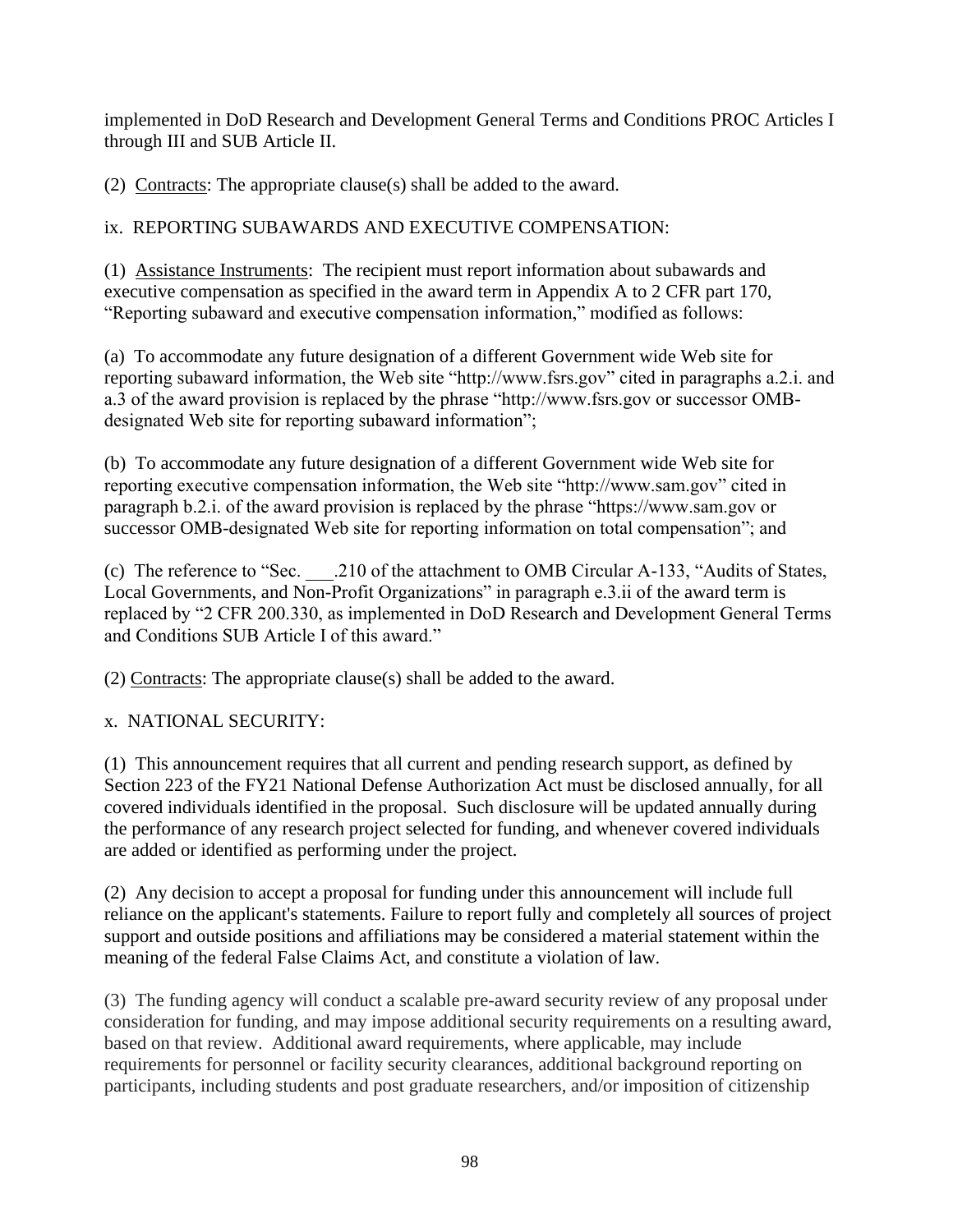requirements on participants. Offerors are advised that any significant national security risk identified may be a basis for the rejection of an otherwise awardable proposal.

The Army, at its discretion, may enter into negotiations with proposed awardees to incorporate research protection safeguards into awards. Acceptance of these safeguards may be required prior to any award.

# **3. Reporting**

a. Additional reports including number and types will be specified in the award document, but will include as a minimum monthly financial status reports. The reports shall be prepared and submitted in accordance with the procedures contained in the award document and mutually agreed upon before award. Reports and briefing material will also be required as appropriate to document progress in accomplishing program metrics. A final report that summarizes the project and tasks will be required at the conclusion of the performance period for the award.

b. SERVICE CONTRACT REPORTING (SCR): For Contracts Only. The Office of Management and Budget (OMB) requires federal agencies to report on activities performed by service contractors annually. Entities with service contracts (including subcontractors) are required to submit a report on all cost-reimbursement, time-andmaterials, and labor-hour service contracts and orders. The contractor is required to completely fill in all the information in the format using the following web address: https://sam.gov/. The following contracts are subject to Service Contract Reporting (SCR):

Federal contract awards, not indefinite delivery vehicles (IDVs), are subject to Service Contract Reports (SCRs)

# Contract awards include:

- Purchase orders
- Delivery or task orders
- Blanket purchase agreement (BPA) calls
- Definitive contracts

## **FY2021 DoD funded contract criteria:**

- 1. Contracts with a base effective date between 10/01/2008 and 9/30/2021 for the FY21 report
- 2. Service Contracts with any PSC that starts with a letter AND belongs to any of the following Category Management subcategories: 1, 2, 3.3, 5, 7.1, 7.2, 7.5, 7.6, 9, 18, and 19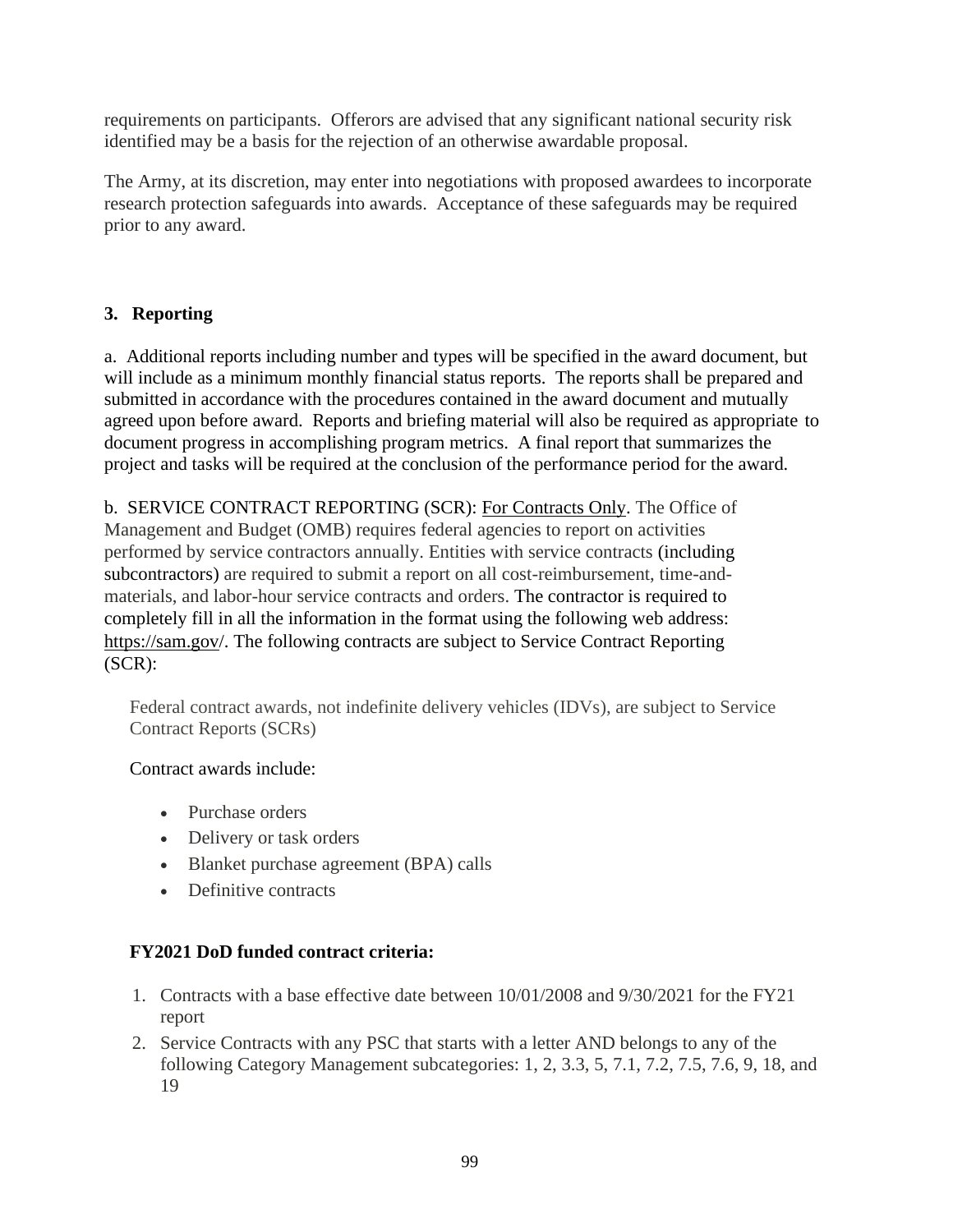3. All contracts including FY09 to FY21 awards where the total net number of obligations in FY21 is either  $\ge$ /= \$3M or  $\lt$ /= -\$3M

For questions and clarifications about the details of specific federal contracts, contact the contracting officer or agency directly.

(End of Section)

## **G. Agency Contacts**

1. Questions of a technical or programmatic nature shall be directed to the TPOC for each research area of interest. The TPOC information may be found in the description of each research area of interest in Section II.A of this BAA.

2. Questions of a business or administrative nature are to be directed to the following email: [usarmy.rtp.devcom-arl.mbx.baa@army.mil](mailto:usarmy.rtp.devcom-arl.mbx.baa@army.mil)

3. Comments or questions submitted should be concise and to the point, eliminating any unnecessary verbiage. In addition, the relevant part and paragraph of the announcement should be referenced.

4. Requests to withdraw a proposal shall be directed to [usarmy.rtp.devcom-arl.mbx.baa@army.mil](mailto:usarmy.rtp.devcom-arl.mbx.baa@army.mil).

(End of Section)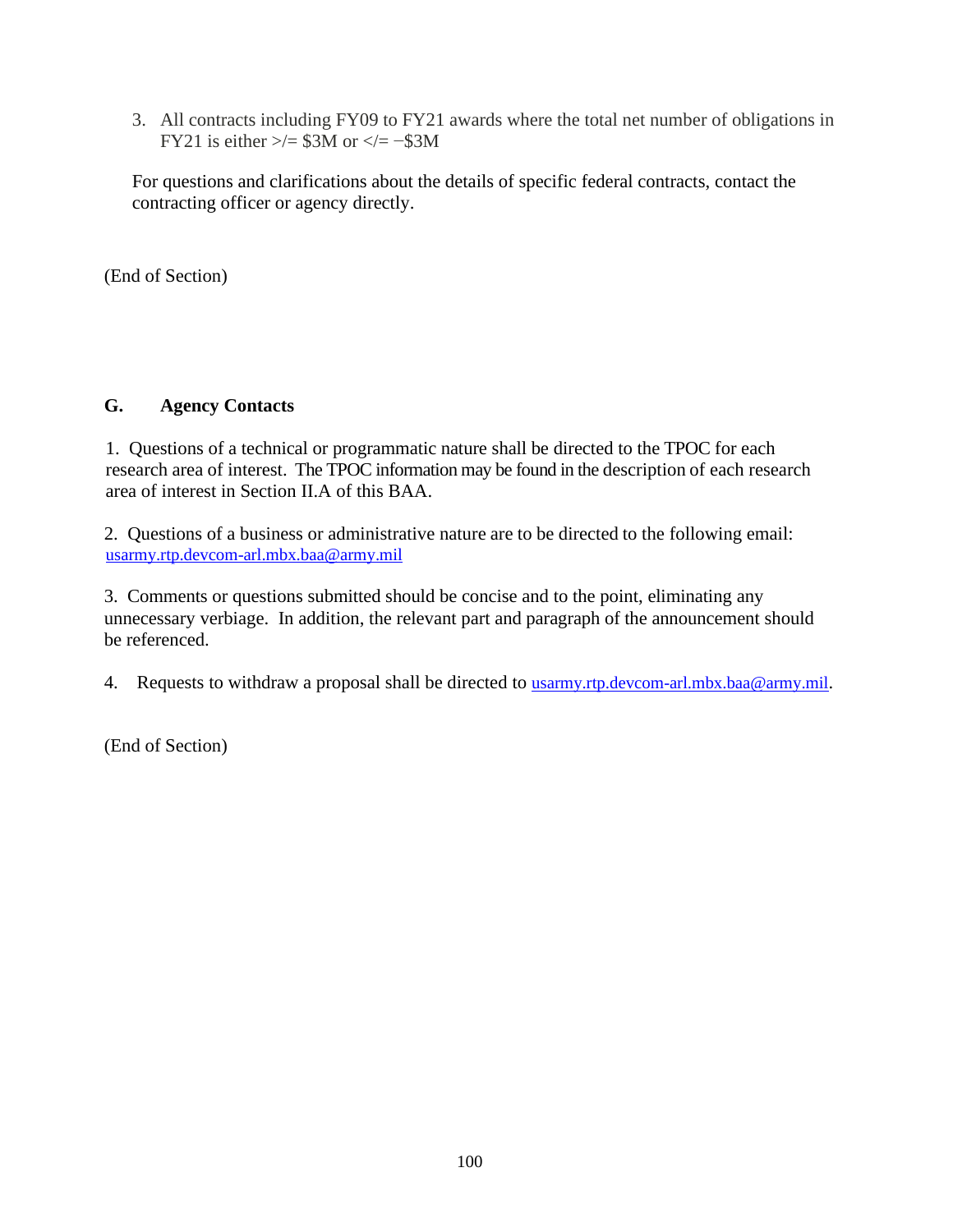# **H. Other Information**

Below are two separate outlines of the informational requirements for a sample cost proposal. Section H.1 is for a procurement contract and Section H.2 is for grants and cooperative agreements.

## **1. CONTRACT Proposals**

#### Cost Proposal – {No Page Limit}

Cover sheet to include:

| $\mathbf{1}$   | <b>BAA</b> number                                                                              |
|----------------|------------------------------------------------------------------------------------------------|
| $\overline{2}$ | Technical area                                                                                 |
| 3              | Lead organization submitting proposal                                                          |
| $\overline{4}$ | Type of business, selected among the following categories: "LARGE BUSINESS",                   |
|                | "SDB", "OTHER SMALL BUSINESS", "HBCU", "MI", "OTHER EDUCATIONAL",                              |
|                | OR "OTHER NONPROFIT"                                                                           |
| 5              | Contractor's reference number (if any)                                                         |
| 6              | Other team members (if applicable) and type of business for each                               |
| $\tau$         | Proposal title                                                                                 |
| 8              | TPOC to include: salutation, last name, first name, street address, city, state, zip code,     |
|                | telephone, fax (if available), electronic mail (if available)                                  |
| 9              | Administrative point of contact to include: salutation, last name, first name, street address, |
|                | city, state, zip code, telephone, fax (if available), and electronic mail (if available)       |
| 10             | Award instrument requested: cost plus fixed fee (CPFF), cost-contract-no fee, cost             |
|                | sharing contract – no fee, or other type of procurement contract (specify)                     |
| 11             | $Place(s)$ and $period(s)$ of performance                                                      |
| 12             | Total proposed cost separated by basic award and option(s) (if any)                            |
| 13             | Name, address, and telephone number of the proposer's cognizant Defense Contract               |
|                | Management Agency (DCMA) administration office (if known)                                      |
| 14             | Name, address, and telephone number of the proposer's cognizant Defense Contract Audit         |
|                | Agency (DCAA) audit office (if known)                                                          |
| 15             | Date proposal was prepared                                                                     |
| 16             | <b>DUNS</b> number                                                                             |
| 17             | TIN number                                                                                     |
| 18             | CAGE code                                                                                      |
| 19             | Subcontractor information                                                                      |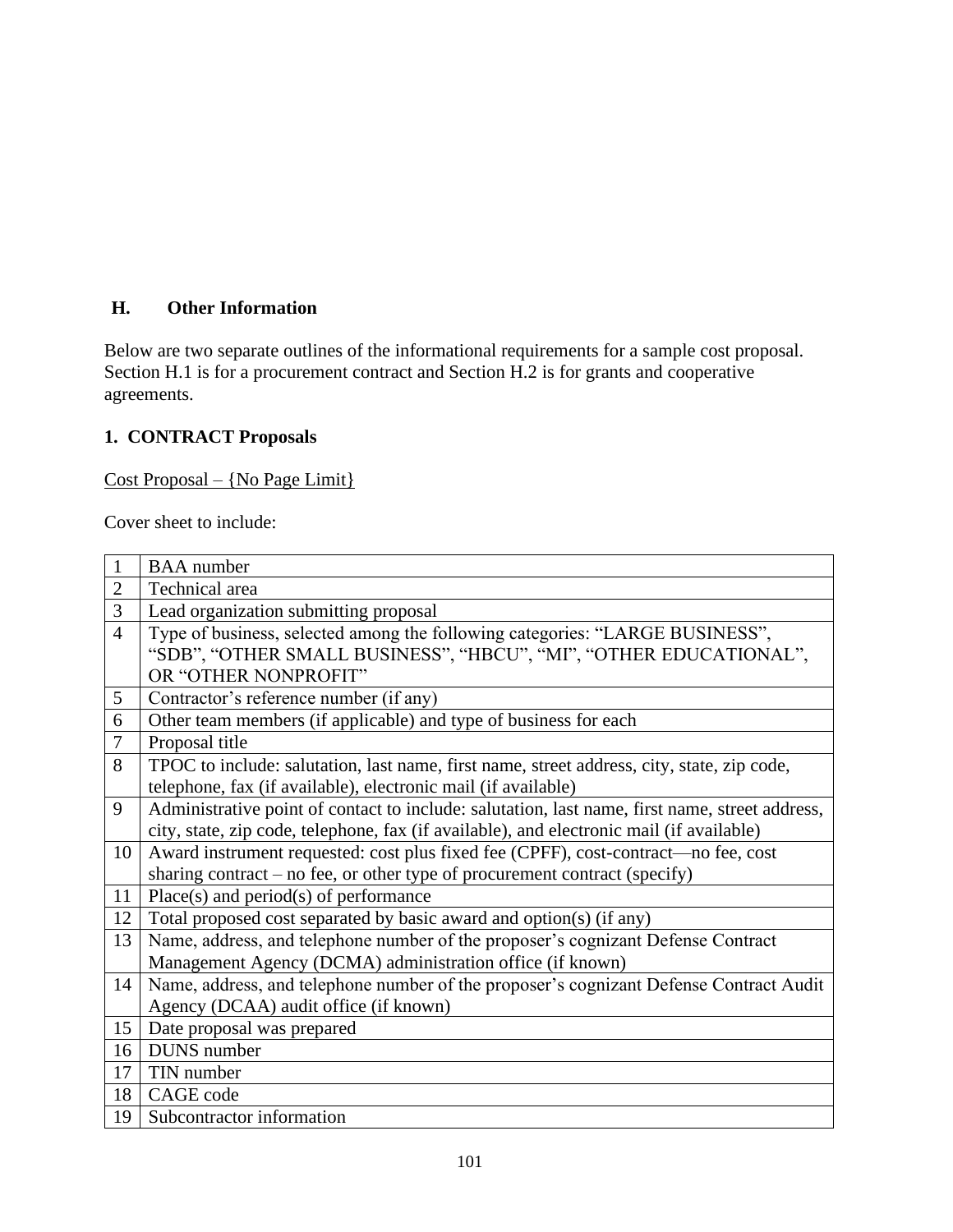| [20] Proposal validity period                                                          |
|----------------------------------------------------------------------------------------|
| 21   Any Forward Pricing Rate Agreement, other such approved rate information, or such |
| other documentation that may assist in expediting negotiations (if available)          |

## a. Reasoning for Submitting a Strong Cost Proposal

The ultimate responsibility of the Contracting Officer is to ensure that all prices offered in a proposal are fair and reasonable before contract award. To establish the reasonableness of the offered prices, the Contracting Officer may ask the applicant to provide supporting documentation that assists in this determination. The applicant's ability to be responsive to the Contracting Officer's requests can expedite contract award. As specified in Section 808 of Public Law 105-261, an applicant who does not comply with a requirement to submit information for a contract or subcontract in accordance with paragraph (a)(1) of FAR 15.403-3 may be ineligible for award.

## b. DCAA-Accepted Accounting System

i. Before a cost-type contract can be awarded, the Contracting Officer must confirm that the applicant has a DCAA-accepted accounting system in place for accumulating and billing costs under Government contracts [FAR 53.209-1(f)]. If the applicant has DCAA correspondence, which documents the acceptance of its accounting system, this should be provided to the Contracting Officer (i.e. attached or referenced in the proposal). Otherwise, the Contracting Officer will submit an inquiry directly to the appropriate DCAA office and request a review of the applicant's accounting system.

ii. If an applicant does not have a DCAA-accepted accounting system in place, the DCAA review process can take several months depending upon the availability of the DCAA auditors and the applicant's internal processes. This will delay contract award.

iii. For more information about cost proposals and accounting standards, view the link titled "Information for Contractors" on the main menu of the DCAA website.

## c. Field Pricing Assistance

During the pre-award cost audit process, the Contracting Officer may solicit support from DCAA to determine commerciality and price reasonableness of the proposal [FAR 15.404-2]. Any proprietary information or reports obtained from DCAA field audits will be appropriately identified and protected within the Government.

## d. Sample Cost Proposal – "Piece by Piece"

To help guide applicant s through the pre-award cost audit process, a sample cost proposal is detailed below. This sample allows the applicant to see exactly what the Government is looking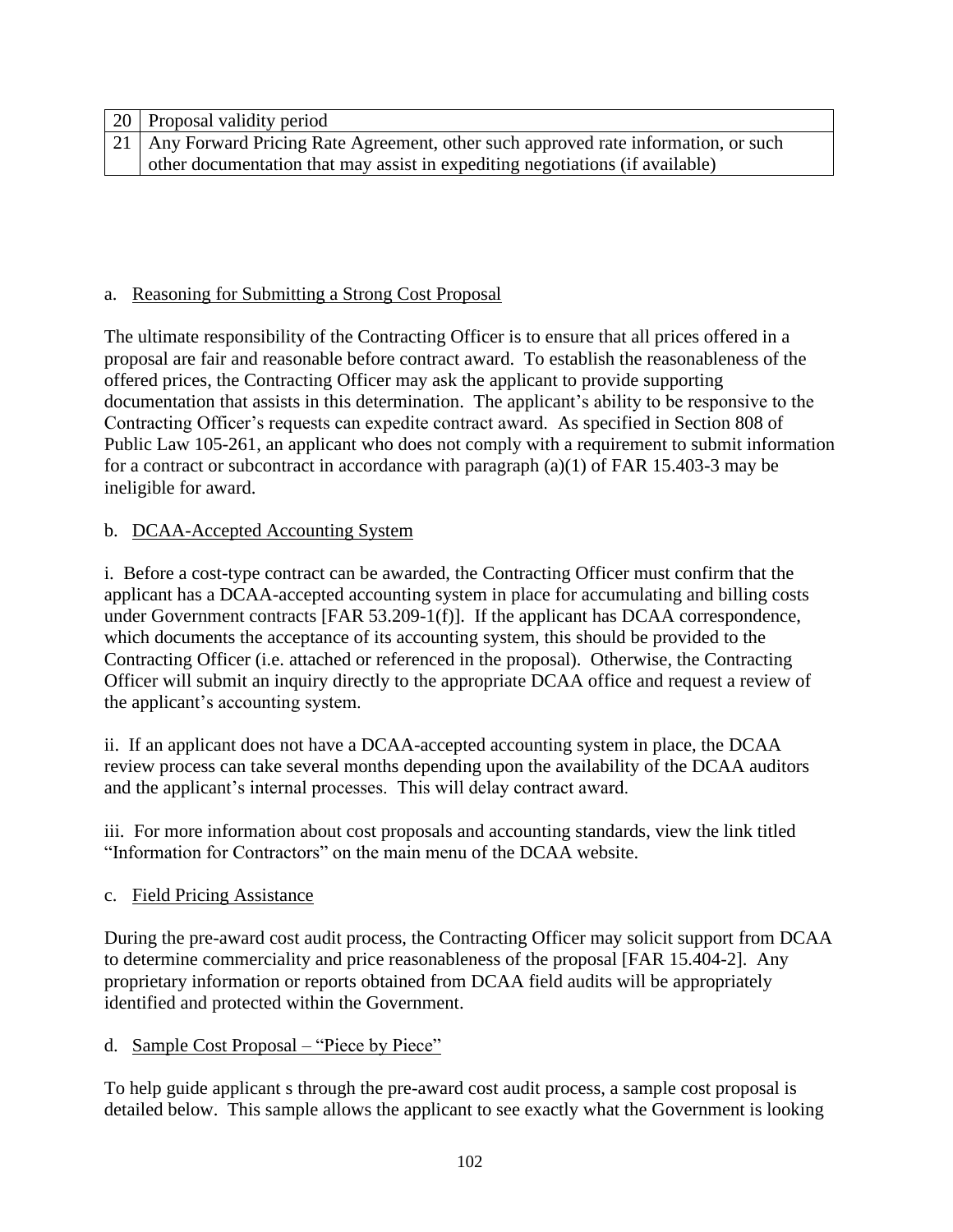for so that all cost and pricing back-up data can be provided to the Government in the first cost proposal submission. Review each cost element within the proposal, and take note of the types of documentation that the Contracting Officer will require from the applicant.

i. *Direct Labor*: The first cost element included in the cost proposal is Direct Labor. Each proposed employee must be listed by name and labor category.

| <b>DIRECT LABOR</b> |                    | <b>YEAR1</b>  |              |                     | <b>YEAR 2</b> |              |                     |
|---------------------|--------------------|---------------|--------------|---------------------|---------------|--------------|---------------------|
| <b>Employee</b>     | Labor              | <b>Direct</b> | <b>Hours</b> | <b>Total Direct</b> | <b>Direct</b> | <b>Hours</b> | <b>Total Direct</b> |
| <b>Name</b>         | Category           | <b>Hourly</b> |              | Labor               | <b>Hourly</b> |              | Labor               |
|                     |                    | Rate          |              |                     | Rate          |              |                     |
| Andy                | Program            | \$55.00       | 720.00       | \$39,600.00         | \$56.65       | 720.00       | \$40,788.00         |
| Smith               | Manager            |               |              |                     |               |              |                     |
| <b>Bryan</b>        | Senior             | \$40.00       | 672.00       | \$26,880.00         | \$41.20       | 672.00       | \$27,686.40         |
| Andrews             | Engineer           |               |              |                     |               |              |                     |
| Cindy               | Principal          | \$50.00       | 512.00       | \$25,600.00         | \$51.50       | 512.00       | \$26,368.00         |
| Thomas              | Engineer           |               |              |                     |               |              |                     |
| David               | <b>Entry Level</b> | \$10.00       | 400.00       | \$4,000.00          | \$10.30       | 400.00       | \$4,120.00          |
| Porter              | Engineer           |               |              |                     |               |              |                     |
| Edward              | Project            | \$25.00       | 48.00        | \$1,200.00          | \$25.75       | 48.00        | \$1,236.00          |
| Bean                | Administrator      |               |              |                     |               |              |                     |
| Subtotal            |                    |               |              | \$97,280.00         |               |              | \$100,198.40        |
| Direct              |                    |               |              |                     |               |              |                     |
| Labor $(DL)$        |                    |               |              |                     |               |              |                     |
|                     |                    |               |              |                     |               |              |                     |

Below is the Direct Labor as proposed by our sample applicant:

(1) For this cost element, the Contracting Officer requires the applicant to provide adequate documentation in order to determine that the labor rate for each employee/labor category is fair and reasonable. The documentation must explain how these labor rates were derived. For example, if the rates are DCAA-approved labor rates, provide the Contracting Officer with copies of the DCAA documents stating the approval. This is the most acceptable means of documentation to determine the rates fair and reasonable. Other types of supporting documentation may include General Service Administration (GSA) contract price lists, actual payroll journals, or Salary.com research. If an employee listed in a cost proposal is not a current employee (maybe a new employee, or one contingent upon the award of this contract), a copy of the offer letter stating the hourly rate, signed and accepted by the employee, may be provided as adequate documentation.

Sometimes the hourly rates listed in a proposal are derived through subjective processes, i.e., blending of multiple employees in one labor category, or averaged over the course of the year to include scheduled payroll increases, etc. These situations should be clearly documented for the Contracting Officer.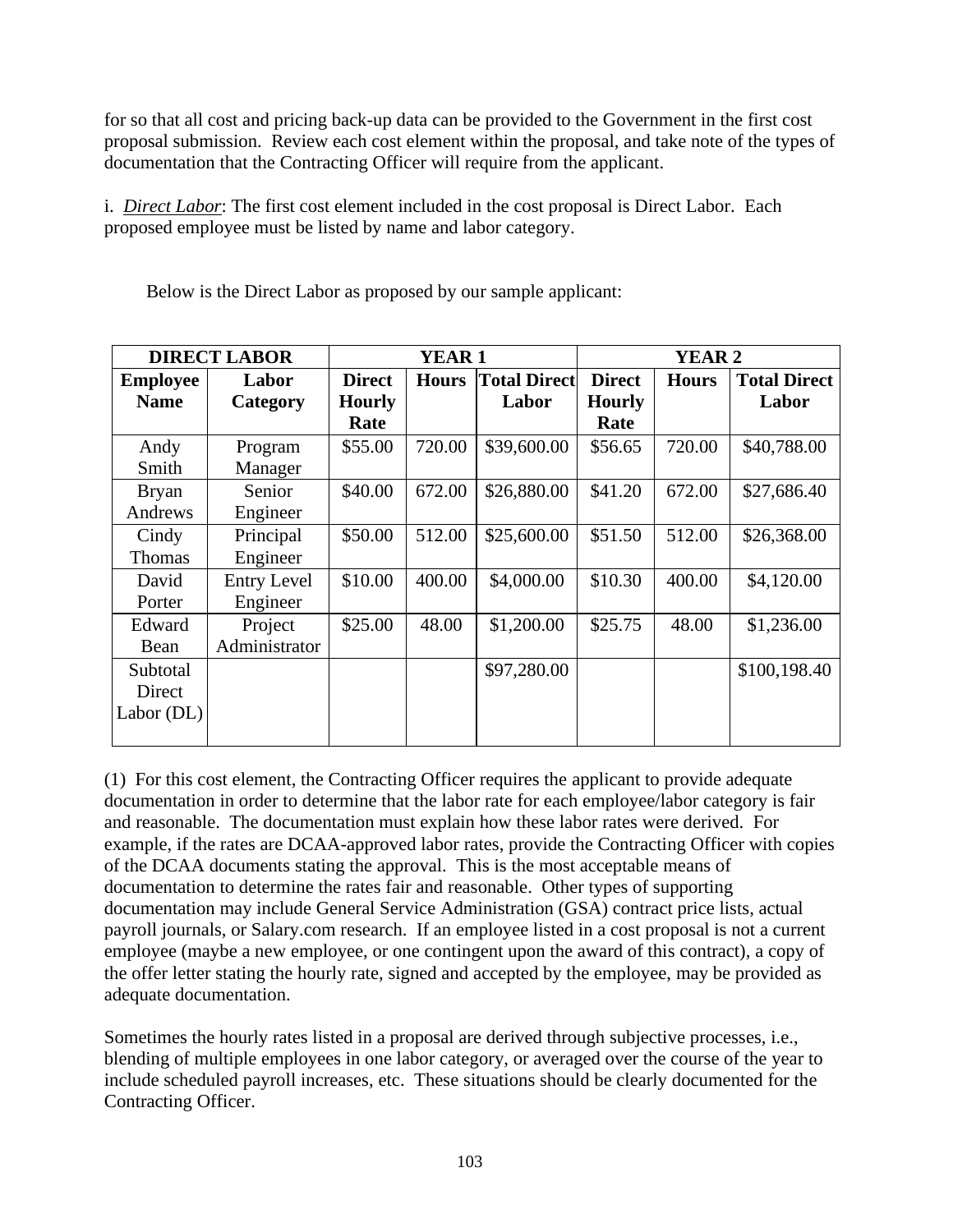(2) Another cost element in Direct Labor is labor escalation, or the increase in labor rates from year to year. In the example above, the proposed labor escalation is 3% (ex., Andy Smith's direct labor rate increased by 3% from \$55.00/hour in Year 1 to \$56.65/hour in Year 2). Often times, an applicant may not propose escalation on labor rates during a 24-month period. Whatever the proposed escalation rate is, please be prepared to explain why it is fair and reasonable. For example, a sufficient explanation for our sample escalation rate would be "The Government's General Schedule Increase and Locality Pay for the same time period (name FY) in the same location (name location) was published as 3.5%; therefore a 3% increase is fair and reasonable".

ii. *Other Direct Costs (ODCs)*: This section of the cost proposal includes all other directlyrelated costs required in support of the effort (i.e., materials, subcontractors, consultants, travel, etc.). Any cost element that includes various items must be detailed in a cost breakdown.

(1) Direct Material Costs: This subsection of the cost proposal will include any special tooling, test equipment, and material costs necessary to perform the project. Items included in this section must be carefully reviewed relative to need and appropriateness for the work proposed, and must, in the opinion of the Contracting Officer, be advantageous to the Government and directly related to the specific topic.

The Contracting Officer will require adequate documentation from the applicant to determine the cost reasonableness for each material cost proposed. The following methods are ways in which the Contracting Officer can determine this [FAR 15.403-1]:

(a) Adequate Price Competition. A price is based on adequate price competition when the applicant solicits and receives quotes from two or more responsible vendors for the same or similar items or services. Based on these quotes, the applicant selects the vendor who represents the best value to the Government. The applicant will be required to provide to the Contracting Officer copies of all vendor quotes received.

\*NOTE: Price competition is not required for items at or below the micro-purchase threshold (\$10,000FAR 15.403-1]. If an item's unit cost is less than or equal to \$10,000, price competition is not necessary. However, if an item's total cost over the period of performance (unit cost x quantity) is higher than \$10,000, two or more quotes must be obtained by the applicant.

(b) Commercial Prices. Commercial prices are those published on current price lists, catalogs, or market prices. This includes vendors who have prices published on a GSAschedule contract. The applicant will be required to provide copies of such price lists to the Contracting Officer.

(c) Prices set by law or regulation. If a price is mandated by the Government (i.e. pronouncements in the form of periodic rulings, reviews, or similar actions of a governmental body, or embodied in the laws) that is sufficient to set a price.

Below is the list of Direct Material costs included in our sample proposal: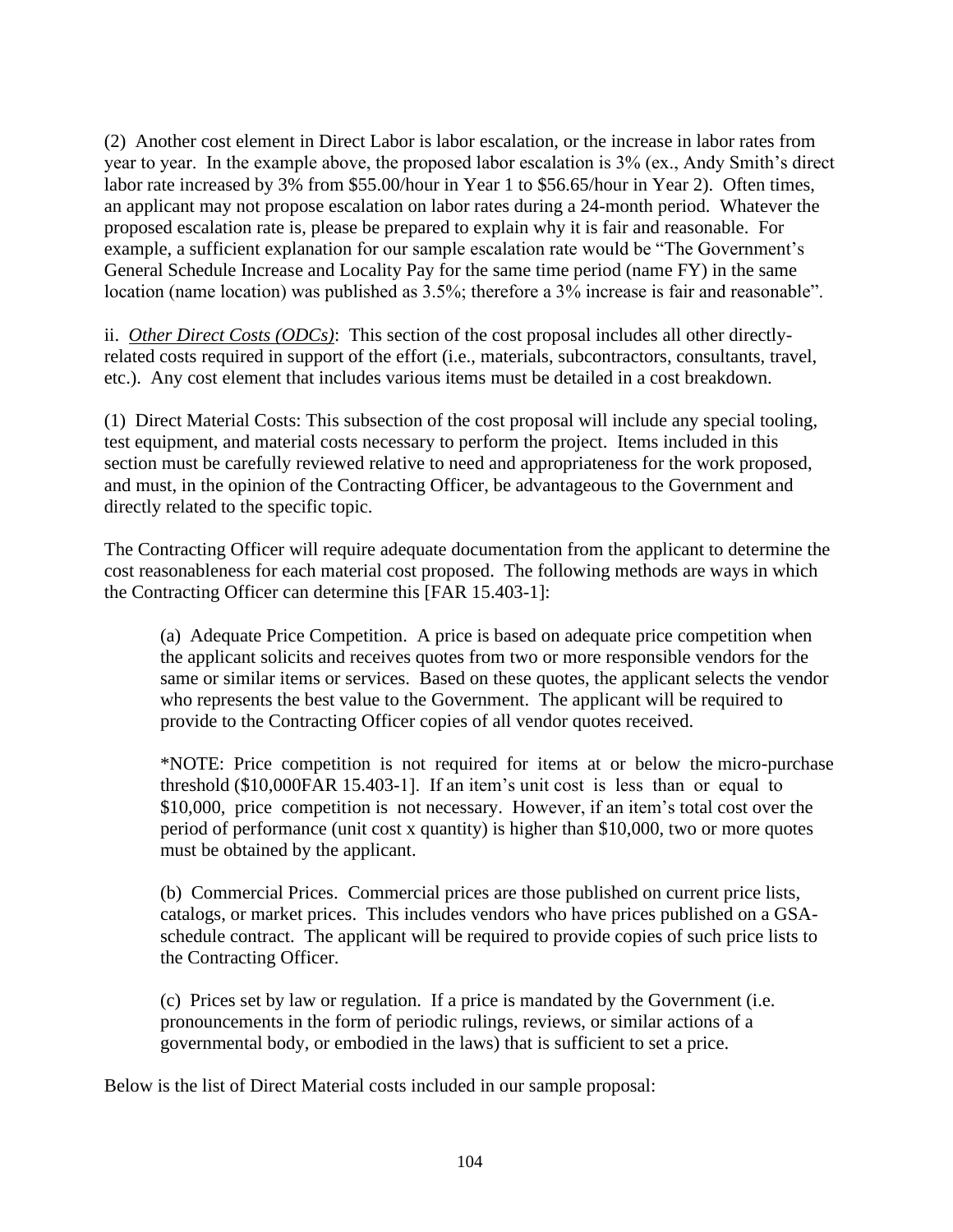| <b>DIRECT MATERIAL COSTS</b>           | YEAR <sub>1</sub> | YEAR <sub>2</sub> |
|----------------------------------------|-------------------|-------------------|
| <b>Raw Materials</b>                   | \$35,000.00       | \$12,000.00       |
| Computer for experiments               | \$4,215.00        | \$0.00            |
| Cable (item #12-3657, 300 ft)          | \$1,275.00        | \$0.00            |
| Software                               | \$1,825.00        | \$1,825.00        |
| <b>Subtotal Direct Materials Costs</b> | \$42,315.00       | \$13,825.00       |
|                                        |                   |                   |

"Raw Materials": This is a generic label used to group many material items into one cost item within the proposal. The Contracting Officer will require a detailed breakout of all the items that make up this cost. For each separate item over  $$10,000$  (total for Year 1 + Year 2), the applicant must be able to provide either competitive quotes received, or show that published pricing was used.

"Computer for experiments": This item is most likely a grouping of several components that make up one system. The Contracting Officer will require a detailed breakout of all the items that make up this cost. For each separate item over \$10,000 (total for Year  $1 +$  Year 2), the applicant must be able to provide either competitive quotes received, or show that published pricing was used.

"Cable": Since this item is under the micro-purchase threshold of \$10,000, competitive quotes or published pricing are not required. Simply provide documentation to show the Contracting Officer where this price came from.

"Software": This cost item could include either one software product, or multiple products. If this includes a price for multiple items, please provide the detailed cost breakdown. Note: The price for Year 1 (\$1,825) is below the micro-purchase threshold; however, in total (Year  $1 +$  Year 2) the price is over \$10,000, so competitive quotes or published pricing documentation must be provided.

Due to the specialized types of products and services necessary to perform these projects, it may not always be possible to obtain competitive quotes from more than one reliable source. Each cost element over the micro-purchase threshold (\$10,000) must be substantiated. There is always an explanation for how the cost of an item was derived; document how you came up with that price.

When it is not possible for an applicant to obtain a vendor price through competitive quotes or published price lists, the Contracting Officer may accept other methods to determine cost reasonableness. Below are some examples of other documentation, which the Contracting Officer may accept to substantiate costs:

(a) Evidence that a vendor/supplier charged another applicant a similar price for similar services. Has the vendor charged someone else for the same product? Two (2) to three (3) invoices from that vendor to different customers may be used as evidence.

(b) Previous contract prices. Has the applicant charged the Government a similar price under another Government contract for similar services? If the Government has already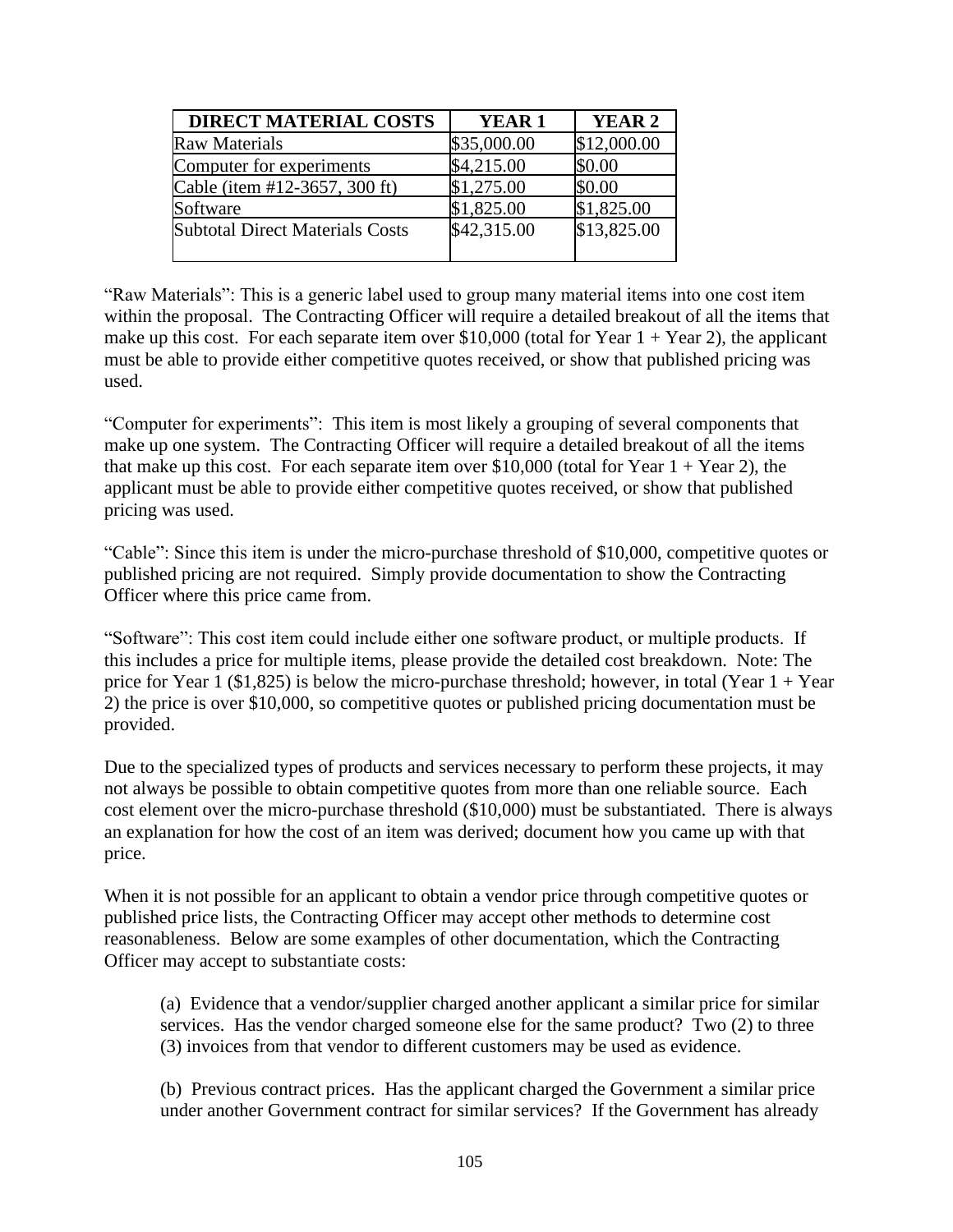paid a certain price for services, then that price may already be considered fair and reasonable. Provide the contract number, and billing rates for reference.

(c) DCAA approved. Has DCAA already accepted or verified specific cost items included in your proposal? Provide a copy of DCAA correspondence that addressed these costs.

(2) ODCs: Below is the remaining ODC portion of our proposal including equipment, subcontractors, consultants, and travel. Assume in this scenario that competitive quotes or catalog prices were not available for these items:

| <b>ODCs</b>                          | <b>YEAR1</b> | <b>YEAR 2</b> |
|--------------------------------------|--------------|---------------|
| <b>Equipment Rental for Analysis</b> | \$5,500.00   | \$5,600.00    |
| Subcontractor – Widget, Inc.         | \$25,000.00  | \$0.00        |
| <b>Consultant: John Bowers</b>       | \$0.00       | \$12,000.00   |
| Travel                               | \$1,250.00   | \$1,250.00    |
| Subtotal: ODCs                       | \$31,750.00  | \$18,850.00   |

"Equipment Rental for Analysis": The applicant explains that the Year 1 cost of \$5,500 is based upon 250 hours of equipment rental at an hourly rate of \$22.00/hr. One (1) invoice from the vendor charging another vendor the same price for the same service is provided to the Contracting Officer as evidence. Since this cost is over the micro-purchase threshold, further documentation to determine cost reasonableness is required. The applicant is able to furnish another invoice charging a second vendor the same price for the same service.

"Subcontractor – Widget, Inc.": The applicant provides a copy of the subcontractor quote to the Contracting Officer in support of the \$25,000 cost. This subcontractor quote must include sufficient detailed information (equivalent to the data included in the prime's proposal to the Government), so that the Contracting Officer can make a determination of cost reasonableness.

(a) As stated in Section 3.5(c)(6) of the DoD Cost Proposal guidance, "All subcontractor costs and consultant costs must be detailed at the same level as prime contractor costs in regards to labor, travel, equipment, etc. Provide detailed substantiation of subcontractor costs in your cost proposal."

(b) In accordance with FAR 15.404-3, "the Contracting Officer is responsible for the determination of price reasonableness for the prime contract, including subcontracting costs". This means that the subcontractor's quote/proposal may be subject to the same scrutiny by the Contracting Officer as the cost proposal submitted by the prime. The Contracting Officer will need to determine whether the subcontractor has an accepted purchasing system in place and/or conduct appropriate cost or price analyses to establish the reasonableness of proposed subcontract prices. Due to the proprietary nature of cost data, the subcontractor may choose to submit their pricing information directly to the Contracting Officer and not through the prime. This is understood and encouraged.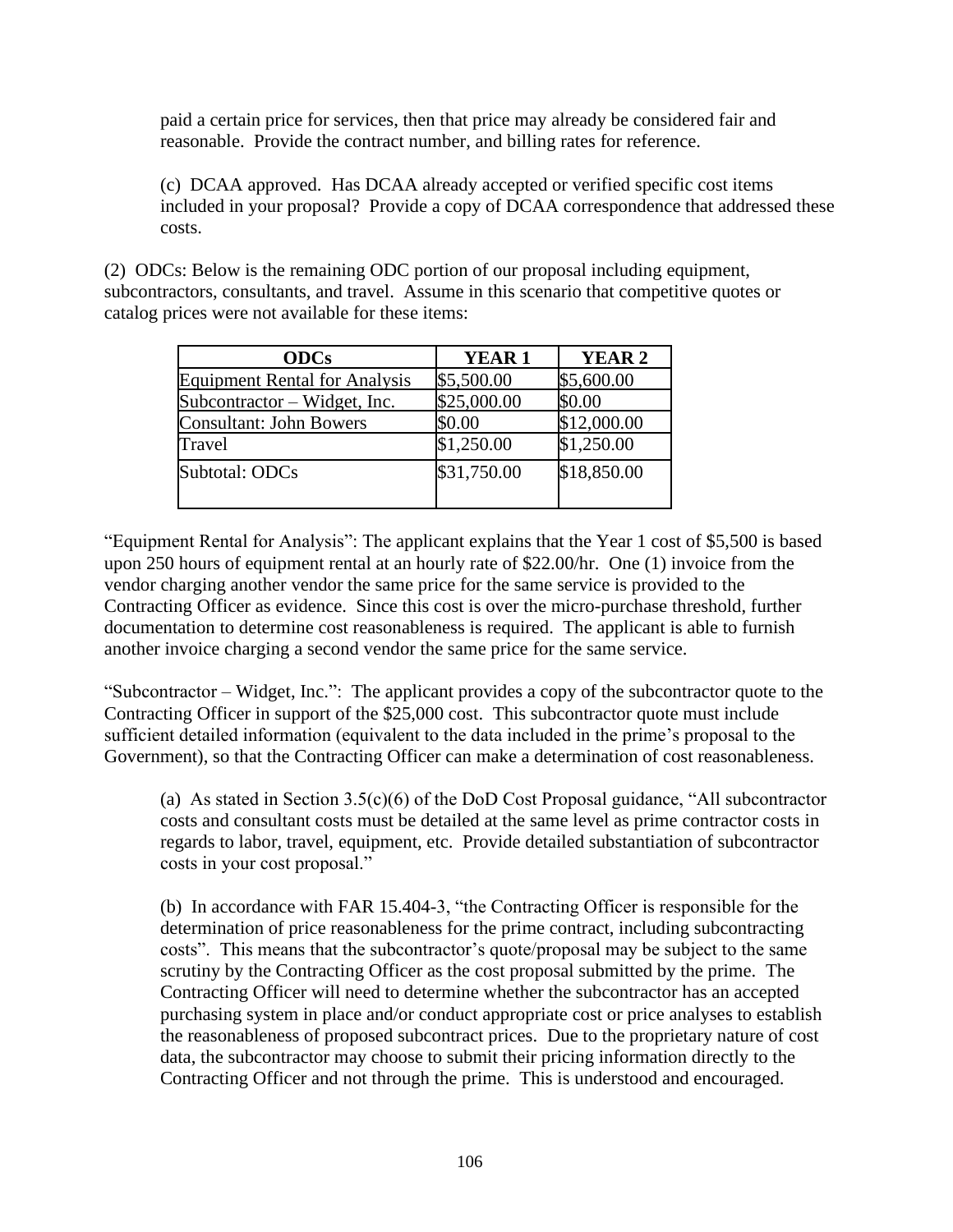(c) When a subcontractor is selected to provide support under the prime contract due to its specialized experience, the Contracting Officer may request sole source justification from the applicant.

"Consultant – John Bowers": The applicant shall provide a copy of the consultant's quote to the Contracting Officer as evidence. In this example, the consultant will be charging an hourly rate of \$125 an hour for 96 hours of support. The applicant indicates to the Contracting Officer that this particular consultant was used on a previous contract with the Government (provide contract number), and will be charging the same rate. A copy of the consultant's invoice to the applicant under the prior contract is available as supporting evidence. Since the Government has paid this price for the same services in the past, determination has already been made that the price is fair.

"Travel": The Contracting Officer will require a detailed cost breakdown for travel expenses to determine whether the total cost is reasonable based on Government per diem and mileage rates. This breakdown shall include the number of trips, the destinations, and the number of travelers. It will also need to include the estimated airfare per round trip, estimated car rental, lodging rate per trip, tax on lodging, and per diem rate per trip. The lodging and per diem rates must comply with the Joint Travel Regulations. Please see the following website to determine the appropriate lodging and per diem rates: [http://www.defensetravel.dod.mil.](http://www.defensetravel.dod.mil./) Additionally, the applicant must provide why the airfare is fair and reasonable as well. Sufficient back up for both airfare and car rental would include print outs of online research at the various travel search engines (Expedia, Travelocity, etc.), documenting the prices for airfare and car rentals are fair and reasonable.

| <b>TRAVEL</b>              | Unit      | <b>Trips</b> | <b>Travelers</b> | <b>Nights</b> | <b>Days</b>    | <b>Unit Cost</b> | <b>Total Travel</b> |
|----------------------------|-----------|--------------|------------------|---------------|----------------|------------------|---------------------|
| Airfare                    | roundtrip | 1            |                  |               |                | \$996.00         | \$996.00            |
| Lodging                    | day       |              |                  |               |                | \$75.00          | \$75.00             |
| Tax on<br>Lodging<br>(12%) | day       |              |                  |               |                | \$9.00           | \$9.00              |
| Per Diem                   | day       |              |                  |               | $\overline{2}$ | \$44.00          | \$88.00             |
| Automobile<br>Rental       | day       |              |                  |               | $\overline{2}$ | \$41.00          | \$82.00             |
| Subtotal<br>Travel         |           |              |                  |               |                |                  | \$1,250.00          |

Below is a sample of the travel portion:

iii. *Indirect Costs*: Indirect costs include elements such as fringe benefits, general and administrative (G&A), overhead, and material handling costs. The applicant shall indicate in the cost proposal both the indirect rates (as a percentage) as well as how those rates are allocated to the costs in the proposal.

Below is the indirect portion of our sample proposal: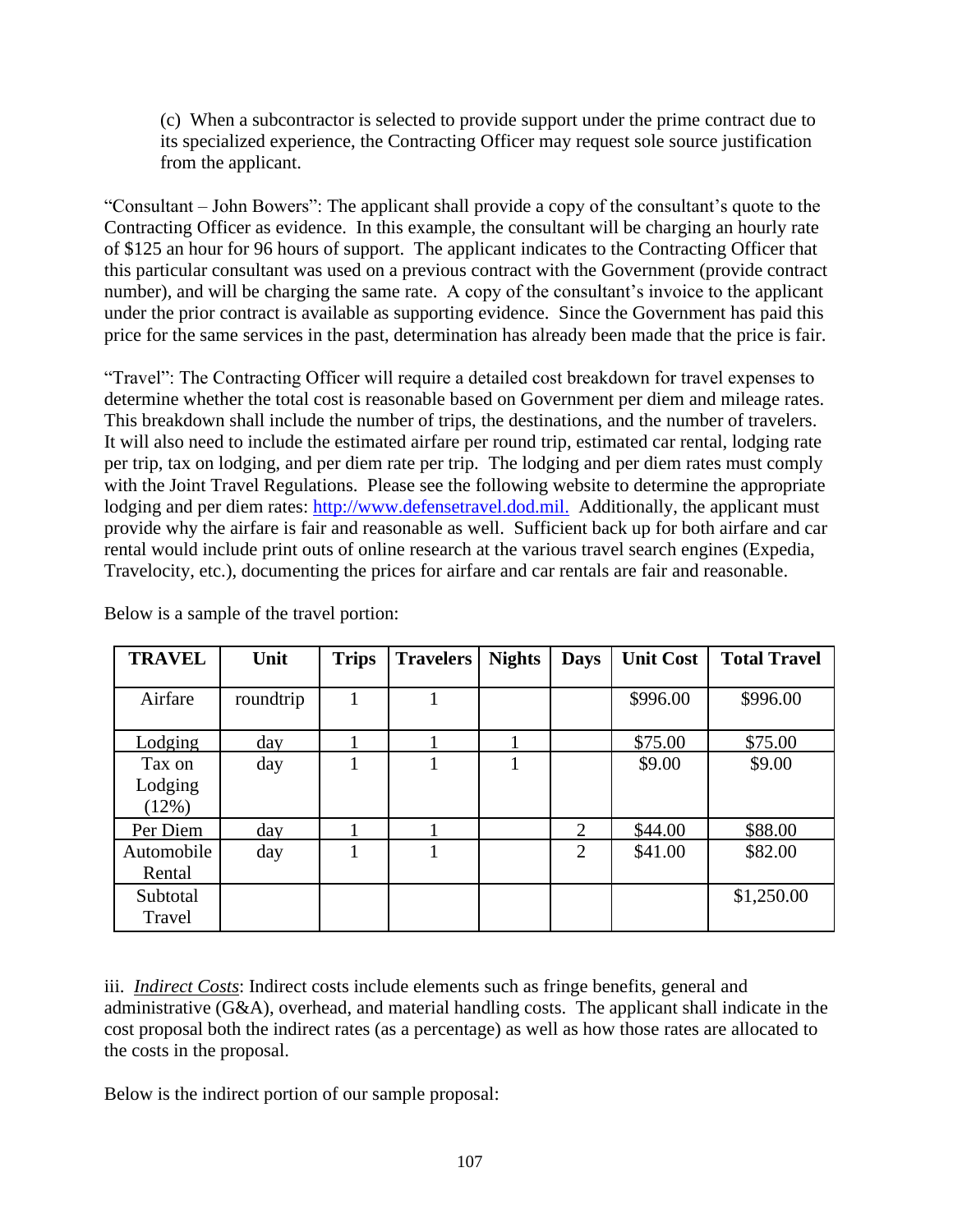| <b>INDIRECTS</b>                                                           | <b>YEAR1</b> | YEAR <sub>2</sub> |
|----------------------------------------------------------------------------|--------------|-------------------|
| Subtotal Direct Labor (DL):                                                | \$97,280.00  | \$100,198.40      |
| Fringe Benefits, if not included in Overhead,<br>rate $(15.0000\%)$ X DL = | \$14,592.00  | \$15,029.76       |
| Labor Overhead (rate $45.0000$ %) X (DL +<br>$\text{Fringe}) =$            | \$50,342.40  | \$51,852.67       |
| Total Direct Labor (TDL):                                                  | \$162,214.40 | \$167,080.83      |

In this example, the applicant includes a fringe benefit rate of 15.00% that it allocated to the direct labor costs. The applicant also proposes a labor overhead rate of 45.00% that is allocated to the direct labor costs plus the fringe benefits.

All indirect rates and the allocation methods of those rates must be verified by the Contracting Officer. In most cases, DCAA documentation supporting the indirect rates and allocation methods can be obtained through a DCAA field audit or proposal review. Many applicants have already completed such reviews and have this documentation readily available. If an applicant is unable to participate in a DCAA review to substantiate indirect rates, the Contracting Officer may request other accounting data from the applicant to make a determination.

iv. *Facilities Capital Cost of Money (FCCM)*: Cost of money is an imputed cost that is not a form of interest on borrowings (see FAR 31.205-20). FCCM is an "incurred cost" for costreimbursement purposes under applicable cost-reimbursement contracts and for progress payment purposes under fixed-price contracts. It refers to (1) FCCM (48 CFR 9904.414) and (2) cost of money as an element of the cost of capital assets under construction (48 CFR 9904.417). If cost of money is proposed in accordance with FAR 31.205-10, a DD Form 1861 is required to be completed and submitted with the applicant's proposal.

v. *Fee/Profit*: The proposed fee percentage will be analyzed in accordance with DFARS 215.404, the Weighted Guidelines Method.

vi. *Subcontracting Plan*: If the total amount of the proposal exceeds \$700,000 and the applicant is a large business or an institute of higher education (other than HBCU/MI) and the resultant award is a contract, the applicant shall be prepared to submit a subcontracting plan for small business and SDB concerns. A mutually agreeable plan will be included in and made a part of the contract (see Section II.F.2.b.v).

## **2. GRANT and COOPERATIVE AGREEMENT Proposals**

Before award it must be established that an approved accounting system and financial management system exist.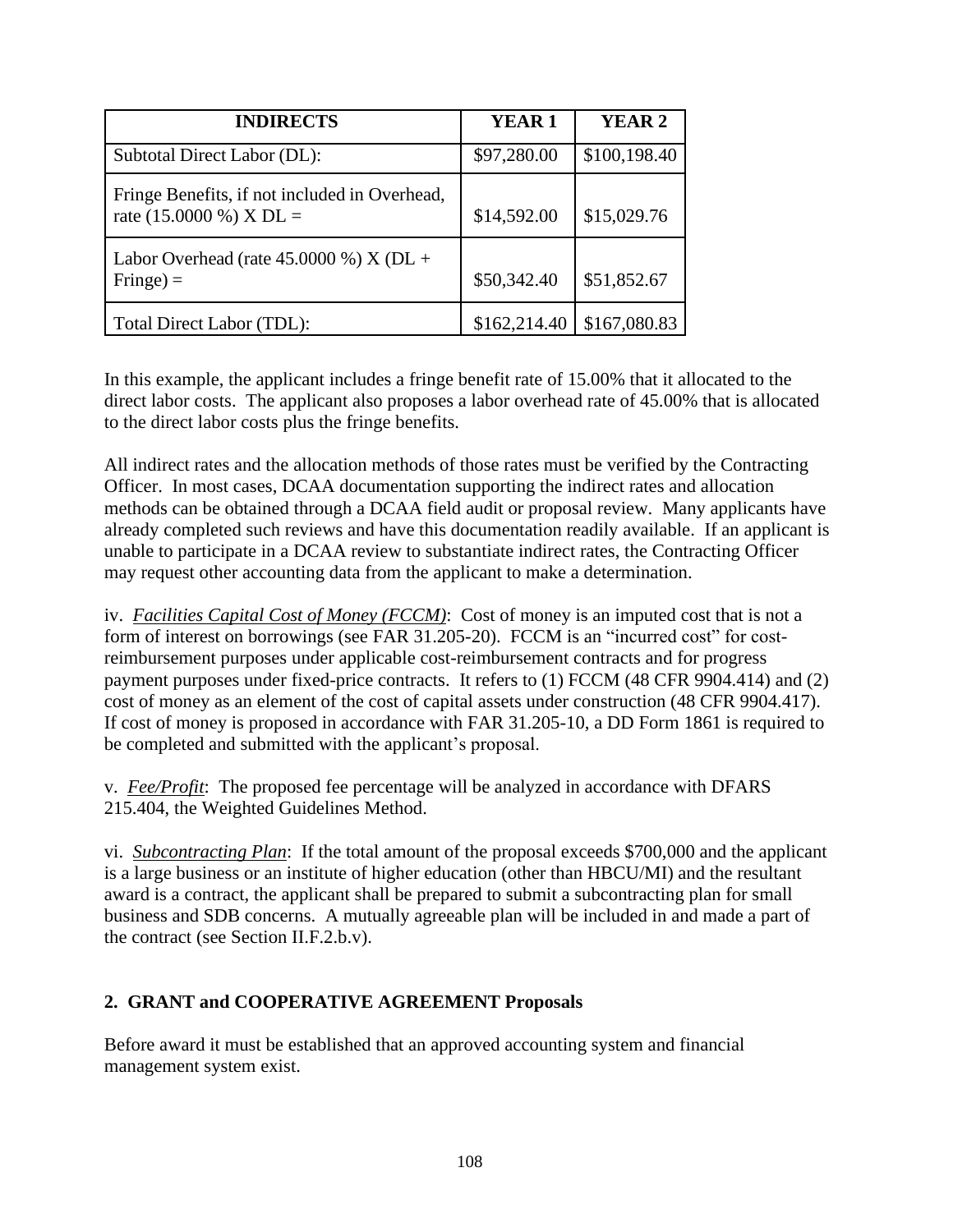a. *Direct Labor*: Show the current and projected salary amounts in terms of man-hours, manmonths, or annual salary to be charged by the PI(s), faculty, research associates, postdoctoral associates, graduate and undergraduate students, secretarial, clerical, and other technical personnel either by personnel or position. State the number of man-hours used to calculate a man-month or man-year. For proposals from universities, research during the academic term is deemed part of regular academic duties, not an extra function for which additional compensation or compensation at a higher rate is warranted. Consequently, academic term salaries shall not be augmented either in rate or in total amount for research performed during the academic term. Rates of compensation for research conducted during non-academic (summer) terms shall not exceed the rate for the academic terms. When part or all of a person's services are to be charged as project costs, it is expected that the person will be relieved of an equal part or all of his or her regular teaching or other obligations. For each person or position, provide the following information:

i. The basis for the direct labor hours or percentage of effort (e.g., historical hours or estimates);

ii. The basis for the direct labor rates or salaries. Labor costs should be predicted upon current labor rates or salaries. These rates may be adjusted upward for forecast salary or wage cost-of-living increases that will occur during the agreement period. The cost proposal should separately identify the rationale applied to base salary/wage for cost-ofliving adjustments and merit increases. Each must be fully explained;

iii. The portion of time to be devoted to the proposed research, divided between academic and non-academic (summer) terms, when applicable;

iv. The total annual salary charged to the research project; and

v. Any details that may affect the salary during the project, such as plans for leave and/or remuneration while on leave.

Note: There is no page limitation for budget proposals or budget justifications.

b. *Fringe Benefits and Indirect Costs (Overhead, G&A, and Other)*: The most recent rates, dates of negotiation, the base(s) and periods to which the rates apply must be disclosed and a statement included identifying whether the proposed rates are provisional or fixed. If the rates have been negotiated by a Government agency, state when and by which agency. A copy of the negotiation memorandum should be provided. If negotiated forecast rates do not exist, applicants must provide sufficient detail to enable a determination to be made that the costs included in the forecast rate are allocable according to applicable cost provisions. Applicants' disclosure should be sufficient to permit a full understanding of the content of the rate(s) and how it was established. As a minimum, the submission should identify:

- i. All individual cost elements included in the forecast rate(s);
- ii. Basis used to prorate indirect expenses to cost pools, if any;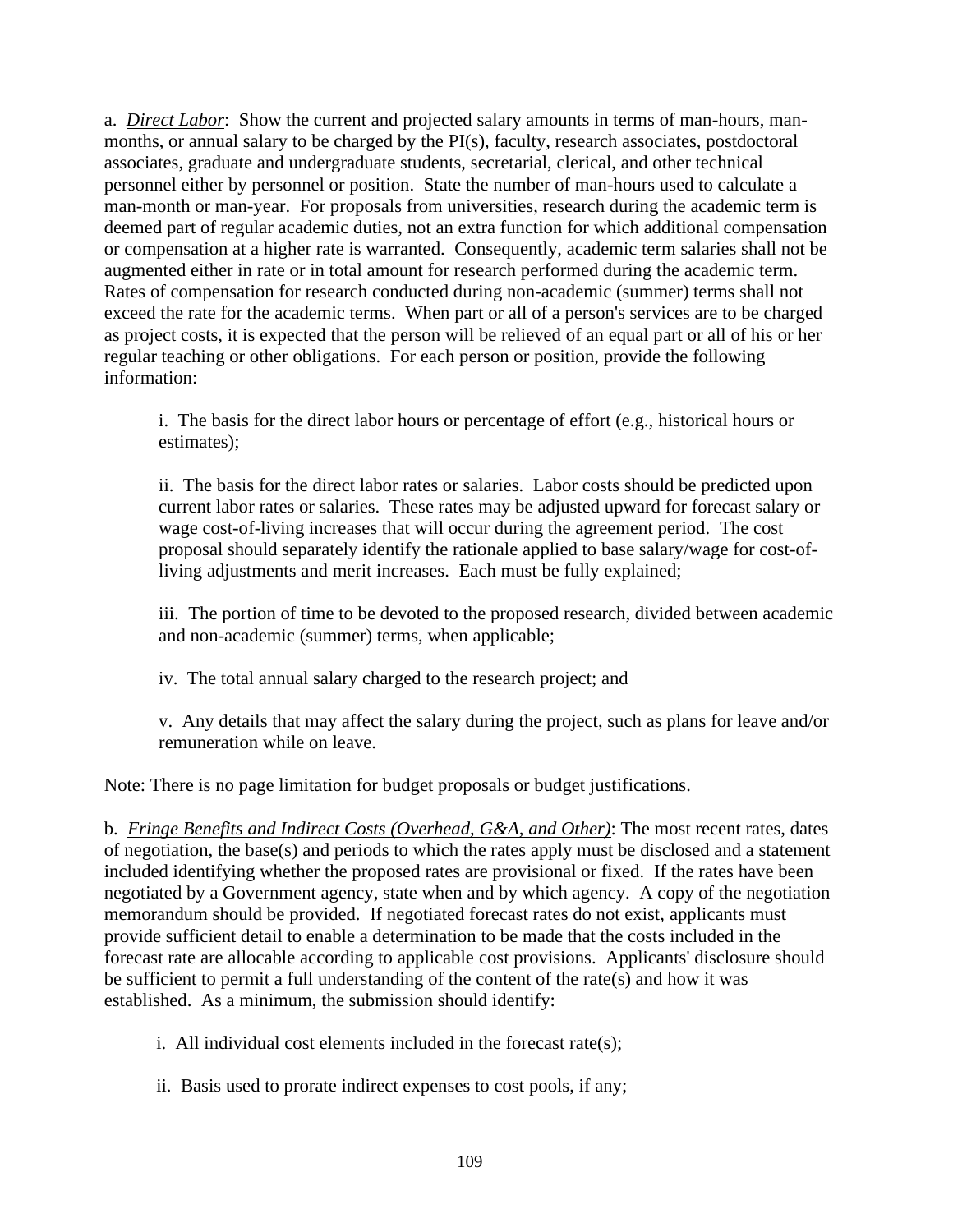iii. How the rate(s) was calculated;

iv. Distribution basis of the developed rate(s);

v. Basis on which the overhead rate is calculated, such as "salaries and wages" or "total costs;" and

vi. The period of the applicant's FY.

c. *Permanent Equipment*: If facilities or equipment are required, a justification why this property should be furnished by the Government must be submitted. State the organization's inability or unwillingness to furnish the facilities or equipment. Applicants must provide an itemized list of permanent equipment showing the cost for each item. Permanent equipment is any article or tangible nonexpendable property having a useful life of more than one year and an acquisition cost of \$5,000 or more per unit. The basis for the cost of each item of permanent equipment included in the budget must be disclosed, such as:

i. Vendor Quote: Show name of vendor, number of quotes received and justification, if intended award is to other than lowest bidder.

ii. Historical Cost: Identify vendor, date of purchase, and whether or not cost represents lowest bid. Include reason(s) for not soliciting current quotes.

iii. Engineering Estimate: Include rationale for quote and reason for not soliciting current quotes.

If applicable, the following additional information shall be disclosed in the applicant's cost proposal:

iv. Special test equipment to be fabricated by the awardee for specific research purposes and its cost.

v. Standard equipment to be acquired and modified to meet specific requirements, including acquisition and modification costs, listed separately.

vi. Existing equipment to be modified to meet specific research requirements, including modification costs. Do not include equipment the organization will purchase with its funds if the equipment will be capitalized for Federal income tax purposes. Proposed permanent equipment purchases during the final year of an award shall be limited and fully justified.

vii. Grants and cooperative agreements may convey title to an institution for equipment purchased with project funds. At the discretion of the Contracting/Grants Officer, the agreement may provide for retention of the title by the Government or may impose conditions governing the equipment conveyed to the organization per the governing laws and regulations.

d. *Travel*: Forecasts of travel expenditures (domestic and foreign) that identify the destination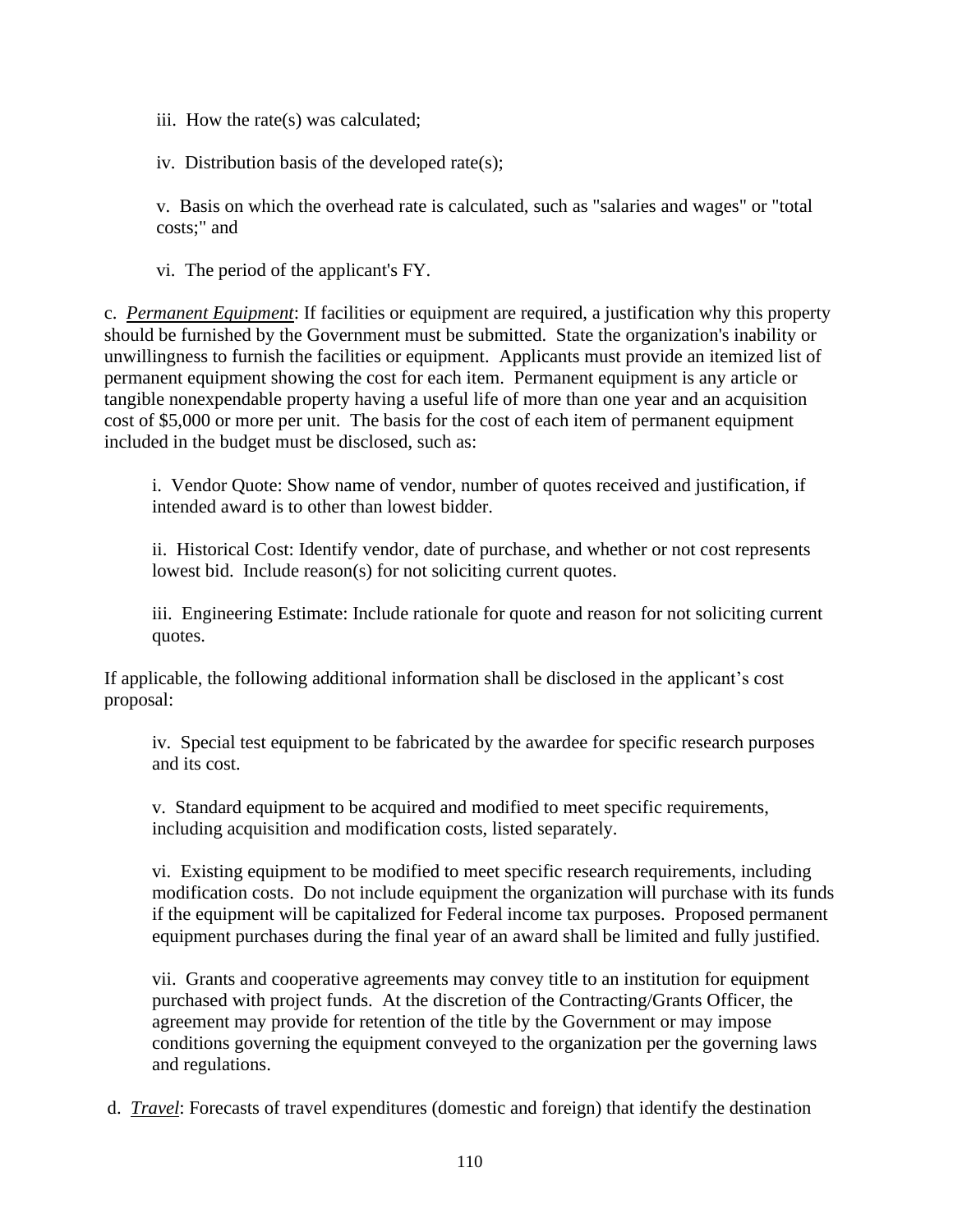and the various cost elements (airfare, mileage, per diem rates, etc.) must be submitted. The costs should be in sufficient detail to determine the reasonableness of such costs. Allowance for air travel normally will not exceed the cost of round-trip, economy air accommodations. Specify the type of travel and its relationship to the research project. Separate, prior approval by the ARL is required for all foreign travel (i.e., travel outside the continental U.S., its possessions and Canada). Travel may be requested to visit Army laboratories and facilities to enhance agreement objectives and to achieve technology transfer.

*e. Participant Support Costs*: This budget category refers to costs of transportation, per diem, stipends, and other related costs for participants or trainees (but not employees) in connection with ARO-sponsored conferences, meetings, symposia, training activities, apprenticeships and workshops (see the "Other Programs" section as described earlier in this BAA). Generally, indirect costs are not allowed on participant support costs. The number of participants to be supported should be entered in the parentheses on the budget form. These costs should also be justified in the budget justification page(s) attached to the cost proposal.

*f. Materials, Supplies, and Consumables*: A general description and total estimated cost of expendable equipment and supplies are required. The basis for developing the cost estimate (vendor quotes, invoice prices, engineering estimate, purchase order history, etc.) must be included. If possible, provide a material list.

*g. Publication, Documentation, and Dissemination*: The budget may request funds for the costs of preparing, publishing, or otherwise making available to others the findings and products of the work conducted under an agreement, including costs of reports, reprints, page charges, or other journal costs (except costs for prior or early publication); necessary illustrations, cleanup, documentation, storage, and indexing of data and databases; and development, documentation, and debugging of software.

*h. Consultant Costs*: Applicants normally are expected to utilize the services of their own staff to the maximum extent possible in managing and performing the project's effort. If the need for consultant services is anticipated, the nature of proposed consultant services should be justified and included in the technical proposal narrative. The cost proposal should include the names of consultant(s), primary organizational affiliation, each individual's expertise, daily compensation rate, number of days of expected service, and estimated travel and per diem costs.

*i. Computer Services*: The cost of computer services, including computer-based retrieval of scientific, technical, and educational information, may be requested. A justification/explanation based on the established computer service rates at the proposing organization should be included. The budget also may request costs, which must be shown to be reasonable, for leasing automatic data processing equipment. The purchase of computers or associated hardware and software should be requested as items of equipment.

*j. Subawards (Subcontracts or Subgrants)*: A precise description of services or materials that are to be awarded by a subaward must be provided. For subawards totaling \$10,000 or more, provide the following specific information: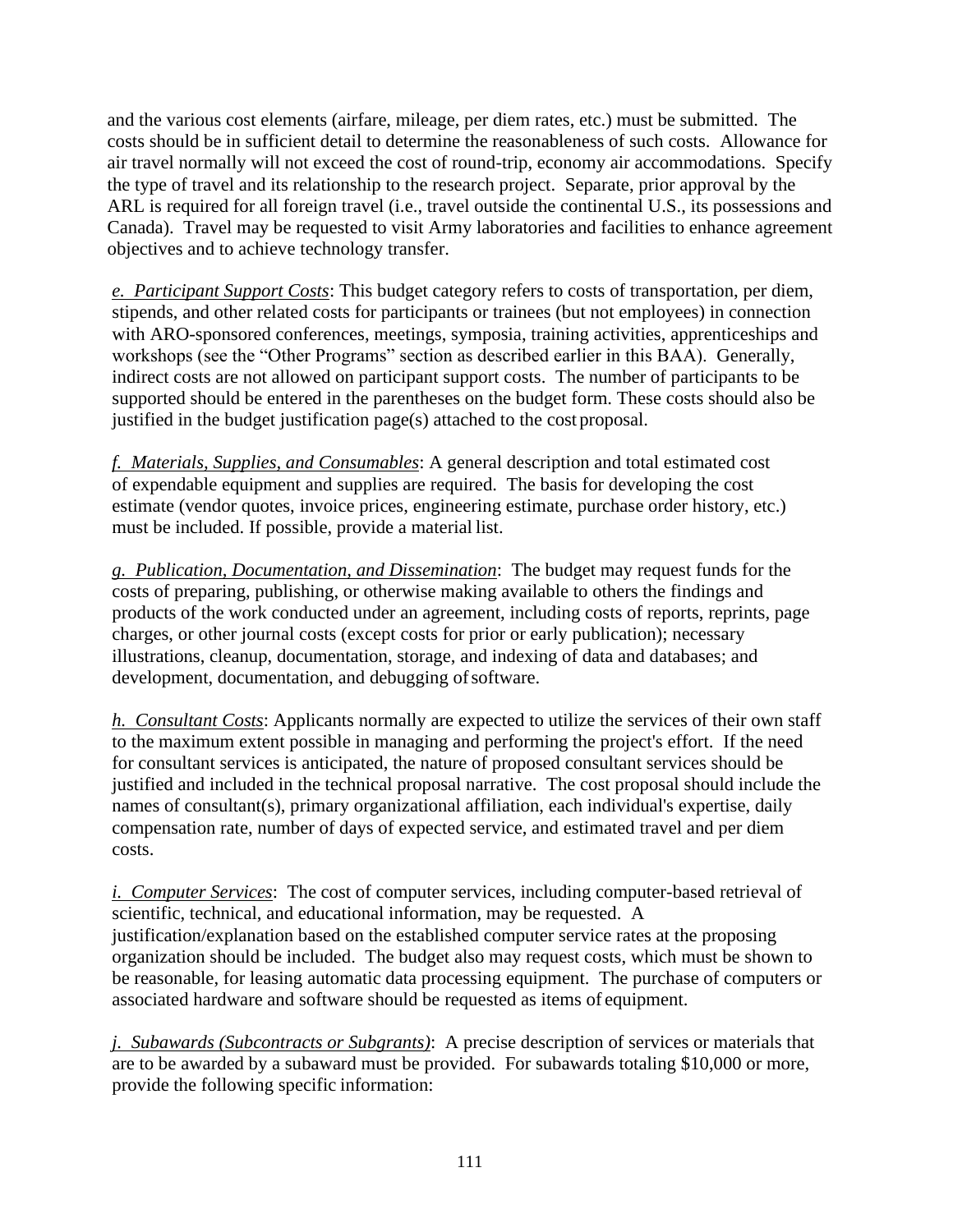- A clear description of the work to be performed;
- If known, the identification of the proposed subawardee and an explanation of why and how the subawardee was selected or will be selected;

i. The identification of the type of award to be used (cost reimbursement, fixed price, etc.);

ii. Whether or not the award will be competitive and, if noncompetitive, rationale to justify the absence of competition; and

iii. A detailed cost summary.

k. *ODCs*: Itemize and provide the basis for proposed costs for other anticipated direct costs such as communications, transportation, insurance, and rental of equipment other than computer related items. Unusual or expensive items must be fully explained and justified.

l. *Profit/ Fee*: Profit/fee is not allowed for the recipient of or subaward to an assistance instrument, where the principal purpose of the activity to be carried out is to stimulate or support a public purpose (i.e., to provide assistance), rather than acquisition (i.e., to acquire goods and services for the direct benefit of the Government). A subaward is an award of financial assistance in the form of money, or property in lieu of money, made under a DoD grant or cooperative agreement by a recipient to an eligible subrecipient. The term includes financial assistance for substantive program performance by the subrecipient of a portion of the program for which the DoD grant or cooperative agreement was made. It does not include the recipient's procurement of goods and services needed to carry out the program.

m. *Subcontracting Plan*: Subcontracting plans do not apply to assistance instruments.

n. *FCCM*: If cost of money is proposed, a completed FCCM (DD Form 1861) is required.

(End of Section)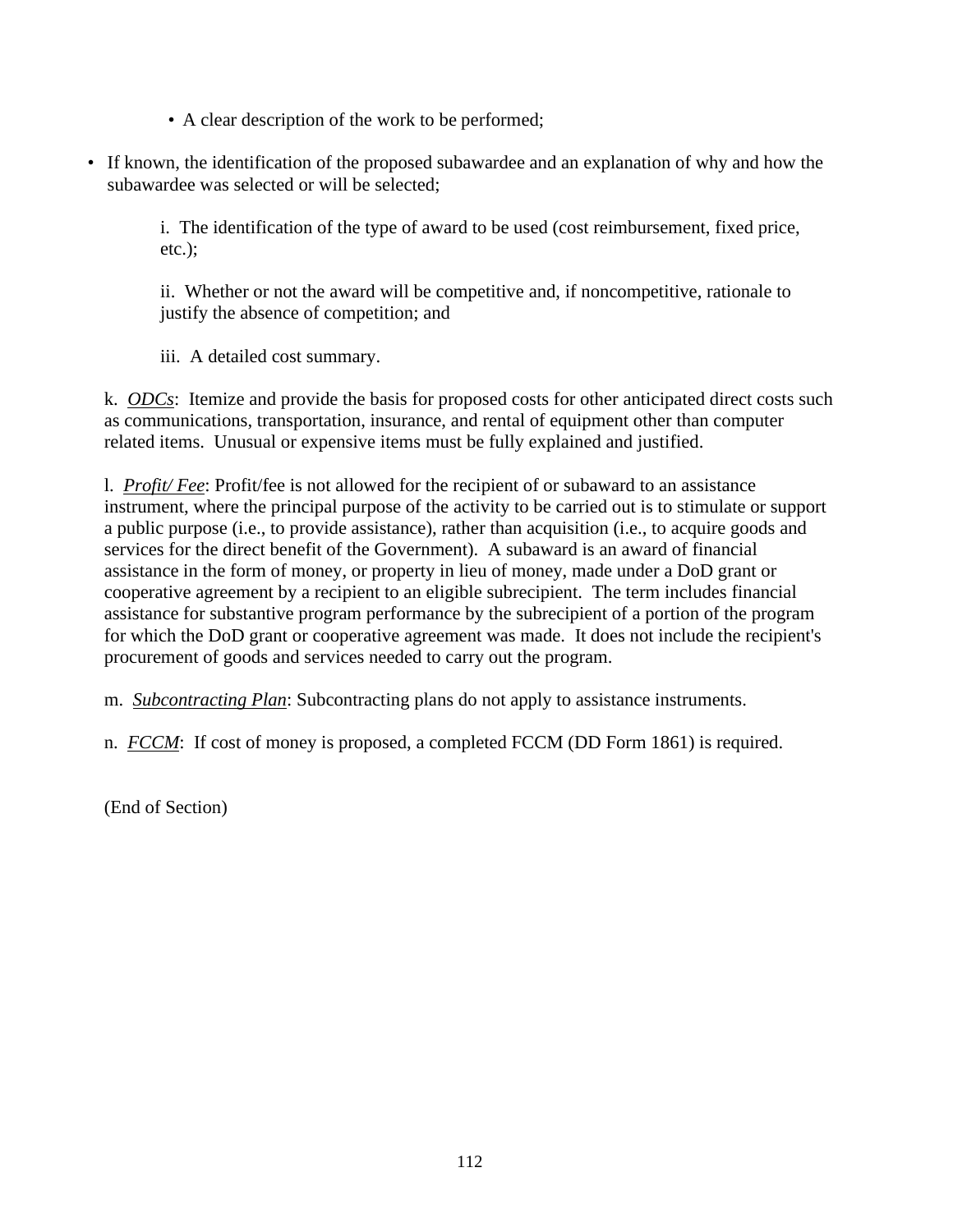## **APPENDIX 1: TABLE OF ACRONYMS**

| <b>ACC</b>    | <b>Army Contracting Command</b>                                          |
|---------------|--------------------------------------------------------------------------|
| <b>AEOP</b>   | Army Educational Outreach Program                                        |
| <b>AFARS</b>  | Army Federal Acquisition Regulation Supplement                           |
| <b>AFOSR</b>  | Air Force Office of Scientific Research                                  |
| <b>AMO</b>    | Atomic, Molecular, and Optical                                           |
| <b>AMP</b>    | <b>Atomic and Molecular Physics</b>                                      |
| <b>AOR</b>    | Authorized Organization Representative                                   |
| <b>APG</b>    | Aberdeen Proving Ground                                                  |
| AR            | <b>Army Regulation</b>                                                   |
| <b>ARL</b>    | <b>Army Research Laboratory</b>                                          |
| <b>ARO</b>    | Army Research Office                                                     |
| <b>BAA</b>    | <b>Broad Agency Announcement</b>                                         |
| <b>CAGE</b>   | <b>Commercial and Government Entity</b>                                  |
| <b>CCE</b>    | <b>Core Campaign Enablers</b>                                            |
| <b>CFR</b>    | Code of Federal Regulations                                              |
| C4ISR         | Command, Control, Communications, Computers, Intelligence, Surveillance, |
|               | and Reconnaissance                                                       |
| <b>CFDA</b>   | <b>Catalog of Federal Domestic Assistance</b>                            |
| <b>CCDC</b>   | <b>Combat Capabilities Development Command</b>                           |
| <b>CMP</b>    | <b>Condensed Matter Physics</b>                                          |
| <b>CPFF</b>   | <b>Cost Plus Fixed Fee</b>                                               |
| DA            | Department of Army                                                       |
| D&B           | Dun and Bradstreet                                                       |
| <b>DBA</b>    | Doing Business Name                                                      |
| <b>DCAA</b>   | Defense Contract Audit Agency                                            |
| <b>DCMA</b>   | Defense Contract Management Agency                                       |
| <b>DFARS</b>  | Defense Federal Acquisition Regulation Supplement                        |
| <b>DLSC</b>   | Defense Logistics Service Center                                         |
| DoD           | Department of Defense                                                    |
| DoDI          | Department of Defense Instruction                                        |
| <b>DTN</b>    | Disruption (or Delay) Tolerant Networks                                  |
| <b>DURIP</b>  | Defense University Research Instrumentation Program                      |
| ECP           | <b>Early Career Program</b>                                              |
| <b>EDWOSB</b> | Economically-Disadvantaged Woman-Owned Small Business                    |
| <b>ERGM</b>   | <b>Exponential Random Graph Model</b>                                    |
| <b>FAPIIS</b> | Federal Awardee Performance and Integrity Information System             |
| FAR           | <b>Federal Acquisition Regulation</b>                                    |
| <b>FCCM</b>   | <b>Facilities Capital Cost of Money</b>                                  |
| <b>FFRDC</b>  | Federally Funded Research and Development Center                         |
| FQP           | <b>Foundational Quantum Physics</b>                                      |
| <b>FSC</b>    | <b>Federal Service Code</b>                                              |
| <b>FWA</b>    | <b>Federal Wide Assurance</b>                                            |
| FY            | <b>Fiscal Year</b>                                                       |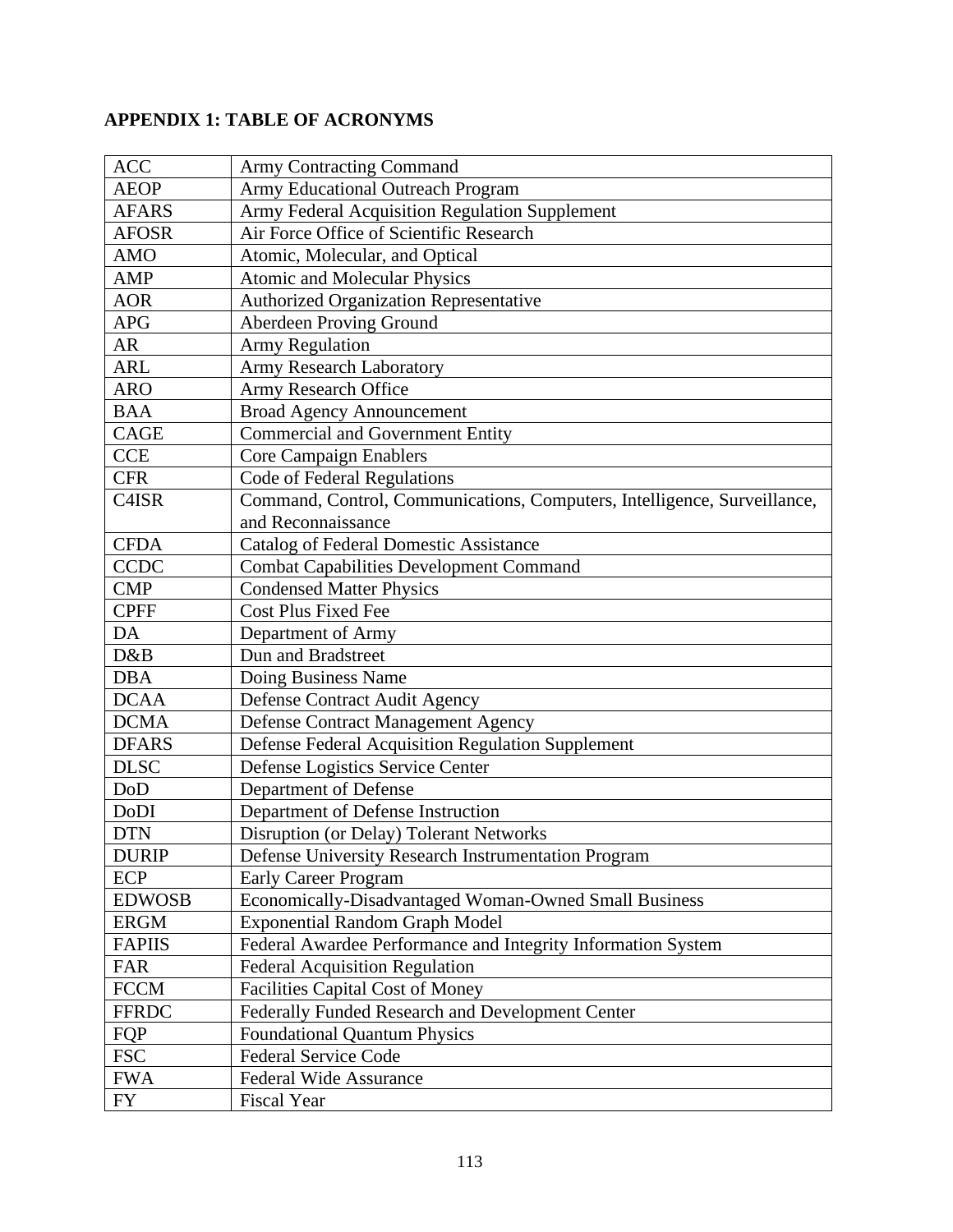| G&A            | General and Administrative                                        |
|----------------|-------------------------------------------------------------------|
| <b>GFD</b>     | Government Furnished Data                                         |
| <b>GFE</b>     | Government Furnished Equipment                                    |
| <b>GFI</b>     | Government Furnished Information                                  |
| <b>GFP</b>     | Government Furnished Property                                     |
| <b>GPGPU</b>   | General Purpose Computation on Graphics Processing Unit           |
| <b>GSA</b>     | <b>General Service Administration</b>                             |
| HBCU/MI        | Historically Black Colleges and Universities and Minority-Serving |
|                | Institutions                                                      |
| <b>HSAP</b>    | High School Apprenticeship Program                                |
| <b>HRPO</b>    | Human Research Protection Official                                |
| <b>HSR</b>     | Human Subjects Research                                           |
| <b>HUBZone</b> | Historically Underutilized Business Zone                          |
| <b>IED</b>     | <b>Improvised Explosive Device</b>                                |
| <b>IoT</b>     | Internet of Things                                                |
| IR&D           | <b>Independent Research and Development</b>                       |
| <b>IRB</b>     | <b>Institutional Review Board</b>                                 |
| <b>ITAR</b>    | International Traffic in Arms Regulation                          |
| <b>MURI</b>    | Multidisciplinary University Research Initiative                  |
| <b>NFV</b>     | <b>Network Function Virtualization</b>                            |
| ODC            | <b>Other Direct Cost</b>                                          |
| <b>OMB</b>     | Office of Management and Budget                                   |
| <b>OHRP</b>    | <b>Office for Human Research Protections</b>                      |
| <b>ONR</b>     | <b>Office of Naval Research</b>                                   |
| <b>OTA</b>     | Other Transaction for Prototype                                   |
| <b>PAM</b>     | Pamphlet                                                          |
| <b>PCM</b>     | <b>Phase Change Material</b>                                      |
| <b>PDE</b>     | Partial Differential Equation                                     |
| <b>PDF</b>     | <b>Portable Document Format</b>                                   |
| <b>PECASE</b>  | Presidential Early Career Award for Scientists and Engineers      |
| PI             | Principal Investigator                                            |
| <b>POC</b>     | Point of Contact                                                  |
| <b>PWS</b>     | Performance Work Statement                                        |
| <b>QCON</b>    | <b>Quantum Computation and Quantum Networking</b>                 |
| QoI            | <b>Quality of Information</b>                                     |
| QoS            | Quality of Service                                                |
| <b>QSIM</b>    | Quantum Sensing, Imaging, and Metrology                           |
| <b>RDX</b>     | Royal Demolition eXplosive                                        |
| <b>REP</b>     | <b>Research and Educational Program</b>                           |
| <b>ROTC</b>    | <b>Reserve Officer Training Corps</b>                             |
| R&R            | <b>Research and Related</b>                                       |
| <b>RTP</b>     | <b>Research Triangle Park</b>                                     |
| <b>SAM</b>     | <b>System for Award Management</b>                                |
| <b>SCN</b>     | Social and Cognitive Networks                                     |
| <b>SDB</b>     | <b>Small Disadvantaged Business</b>                               |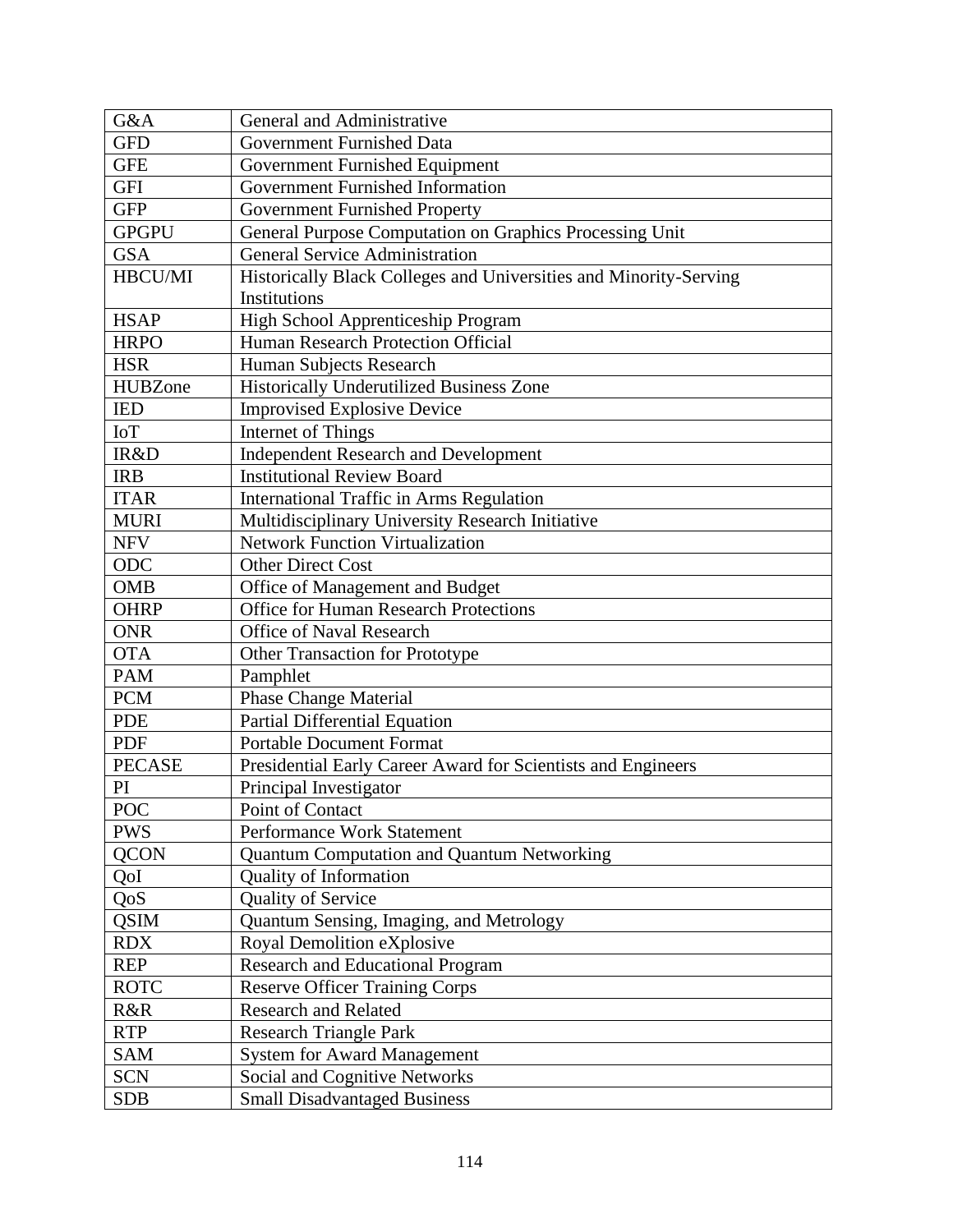| <b>SDO</b>        | <b>Suspension and Debarment Official</b>                               |
|-------------------|------------------------------------------------------------------------|
| <b>SDN</b>        | <b>Software Defined Networking</b>                                     |
| <b>SDVOSB</b>     | Service-Disabled Veteran-Owned Small Business                          |
| <b>SF</b>         | <b>Standard Form</b>                                                   |
| <b>SLV</b>        | Survivability, Lethality, and Vulnerability                            |
| SO <sub>1</sub>   | <b>Supersymmetric Optics</b>                                           |
| S&T               | Science & Technology                                                   |
| <b>STEM</b>       | Science, Technology, Engineering, and Mathematics                      |
| <b>STIR</b>       | <b>Short-Term Innovative Research</b>                                  |
| <b>TIA</b>        | <b>Technology Investment Agreement</b>                                 |
| <b>TIN</b>        | <b>Taxpayer Identification Number</b>                                  |
| <b>TPOC</b>       | <b>Technical Point of Contact</b>                                      |
| <b>UARC</b>       | University-Affiliated Research Contract                                |
| <b>UAV</b>        | <b>Unmanned Aerial Vehicle</b>                                         |
| <b>UEI</b>        | Unique Entity Identifier                                               |
| <b>UGA</b>        | <b>Unmanned Ground Vehicle</b>                                         |
| <b>UIC</b>        | Unit Identification Code                                               |
| <b>URAP</b>       | Undergraduate Research Apprenticeship Program                          |
| U.S.C.            | <b>United States Code</b>                                              |
| <b>USDA/APHIS</b> | Department of Agriculture Office of Animal and Plant Health Inspection |
|                   | Service                                                                |
| <b>USML</b>       | <b>United States Munition List</b>                                     |
| <b>VOSB</b>       | <b>Veteran-Owned Small Business</b>                                    |
| <b>VSP</b>        | <b>Visiting Scientist Program</b>                                      |
| <b>WOSB</b>       | <b>Woman-Owned Small Business</b>                                      |
|                   |                                                                        |

(End Section)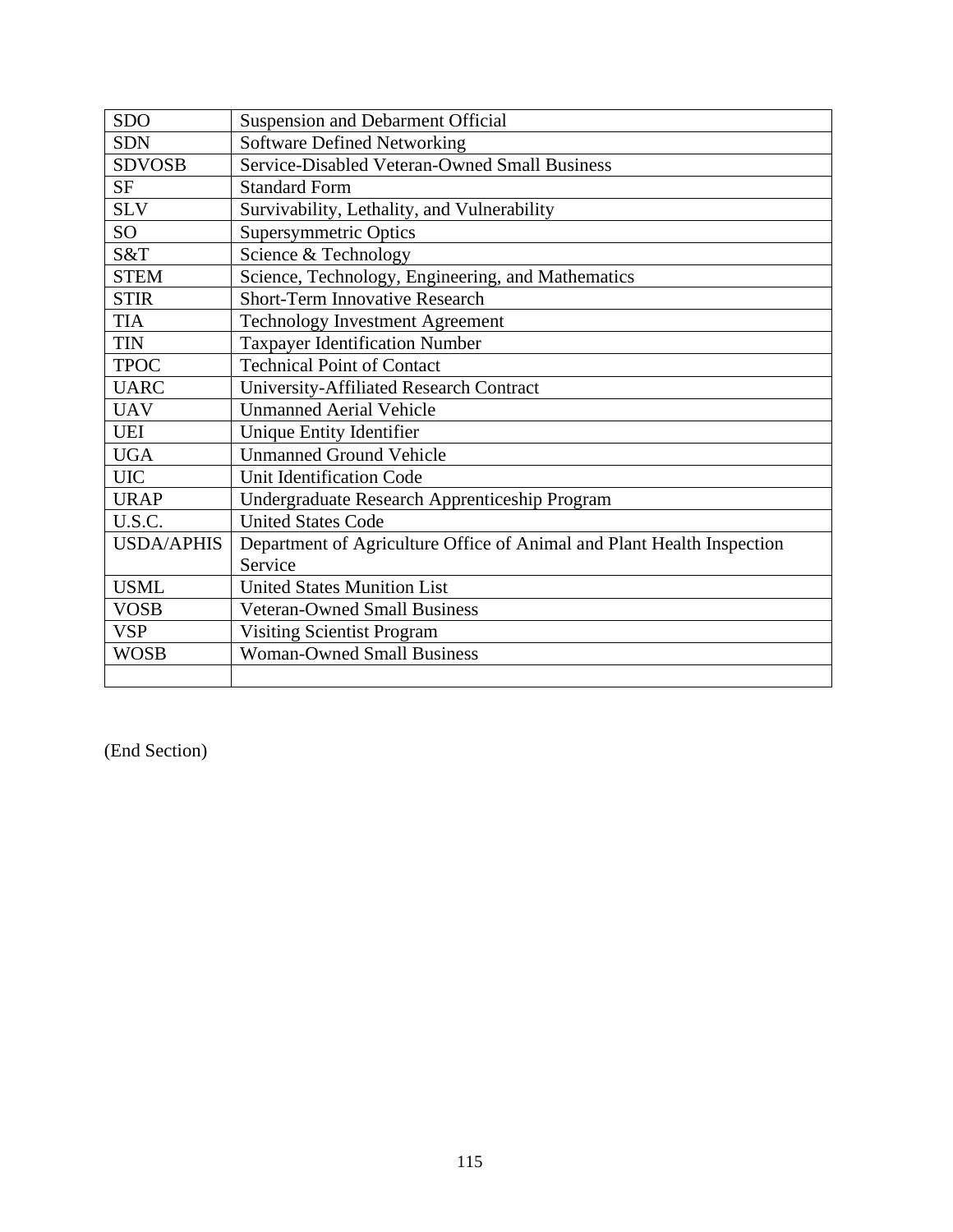## **APPENDIX 2: SCHEDULE OF AMENDMENTS**

**Amendments to this BAA will be issued according to the following schedule to incorporate programmatic or administrative changes to this document, if necessary.** 

**NOTE: Amendments may be issued more frequently at the discretion of the Government.** 

| <b>Estimated Date of Issuance</b> |
|-----------------------------------|
| <b>November 1, 2017</b>           |
| <b>March 1, 2018</b>              |
| <b>June 1, 2018</b>               |
| <b>November 1, 2018</b>           |
| <b>March 29, 2019</b>             |
| <b>June 28, 2019</b>              |
| <b>November 29, 2019</b>          |
| <b>March 30, 2020</b>             |
| June 29, 2020                     |
| <b>November 30, 2020</b>          |
| <b>March 1, 2021</b>              |
| <b>June 1, 2021</b>               |

## **Amendments Effective Dates:**

W911NF-17-S-0002-01 (Effective as of 27 Nov 2017)

W911NF-17-S-0002-02 (Effective as of 27 Nov 2017)

W911NF-17-S-0002-03 (Effective as of 24 May 2018)

W911NF-17-S-0002-04 (Effective as of 20 Mar 2019)

W911NF-17-S-0002-05 (Effective as of 19 Aug 2019)

W911NF-17-S-0002-06 (Effective as of 13 Dec 2019)

W911NF-17-S-0002-07 (Effective as of 23 Apr 2020)

W911NF-17-S-0002-08 (Effective as of 09 Oct 2020)